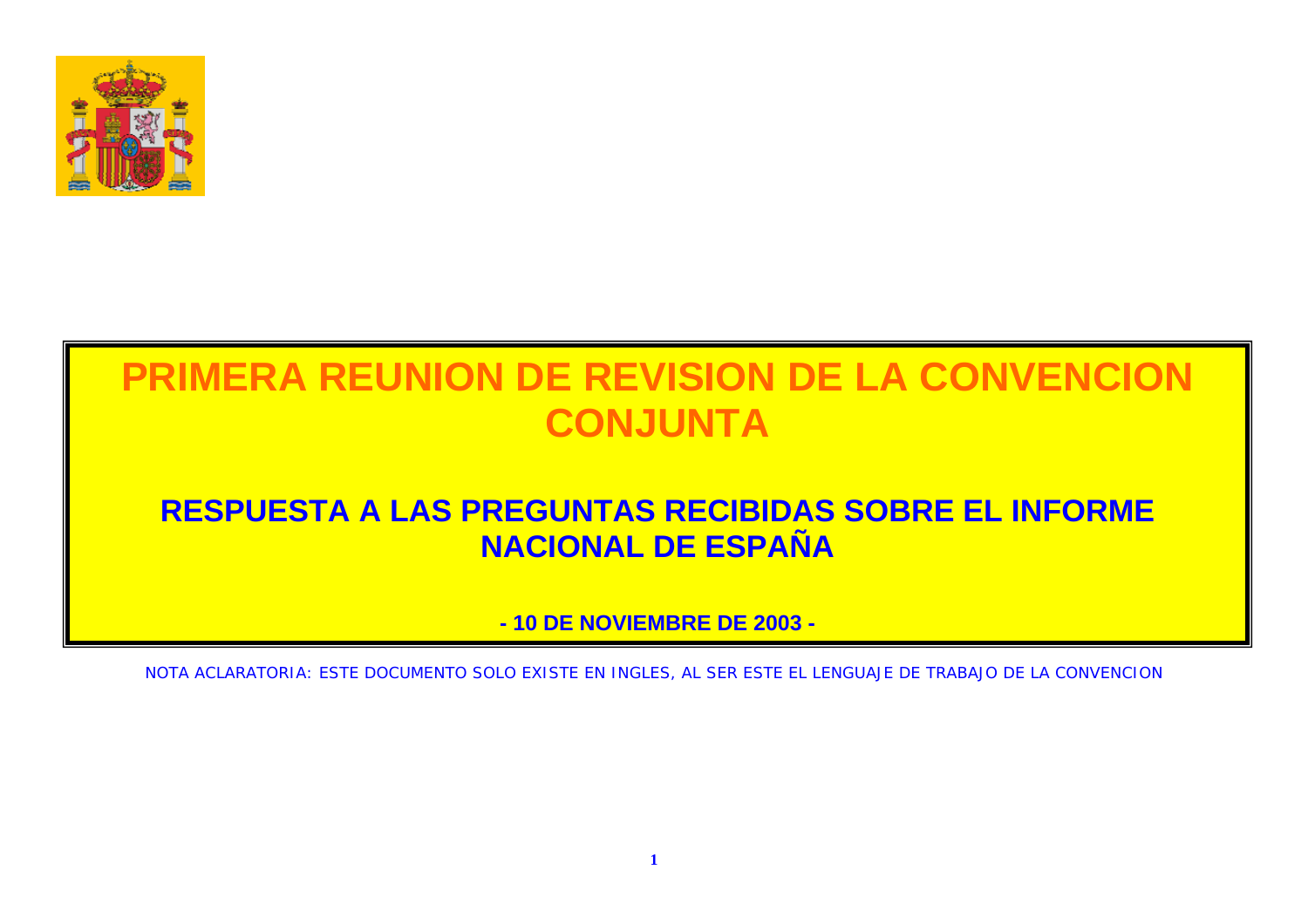

| <b>Nº</b>      | <b>PREGUNTA/COMENTARIO</b>                                                                                                                                                                                                                    | <b>RESPUESTA</b>                                                                                                                                                                                                                                                                                                                                                                                                                                                                                                                                                                                                                                                                                                                                                                                                                                                                                                                                                                                                                                                                                                 |
|----------------|-----------------------------------------------------------------------------------------------------------------------------------------------------------------------------------------------------------------------------------------------|------------------------------------------------------------------------------------------------------------------------------------------------------------------------------------------------------------------------------------------------------------------------------------------------------------------------------------------------------------------------------------------------------------------------------------------------------------------------------------------------------------------------------------------------------------------------------------------------------------------------------------------------------------------------------------------------------------------------------------------------------------------------------------------------------------------------------------------------------------------------------------------------------------------------------------------------------------------------------------------------------------------------------------------------------------------------------------------------------------------|
| 1.             | Are there spent SIR used in the army (e.g. for technological purposes or calibration of<br>dosimetry equipment) and, if any, are they subject to this convention?                                                                             | In Spain there are only two ways, acceptable by regulations, to manage with spent<br>sources:<br>To send them back to the purchaser (the preferred option)<br>п.<br>To transfer them to a company authorised for radioactive waste<br>п.<br>management (actually only ENRESA).<br>In Spain there are many radioactive sources owned by military licensees, all of<br>them for peaceful uses as medicine (radiotherapy, nuclear medicine, laboratories)<br>and industry (mainly gammagraphy). Also there are some Dosimetry Services<br>owned by military licensees using small radioactive sources for calibration<br>purposes. All these sources are subject to this convention and to the same<br>licensing procedures required in regulations for sources owned by non military<br>licensees and are purchased by authorised vendors complying with all the quality                                                                                                                                                                                                                                           |
| 2 <sup>1</sup> | What are the characteristic peculiarities in the process of licensing El Carbide Disposal<br>Facility in connection to the presented in compliance with Article 19 general procedure<br>for licensing a facility for RAW management in Spain? | requirements needed to assure safe performance (activity certificate at date of<br>manufacture, leak tests certificate ). No spent sources are used in the army.<br>Since it was the first time that a license was requested for a facility aimed at<br>the final storage of low- and medium-level radioactive wastes, some peculiar<br>criteria were applied, as follows:<br>1. In addition to the documents required for the nuclear installations, in this type<br>of facilities, an additional document was requested: a Report on "Waste acceptance<br>criteria".<br>2. The licensing process was split into three phases of the installation's life: $1st$ )<br>operation; $2^{nd}$ ) institutional surveillance; and $3^{rd}$ ) free use, and the demandable<br>documents were adapted on the basis of the characteristics of each phase.<br>During the process, all the documents related to the safety of the facility were<br>calculated and evaluated for a time span of 300 years, a far longer term than the<br>ones applied for the estimation of the useful life of the other nuclear facilities. |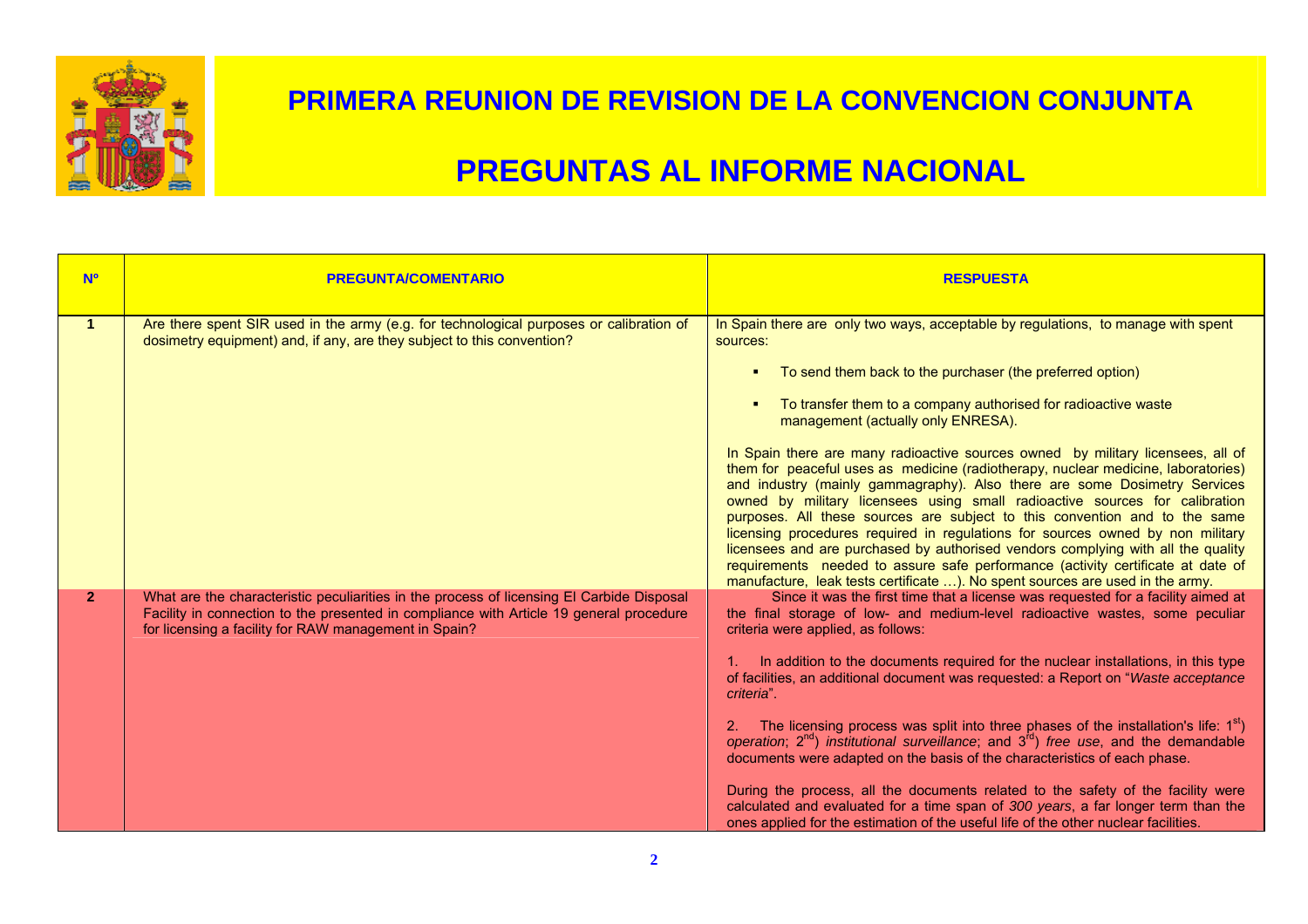

| <b>N<sup>o</sup></b> | <b>PREGUNTA/COMENTARIO</b>                                                                                                                                                                                                  | <b>RESPUESTA</b>                                                                                                                                                                                                                                                                                                                                                                                                                                                                                                                                                                                                                                                                                                                                                                                                                                                                                                                                                                                                                                                                                                                                                                                                                                                                                                                                                                                                                                                                                                                                                                                                                                                                                                                                                                     |
|----------------------|-----------------------------------------------------------------------------------------------------------------------------------------------------------------------------------------------------------------------------|--------------------------------------------------------------------------------------------------------------------------------------------------------------------------------------------------------------------------------------------------------------------------------------------------------------------------------------------------------------------------------------------------------------------------------------------------------------------------------------------------------------------------------------------------------------------------------------------------------------------------------------------------------------------------------------------------------------------------------------------------------------------------------------------------------------------------------------------------------------------------------------------------------------------------------------------------------------------------------------------------------------------------------------------------------------------------------------------------------------------------------------------------------------------------------------------------------------------------------------------------------------------------------------------------------------------------------------------------------------------------------------------------------------------------------------------------------------------------------------------------------------------------------------------------------------------------------------------------------------------------------------------------------------------------------------------------------------------------------------------------------------------------------------|
| $\mathbf{3}$         | In spite of its legislative establishment, whether the state enterprise responsible for<br>radioactive waste management (ENRESA) is subject to licensing and inspection?                                                    | ENRESA is considered the licensee for all the facilities where it is licensed,<br>therefore is subject to the same regulatory control and supervision as a private<br>operator of a nuclear facility. This means that ENRESA has to fulfil all applicable<br>requirements of Spanish regulations for nuclear facilities, including those related to<br>the operator organisation, and CSN has the corresponding programme to audit its<br>compliance and to inspect the facility and the organization.                                                                                                                                                                                                                                                                                                                                                                                                                                                                                                                                                                                                                                                                                                                                                                                                                                                                                                                                                                                                                                                                                                                                                                                                                                                                               |
| 4                    | What are the basic legally established requirements considering the structure and the<br>content of the PSS (Preliminary Safety Study) for a near surface disposal facility for<br>low- and medium- active short-lived RAW? | As mentioned in the national report, the facilities for the storage of low-<br>and medium-level radioactive wastes are classified as nuclear facilities<br>in accordance with the Spanish legislation.<br>The Regulation on nuclear and radioactive facilities establishes that the<br>applicant requesting a licence for the construction of a nuclear facility<br>must file a preliminary safety report and that the contents of the latter<br>must be as follows:<br>• Description of the site and of its surrounding area, including updated<br>data on the parameters that have an incidence upon nuclear safety and<br>radiological protection, including those related to demography, ecology,<br>and soil and water usage, and any data that may contribute to a better<br>knowledge of the site, as well as the plans for surveillance and<br>verification of the basic parameters representative of the site.<br>• Description of the facility, including the criteria followed for the design<br>of the components or systems on which the safety of the facility is<br>based.<br>• Analysis of any foreseeable accidents and their consequences.<br>• Analytical radiological study including a theoretical assessment of the<br>facility's potential radiological impact on the population and the<br>environment.<br>• Update of the organisation foreseen by the applicant for supervising<br>the execution of the project and guaranteeing quality during the<br>construction work.<br>• Organization foreseen for the future operation of the facility and<br>preliminary programme for the training of the operation personnel.<br>• Pre-operational environmental and radiological surveillance<br>programme, using as a basis the conclusions reached during the |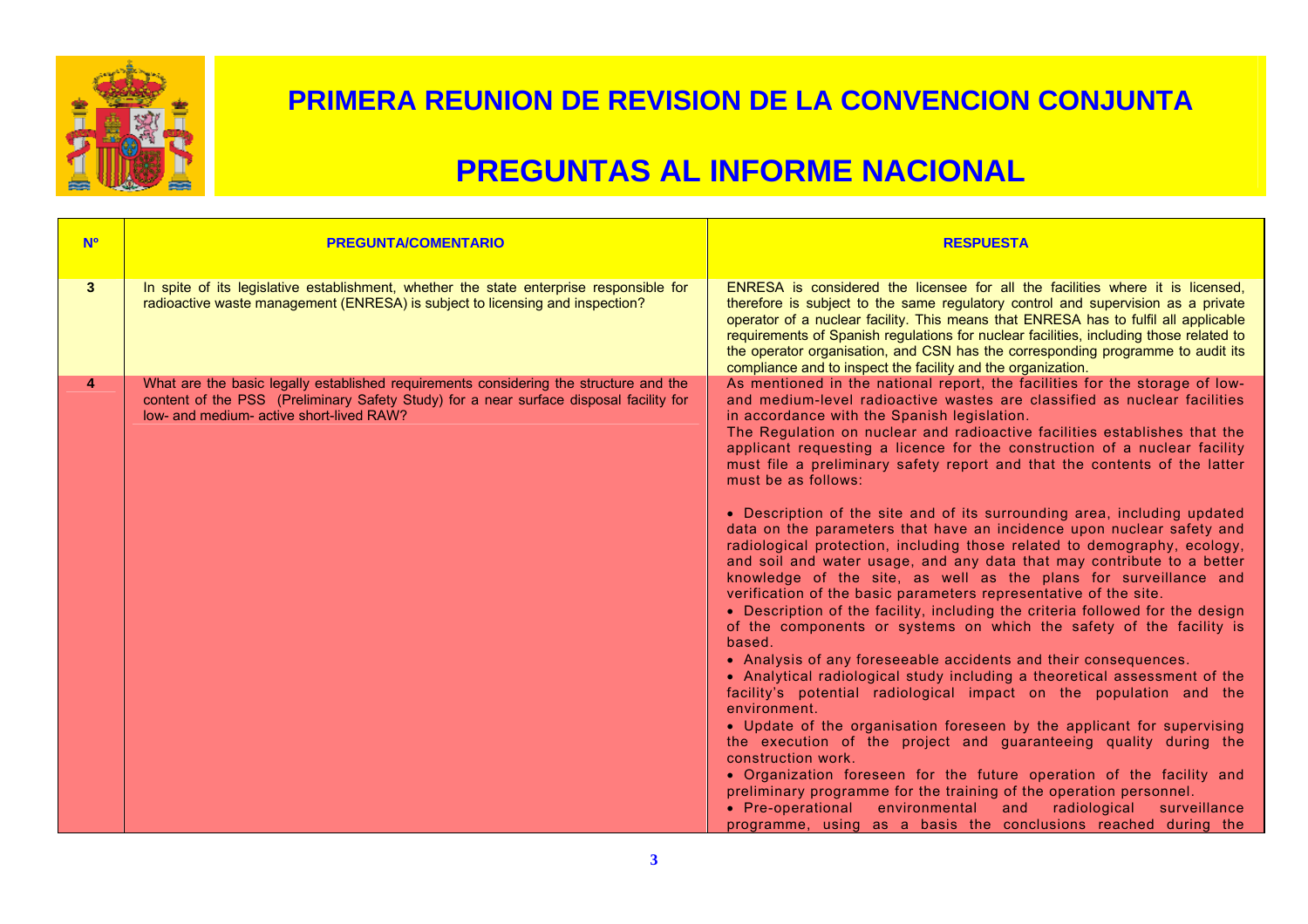

| <b>No</b>      | <b>PREGUNTA/COMENTARIO</b>                                                                                                                                                                | <b>RESPUESTA</b>                                                                                                                                                                                                                                                                                                                                                                                                                                                                                                                                                                                                                                                                                                                                                                                                        |
|----------------|-------------------------------------------------------------------------------------------------------------------------------------------------------------------------------------------|-------------------------------------------------------------------------------------------------------------------------------------------------------------------------------------------------------------------------------------------------------------------------------------------------------------------------------------------------------------------------------------------------------------------------------------------------------------------------------------------------------------------------------------------------------------------------------------------------------------------------------------------------------------------------------------------------------------------------------------------------------------------------------------------------------------------------|
|                |                                                                                                                                                                                           | analytical radiological study, allowing for establishing the reference level<br>or the radiation background of the surveyed area.<br>• Quality assurance programme of the construction.<br>• Technological,<br>economical<br>and<br>financial<br>provisions<br>for<br>decommissioning and closure.<br>• Administrative concessions and amortizations to be granted by other<br>ministries or public agencies, or the documents proving that they have<br>been requested fulfilling all the necessary requirements.<br>Item 11.4.2 of the national report contains details on the safety<br>principles and criteria applied to radioactive waste management facilities<br>in Spain.                                                                                                                                      |
| 5 <sup>5</sup> | What are the criteria for acceptance/disposition of the RAW into a near surface disposal<br>facility:<br>a) considering the form of the waste;<br>b) considering the form of the package. | The waste acceptance criteria include requirements to the waste form and to the<br>waste package in order to assure the fulfilment of the first barrier (the conditioned<br>waste) with the safety objectives.<br>The scope of the criteria cover the classification of the waste packages (in terms of<br>specific activity), unacceptable substances, limitations on some components,<br>methodology for the characterisation, acceptance and control processes as well as<br>mechanical, confinement and durability limits to be complied by the different waste<br>package configurations.                                                                                                                                                                                                                          |
| 6              | How are practically measured and separated high level RAW (HLW) from the long-lived<br>waste (LILW-LL)? Who carries out this activity and where does this take place?                     | The producers, in accordance with the contract signed with ENRESA, have to<br>inform on the isotopes easy to measure through non-destructive techniques. Based<br>on this information, ENRESA applies scaling factors to calculate other isotopes<br>significant in accordance with the safety study of El Cabril disposal facility. If the<br>waste package complies with the limits currently in force for the wastes amenable<br>to be disposed of at the EI Cabril facility, these wastes will be accepted. In case the<br>radioactive waste package does not comply with these limits, then a decision is<br>taken case by case.<br>Currently, the waste not suitable for disposal at El Cabril facility are: the spent fuel,<br>vitrified waste and LILW from Vandellós I SF reprocessing, ILW generated in NPP's |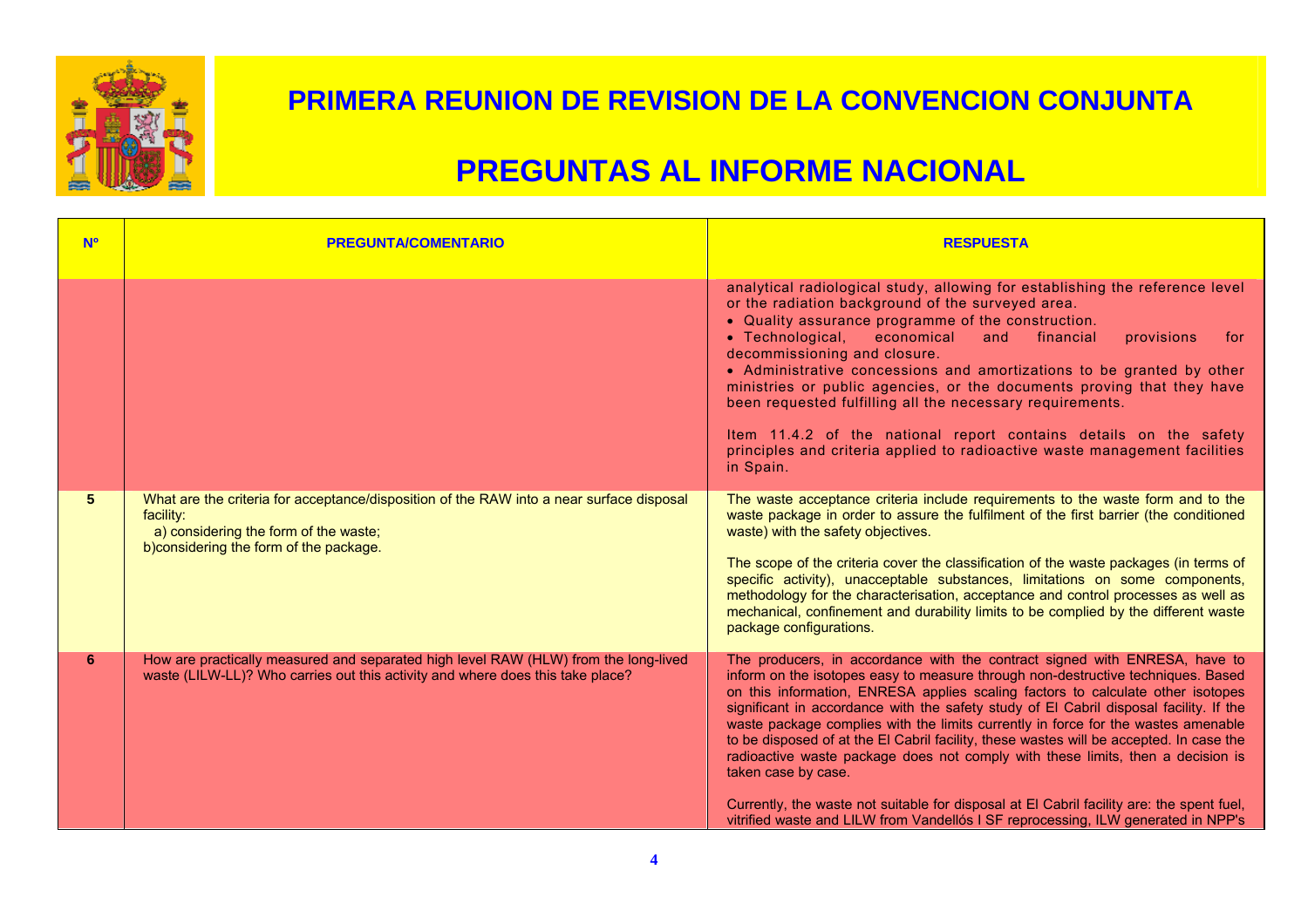

| <b>Nº</b>      | <b>PREGUNTA/COMENTARIO</b>                                                                                                                                                                                                                                                                                                                             | <b>RESPUESTA</b>                                                                                                                                                                                                                                                                                                                                                                                                                                                                                                                                                                                                                                                                                                                                                                                                                                                                                                                                                                                                                                                                                                                                                                                   |
|----------------|--------------------------------------------------------------------------------------------------------------------------------------------------------------------------------------------------------------------------------------------------------------------------------------------------------------------------------------------------------|----------------------------------------------------------------------------------------------------------------------------------------------------------------------------------------------------------------------------------------------------------------------------------------------------------------------------------------------------------------------------------------------------------------------------------------------------------------------------------------------------------------------------------------------------------------------------------------------------------------------------------------------------------------------------------------------------------------------------------------------------------------------------------------------------------------------------------------------------------------------------------------------------------------------------------------------------------------------------------------------------------------------------------------------------------------------------------------------------------------------------------------------------------------------------------------------------|
|                |                                                                                                                                                                                                                                                                                                                                                        | decommissioning, long lived-LLW and other spent sealed sources.<br>The general policy for these wastes is temporary storage until the decision on their<br>final disposal. It is foreseen the construction of a centralized storage facility for this<br>kind of waste.<br>Up to date SF is safety stored at the NPP's installations, wastes coming from<br>reprocessing are stored in France and, in the case of the management of spent<br>sources, radium sources were sent to USA, americium sources from lightning rods<br>are recycled in UK, and other sources are managed case by case.                                                                                                                                                                                                                                                                                                                                                                                                                                                                                                                                                                                                    |
| $\overline{7}$ | How is it determined that the requirements and regulations currently in place are effective in<br>maintaining doses as low as reasonably achievable, social and economic factors taken into<br>consideration, that the burden on future generations is minimized and that releases to the<br>environment have no adverse short- or long-term effects ? | In so far as the protection of the public is concerned, the systems for the processing of<br>radioactive effluents from nuclear facilities must be designed in a way that they can<br>comply with certain generic dose values allowing to consider that the facility is implicitly<br>optimised. Furthermore, the operating licenses of those facilities establish, as a part of<br>their Operating Technical Specifications (OTS's), a system for the limitation,<br>surveillance and control of radioactive effluents, including:<br>the discharge limits,<br>the sampling and analysis programme required to verify compliance with the limits,<br>the mandatory performance of monthly dose calculations and of dose estimations<br>for the last 12 consecutive months,<br>the minimal radioactive liquid and gaseous effluents monitoring instrumentation, as<br>well as the operability requirements, the surveillance tests and the set points<br>determination and<br>the operability and use requirements for the effluent treatment systems, involving a<br>projection of the doses in order to schedule the processing of the effluents before their<br>discharge outside the facility. |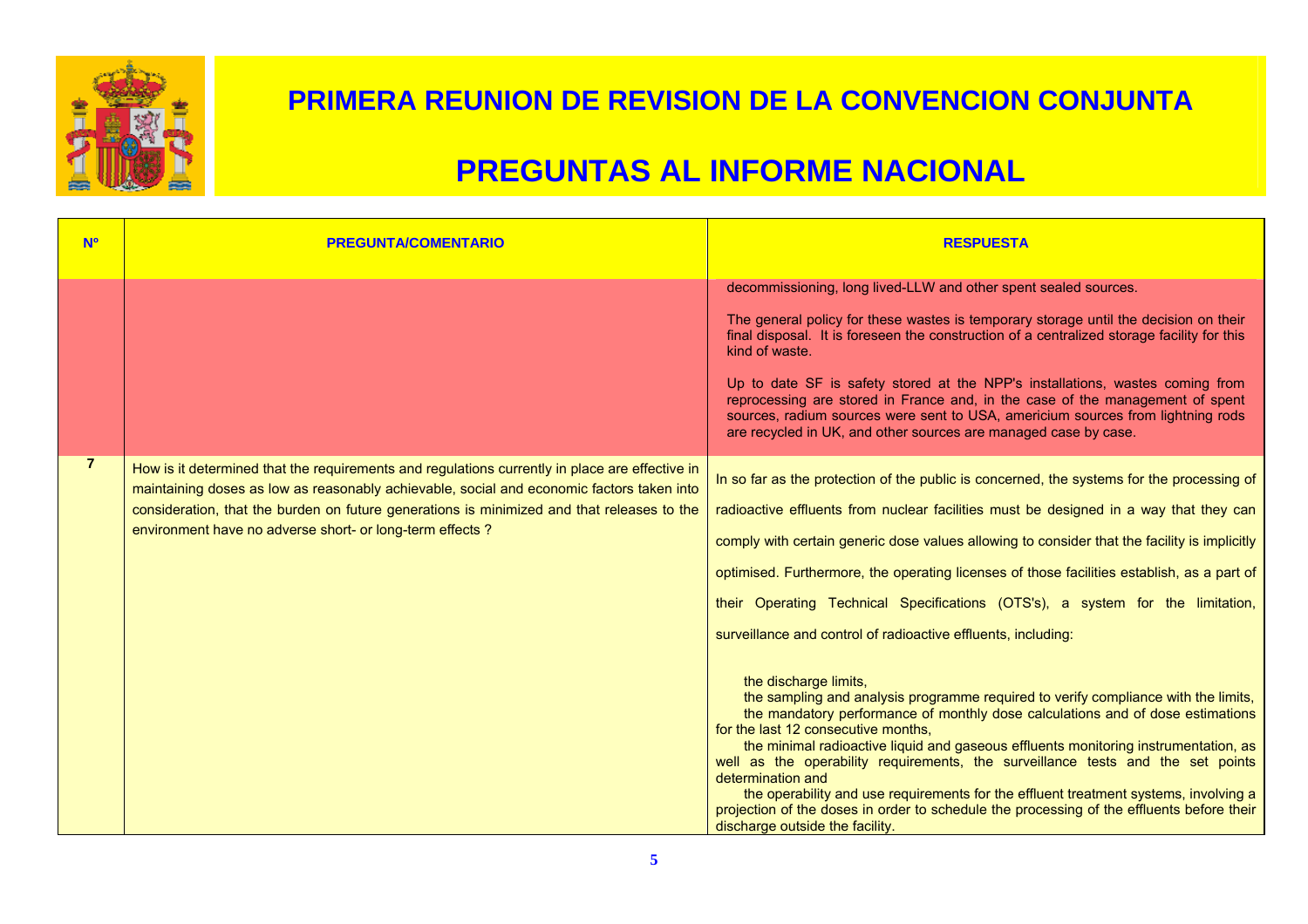

| The treatment systems' operability requirement allows to ensure that such systems will<br>be available for their use whenever the effluents require being treated prior to their<br>release into the environment, while the requirement for the use of those systems<br>provides certainty on the fact that the releases of radioactive materials in effluents will<br>be kept as low as possible.<br>On the other hand, the effluent discharge are values derived from an optimisation<br>process and, consequently, they are far more restrictive than the basic dose limits<br>established in the Regulation on Health Protection against lonising Radiations<br>(RPSRI). Compliance with these discharge limits is guaranteed by means of a<br>continuous surveillance of the effluents, through the application of the required<br>sampling and analysis programme and, finally, by means of monthly estimations of the<br>doses to the members of the public.<br>Additionally, the CSN has established reference levels for radioactive effluents that,<br>when exceeded, denote a deviation from the normal and expected behaviour of such<br>effluents, requiring the performance of investigation work and, if needed, the<br>application of corrective actions.<br>The obtained results made evident the effectiveness of this regulatory system for the |  |
|--------------------------------------------------------------------------------------------------------------------------------------------------------------------------------------------------------------------------------------------------------------------------------------------------------------------------------------------------------------------------------------------------------------------------------------------------------------------------------------------------------------------------------------------------------------------------------------------------------------------------------------------------------------------------------------------------------------------------------------------------------------------------------------------------------------------------------------------------------------------------------------------------------------------------------------------------------------------------------------------------------------------------------------------------------------------------------------------------------------------------------------------------------------------------------------------------------------------------------------------------------------------------------------------------------------------------------------------------------------------|--|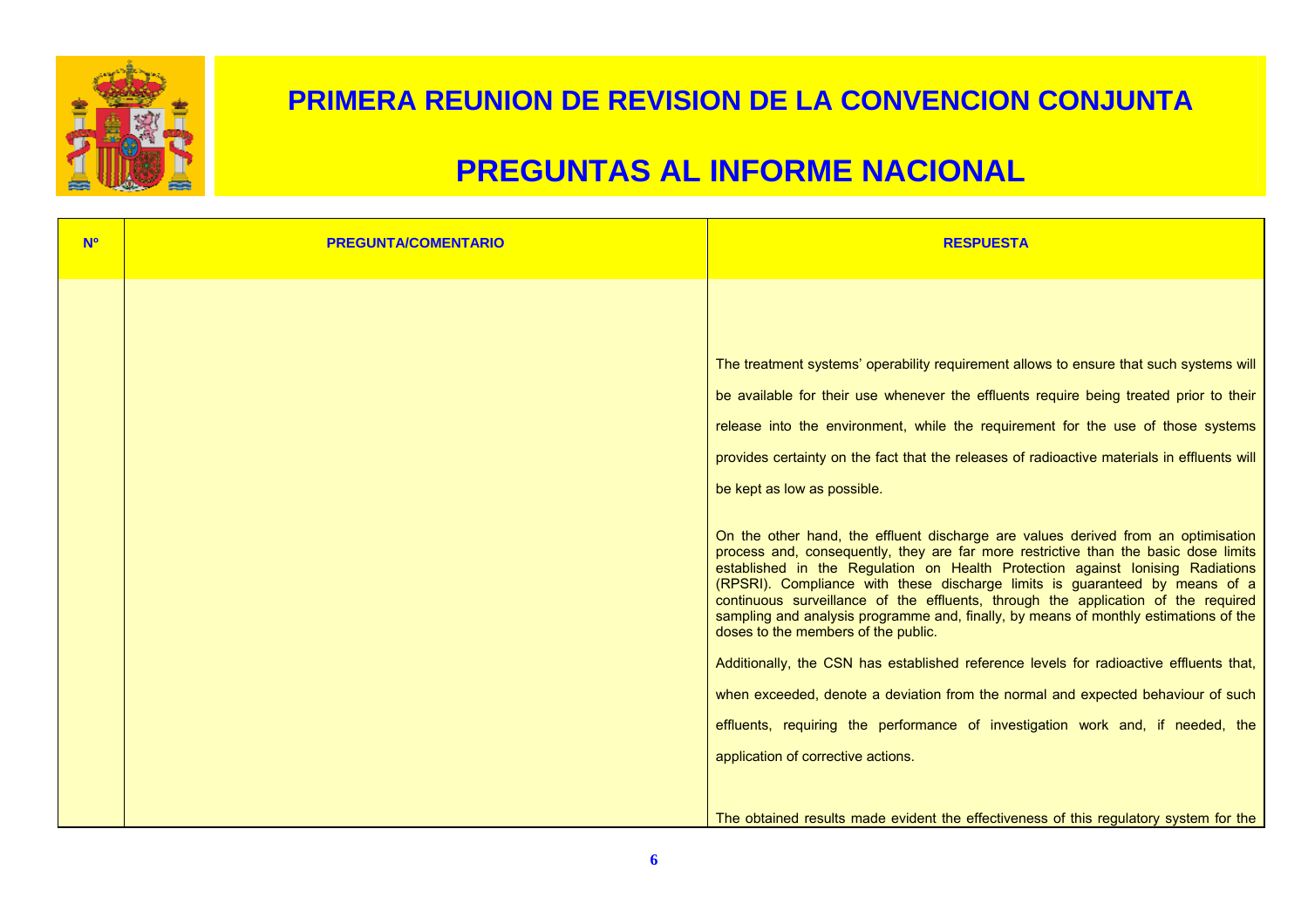

| <b>No</b> | <b>PREGUNTA/COMENTARIO</b>                                                                                                                                                                                                                                                                                                                                                                              | <b>RESPUESTA</b>                                                                                                                                                                                                                                                                                                                                                                                                                                                                                                                                                                                                                                                                                                                                       |
|-----------|---------------------------------------------------------------------------------------------------------------------------------------------------------------------------------------------------------------------------------------------------------------------------------------------------------------------------------------------------------------------------------------------------------|--------------------------------------------------------------------------------------------------------------------------------------------------------------------------------------------------------------------------------------------------------------------------------------------------------------------------------------------------------------------------------------------------------------------------------------------------------------------------------------------------------------------------------------------------------------------------------------------------------------------------------------------------------------------------------------------------------------------------------------------------------|
|           |                                                                                                                                                                                                                                                                                                                                                                                                         | control of radioactive effluents, since the estimated doses for the members of the public<br>represent a small fraction of the discharge limits.<br>Finally, environmental radiological surveillance programmes included in the OTS's are                                                                                                                                                                                                                                                                                                                                                                                                                                                                                                              |
|           |                                                                                                                                                                                                                                                                                                                                                                                                         | also established; the programmes that must be implemented by the owners of nuclear<br>facilities, allow to identify activity increases in the environment resulting from the<br>discharge of radioactive effluents and to verify the effectiveness of the measures<br>applied for mitigating their effects.                                                                                                                                                                                                                                                                                                                                                                                                                                            |
|           |                                                                                                                                                                                                                                                                                                                                                                                                         | The results of these programmes allow to guarantee that no adverse effects upon the<br>environment are produced by the release of effluents, either in the short or long term,<br>and that, therefore, the impact on future generations has been minimised.                                                                                                                                                                                                                                                                                                                                                                                                                                                                                            |
| 8         | How do the results achieved, as a consequence of applying Spain's requirements and<br>regulations, compare with international standards or recommendations, and with<br>neighbouring countries' requirements (e.g. Portugal, France), particularly if a natural<br>resource such as water is shared? Are the permissible release limits under both normal and<br>abnormal conditions developed jointly? | Within the EU, Directive 96/29/EURATOM, based on the ICRP 60 recommendations,<br>has been transposed to the regulations of the various Member States, so that the same<br>reference limits for the members of the public are established in all of them.<br>In the case of Spain, the limits established in the above Directive are included in the<br>Spanish Regulation on Health Protection against lonising Radiations (RPSRI) and they<br>are as follows:<br>A 1-mSv effective dose limit per calendar year. However, under special<br>circumstances, a higher effective dose value can be authorised within a single calendar<br>year, as far as the average during five consecutive calendar years does not exceed the<br>aforementioned value. |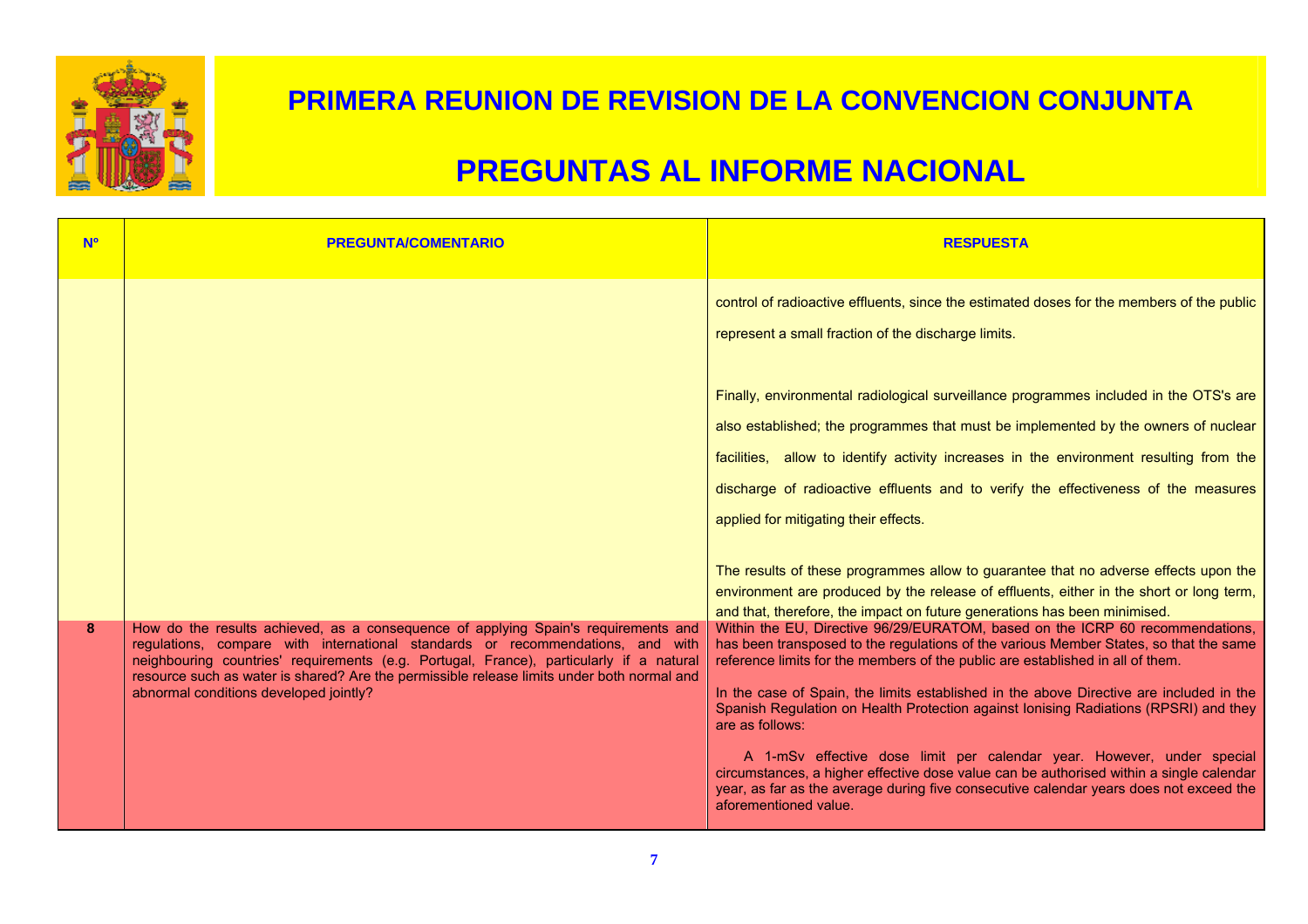

| <b>Nº</b>   | <b>PREGUNTA/COMENTARIO</b>                                                                                                                                                                                                                                  | <b>RESPUESTA</b>                                                                                                                                                                                                                                                                                                                                                                                                                                                                                                                                                                                                                                                                                                                                                                                                                                                                                                                                                                                                                                                                                                                                        |
|-------------|-------------------------------------------------------------------------------------------------------------------------------------------------------------------------------------------------------------------------------------------------------------|---------------------------------------------------------------------------------------------------------------------------------------------------------------------------------------------------------------------------------------------------------------------------------------------------------------------------------------------------------------------------------------------------------------------------------------------------------------------------------------------------------------------------------------------------------------------------------------------------------------------------------------------------------------------------------------------------------------------------------------------------------------------------------------------------------------------------------------------------------------------------------------------------------------------------------------------------------------------------------------------------------------------------------------------------------------------------------------------------------------------------------------------------------|
|             |                                                                                                                                                                                                                                                             | Without prejudice of the above, 15 mSv and 50 mSv equivalent dose limits per<br>calendar year are established for the crystalline lens and the skin, respectively.<br>These limits apply to the total dose: external exposure and internal dose resulting from<br>the intake of radionuclides during the corresponding period.<br>Nevertheless, for the release of radioactive effluents from the Spanish nuclear facilities<br>the authorised discharge limits are values derived from an optimisation process and,<br>therefore, they are far more restrictive than the basic dose limits established by the<br>RPSRI.<br>Currently, 0.1 mSv/y, considered for periods of twelve consecutive months, is the<br>effective dose limit applied in the Spanish nuclear power plants, both during operation<br>and in their decommissioning stages,. This value refers to all the liquid and gaseous<br>effluents released by each one of the units in a given site.<br>The doses to the members of the public, due to the releases from the Spanish nuclear<br>facilities, represent a small fraction of the discharge limits and, consequently, they are |
|             |                                                                                                                                                                                                                                                             | far lower than the dose limits established in the RPSRI and in the EU's Directive<br>96/29/EURATOM; therefore, they are also much lower than those included in the<br>international recommendations (ICRP 60).<br>For the Spanish nucler facilities the authorised radioactive discharge limits are not<br>established jointly with our neighbour countries. However, in the case of Portugal - the<br>only country with which water bodies are shared— both countries have signed a<br>Protocol for Cooperation in Nuclear Safety. Within the framework of this Protocol,<br>periodical meetings are held with regard to environmental radiological surveillance in<br>both countries, while results and data are exchanged in connection with such<br>surveillance.                                                                                                                                                                                                                                                                                                                                                                                   |
| $9^{\circ}$ | In the case of radioactive waste facilities being close to borders with other countries, are<br>there joint emergency plans and emergency exercises, and are the permissible release<br>limits under both normal and abnormal conditions developed jointly? | The only Spanish radioactive waste facility sited near of a national border is the<br>Quercus Milling Plant, nowadays in decommissioning process. Quercus Plant is sited<br>at 20 Km., approximately, from the Spanish-Portuguese border. Decommissioning and<br>post closure activities of the plant has been designed according Spanish radiological<br>protection regulations, which are in full agreement with European Directive                                                                                                                                                                                                                                                                                                                                                                                                                                                                                                                                                                                                                                                                                                                   |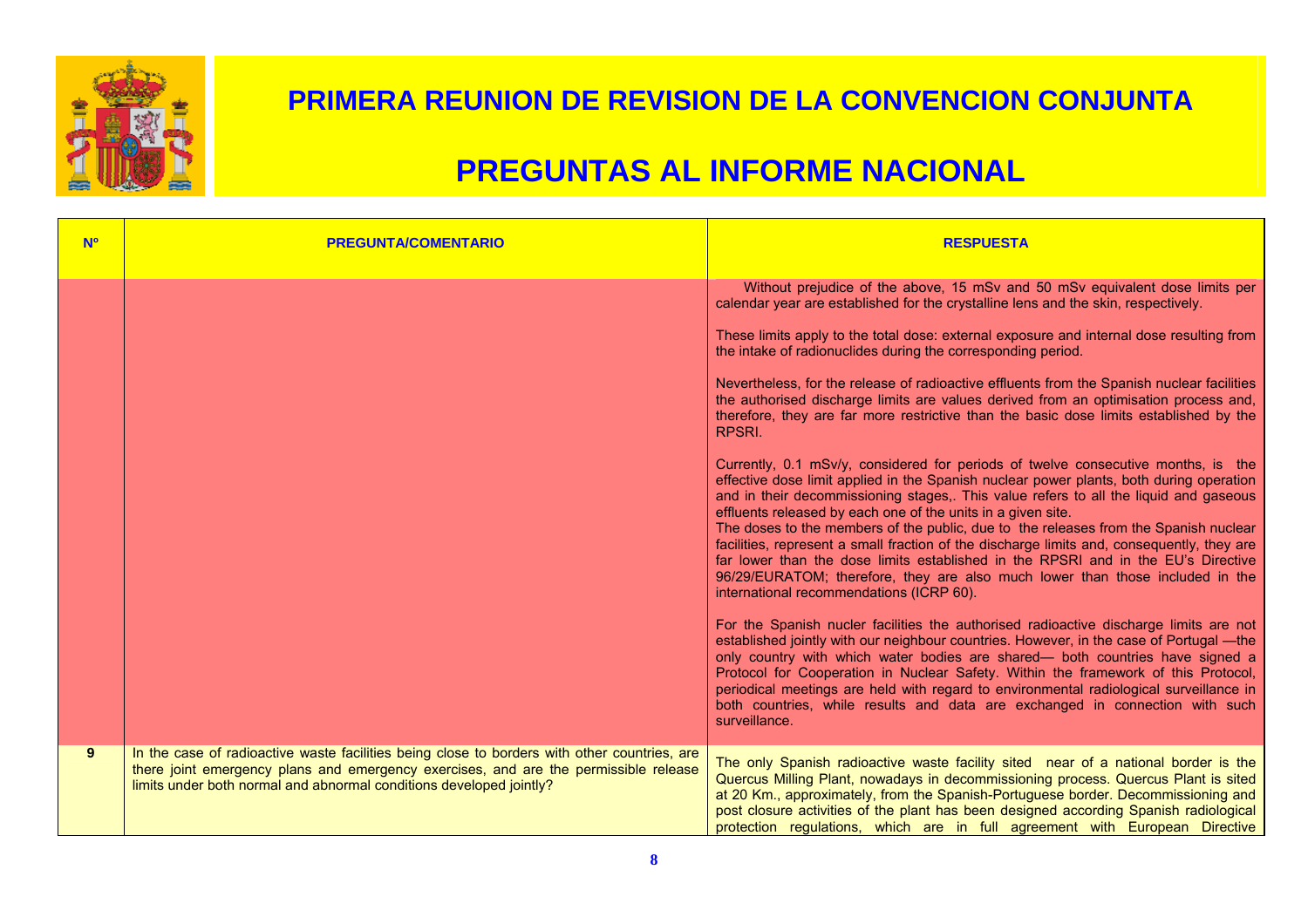

| <b>No</b>       | <b>PREGUNTA/COMENTARIO</b>                                                                                                                                                                                                                | <b>RESPUESTA</b>                                                                                                                                                                                                                                                                                                                                                                                                                                                                                                                                                                                                                                                                                                                                                                                                                                   |
|-----------------|-------------------------------------------------------------------------------------------------------------------------------------------------------------------------------------------------------------------------------------------|----------------------------------------------------------------------------------------------------------------------------------------------------------------------------------------------------------------------------------------------------------------------------------------------------------------------------------------------------------------------------------------------------------------------------------------------------------------------------------------------------------------------------------------------------------------------------------------------------------------------------------------------------------------------------------------------------------------------------------------------------------------------------------------------------------------------------------------------------|
|                 |                                                                                                                                                                                                                                           | 96/29/Euratom.<br>Quercus Plant decommissioning and post closure activities has been licensed<br>accomplishing European Union regulations and consequently, the project has been<br>reported to the European Commission following Art 37 of the Euratom Treaty.<br>The project had been reviewed and accepted by the Art. 37 Expert Group, in which<br>Portugal is formally represented as an EU Member State. The European Commission<br>assumed the Expert Group report and stated out a positive opinion on the project.<br>Additionally, the Nuclear Safety Council and the Portuguese authorities have an<br>agreement on the data and information exchange on respective environmental<br>surveillance programmes. Within this agreement, each country has installed an<br>automatic surveillance station in the territory of the other one. |
| 10 <sup>1</sup> | Please explain the public consultation process prior to making decisions related to waste<br>disposal sites, and how the results of this process are factored into those decisions.                                                       | The public consultation process of waste disposal sites is ruled by the legislation on<br>nuclear and radioactive installations and on environmental impact. In accordance with<br>this legislation, a public consultation procedure must be carried out after an application<br>for the preliminary authorisation (i.e. first step of the licensing procedure) of a waste<br>disposal installation has been filled. The public consultation period is opened for one<br>month. Within this period of time any person or legal entity interested may argue in<br>relation to the proposal. The comments put forward by the responders must be<br>addressed before issuing the environmental impact assessment and the preliminary<br>authorisation of the project.                                                                                 |
| 11              | Please provide more details are desirable on the technical, financial and environmental<br>considerations related to plant decommissioning (e.g. Vandellos 1), and on the disposal of<br>mine tailings (La Haba Mining Works - page 218). | Decontamination and dismantling activities for Vandellós-I have been extended to the<br>conclusion of Stage 2 of Decommissioning, in June 2003. This stage includes<br>confinement of the reactor shroud, the performance of demolition and backfilling<br>operations and release of a large part of the site. The facility is currently being<br>prepared for the latency period, which will be followed by total dismantling of the<br>remaining parts of the plant (Stage 3).<br>The rationale for postponing the dismantling in the case of Vandellós-I was mainly<br>related to the radioactivity decay of 60-Co, the most relevant isotope under a<br>radioactive point of view. During a latency period of 25 years the radiological activity of                                                                                            |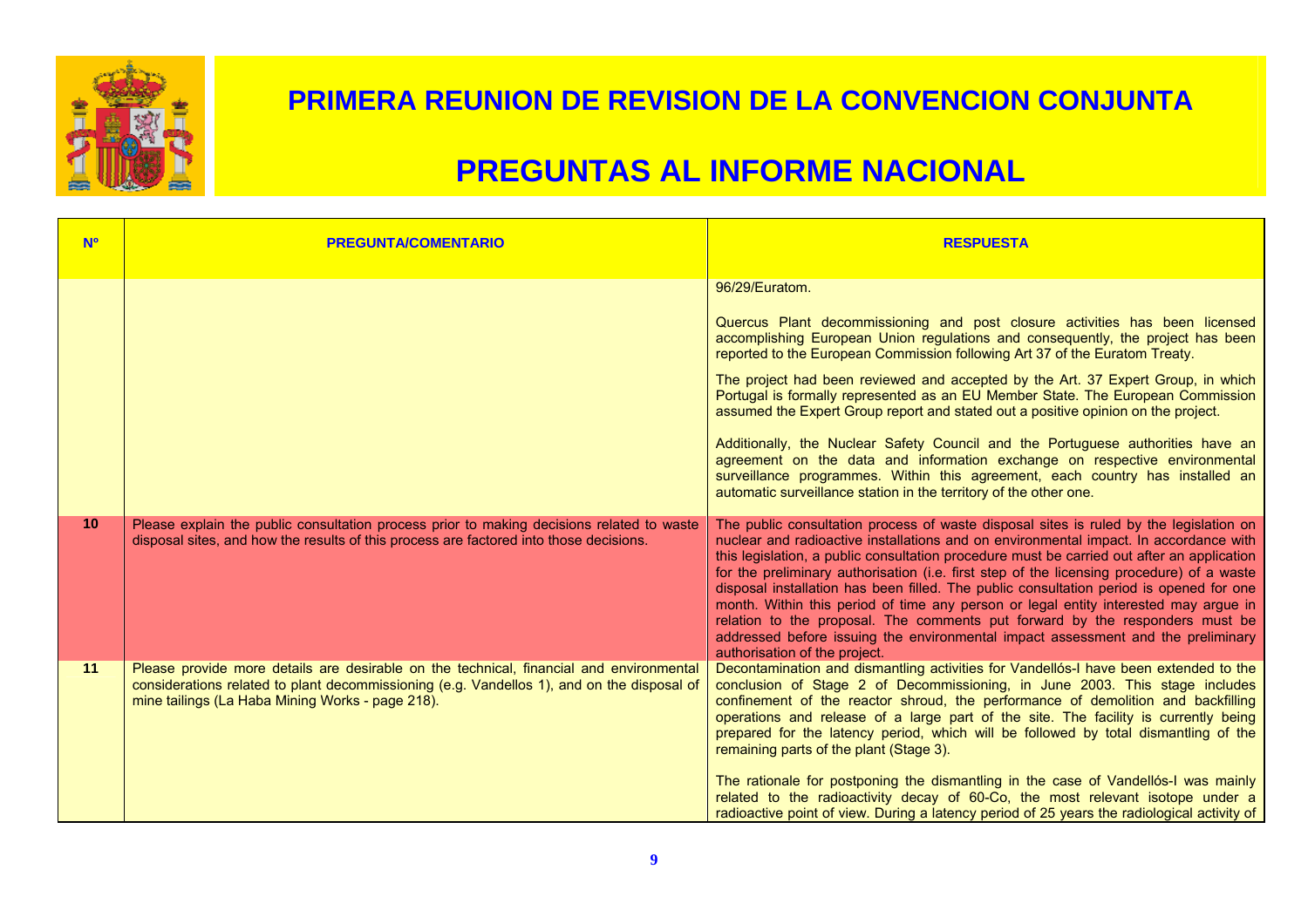

| <b>N<sup>o</sup></b> | <b>PREGUNTA/COMENTARIO</b> | <b>RESPUESTA</b>                                                                                                                                                                                                                                                                                                                                                                                                                                                                                                                                                                                                                                                                                                                                                                                                                                                                                                                                                                                                                                                                                                                                                                                                                                                                                                                                                  |
|----------------------|----------------------------|-------------------------------------------------------------------------------------------------------------------------------------------------------------------------------------------------------------------------------------------------------------------------------------------------------------------------------------------------------------------------------------------------------------------------------------------------------------------------------------------------------------------------------------------------------------------------------------------------------------------------------------------------------------------------------------------------------------------------------------------------------------------------------------------------------------------------------------------------------------------------------------------------------------------------------------------------------------------------------------------------------------------------------------------------------------------------------------------------------------------------------------------------------------------------------------------------------------------------------------------------------------------------------------------------------------------------------------------------------------------|
|                      |                            | the internal structures of the pile will decay to 5% of the initial level, and dismantling of<br>the vessel may be addressed with minimum radiological risk. At present, El Cabril<br>repository can not accept the graphite wastes resulting from the dismantling of the<br>reactor vessel. This, together with the dose reduction effects led to the adoption of a<br>deferred safestore strategy for the only Spanish gas-graphite reactor of Vandellós-I.<br>One of the essential points of Vandellós-I project is the exhaustive control of all the<br>materials arising at the site in order to segregate those considered clean from those<br>others that have radiological implications. The estimate amount of materials removed<br>during stage 2 until June 2003 was of 310,000 tons, including 1,900 t of low and<br>intermediate level radioactive waste which are sent to the Waste Disposal Facility at El<br>Cabril (Córdoba).<br>The recycling policy at Vandellós-I has obtained 298,000 tons of recycled materials, it<br>means a recycling ratio of 96%. This amount of recycled materials can be subdivided<br>in the following:<br>Recycled concrete "in situ": 277,000 t<br>Released Materials recycle out-sites: 20,800 t<br>Scraps: 16,500 t<br>Others materials: 4,300 t<br>Materials contaminated recycled in the nuclear field: 200 t |
|                      |                            | The original Design State of the plant have been recorded during construction and<br>systems were in place to record subsequent modifications and plant operational<br>history. However, the best source of information with regard to operational history was<br>the site staff. This operational experience has been used at the level 2 Vandellós-I<br>decommissioning project by direct participation of the site workforce in the<br>decommissioning activities under the organisational structure adopted by Enresa at the<br>site.<br>For level 3, after the latency period, a selective retention policy of documents has being<br>established to ensure that appropriate site records (e.g. waste inventories, engineering<br>drawings, written or verbal testimony of plant staff, decommissioning plans etc) are<br>stored in an accessible and retrievable form for 30 years.                                                                                                                                                                                                                                                                                                                                                                                                                                                                         |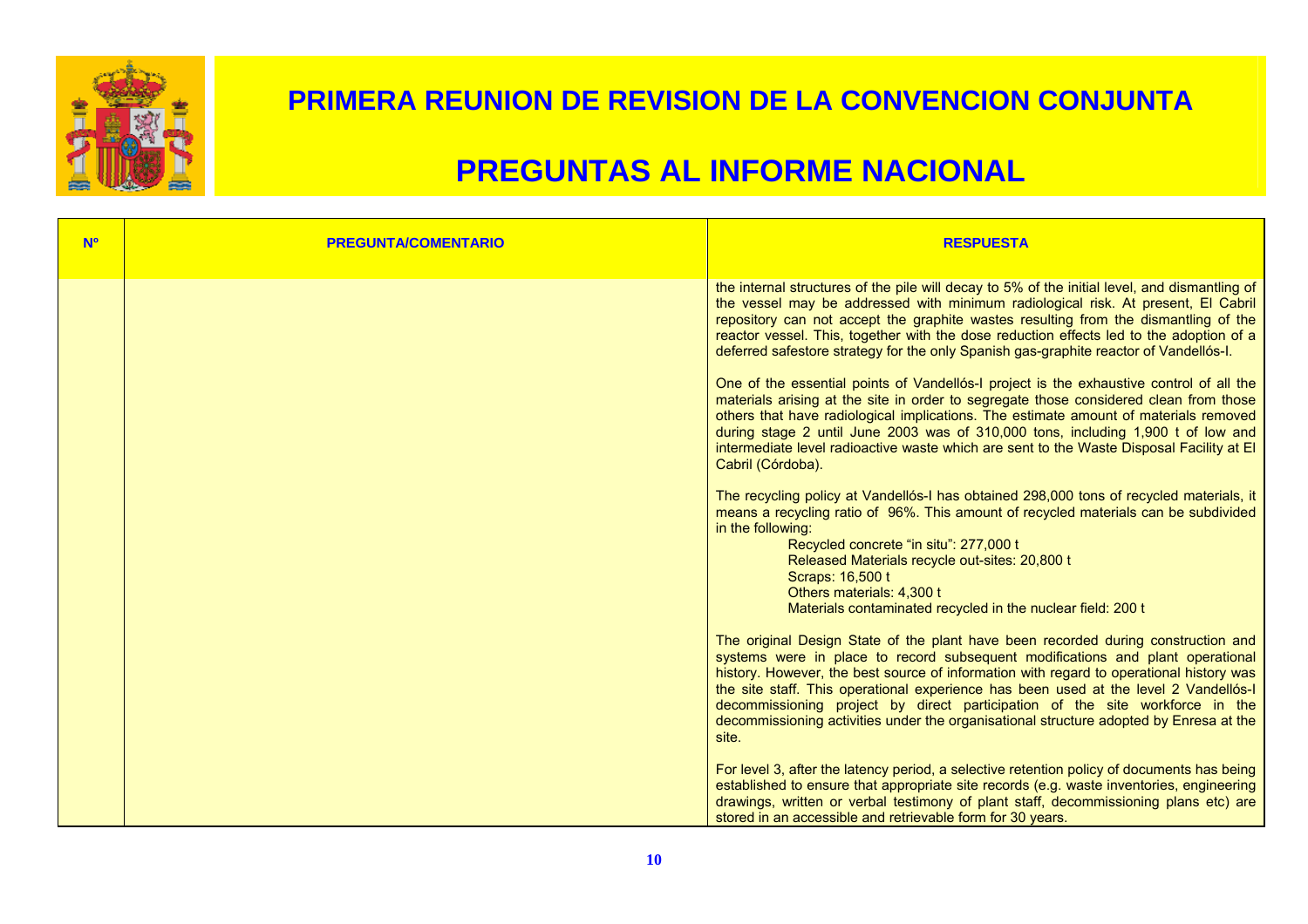

| <b>N<sup>o</sup></b> | <b>PREGUNTA/COMENTARIO</b>                                                                                                                                                         | <b>RESPUESTA</b>                                                                                                                                                                                                                                                                                                                                                                                                                                                                                                                                                                                                                                                                                                                                                                                                                                                                                                                                                                                                                                                                                                                                                                                                                                                                                                                                                                                                                                                                                                                                                                                                                                      |
|----------------------|------------------------------------------------------------------------------------------------------------------------------------------------------------------------------------|-------------------------------------------------------------------------------------------------------------------------------------------------------------------------------------------------------------------------------------------------------------------------------------------------------------------------------------------------------------------------------------------------------------------------------------------------------------------------------------------------------------------------------------------------------------------------------------------------------------------------------------------------------------------------------------------------------------------------------------------------------------------------------------------------------------------------------------------------------------------------------------------------------------------------------------------------------------------------------------------------------------------------------------------------------------------------------------------------------------------------------------------------------------------------------------------------------------------------------------------------------------------------------------------------------------------------------------------------------------------------------------------------------------------------------------------------------------------------------------------------------------------------------------------------------------------------------------------------------------------------------------------------------|
|                      |                                                                                                                                                                                    | The cost associated to the decommissioning of Vandellós I NPP as of June 2003 was<br>some 89 x 106 €.<br>In relation to the disposal of mine tailings in La Haba, a part of the Waste Rock<br>disposal has been stabilised in situ, the other part has been transported and used for<br>backfilling of the open mine. The heaps with low use grade have been taken to the<br>open pit mine and the others have been carried to the tailing clam. All the scraps<br>components coming from the equipment disassembling and the soil clean up will be<br>taken to the tailings clam. The cost was 10 x 106 \$.                                                                                                                                                                                                                                                                                                                                                                                                                                                                                                                                                                                                                                                                                                                                                                                                                                                                                                                                                                                                                                          |
| 12                   | Please explain the relationship between CSN and EURATOM and the EC directives, and<br>the relationship between various government departments, e.g. Ciemat, MINECO and the<br>CSN. | In accordance with law 6/1997, representation of Spain in front of the European Union<br>institutions is exercised by the Permanent Representation (PR) of the external services<br>of the State General Administration (SGA).<br>EURATOM Treaty businesses are dealt with in fora and working groups inside the EU<br>institutions. Spain is represented in them by personnel either from the PR or from the<br>concerned ministerial services of the SGA. Attendance of CSN personnel is also<br>habitual in order to provide advice to the Government and to express its own opinion<br>on those matters that fall under its competence, in accordance with the law for the<br>establishment of the CSN. In addition, CSN may appoint representatives for permanent<br>or open-ended working groups set up either by the Council or by the EU Commission<br>to deal with matters related to its duties (i.e. Nuclear Regulators WG, RAMG,<br>CONCERT, Working Party on Nuclear Safety,).<br>EC directives approved by the Council of the EU are transposed into our national<br>legislation. All the institutions affected by its provisions, including the CSN, must<br>implement its correspondent duties in agreement with the competences provided for in<br>our legislation.<br>As for the relationship between the various government departments, etc. The Nuclear<br>Safety Council CSN is a regulatory body which it was set up by Law 15/1980), is<br>independent from the State Central Administration and has its own legal standing and<br>equity. It independently and objectively carries out the functions attributed to it by law |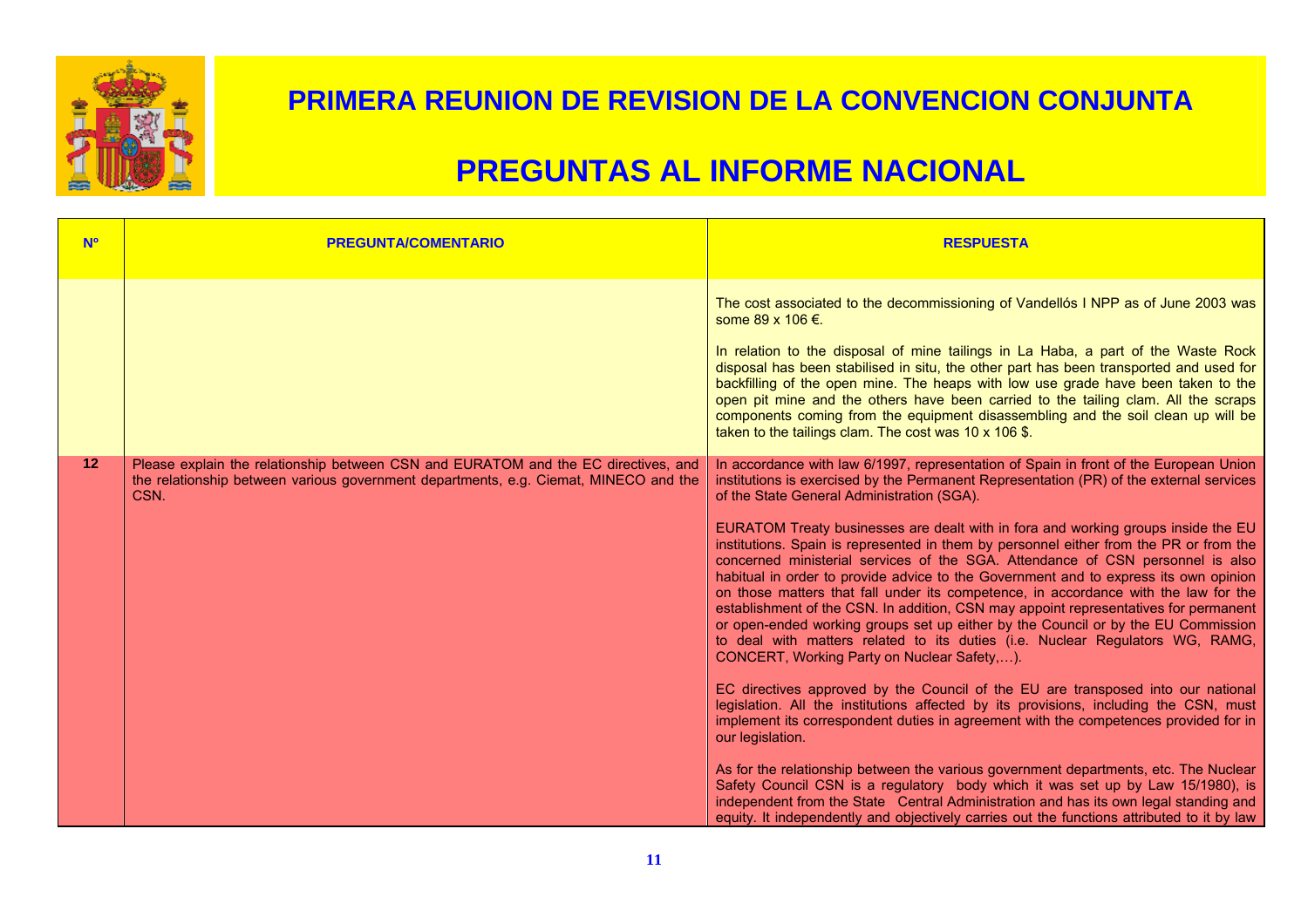

| <b>N<sup>o</sup></b> | <b>PREGUNTA/COMENTARIO</b>                                                                                                                                                                                                                                                                                                                                                                            | <b>RESPUESTA</b>                                                                                                                                                                                                                                                                                                                                                                                                                                                                                                                                            |
|----------------------|-------------------------------------------------------------------------------------------------------------------------------------------------------------------------------------------------------------------------------------------------------------------------------------------------------------------------------------------------------------------------------------------------------|-------------------------------------------------------------------------------------------------------------------------------------------------------------------------------------------------------------------------------------------------------------------------------------------------------------------------------------------------------------------------------------------------------------------------------------------------------------------------------------------------------------------------------------------------------------|
|                      |                                                                                                                                                                                                                                                                                                                                                                                                       | and submits its Annual Report on its activity to the two Houses of the Spanish<br>Parliament.                                                                                                                                                                                                                                                                                                                                                                                                                                                               |
|                      |                                                                                                                                                                                                                                                                                                                                                                                                       | The Center for Energy Environmental and Technological Research (CIEMAT), is an<br>organisation dealing with researching that is dependent on the Ministry of Science and<br>Technology.                                                                                                                                                                                                                                                                                                                                                                     |
| 13                   | What restrictions/conditions, including financial guarantees, are in place relative to the<br>export and re-entry of sealed sources, especially to and from countries which do not have<br>programs in nuclear power and/or research, or to and from countries which do not have a<br>nuclear regulatory body and/or rules and regulations governing the use and shipping of<br>radioactive material? | There are not radioactive source manufacturers in Spain. The current legislation does<br>not provide for returning disused sources to any national manufacturer.                                                                                                                                                                                                                                                                                                                                                                                            |
| 14                   | To what extent are financial guarantees required for long-term storage of spent fuel and<br>radioactive waste, and for how long are they required to cover costs such as regulatory<br>monitoring and possible remedial actions (not necessarily accidents)?                                                                                                                                          | Financial guarantees are intended to cover long term management of both spent fuel<br>and radioactive waste. ENRESA is responsible for updating annually the contributions<br>due to the General Radioactive Waste Plan fund by waste generators. In principle, the<br>amounts due to the fund are calculated to cover all the activities related to long term<br>management of fuel and radioactive waste. Since the contributions are revised<br>annually, if a mismatch between amounts due and estimated costs is observed the<br>fees would be put up. |
|                      |                                                                                                                                                                                                                                                                                                                                                                                                       | The cost appraisal, performed annually by ENRESA and to be covered by the financial<br>system, takes into account those actions that nowadays are admissible. The LILW<br>management cost includes the cost related to 300 years of institutional control and in<br>the case of SF/HLW final disposal a period of 50 years for monitoring is contemplated,<br>although the final decision on this issue is under consideration.                                                                                                                             |
| 15                   | On page 52 it is stated that in 1997 the responsibilities of "safety" and "radiation protection"<br>were separated and given to two organizations. Please explain the reason(s).                                                                                                                                                                                                                      | The year 1999 was particularly important for the CSN from the point of view of the<br>applicable standards, due to approval of Law 14/1999 governing the Public Prices and<br>Fees for services provided by the CSN, and the other new Regulations governing<br>Nuclear an Radioactive Installations, which update the previous one, issued in 1972.<br>In drawing up the Law, the Parliament introduced a series of amendments that<br>widened the areas of competence vested in the CSN by in its creation Law (Law                                       |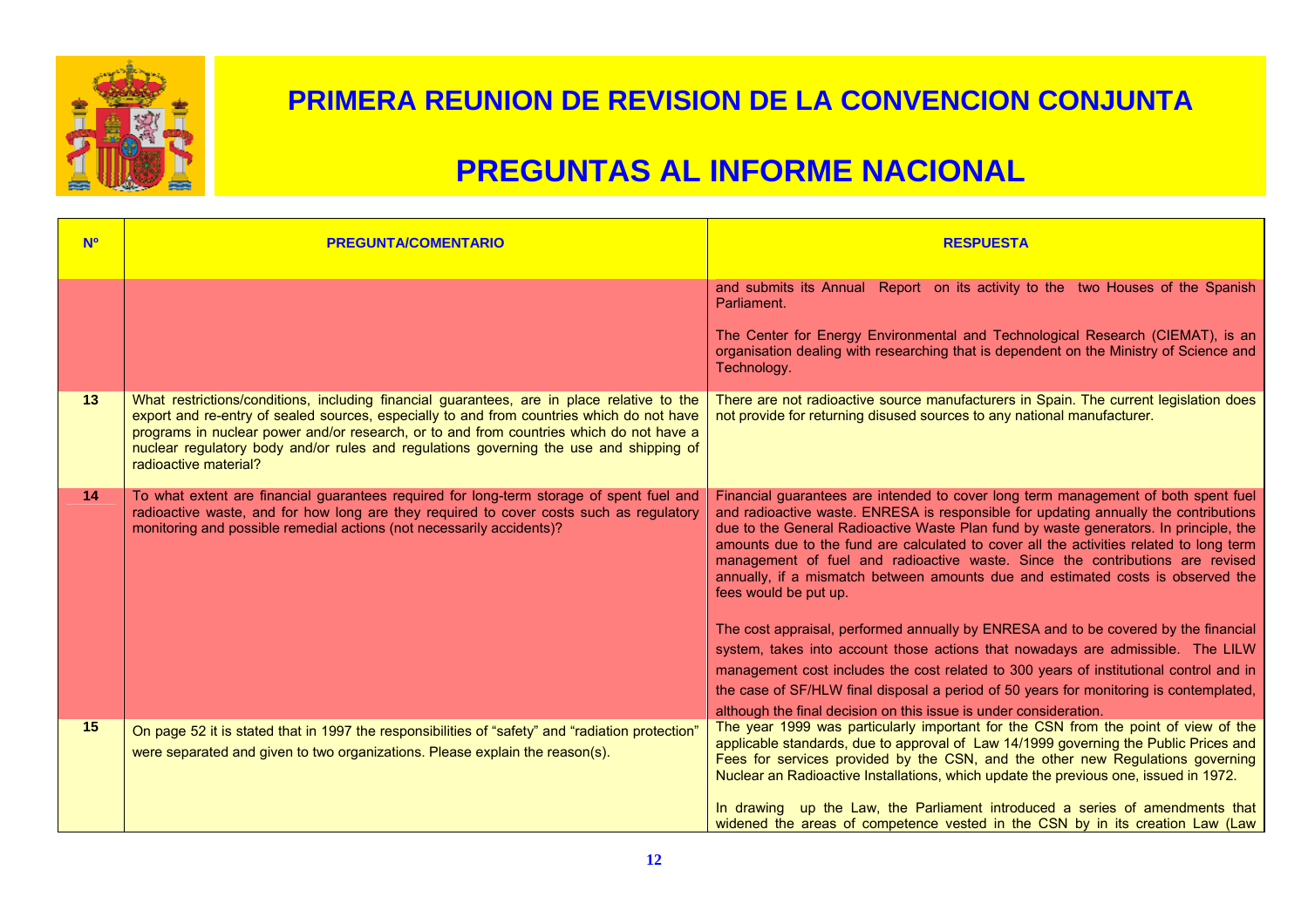

| <b>No</b> | <b>PREGUNTA/COMENTARIO</b>                                                                                                                                                                                                                                                                                                                                             | <b>RESPUESTA</b>                                                                                                                                                                                                                                                                                                                                                                                                                                                                                                                                                                                                                                                                                                                                                                                                                                                                                                                                                                                                                                                                                                      |
|-----------|------------------------------------------------------------------------------------------------------------------------------------------------------------------------------------------------------------------------------------------------------------------------------------------------------------------------------------------------------------------------|-----------------------------------------------------------------------------------------------------------------------------------------------------------------------------------------------------------------------------------------------------------------------------------------------------------------------------------------------------------------------------------------------------------------------------------------------------------------------------------------------------------------------------------------------------------------------------------------------------------------------------------------------------------------------------------------------------------------------------------------------------------------------------------------------------------------------------------------------------------------------------------------------------------------------------------------------------------------------------------------------------------------------------------------------------------------------------------------------------------------------|
|           |                                                                                                                                                                                                                                                                                                                                                                        | 15/1980). The regulatory capacity of the Council was strengthened and was given new<br>functions for the control and surveillance of the radiological quality of the environment<br>throughout the national territory, as well as for coordination of support and response<br>measures for nuclear safety and radiological protection in emergency situations.<br>As a result of the strengthening of the Council's different areas of action, resulting from<br>the aforementioned changes in the law, the Parliamentary Commission for Industry in<br>these days, encouraged the organisation to introduce reforms in its management<br>structure, with a view to adapt it to the new requirements and to a new reality. It was<br>developed and updated a new organisational structure, which on the other hand,<br>separated issues related to the safety of nuclear installations from the overall one of<br>radiological protection. This new structure allow to be better prepared to meet the<br>challenges of the future and fulfil its task of guaranteeing safety and radiological<br>protection in Spain. |
| 16        | Please explain if the risk to future generations was considered in modelling exercises for<br>assessing the impacts from the direct disposal in geological formations of nuclear fuel<br>waste. (p.103) Have there been any further developments rectifying the shortcomings<br>mentioned in Sections 4.6, 4.7 and 4.8, relative to the burdens on future generations? | The performance indicator used in the Performance Assessment carried out in Spain<br>for geological disposal of spent fuel is just "dose".<br>Concerning the shortcomings mentioned in that Section G, up to now no further<br>developments has been achieved yet. Indications on the lines of analysis currently<br>underway are mentioned in Section K of this report.                                                                                                                                                                                                                                                                                                                                                                                                                                                                                                                                                                                                                                                                                                                                              |
| 17        | Is the outcome of research on Separation and Transmutation techniques the only reason<br>for delaying the decision on the type of method to be used for the long-term management of<br>spent fuel? (p.130)                                                                                                                                                             | The main reasons contemplated by the government to postpone any decision until<br>2010 when formulating the fifth General Radioactive Waste Plan in 1999 where as<br>follows:<br>- Difficulties in making any further progress in the siting step wise screening process,<br>mainly due to social opposition and lack in the Spanish legislation of administrative<br>procedures regulating the process for designating candidate sites.<br>- An apparent lack of consensus in the international panorama at that time concerning<br>deep geological disposal as the only viable options, which also influenced in the delays<br>suffered by other countries programmes.<br>- The non existence of a real problem in the short term, because the volume of spent<br>fuel and long - lived waste is rather small and sufficient temporary storage capacity is<br>available.                                                                                                                                                                                                                                            |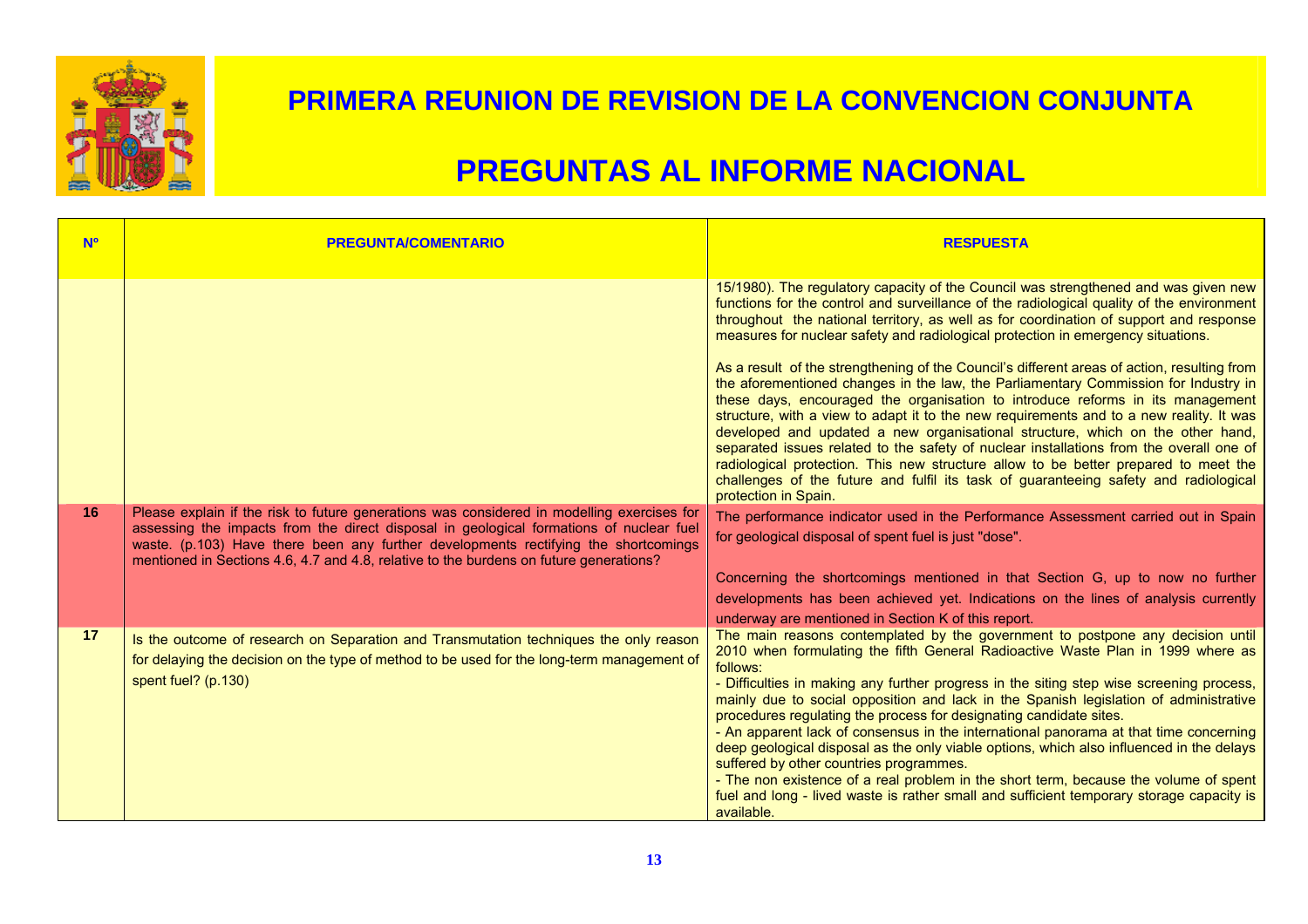

| <b>N<sup>o</sup></b> | <b>PREGUNTA/COMENTARIO</b>                                                                             | <b>RESPUESTA</b>                                                                                                                                                                                                                                                                                                                                                                                                                                                                        |
|----------------------|--------------------------------------------------------------------------------------------------------|-----------------------------------------------------------------------------------------------------------------------------------------------------------------------------------------------------------------------------------------------------------------------------------------------------------------------------------------------------------------------------------------------------------------------------------------------------------------------------------------|
|                      |                                                                                                        | The potentiality of new technologies, mainly based on Partitioning and Transmutation,<br>was never considered as an alternative solution to the deep geological disposal option,<br>but rather an important factor to be taken into account in the future in terms of<br>assessing the viability to reduce the source term.                                                                                                                                                             |
| 18                   | How is feedback of operating experience (Article 16) acted upon, and corrective measures<br>evaluated? | As viewed from the point of view of the regulatory authorities' intervention, the analysis<br>of the operating experience is considered as relevant and a continuous evaluation is<br>required from the facility owners, as well as the assessment and application of the<br>necessary improvements and corrective actions.                                                                                                                                                             |
|                      |                                                                                                        | The El Cabril's operating license establishes a system involving Periodical Safety<br>Reviews (PSRs) to be implemented every ten years.                                                                                                                                                                                                                                                                                                                                                 |
|                      |                                                                                                        | The PSRs do not substitute the analysis, control and surveillance activities carried out<br>on a regular basis at the El Cabril Centre; they are aimed at the performance of an<br>overall appraisal of the safety and radiological protection in the facility, as well as at<br>analysing the experience gained and the tentative improvements to be made, taking<br>into account the current situation and the new technological or regulatory<br>circumstances that may have arisen. |
|                      |                                                                                                        | Additionally, in 2001, the CSN provided the corresponding Supplementary Technical<br>Instructions concerning a set of specific criteria that must be followed by ENRESA, as<br>the owner of the El Cabril facility, for the preparation of the PSRs.                                                                                                                                                                                                                                    |
|                      |                                                                                                        | The scope and contents to be contemplated in the preparation of the PSRs shall<br>include:                                                                                                                                                                                                                                                                                                                                                                                              |
|                      |                                                                                                        | An analysis of the facility's operating experience, in order to assess whether the<br>operation takes place in accordance with adequate safety measures, whether the<br>necessary means are available for detecting possible deviations and whether the<br>adequate corrective actions are taken.                                                                                                                                                                                       |
|                      |                                                                                                        | An analysis of the experience in the facility concerning the assessment of the<br>radiological impact produced by its operation, including an analysis of the evolution of                                                                                                                                                                                                                                                                                                              |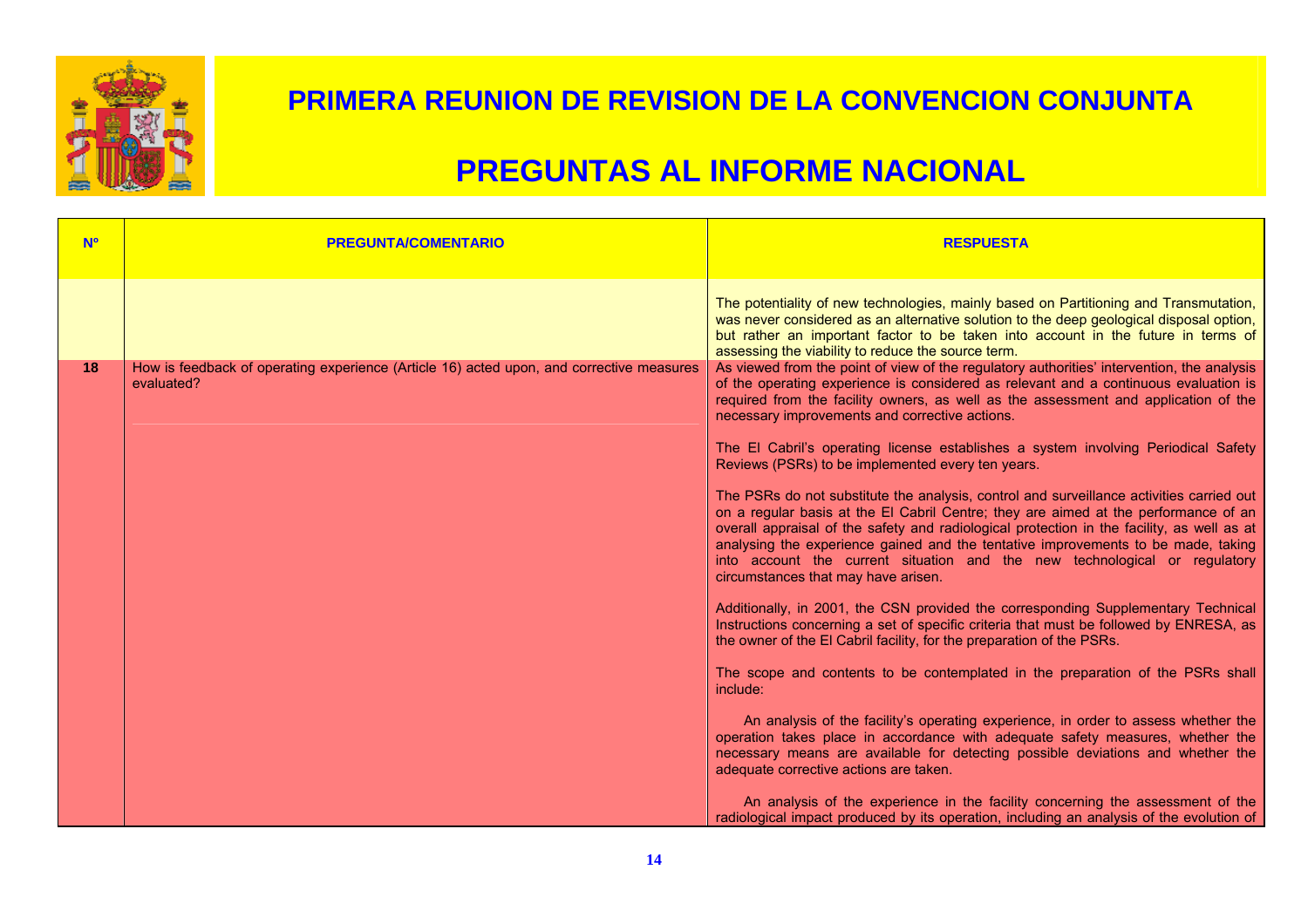

| <b>N<sup>o</sup></b> | <b>PREGUNTA/COMENTARIO</b> | <b>RESPUESTA</b>                                                                                                                                                                                                                                                                                                                                                                                                                                        |
|----------------------|----------------------------|---------------------------------------------------------------------------------------------------------------------------------------------------------------------------------------------------------------------------------------------------------------------------------------------------------------------------------------------------------------------------------------------------------------------------------------------------------|
|                      |                            | the doses incurred by occupational exposed individuals and by the members of the<br>public.                                                                                                                                                                                                                                                                                                                                                             |
|                      |                            | An analysis of the experience in the facility with regard to its environmental<br>radiological surveillance.                                                                                                                                                                                                                                                                                                                                            |
|                      |                            | An analysis of the experience gained by the owner of the facility in connection with<br>the application of a methodology for the quality assessment of the radioactive waste<br>packages that can be accepted into the facility.                                                                                                                                                                                                                        |
|                      |                            | An analysis of the experience gained in the study of the parameters that may have<br>an incidence upon the safety of the facility in the long term, aimed at a better<br>knowledge of the existing engineering barriers and of the site itself.                                                                                                                                                                                                         |
|                      |                            | An analysis of the experience gained by the owner of the facility in the assessment<br>of its safety in the long term.                                                                                                                                                                                                                                                                                                                                  |
|                      |                            | An analysis of the changes made to regulations and standards, in order to verify<br>that the owner has fully complied with the application of the local regulations, with<br>those issued at countries with facilities using similar technologies and with the<br>international recommendations in this field.                                                                                                                                          |
|                      |                            | The programmes for the continuous assessment and improvement of safety and<br>radiological protection already implemented in the facility or planned for execution on<br>the basis of the experience gained, the results of the R&D programmes developed, the<br>exigencies and requests posed by the regulatory authorities, the international<br>recommendations and the operating experience available from facilities with a similar<br>technology. |
|                      |                            | The El Cabril's operating license establishes that the first PSR must be filed by<br>ENRESA with the competent authorities before December 31, 2003 and that the<br>analyses shall encompass the period elapsed between the facility's startup in 1992 and<br>the issue of the current license.                                                                                                                                                         |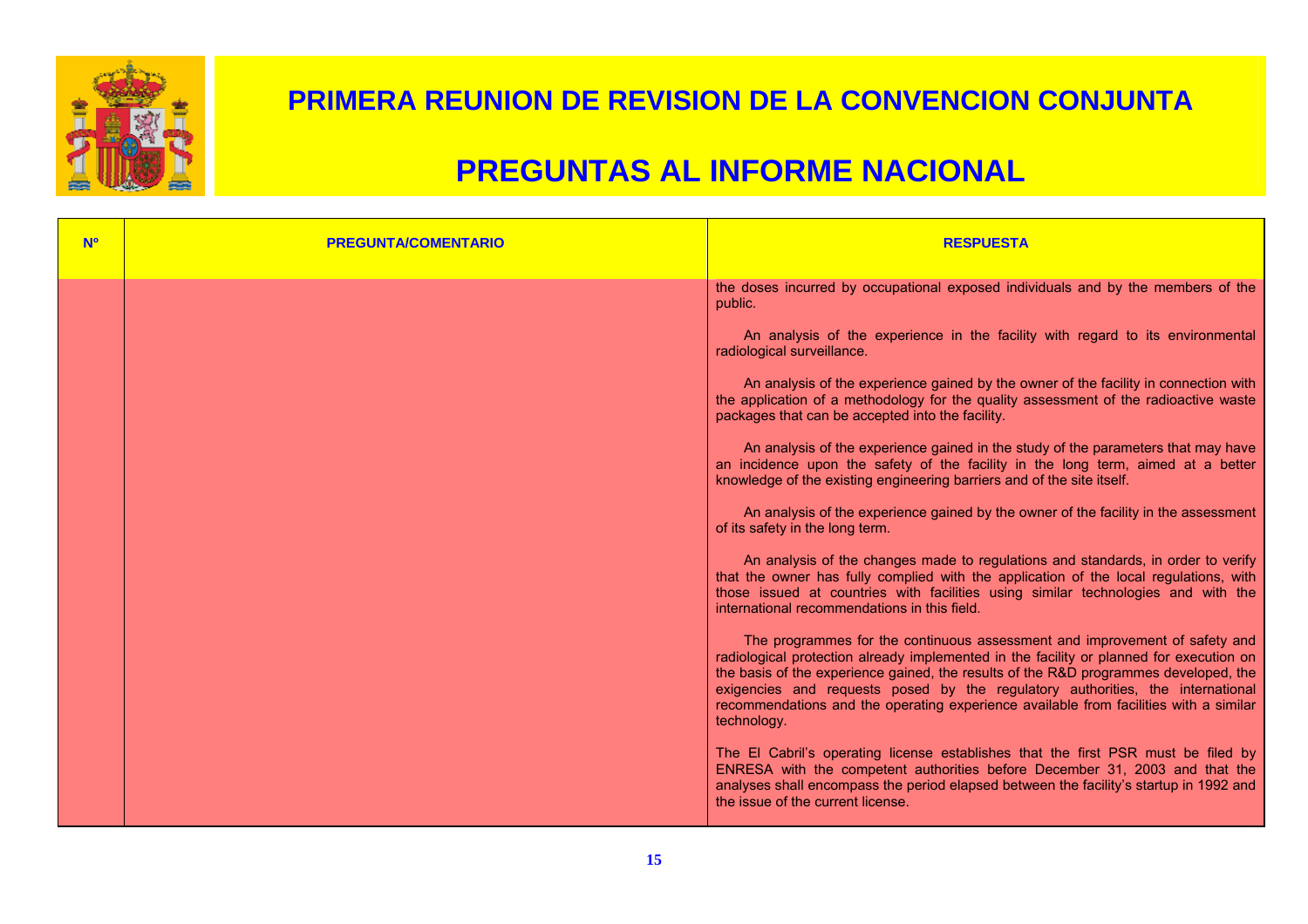

| <b>No</b> | <b>PREGUNTA/COMENTARIO</b>                                                                                                                                                                                                                                                                                                                                                                                                                                                                  | <b>RESPUESTA</b>                                                                                                                                                                                                                                                                                                                                                                                                                                                                                                                                                                                                                                                                                                                                                                                                                                                                                                                                                                                                                                                                                                                                               |
|-----------|---------------------------------------------------------------------------------------------------------------------------------------------------------------------------------------------------------------------------------------------------------------------------------------------------------------------------------------------------------------------------------------------------------------------------------------------------------------------------------------------|----------------------------------------------------------------------------------------------------------------------------------------------------------------------------------------------------------------------------------------------------------------------------------------------------------------------------------------------------------------------------------------------------------------------------------------------------------------------------------------------------------------------------------------------------------------------------------------------------------------------------------------------------------------------------------------------------------------------------------------------------------------------------------------------------------------------------------------------------------------------------------------------------------------------------------------------------------------------------------------------------------------------------------------------------------------------------------------------------------------------------------------------------------------|
|           |                                                                                                                                                                                                                                                                                                                                                                                                                                                                                             | The PSR documentation filed by ENRESA is evaluated and analysed by the CSN and<br>the latter is entrusted to require as many clarifications, justifications and details as<br>deemed necessary.                                                                                                                                                                                                                                                                                                                                                                                                                                                                                                                                                                                                                                                                                                                                                                                                                                                                                                                                                                |
| 19<br>20  | Although not part of the main report, are the wastes from uranium mining and milling<br>considered to be within the scope of the Convention? What would be the status should<br>uranium mining resume in future?<br>Environmental protection for uranium mining and milling wastes appears to be based on<br>radiological considerations only. How are the environmental aspects of heavy metal, or<br>other chemical contaminants present in tailings or waste rock regulated and managed? | As pointed out in Section C of the report, uranium mining and milling tailings are<br>included within the scope of application of the Convention. The only reason to include<br>them in a separated Annex is their specific characteristics in terms of treatment,<br>conditioning and disposal methods.<br>The environmental aspects of heavy metals and other chemical contaminants present<br>in tailings or waste rock are included in the Environmental Impact Assessment (EIA).<br>The EIA requires the drawing up by the licensee of the activity of an environmental<br>impact study referring, among other things, to the measures foreseen to reduce the<br>impact deriving from causes other than the radiological.                                                                                                                                                                                                                                                                                                                                                                                                                                 |
| 21        | To what extent is long-term institutional control planned, and how will it be organized and<br>regulated?                                                                                                                                                                                                                                                                                                                                                                                   | According to the current El Cabril's operating license, ENRESA shall apply for a<br>decommissioning and dismantling authorisation once the current disposal capacity is<br>completed or the operation has been stopped. The specific requirements concerning<br>long-term institutional control of the facility will be defined based on the documentation<br>and safety assessment prepared by ENRESA to be included within the application for<br>the decommissioning license. Therefore, there are not specific provisions at this stage.<br>ENRESA, in accordance with Royal Decree 1522/84 referred to its creation, must take<br>care of the permanent maintenance of the custody over the inventory of wastes<br>deposited in the facilities for radioactive waste storage. Such custody is also applicable<br>after the closure of the corresponding facility.<br>The only disposal facilities closed up to date in Spain are those related to the uranium<br>mining and milling facilities. In this moment, they are under compliance period prior to<br>the definition of the surveillance stage and the future institutional controls to be decided |
| 22        | Is the fee paid only by nuclear sector or by the whole electricity generating sector, is the<br>principle "polluter pays" applied ?                                                                                                                                                                                                                                                                                                                                                         | The financing system for radioactive wastes generated by the nucleoelectric sector is<br>based on a fee applied to the total electricity billing throughout the operating lifetime of<br>the nuclear power plants. The money collected by this fee is used to finance the                                                                                                                                                                                                                                                                                                                                                                                                                                                                                                                                                                                                                                                                                                                                                                                                                                                                                      |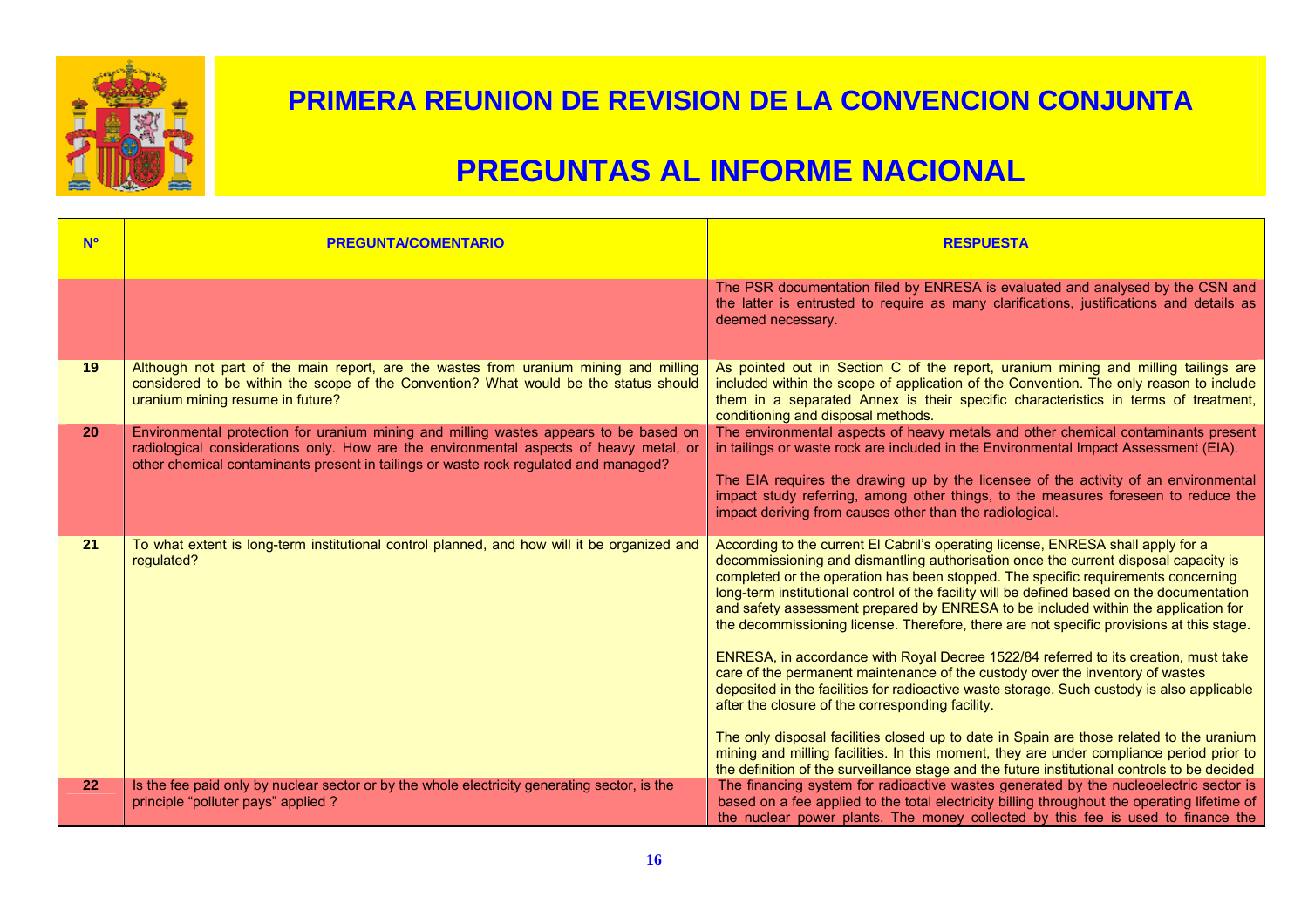

| <b>No</b> | <b>PREGUNTA/COMENTARIO</b>                                                                                                                                                                                                            | <b>RESPUESTA</b>                                                                                                                                                                                                                                                                                                                                                                                                                                                                                                                                                                                                                                                                                                                                                                                                                                                                                                                                                                                                                                                                                                                                                                                                                                                                                                                                                                                                                                                                                                                                                   |
|-----------|---------------------------------------------------------------------------------------------------------------------------------------------------------------------------------------------------------------------------------------|--------------------------------------------------------------------------------------------------------------------------------------------------------------------------------------------------------------------------------------------------------------------------------------------------------------------------------------------------------------------------------------------------------------------------------------------------------------------------------------------------------------------------------------------------------------------------------------------------------------------------------------------------------------------------------------------------------------------------------------------------------------------------------------------------------------------------------------------------------------------------------------------------------------------------------------------------------------------------------------------------------------------------------------------------------------------------------------------------------------------------------------------------------------------------------------------------------------------------------------------------------------------------------------------------------------------------------------------------------------------------------------------------------------------------------------------------------------------------------------------------------------------------------------------------------------------|
|           |                                                                                                                                                                                                                                       | activities under the responsibility of ENRESA. It is to be mentioned that the<br>predisposal costs (segregation, treatment, conditioning and on site storage) are borne<br>by the nuclear power plants.<br>The polluter pays principle is applied, partially to the producers and partially to the<br>electricity consumers. However, we would like to point out here that the "polluter pays"<br>is not necessarily related to safety questions. Moreover, this principle is not explicitly<br>mentioned in the Convention.                                                                                                                                                                                                                                                                                                                                                                                                                                                                                                                                                                                                                                                                                                                                                                                                                                                                                                                                                                                                                                       |
| 23        | Could Spain provide information on the existence and application of clearance levels and<br>exemption procedures?                                                                                                                     | With regard to the existence and application of declassification levels in Spain, item<br>12.2.3 of the national report describes the basic principles on which the established<br>declassification system is based and indicates how certain declassification levels are<br>assessed.<br>As mentioned, since 1995, the so-called common projects have been developed for the<br>declassification of different types of waste materials generated by the Spanish nuclear<br>power plants. A relevant issue in their contents is the assessment of the<br>declassification levels through a study of the radiological impact associated to the<br>management of these waste materials by the conventional methods.<br>Currently, the common projects corresponding to the declassification of used oils,<br>active carbon, spent ion-exchange resins and metal scrap have already been approved<br>by the CSN.<br>Currently, the owners of the Spanish nuclear facilities are either licensed for the<br>declassification of these materials or in the process of obtaining such licenses.<br>With regard to the second part of the question, concerning exemption processes, we<br>must mention that they are regulated by the current regulation on nuclear and<br>radioactive facilities, which partially transposes the European Union's Directive 96/29.<br>The latter is the standard framework applied to decision making regarding the<br>exemption from regulatory control of practices with ionising radiation sources that were<br>previously justified. |
| 2425      | Could Spain detail the planned strategy for Vandellos I dismantling project:<br>Rationale for postponed dismantling<br>Types and estimated quantities of wastes,<br>Management strategies and corresponding development plans and key | Rationales/Main Factors for postponed dismantling in V1. Other Spanish<br><b>Reactors</b>                                                                                                                                                                                                                                                                                                                                                                                                                                                                                                                                                                                                                                                                                                                                                                                                                                                                                                                                                                                                                                                                                                                                                                                                                                                                                                                                                                                                                                                                          |
|           | milestones, mainly for graphite waste.                                                                                                                                                                                                | Decontamination and dismantling activities for Vandellós-I have been extended to the                                                                                                                                                                                                                                                                                                                                                                                                                                                                                                                                                                                                                                                                                                                                                                                                                                                                                                                                                                                                                                                                                                                                                                                                                                                                                                                                                                                                                                                                               |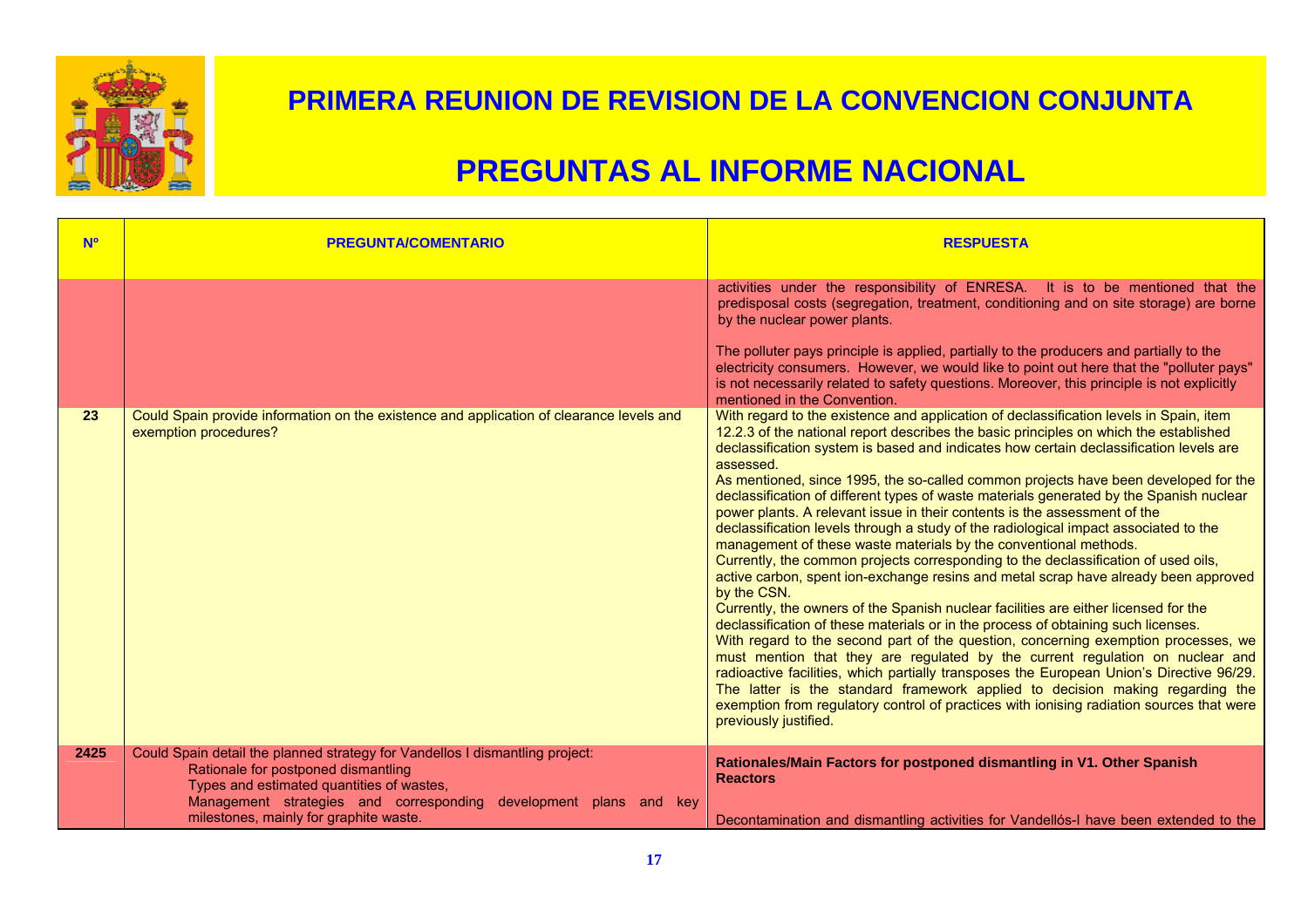

| <b>NO</b> | <b>PREGUNTA/COMENTARIO</b>                                                   | <b>RESPUESTA</b>                                                                                                                                                                                                                                                                                                                                                                                                                                                                                                                                                                                                                                                                                                                    |
|-----------|------------------------------------------------------------------------------|-------------------------------------------------------------------------------------------------------------------------------------------------------------------------------------------------------------------------------------------------------------------------------------------------------------------------------------------------------------------------------------------------------------------------------------------------------------------------------------------------------------------------------------------------------------------------------------------------------------------------------------------------------------------------------------------------------------------------------------|
|           | Availability of qualified teams,<br>Availability of technical documentation? | conclusion of Stage 2 of Decommissioning, in June 2003. This stage includes<br>confinement of the reactor shroud, the performance of demolition and backfilling<br>operations and release of a large part of the site. The facility is currently being<br>prepared for the latency period, which will be followed by total dismantling of the<br>remaining parts of the plant (Stage 3).                                                                                                                                                                                                                                                                                                                                            |
|           |                                                                              | The rationale for postponing the dismantling in the case of Vandellós-I was mainly<br>related to the radioactivity decay of 60-Co, the most relevant isotope under a<br>radioactive point of view. During a latency period of 25 years the radiological activity of<br>the internal structures of the pile will decay to 5% of the initial level, and dismantling of<br>the vessel may be addressed with minimum radiological risk. At present, El Cabril<br>repository can not accept the graphite wastes resulting from the dismantling of the<br>reactor vessel. This together with the dose reduction effects led to the adoption of a<br>deferred safestore strategy for the only Spanish gas-graphite reactor of Vandellós-I. |
|           |                                                                              | Types and estimated quantities of wastes                                                                                                                                                                                                                                                                                                                                                                                                                                                                                                                                                                                                                                                                                            |
|           |                                                                              | One of the essential points of Vandellós-I project is the exhaustive control of all the<br>materials arising at the site in order to segregate those considered clean from those<br>others that have radiological implications. The estimate amount of materials removed<br>during stage 2 until June 2003 was of 310,000 tons, including 1,900 t of low and<br>intermediate level radioactive waste which are sent to the Waste Disposal Facility at El<br>Cabril (Córdoba).                                                                                                                                                                                                                                                       |
|           |                                                                              | The recycling policy at Vandellós-I has obtained 298,000 tons of recycled materials, it<br>means a recycling ratio of 96%. This amount of recycled materials can be subdivided<br>in the following:                                                                                                                                                                                                                                                                                                                                                                                                                                                                                                                                 |
|           |                                                                              | Recycled concrete "in situ": 277,000 t<br>Released Materials recycle out-sites: 20,800 t<br>Scraps: 16,500 t<br>Others materials: 4,300 t<br>Materials contaminated recycled in the nuclear field: 200 t                                                                                                                                                                                                                                                                                                                                                                                                                                                                                                                            |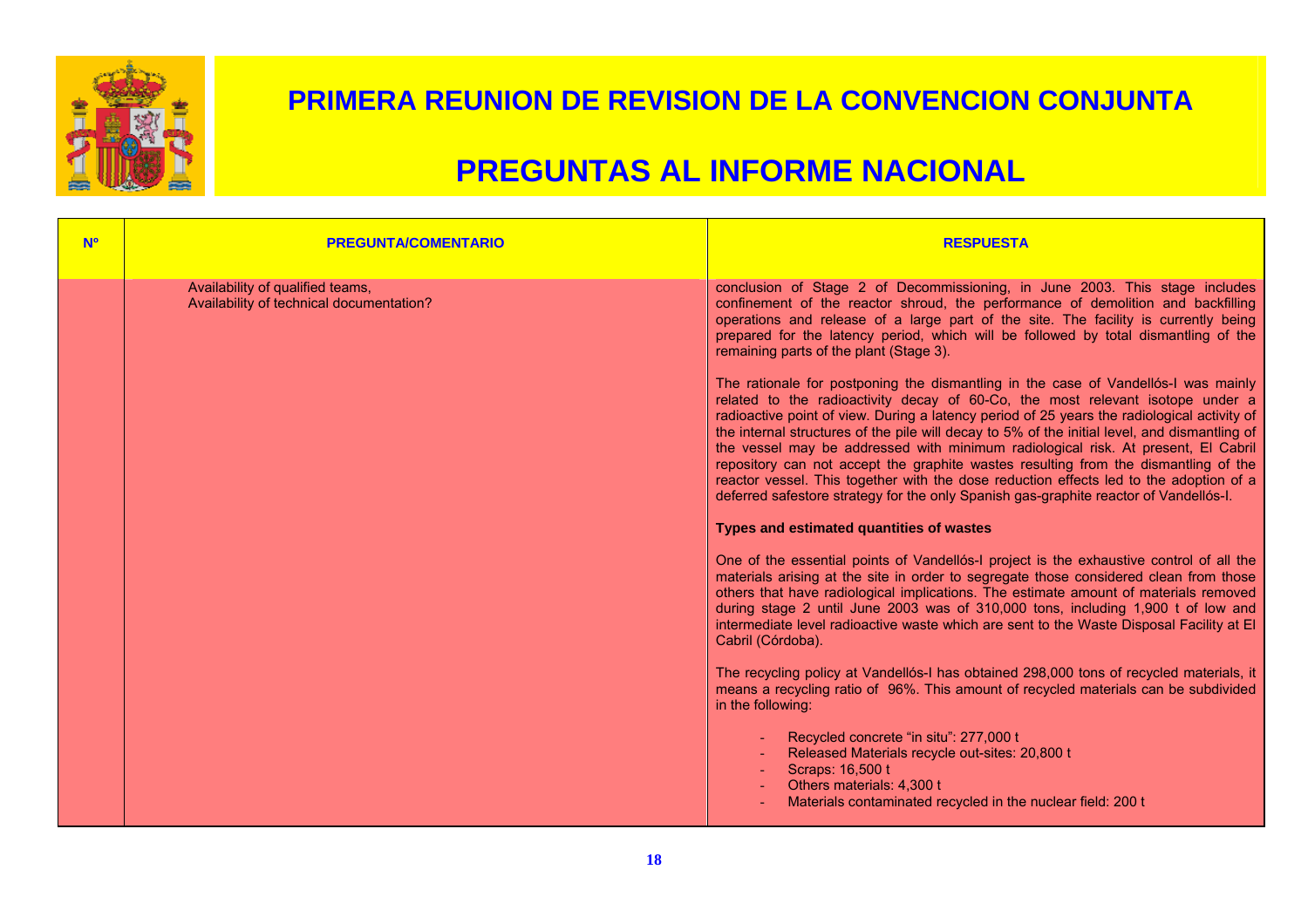

| <b>Nº</b> | <b>PREGUNTA/COMENTARIO</b> | <b>RESPUESTA</b>                                                                                                                                                                                                                                                                                                                                                                                                                                                                               |
|-----------|----------------------------|------------------------------------------------------------------------------------------------------------------------------------------------------------------------------------------------------------------------------------------------------------------------------------------------------------------------------------------------------------------------------------------------------------------------------------------------------------------------------------------------|
|           |                            | <b>Material management strategy</b>                                                                                                                                                                                                                                                                                                                                                                                                                                                            |
|           |                            | Successful material management from decommissioning depends on careful and<br>organised planning early in the decommissioning process. After the radiological<br>characterisation and material inventory assessment, the selection of the key<br>radionuclides and spectra were developed in Vandellós-I in agreement with regulatory<br>authorities. All the process of examination and authorisation by the regulatory<br>authorities of the clearance methodology took more than two years. |
|           |                            | Materials were moved around the site in containers along controlled routes, in all cases<br>accompanied by their corresponding "Authorised Handling Unit" docket. These dockets<br>were completed in the different areas through which the containers circulate, and<br>specify all the historical, radiometric and operating data that need to be known in<br>subsequent phases to ensure optimum management.                                                                                 |
|           |                            | The process of material management was subdivided into the following areas:<br>Production, Clearance, Cleared/Conventional Materials Treatment and Radioactive<br>Waste Treatment areas.                                                                                                                                                                                                                                                                                                       |
|           |                            | The objective of the Production Area was the generation of homogeneous batches of<br>materials susceptible to being measured with the available technology, as well as the<br>preliminary classification of materials depending on the authorised contamination limit<br>values. The Clearance Area confirmed and accredits materials initially catalogued as<br>declassifiable and, if this was not applicable, assigned them the corresponding<br>category.                                  |
|           |                            | The Declassified(Cleared)/Conventional Materials Treatment and Radioactive Materials<br>Treatment areas were in charge of the conditioning of the materials and their dispatch<br>to authorised centres or to the El Cabril Low and Intermediate Level Waste Disposal<br>Facility, respectively.                                                                                                                                                                                               |
|           |                            | Identification of adequate storage areas and disposal routes was essential to provide<br>waste streams with readily available routes for conditioning, treatment, storage and<br>disposal or reuse. Material could have different evacuation routes depending on                                                                                                                                                                                                                               |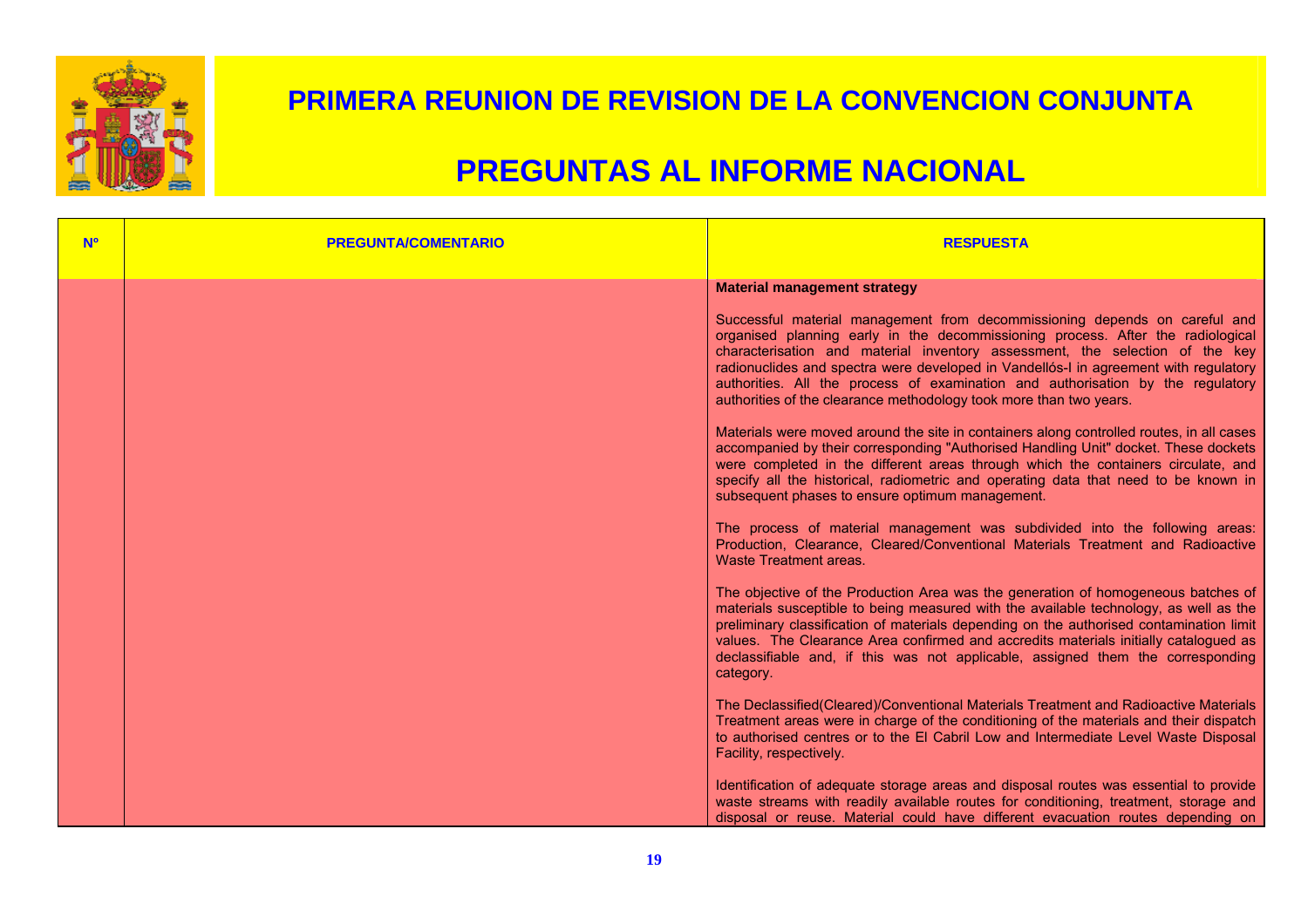

| <b>Nº</b> | <b>PREGUNTA/COMENTARIO</b> | <b>RESPUESTA</b>                                                                                                                                                                                                                                                                                                                                                                                                                                                                                     |
|-----------|----------------------------|------------------------------------------------------------------------------------------------------------------------------------------------------------------------------------------------------------------------------------------------------------------------------------------------------------------------------------------------------------------------------------------------------------------------------------------------------------------------------------------------------|
|           |                            | residual contamination, geometrical shape, history and treatment/handling.                                                                                                                                                                                                                                                                                                                                                                                                                           |
|           |                            | This complex process was controlled by means of the so-called Waste Management<br>Information System, a computer based corporate system that recorded all internal<br>movements of the materials, from disassembly to dispatch.                                                                                                                                                                                                                                                                      |
|           |                            | The process was guaranteed by five controls that ensured that all the materials<br>removed from the plant do not exceed the levels of activity imposed by the CSN, the<br>Spanish regulatory body, for declassification as non-radioactive wastes.                                                                                                                                                                                                                                                   |
|           |                            | The objective of the first two controls applied to a material, item of equipment or system<br>was planning of the disassembly work and of the protection resources for the workers<br>involved. These controls consisted of historic knowledge of the operation of the<br>equipment or system and analysis of the three radiometric studies already performed<br>on site. The radiometric studies, each more accurate than its predecessor, made up a<br>real detailed radiological map of the site. |
|           |                            | The third control was aimed at checking on the spot, by means of direct measurements<br>"in situ", which materials were radiologically clean and which were contaminated.                                                                                                                                                                                                                                                                                                                            |
|           |                            | The fourth control was implemented in order to undertake the declassification process,<br>which will allow non-contaminated materials to be managed as conventional waste,<br>performing integrated measurement of the containers using a sophisticated device<br>known as the Box Counter, which analysed the radiological charge of the material<br>contained in by means of a gamma spectrometry measuring system.                                                                                |
|           |                            | All the non-radioactive materials leaving the site were required to pass through a large<br>gantry, now on the transport truck. This was located at the exit from the site and<br>definitively checked that there were no radioactive components in the material<br>prepared for dispatch.                                                                                                                                                                                                           |
|           |                            | Once these five controls have been performed with satisfactory results, conventional<br>materials be given a permit to leave the site and be transported to their destination,<br>either a recycling plant or an authorised tip. However, in keeping with the legal                                                                                                                                                                                                                                  |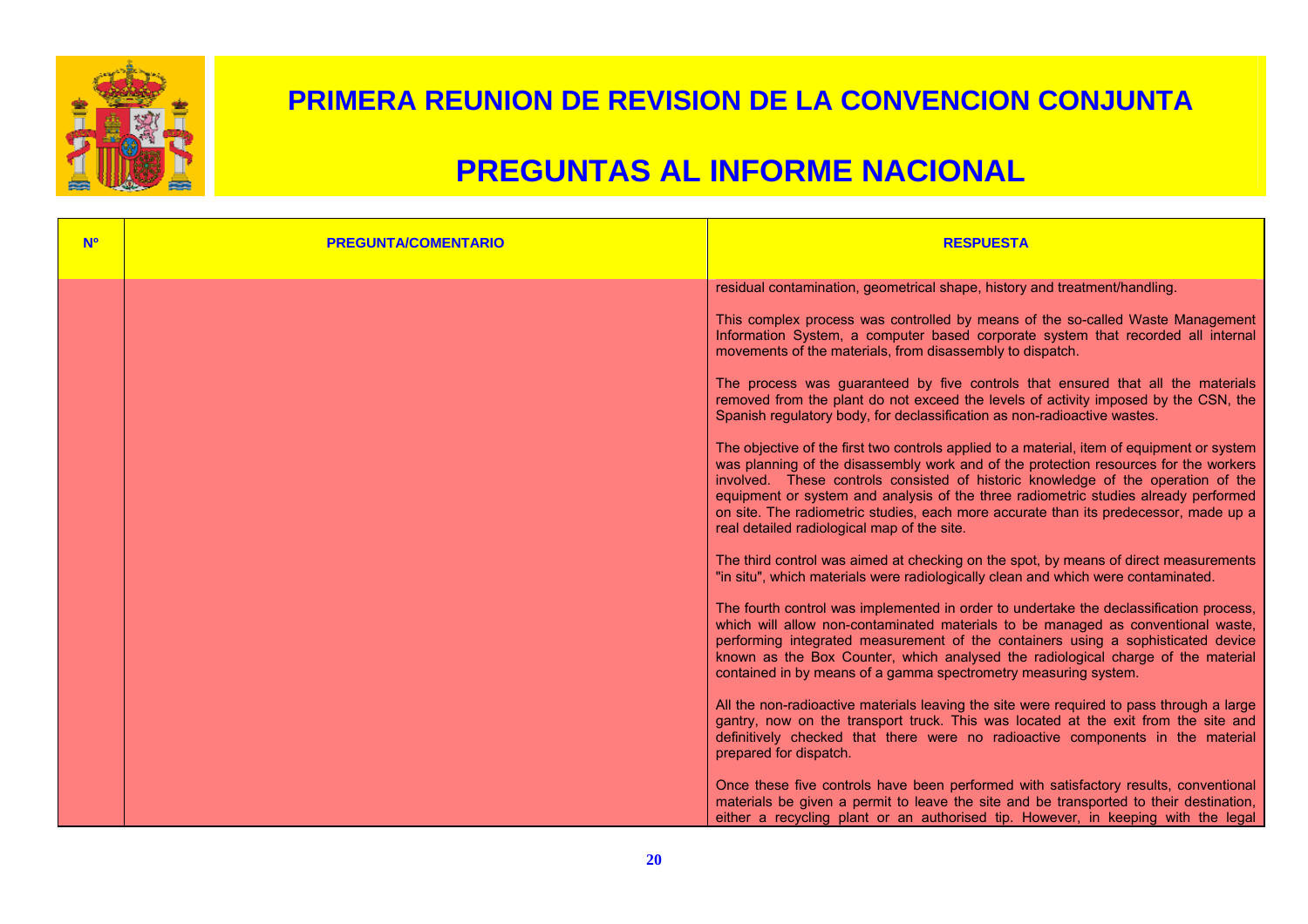

| <b>Nº</b> | <b>PREGUNTA/COMENTARIO</b> | <b>RESPUESTA</b>                                                                                                                                                                                                                                                                                                                                                                                                                                                                                                                                                                                                                                                                                                                                                                                 |
|-----------|----------------------------|--------------------------------------------------------------------------------------------------------------------------------------------------------------------------------------------------------------------------------------------------------------------------------------------------------------------------------------------------------------------------------------------------------------------------------------------------------------------------------------------------------------------------------------------------------------------------------------------------------------------------------------------------------------------------------------------------------------------------------------------------------------------------------------------------|
|           |                            | standards in force, all conventional wastes were required to have an Acceptance<br>Docket subscribed between the producer, in this case ENRESA, and the company or<br>organisation responsible for subsequent management. This acceptance docket must<br>be submitted to the Waste Council of the Regional Government of Catalonia, where the<br>plant was commissioned, for validation, and must be associated with a Waste Tracking<br>Sheet, the aim of which is to ensure that transport is carried out under suitable<br>conditions.                                                                                                                                                                                                                                                        |
|           |                            | <b>Management for graphite wastes</b>                                                                                                                                                                                                                                                                                                                                                                                                                                                                                                                                                                                                                                                                                                                                                            |
|           |                            | As it is known, Gas-cooled reactors generate large quantities of graphite wastes,<br>mainly in the form of spent fuel sleeves and include a stainless steel seat wire in one of<br>its ends. During the operation of the Vandellós I plant, graphite sleeves were stored in<br>three concrete silos on site, which included about 1000 tonnes of graphite and seat<br>wires.                                                                                                                                                                                                                                                                                                                                                                                                                     |
|           |                            | In 1995, prior to the start of the decommissioning activities, the graphite sleeves were<br>removed from the silos and conditioned into high integrity containers which were<br>placed in a temporary storage facility on site. This recovery and cleaning process,<br>implemented by the owner of plant, consisted of the following sequence of operations:<br>- Recovery of the waste from inside the silos using a mobile enclosure and a<br>telemanipulator.<br>Transfer of the waste to the processing unit.<br>Processing of the graphite waste where the graphite sleeves were crushed,<br>the seat wires were separated and graphite and wires were placed in<br>different containers.<br>Transfer of the waste containers to a temporary store on site.<br>Final clean up of the silos. |
|           |                            | Sampling and radiological monitoring of the inner surfaces of the silos indicated that<br>the main contaminating isotopes were 3H, 14C, 55Fe, 59Ni, 63Ni, 60Co, 90Sr, 137Cs,<br>154Eu, 234U, 238U, 239Pu, 241Pu y 241Am. Radiation levels inside the silos were<br>mainly due to 60Co, 137Cs and 154Eu. In addition core samples were taken from the<br>walls and floors in order to quantify the in-depth contamination of the material. After                                                                                                                                                                                                                                                                                                                                                  |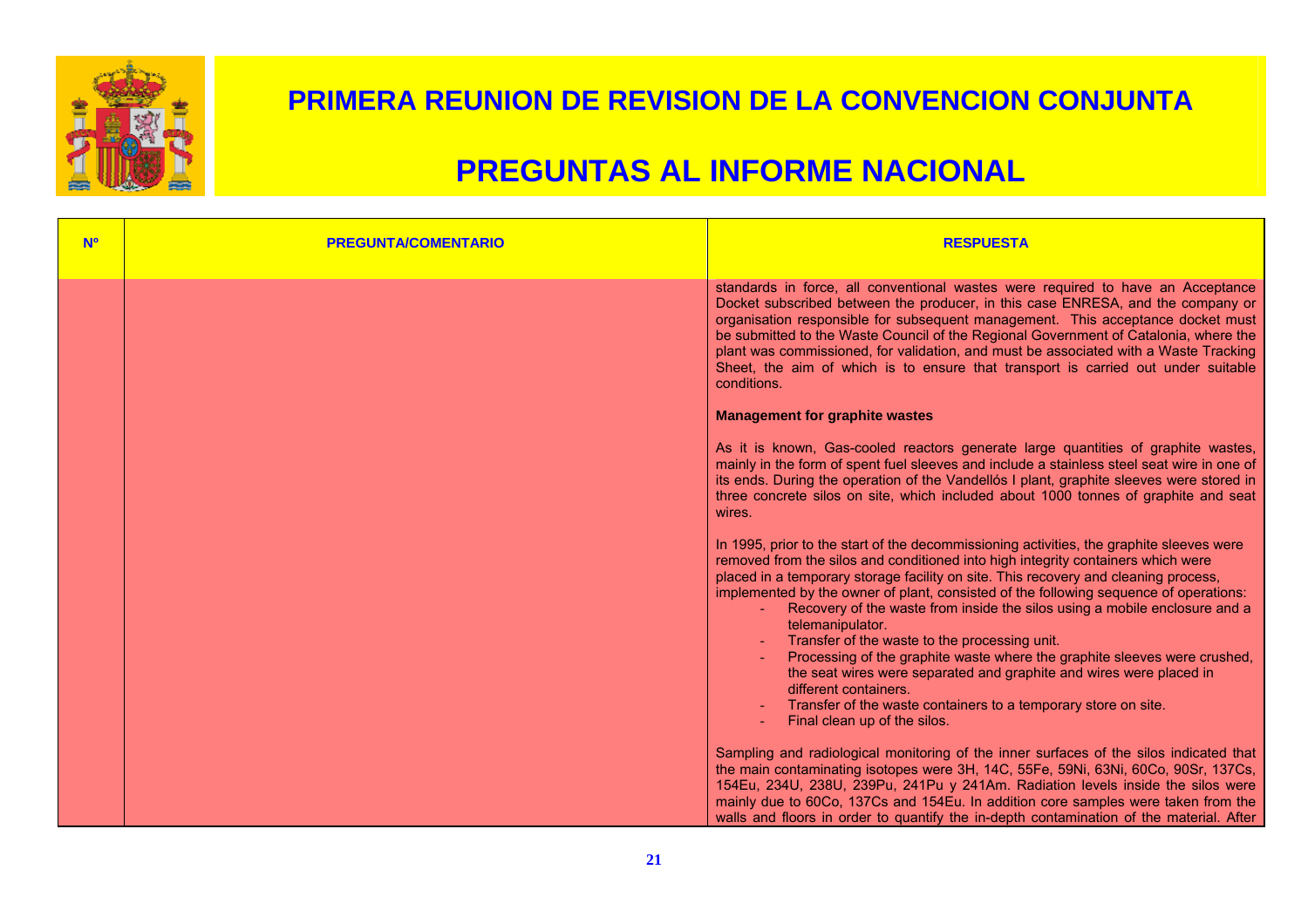

| <b>N<sup>o</sup></b> | <b>PREGUNTA/COMENTARIO</b> | <b>RESPUESTA</b>                                                                                                                                                                                                                                                                                                                                                                                                                                                                                                                                                                |
|----------------------|----------------------------|---------------------------------------------------------------------------------------------------------------------------------------------------------------------------------------------------------------------------------------------------------------------------------------------------------------------------------------------------------------------------------------------------------------------------------------------------------------------------------------------------------------------------------------------------------------------------------|
|                      |                            | crushing and milling, analyses of the core samples indicated that the contamination has<br>penetrated deeper in the floors and the lower parts of the walls up to 4 to 5 cm.                                                                                                                                                                                                                                                                                                                                                                                                    |
|                      |                            | As a result of these operations, two of the silos were cleaned to radiation levels up to<br>0,5mSv/h and the remaining one to levels close to 5 mSv/h.                                                                                                                                                                                                                                                                                                                                                                                                                          |
|                      |                            | ENRESA started the decommissioning of the graphite silos in 2000. Decommissioning<br>involves the dismantling and removal of equipment from each cell, the decontamination<br>for the cell walls, ceilings and floors and the dismantling of the ventilation system.<br>These activities were followed by a complete radiological monitoring in order to obtain<br>the release of the remaining structures and proceed with its demolition.                                                                                                                                     |
|                      |                            | A new storage facility dedicated to the graphite is now being built on Vandellós-I site.<br>This facility is located inside the reactor building and is designed to accommodate<br>about 300 graphite waste and seat wires containers. The layout of containers and the<br>method and sequence for placing them within the facility have been designed to<br>minimize the doses to the workers and the public. The facility is equipped with the<br>auxiliary systems required by the regulations and will be under surveillance and<br>maintenance during the dormancy period. |
|                      |                            | Availability of qualified teams/technical documents                                                                                                                                                                                                                                                                                                                                                                                                                                                                                                                             |
|                      |                            | The original Design State of the plant have been recorded during construction and<br>systems were in place to record subsequent modifications and plant operational<br>history. However, the best source of information with regard to operational history was<br>the site staff. This operational experience has been used at the level 2 Vandellós-I<br>decommissioning project by direct participation of the site workforce in the<br>decommissioning activities under the organisational structure adopted by Enresa at the<br>site.                                       |
|                      |                            | For level 3, after the latency period, a selective retention policy of documents has being<br>established to ensure that appropriate site records (e.g. waste inventories, engineering<br>drawings, written or verbal testimony of plant staff, decommissioning plans etc) are<br>stored in an accessible and retrievable form for 30 years.                                                                                                                                                                                                                                    |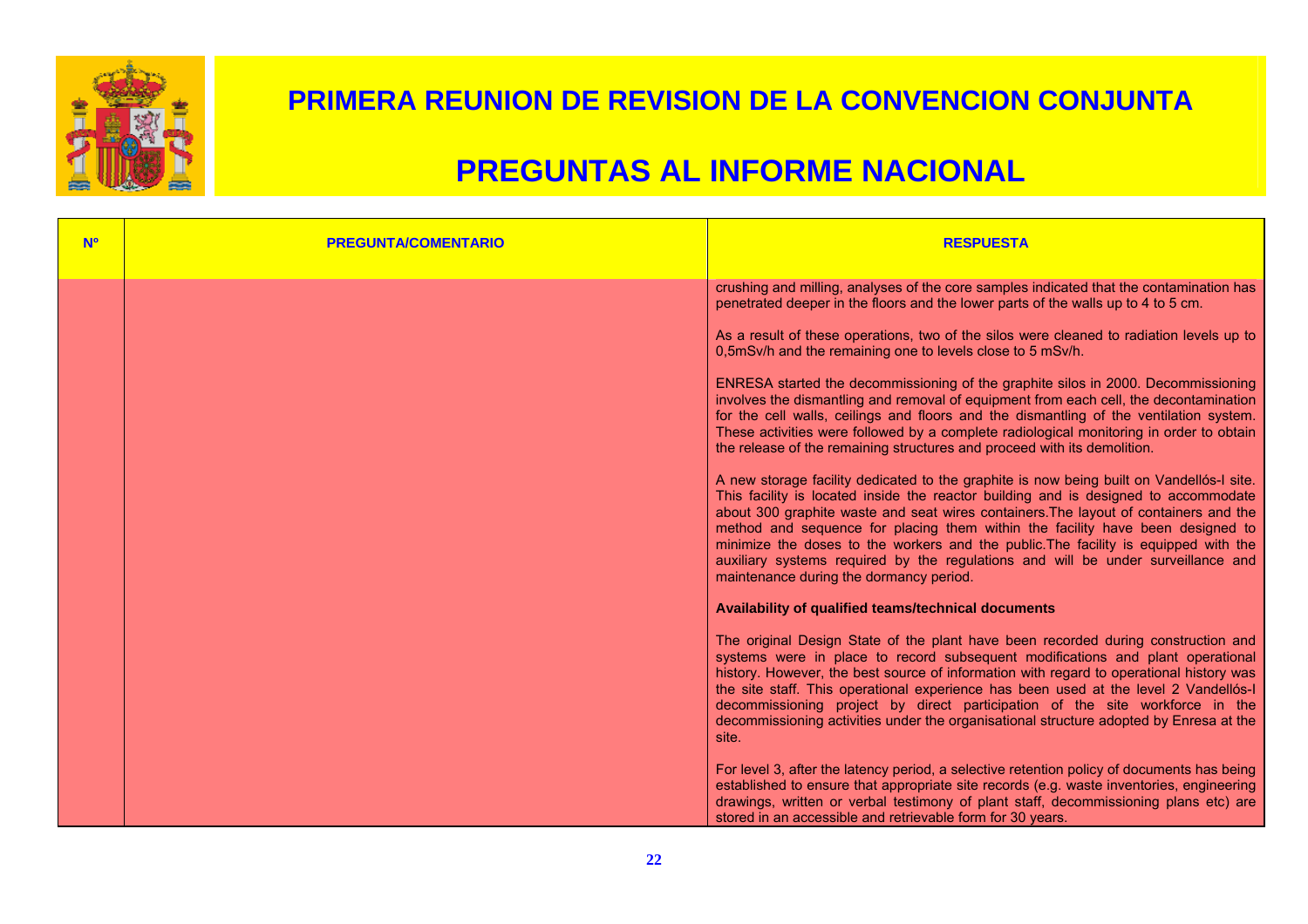

| <b>No</b> | <b>PREGUNTA/COMENTARIO</b>                                                                                                                                                                                                                                    | <b>RESPUESTA</b>                                                                                                                                                                                                                                                                                                                                                                                                                                                                                                                                                                                                                                                                                                                                                                                                                                                                                                                                                                                                                                                                                                                                                                                                                                                                                                                                                                                                                                                                                                                                                               |
|-----------|---------------------------------------------------------------------------------------------------------------------------------------------------------------------------------------------------------------------------------------------------------------|--------------------------------------------------------------------------------------------------------------------------------------------------------------------------------------------------------------------------------------------------------------------------------------------------------------------------------------------------------------------------------------------------------------------------------------------------------------------------------------------------------------------------------------------------------------------------------------------------------------------------------------------------------------------------------------------------------------------------------------------------------------------------------------------------------------------------------------------------------------------------------------------------------------------------------------------------------------------------------------------------------------------------------------------------------------------------------------------------------------------------------------------------------------------------------------------------------------------------------------------------------------------------------------------------------------------------------------------------------------------------------------------------------------------------------------------------------------------------------------------------------------------------------------------------------------------------------|
|           |                                                                                                                                                                                                                                                               |                                                                                                                                                                                                                                                                                                                                                                                                                                                                                                                                                                                                                                                                                                                                                                                                                                                                                                                                                                                                                                                                                                                                                                                                                                                                                                                                                                                                                                                                                                                                                                                |
| 26        | Could Spain clarify the wording "most trancendental specific regulatory standards"?                                                                                                                                                                           | The expression was meant to indicate that Royal Decree 1522/1984, dated the 4 <sup>th</sup> of<br>July, is a transcendental standard because it is the first regulation ruling relevant issues<br>concerning the management of radioactive wastes in Spain; therefore, a novelty and a<br>pioneer in this field.                                                                                                                                                                                                                                                                                                                                                                                                                                                                                                                                                                                                                                                                                                                                                                                                                                                                                                                                                                                                                                                                                                                                                                                                                                                               |
| 27        | ENRESA is in charge of preparing the GRWP. This plan is issued and periodically<br>approved by the government. Could Spain provide some details about the content of this<br>document and clarify its review process by the CSN prior to government approval? | ENRESA is responsible for updating annually the GRWP and for submitting a proposal<br>to the Ministry of Economy for its review and, eventually, for approval by the Council of<br>Ministers. GRWP approval by the Government is carried out only if relevant changes in<br>radioactive waste management policies are implemented.<br>In essence, the GRWP includes a revision of the current policy for radioactive waste<br>management, including the following elements:<br>Legal framework<br>Generation of radioactive waste and spent fuel<br>Low and intermediate level waste management<br>Options for a management policy for spent fuel and high level wastes, including<br>temporary solutions and definitive management<br>Decommissioning of installations (status, strategies and reference scenario)<br>Economic and financial aspects (hypothesis, cost estimates, financing of costs by<br>nuclear electric sectors and by other radioactive waste producers)<br>The CSN does not participate in the revision procedure of the GRWP, since this<br>document represents the Government policy on the subject and does not deal with<br>safety or regulatory matters that are within the competence of the CSN. Nevertheless,<br>MINECO sends the draft GRWP to the CSN for comments before its approval. It is<br>important to mention that activities in the GRWP that fall within the competence of the<br>CSN must be subjected to its scrutiny before granting the corresponding authorisation<br>as would happen with any other nuclear-related activity. |
| 28        | Are all the safety requirements applied to the nuclear reactors systematically applied to the   All the safety requirements and criteria applied to nuclear reactors are also applied to                                                                      |                                                                                                                                                                                                                                                                                                                                                                                                                                                                                                                                                                                                                                                                                                                                                                                                                                                                                                                                                                                                                                                                                                                                                                                                                                                                                                                                                                                                                                                                                                                                                                                |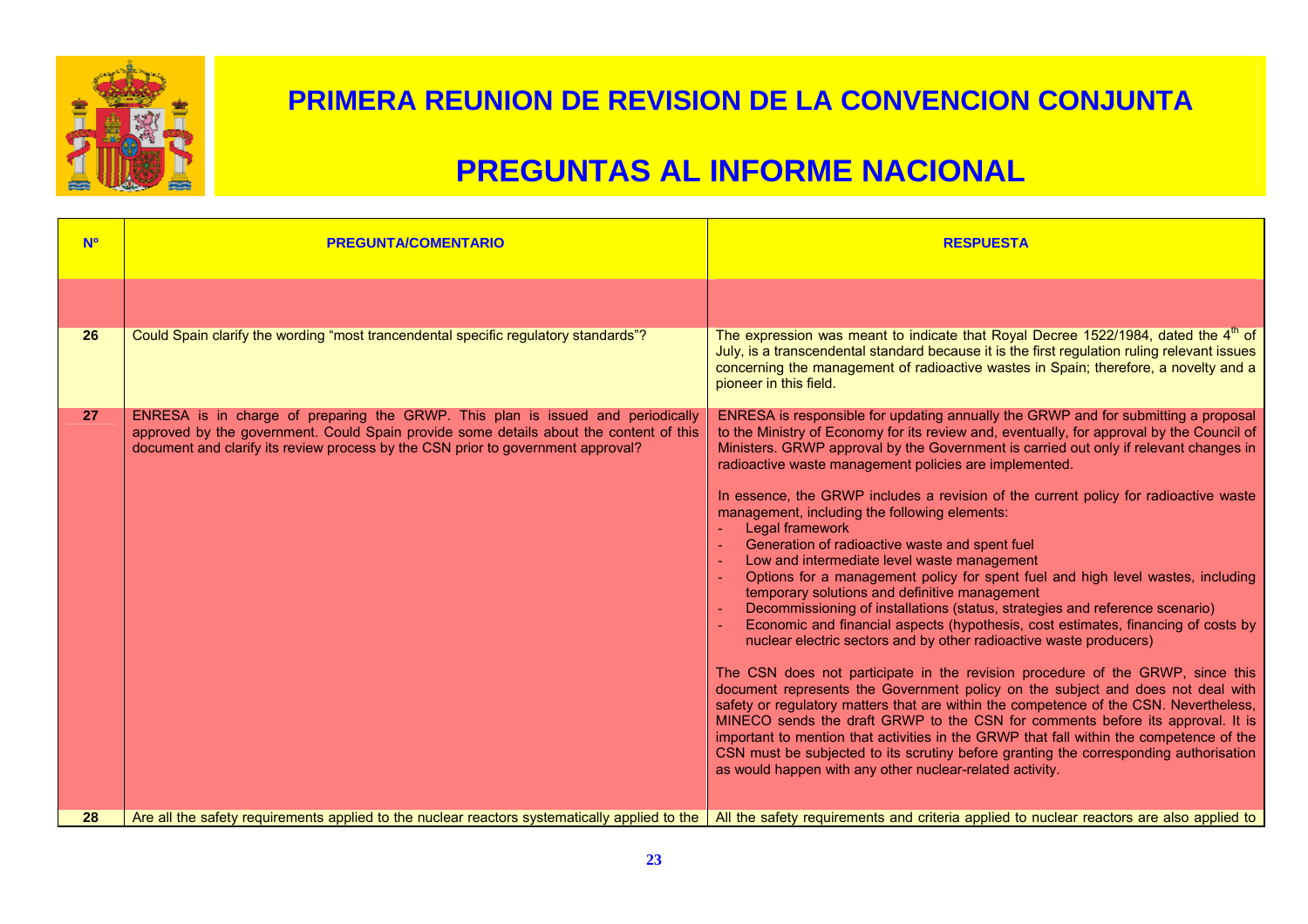

| <b>No</b>       | <b>PREGUNTA/COMENTARIO</b>                                                                                                                                                                                                                                                                    | <b>RESPUESTA</b>                                                                                                                                                                                                                                                                                                                                                                                                                                                                                                                                                                                                                                                                                                                                                                |
|-----------------|-----------------------------------------------------------------------------------------------------------------------------------------------------------------------------------------------------------------------------------------------------------------------------------------------|---------------------------------------------------------------------------------------------------------------------------------------------------------------------------------------------------------------------------------------------------------------------------------------------------------------------------------------------------------------------------------------------------------------------------------------------------------------------------------------------------------------------------------------------------------------------------------------------------------------------------------------------------------------------------------------------------------------------------------------------------------------------------------|
|                 | spent fuel management plants with regards to the notion of graduated approach of safety in<br>the fuel cycle activities? For instance,<br>Classifications for the elements important for safety<br>Redundancy<br>Five or ten years safety reviews<br>Periodical inspections                   | the facilities devoted to the management of spent fuels, although certain adaptation is<br>performed when it is required by the technical peculiarities in each facility.                                                                                                                                                                                                                                                                                                                                                                                                                                                                                                                                                                                                       |
| 29              | This section provides a detailed description of the content of Construction permits.<br>Is the workers operational radiation protection part of the required content? (Description of<br>potentially exposed working stations, irradiation and contamination risk assessment for<br>workers). | No documents dealing specifically with radiological protection of the workers are<br>required as mandatory demanded, as it occurs with the Radiological Protection<br>Manual, which is required in order to issue the "operation license" (see page 45),<br>because no working positions are yet established, as the facility is under construction<br>and not in operation.<br>However, a theoretical assessment concerning radiological protection issues already<br>exists through other documents that are, indeed, among those required for granting the<br>construction licence, such as "Analytical Radiological Study" or the "Pre-Operational<br>Environmental Radiological Surveillance Programme" described in page 45.                                              |
| 30 <sup>°</sup> | Could Spain provide statistics major topics of the recently performed inspections?                                                                                                                                                                                                            | During the year 2002, the CSN carried out seven (7) inspections in the waste<br>disposal facility El Cabril and twenty four (24) inspections on installations in<br>dismantling and decommissioning phase, as the Plan for dismantling and<br>decommissioning of the Vandellos I NPP and the dismantling activities at the Elefant<br>uranium concentrates manufacturing plant, being the major topics the radioactive<br>effluent control program and surveillance and maintenance Plan and operating<br>regulations regarding the dismantling activities. On the other hand, the CSN's control of<br>safety in the seven Spanish nuclear power plants (NPP) carried out in 2002 to two<br>hundred five (205) inspections of which about 10 % are related in waste management. |
| 31              | Could Spain clarify the difference between the organization charts provided in pages page<br>9 and 225 and illustrate the CSN independence form MINECO for preparation and<br>implementation of the regulations?                                                                              | Organisational charts in pages 9 and 225 are complementary. Chart in page 9 tries to<br>be a simplified diagram showing interrelations between the Parliament, ministerial<br>departments of the Government, institutions depending on them and, finally, the CSN,<br>as a public entity independent of the State Central Administration and directly                                                                                                                                                                                                                                                                                                                                                                                                                           |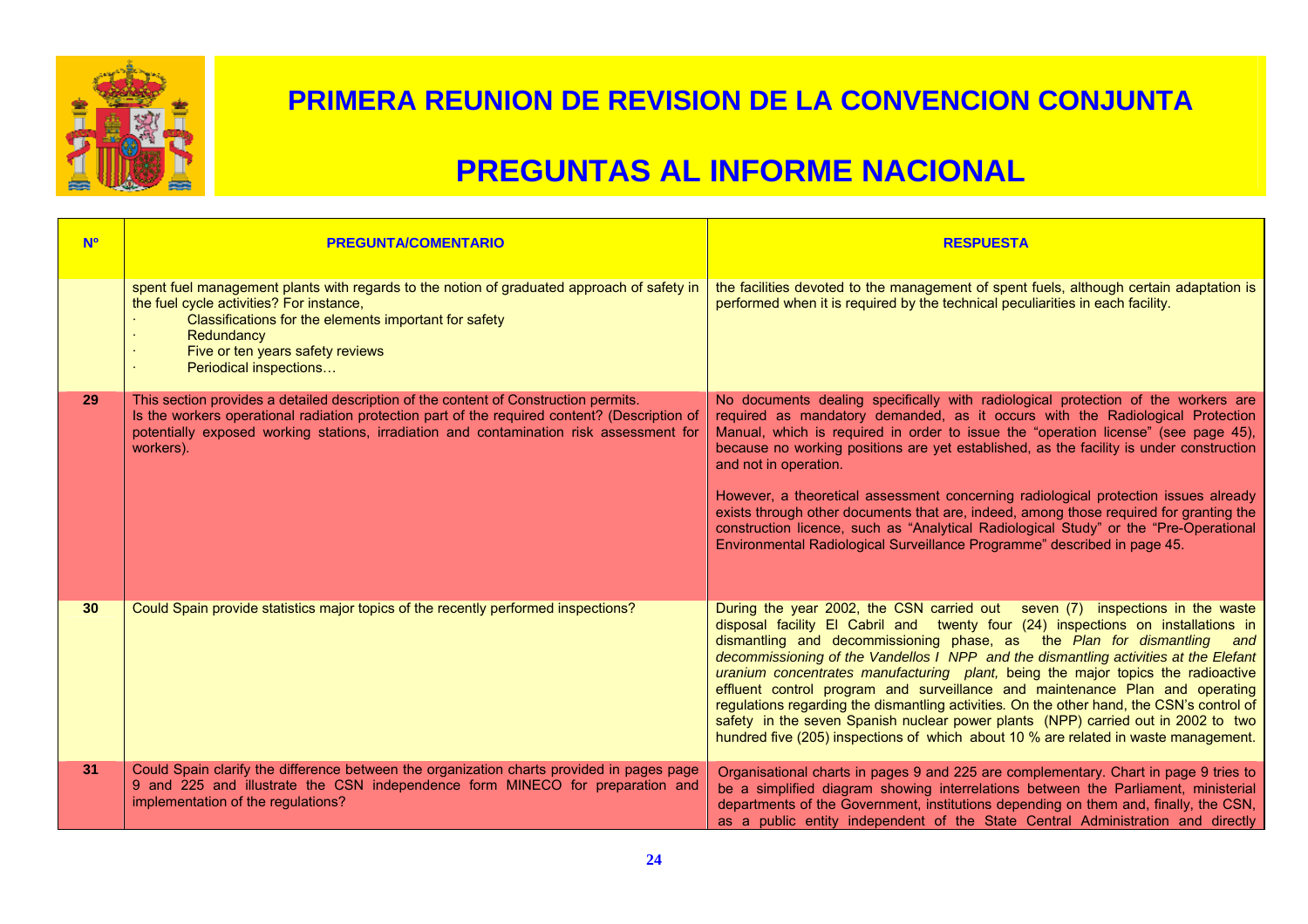

| <b>No</b> | <b>PREGUNTA/COMENTARIO</b> | <b>RESPUESTA</b>                                                                                                                                                                                                                                                                                                                                                                                                                                                                                                                                                                    |
|-----------|----------------------------|-------------------------------------------------------------------------------------------------------------------------------------------------------------------------------------------------------------------------------------------------------------------------------------------------------------------------------------------------------------------------------------------------------------------------------------------------------------------------------------------------------------------------------------------------------------------------------------|
|           |                            | supervised by the Parliament in accordance with its creation law. The page 225 the<br>figure "Organisational flowchart of the Ministry of Economy" only shows and develops<br>the Ministry of Economy (MINECO) framework. There is to point out that Direction<br>General for Energy Policy and Mines is a part of MINECO and is assigned<br>competences relating to nuclear energy and radioactive waste management policies.                                                                                                                                                      |
|           |                            | Schematically, the Spanish legal framework in relation to enactment of laws and<br>regulations can be summarised as follows:                                                                                                                                                                                                                                                                                                                                                                                                                                                        |
|           |                            | Laws are approved by the Parliament either on its own initiative or following other<br>possible external initiatives (e.g. the Government, the public, a public<br>institution).                                                                                                                                                                                                                                                                                                                                                                                                    |
|           |                            | Regulations are enacted by the Government (i.e. approved by the Council of<br>Ministers).                                                                                                                                                                                                                                                                                                                                                                                                                                                                                           |
|           |                            | Ministerial departments of the Government can enact Ministerial Orders, that are<br>general dispositions of a lower level.                                                                                                                                                                                                                                                                                                                                                                                                                                                          |
|           |                            | Other public entities may enact binding instructions on the subject of its<br>competences, as provided in its establishment laws.                                                                                                                                                                                                                                                                                                                                                                                                                                                   |
|           |                            | The CSN can propose legislative initiatives (laws and regulations) to the Government<br>through the corresponding liaison ministry (the current CSN's liaison ministry is the<br>Ministry of Economy), which drives forward the procedure. In practice this work is<br>typically done jointly, setting up working group made of staff from MINECO and CSN<br>and, when required, from other ministerial departments or public institutions involved.<br>The CSN carries out perceptive assessments to be submitted to the Ministry of<br>Economy before awarding any authorisation. |
|           |                            | In addition, according to the law for the creation of the CSN, the CSN can enact, in its<br>own capacity, Instructions, Circulars and Guides on technical matters related to the<br>nuclear and radioactive installations and the activities related to the nuclear safety and<br>the radiological protection                                                                                                                                                                                                                                                                       |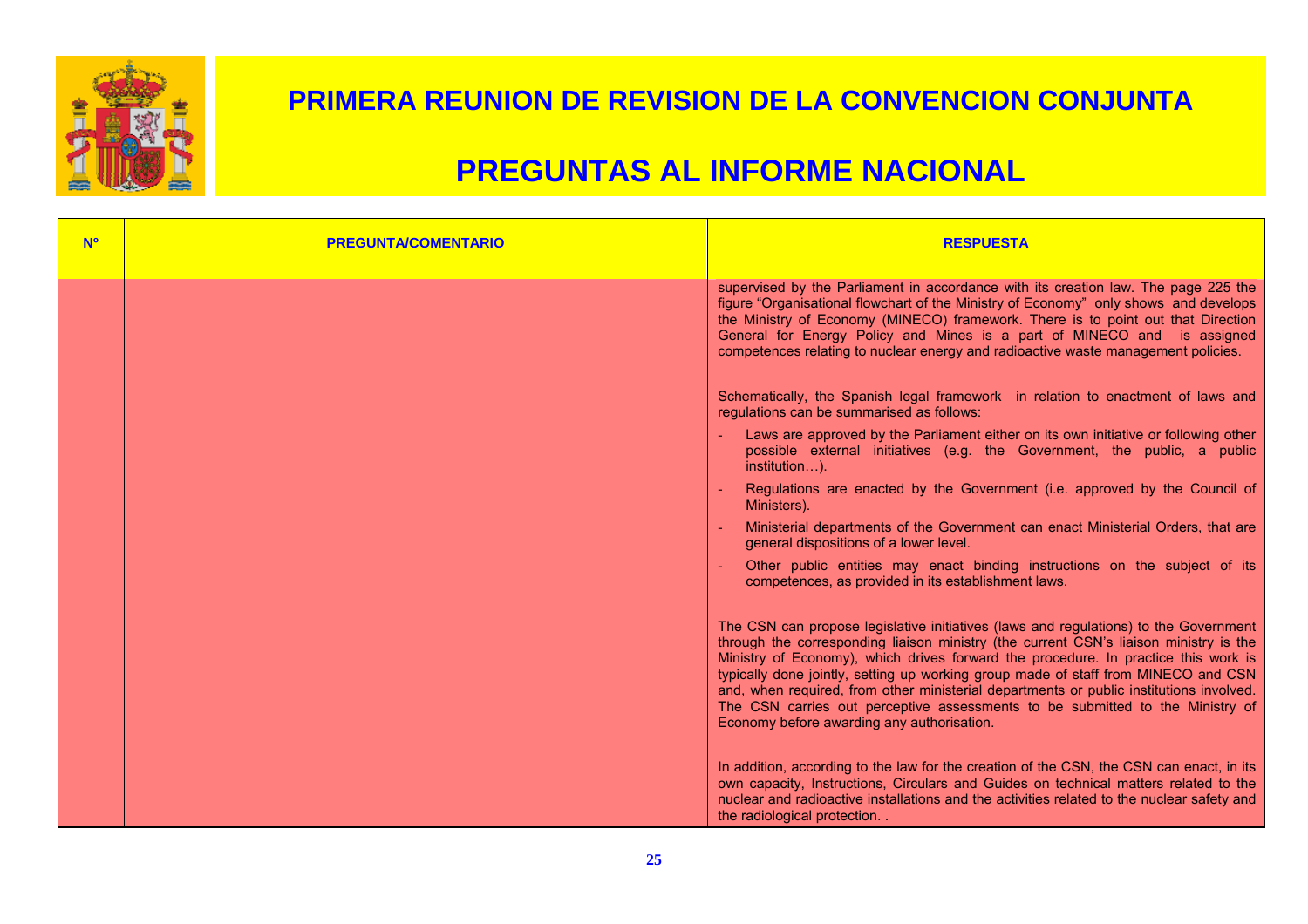

| <b>No</b>       | <b>PREGUNTA/COMENTARIO</b>                                                                                                                                                                                                                                                               | <b>RESPUESTA</b>                                                                                                                                                                                                                                                                                                                                                                                                                                                                                                                                                                                                                                                                                                                                                                                                                                                                                                                                                                                                                                                                                                                          |
|-----------------|------------------------------------------------------------------------------------------------------------------------------------------------------------------------------------------------------------------------------------------------------------------------------------------|-------------------------------------------------------------------------------------------------------------------------------------------------------------------------------------------------------------------------------------------------------------------------------------------------------------------------------------------------------------------------------------------------------------------------------------------------------------------------------------------------------------------------------------------------------------------------------------------------------------------------------------------------------------------------------------------------------------------------------------------------------------------------------------------------------------------------------------------------------------------------------------------------------------------------------------------------------------------------------------------------------------------------------------------------------------------------------------------------------------------------------------------|
|                 |                                                                                                                                                                                                                                                                                          | Furthermore, the CSN can impose, at any moment, complementary technical<br>instructions to the licensed nuclear and radioactive installations when needed.                                                                                                                                                                                                                                                                                                                                                                                                                                                                                                                                                                                                                                                                                                                                                                                                                                                                                                                                                                                |
| 32 <sup>°</sup> | Could Spain precise if any regulatory document detail requirements on the licensees'<br>internal organization regarding safety and QA? In the existing facilities, is safety staff<br>independent from the hierarchy in charge of operation? What are the links with the QA<br>entities? | The Licensee's internal organization, including licensing and QA, is described in the<br>Operating Organization Manual (or Operating Regulation). This document is required<br>by the Spanish Regulations (RINR, 12/99), where its article 20, request the description<br>of the organization, its resources, functions and responsibilities. This document and its<br>revisions must be approved by the Direction General for Energy Policy and Mines, after<br>the CSN has submitted a perceptive assessment report.<br>Licensing staff are usually in the headquarters of the operating organization, but there<br>is no specific requirement in the regulations regarding independence from operation<br>personnel. In fact the operating organization is the prime responsible for safety, so<br>safety is the responsibility of all facility personnel, and in particular the licensed<br>operators play a key role in the safety of the facility.<br>QA organization is independent from the production line and reporting directly to the<br>manager level. QA staff have access to all activities of the operating organization. |
| 33              | Could Spain clarify the regulatory role of the CSN regarding ENRESA activities? (audits,<br>reviews, licensing documents, etc.)                                                                                                                                                          | ENRESA is considered the licensee for all the facilities where it is licensed, therefore is<br>subject to the same regulatory control and supervision as a private operator of a<br>nuclear facility. This means that ENRESA has to fulfil all applicable requirements of<br>Spanish regulations for nuclear facilities, including those related to the operator<br>organisation, and CSN has the corresponding programme to audit its compliance and<br>to inspect the facility and the organization.                                                                                                                                                                                                                                                                                                                                                                                                                                                                                                                                                                                                                                    |
| 34              | This chapter presents the general rules for financing ENRESA activities and long-term cost.<br>Could Spain clarify the main assumptions of the future cost evaluations (what are the<br>included cost? till site closure? surveillance period?)                                          | ENRESA activities are basically L/ILW and SF/HLW management and NPP's decomm<br>The future cost evaluation includes all the stages of the management i.e. site sele<br>characterization, R&D and design, construction, operation, closure and decommissioni<br>facilities as well as institutional control (surveillance period).                                                                                                                                                                                                                                                                                                                                                                                                                                                                                                                                                                                                                                                                                                                                                                                                         |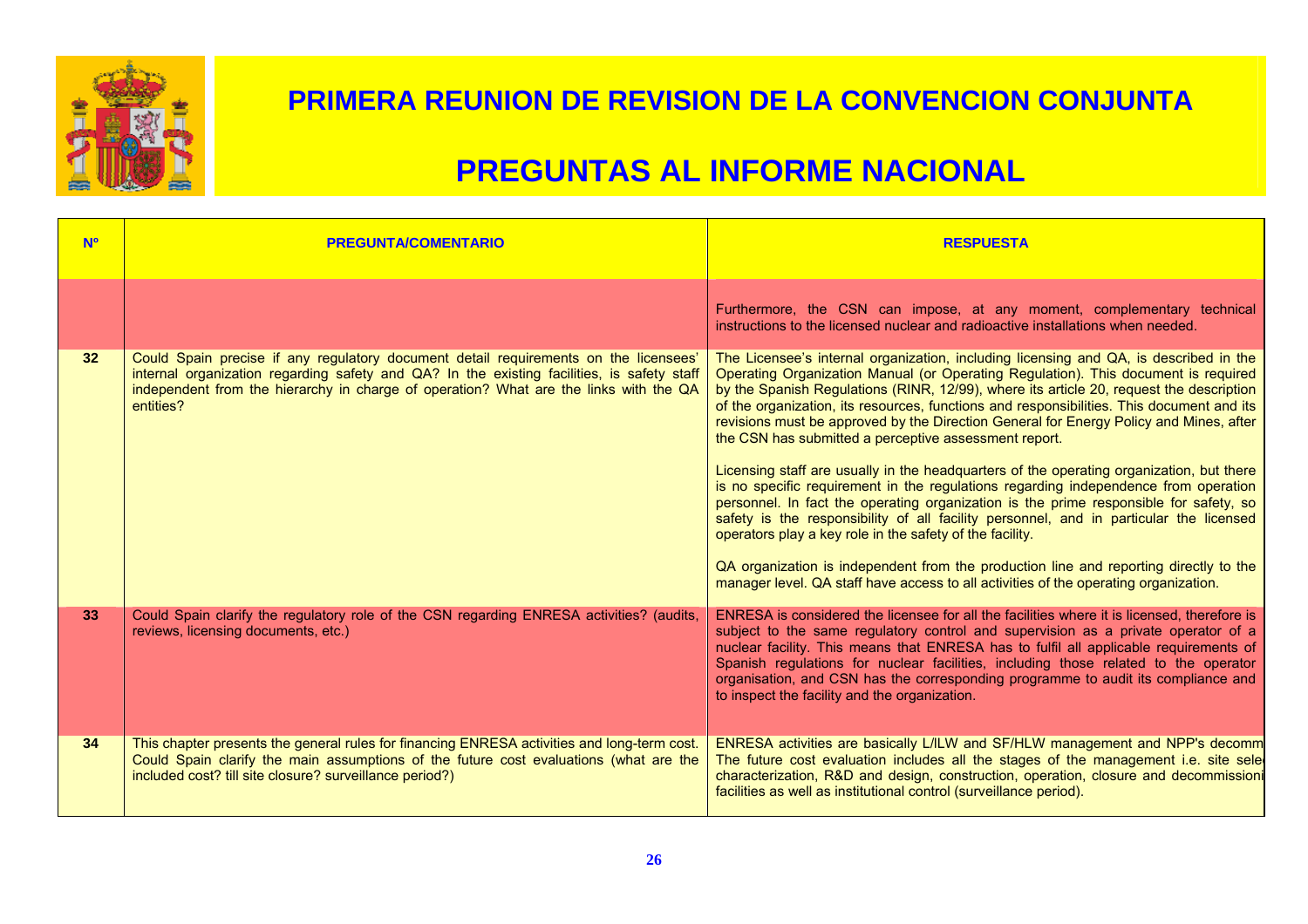

| <b>Nº</b> | <b>PREGUNTA/COMENTARIO</b>                                                                                                                                                                                                                                                                                                                                | <b>RESPUESTA</b>                                                                                                                                                                                                                                                                                                                                                                                                                                                                                                                                                                                                                                                                                                                                                                                                                                                                                                                                                                                                                                                                                                                                                                                        |
|-----------|-----------------------------------------------------------------------------------------------------------------------------------------------------------------------------------------------------------------------------------------------------------------------------------------------------------------------------------------------------------|---------------------------------------------------------------------------------------------------------------------------------------------------------------------------------------------------------------------------------------------------------------------------------------------------------------------------------------------------------------------------------------------------------------------------------------------------------------------------------------------------------------------------------------------------------------------------------------------------------------------------------------------------------------------------------------------------------------------------------------------------------------------------------------------------------------------------------------------------------------------------------------------------------------------------------------------------------------------------------------------------------------------------------------------------------------------------------------------------------------------------------------------------------------------------------------------------------|
| 35        | This chapter fully addresses the Convention requirements. It could be completed by<br>examples of accidents taken into account for emergency plans preparation                                                                                                                                                                                            | Emergency plan are structured in different emergency categories. The emergency<br>category is declared according accident severity grade. Severity of the accident<br>depend on duration, location and specific characteristic of the accident.<br>Type of accidents considered are:<br>Plant damage due to external events<br>Handling of waste package<br>Fire in different places in the plant<br>Transportation accident within the plant<br>Detection of abnormal radiation levels<br>Failure of effluent control system<br>Personal accident in controlled area<br>Threat, intrusion or aggression to the plant                                                                                                                                                                                                                                                                                                                                                                                                                                                                                                                                                                                   |
| 36        | Could Spain provide information on the current implentation of the mentioned regulation,<br>such as, examples, detailed content of the documents, methodology for reviewing, lessons<br>learned from on going or past projects, incidents, etc? Could Spain provide the different<br>points of view from CSN, operating entity and MINECO on such issues? | The decommissioning projects currently underway were authorised prior to the<br>enforcement of the new regulation and, therefore, the related official documents show<br>slight variations.<br>The official documentation of the decommissioning projects is quite similar to that<br>required during the operating stage of the facility, although its contents must be<br>adapted to the new stage.<br>The Safety Study of the facility is aimed at describing the initial status of the same<br>and the most important activities that will be carried out during the execution of the<br>project; it contains:<br>• A description of the initial status and of the radiological characterisation of the<br>facility and its siting, exactly at the time when the decommissioning activities<br>start.<br>• The general decommissioning project, establishing its scope and a description<br>of the evolution of the facility during the execution of the scheduled activities.<br>The safety analysis, including the identification of both accidental and routine<br>$\bullet$<br>foreseeable risks involved in the activities to be performed, as well as the<br>preventive measures to be taken. |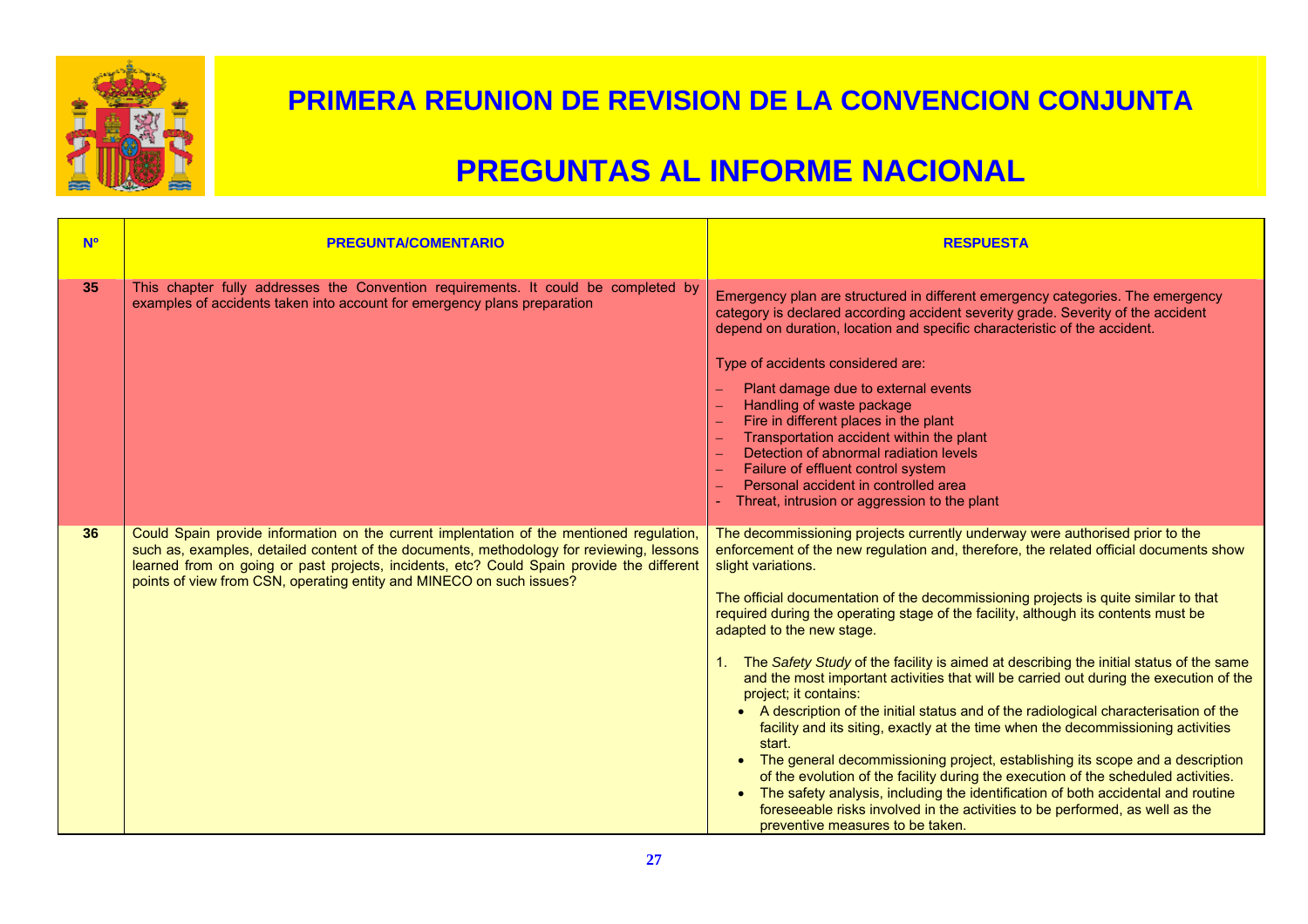

| <b>N<sup>o</sup></b> | <b>PREGUNTA/COMENTARIO</b> | <b>RESPUESTA</b>                                                                                                                                                                                                                                                                                                                                                                                                                                                                                                                                                                                                                                                                                                                                                                                                                                                                                                                                                                                                                                                                                                                                                                                                                                                                                                                                                                                                                              |
|----------------------|----------------------------|-----------------------------------------------------------------------------------------------------------------------------------------------------------------------------------------------------------------------------------------------------------------------------------------------------------------------------------------------------------------------------------------------------------------------------------------------------------------------------------------------------------------------------------------------------------------------------------------------------------------------------------------------------------------------------------------------------------------------------------------------------------------------------------------------------------------------------------------------------------------------------------------------------------------------------------------------------------------------------------------------------------------------------------------------------------------------------------------------------------------------------------------------------------------------------------------------------------------------------------------------------------------------------------------------------------------------------------------------------------------------------------------------------------------------------------------------|
|                      |                            | • The environmental radiological impact and the applicable environmental<br>radiological surveillance plan.<br>2. The Operating Regulation must include a description of the organization and the<br>personnel's functions and responsibilities.<br>The Operating Technical specifications in force for the equipment or systems in<br>3.<br>operation during the decommissioning activities.<br>4. The Quality assurance manual, establishing the scope and the contents of the<br>quality programme designed for the decommissioning process.<br>5. The Radiation protection manual, with the radiological protection standards and<br>criteria in force during the execution of the decommissioning activities.<br>6. The Site emergency plan, which must contemplate the possibilities of criticality<br>accidents whenever the decommissioning of nuclear power plants is carried out<br>while the spent fuel is still inside them. Additionally, other accidents with<br>radiological consequences must be contemplated, such as fires, explosions, etc.<br>7. The Radioactive waste management plan, which must contain the basic criteria for<br>the management of all the waste materials generated during the process,<br>radioactive wastes and declassified materials.<br>8. The Site restoration plan, including a plan for the final radiological analysis of the<br>site to be released after the closure statement is issued. |
|                      |                            | 9. The Economical study, with the financial provisions of the decommissioning<br>project.<br>As from a regulatory point of view, the main lesson learned is the need to adapt the<br>regulatory framework and the methodology used to review and control the<br>decommissioning and closure processes to their own dynamics, which differs<br>significantly from the more static and fixed framework applicable to the operating life of                                                                                                                                                                                                                                                                                                                                                                                                                                                                                                                                                                                                                                                                                                                                                                                                                                                                                                                                                                                                      |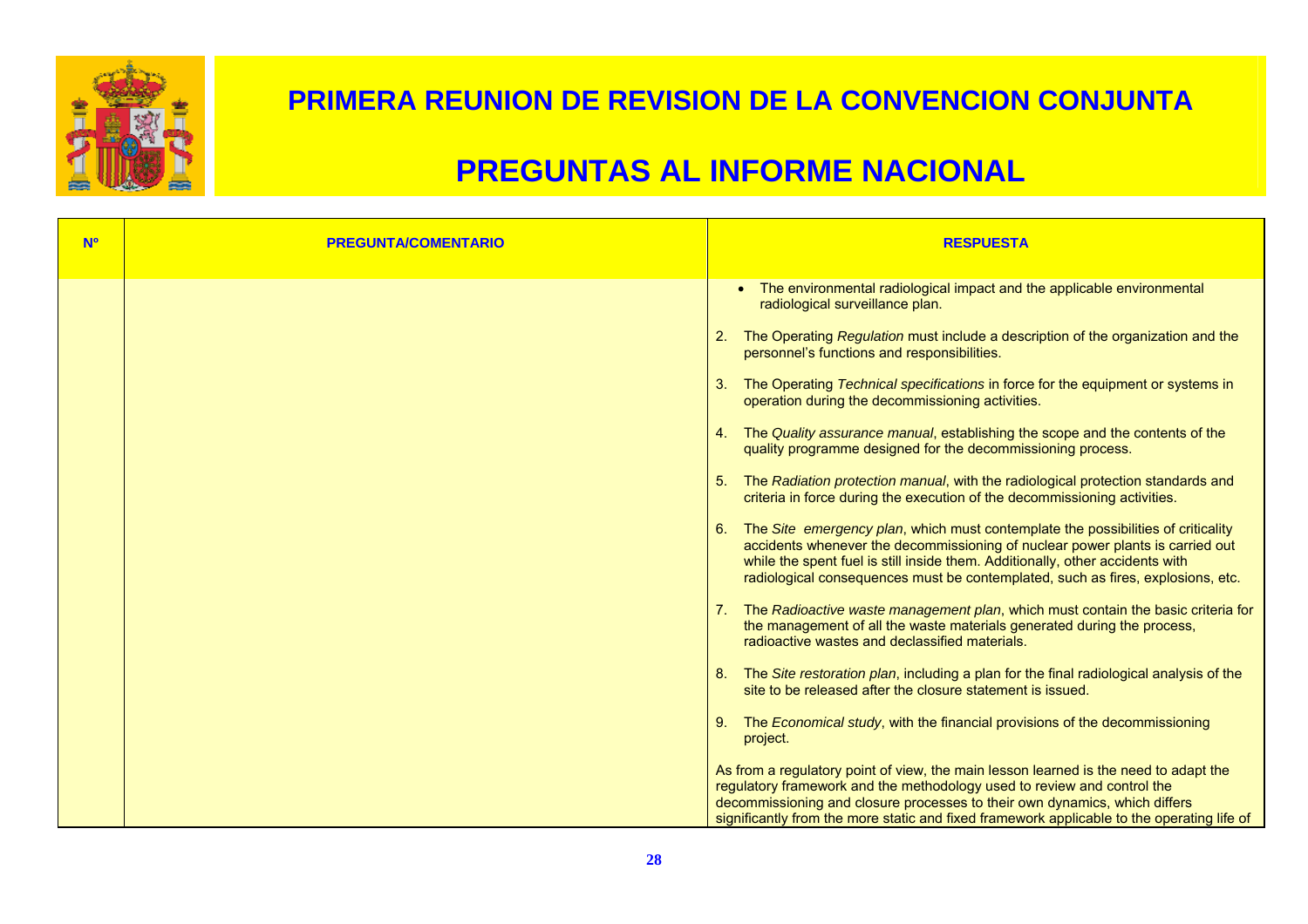

| <b>N<sup>o</sup></b> | <b>PREGUNTA/COMENTARIO</b>                                                                                                                   | <b>RESPUESTA</b>                                                                                                                                                                                                                                                                                                                                                                                                                                                                                                                                                                                                                                                                                                                                                                               |
|----------------------|----------------------------------------------------------------------------------------------------------------------------------------------|------------------------------------------------------------------------------------------------------------------------------------------------------------------------------------------------------------------------------------------------------------------------------------------------------------------------------------------------------------------------------------------------------------------------------------------------------------------------------------------------------------------------------------------------------------------------------------------------------------------------------------------------------------------------------------------------------------------------------------------------------------------------------------------------|
|                      |                                                                                                                                              | these facilities.<br>From the implementer's view, the main lessons learned from past project are:<br>There is a need to define an approach for adaptation of the nuclear power plant<br>operating specifications to the decommissioning phase.<br>The establishment of agreements between utility and implementer are important to<br>facilitate the preparation of the site for decommissioning during the later stages of<br>nuclear power plant operation.<br>Early planning of the decommissioning process, including the transition phase<br>from operation to decommissioning is essential to optimise operations and material<br>management.<br>Policies of transparency and collaboration with the institutions and the media are<br>necessary for the public acceptance of D&D works. |
| 37                   | This section should present the applied methods for experience feedback use including<br>declaration of incidents and a posteriori analysis. | With regard to incidents that can occur in the facilities themselves, both reports on<br>reportable events and special reports are issued. Some of them are sent to the World<br>Association for Nuclear Operators (WANO) for diffusion among the members of this<br>organisation.<br>Within the scope of the internal operating experience, all the reportable events -as<br>established in the Technical Operating Specifications (ETFs)— are analysed within the<br>facility itself and the same occurs with any incidents or anomalies that, because of their<br>specific traits and in the opinion of the facility's staff, are considered as worth an<br>evaluation.<br>Concerning the operating experience of third parties, evaluations are made of:                                   |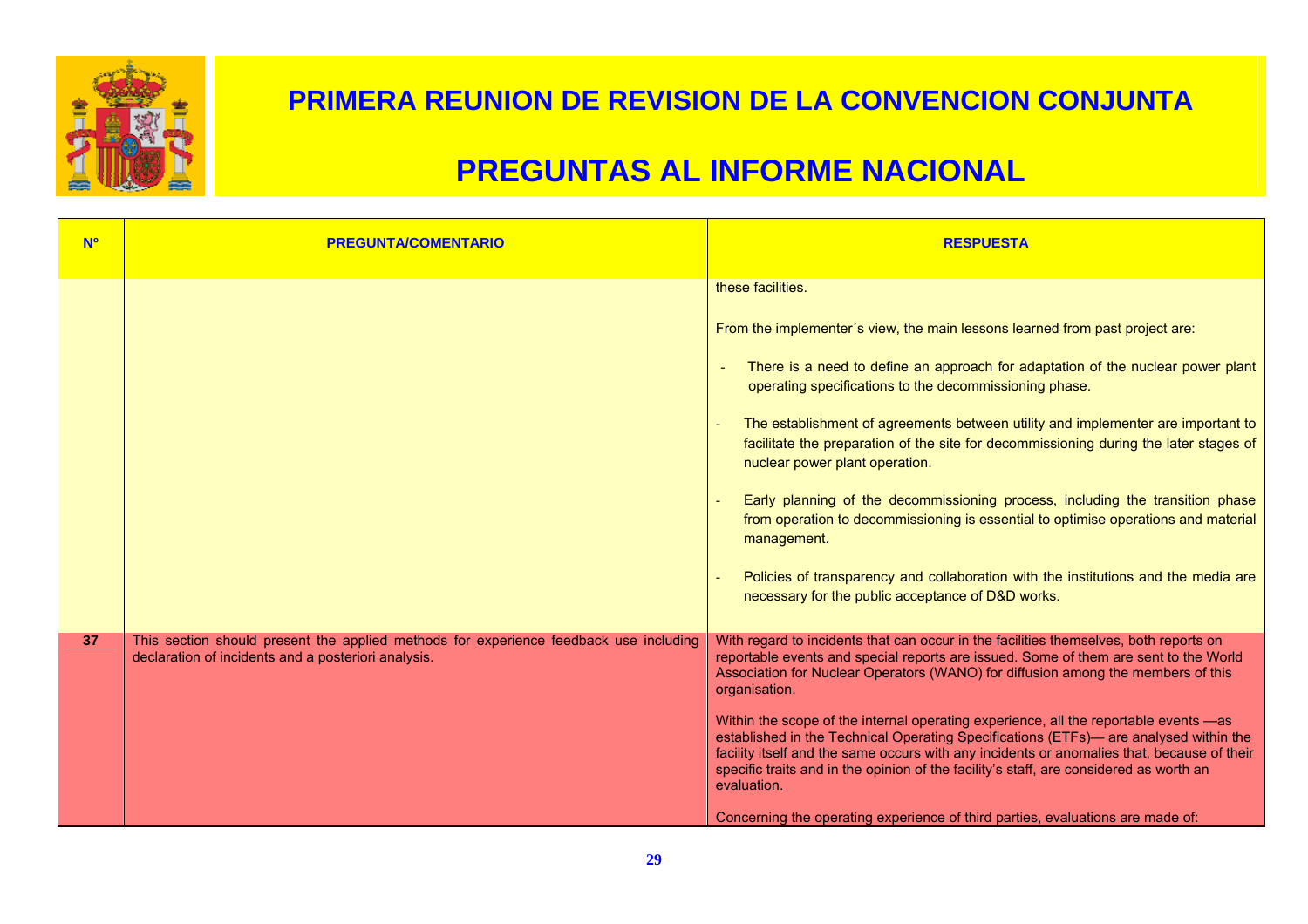

| <b>No</b> | <b>PREGUNTA/COMENTARIO</b>                                                                                                                                                                                                                                              | <b>RESPUESTA</b>                                                                                                                                                                                                                                                                                                                                                                                                                                                                                                                                                                                                                                                                                                                                                                                                                                                                                                                                                                                                                                                                                                                                                                                                                                                                              |
|-----------|-------------------------------------------------------------------------------------------------------------------------------------------------------------------------------------------------------------------------------------------------------------------------|-----------------------------------------------------------------------------------------------------------------------------------------------------------------------------------------------------------------------------------------------------------------------------------------------------------------------------------------------------------------------------------------------------------------------------------------------------------------------------------------------------------------------------------------------------------------------------------------------------------------------------------------------------------------------------------------------------------------------------------------------------------------------------------------------------------------------------------------------------------------------------------------------------------------------------------------------------------------------------------------------------------------------------------------------------------------------------------------------------------------------------------------------------------------------------------------------------------------------------------------------------------------------------------------------|
|           |                                                                                                                                                                                                                                                                         | Incident reports from other Spanish nuclear power plants<br>Analysis required by the regulatory agency (Consejo de Seguridad Nuclear):<br>Documents from the Institute of Nuclear Power Operations (INPO), such as<br>the Significant Event Reports (SERs) and the Significant Operating<br><b>Experience Reports (SOERs)</b><br>Documents from the WANO, such as SERs and SOERs.<br>Documents from the NSSS Provider and/or from other providers, such as<br>technical bulletins and notices referred to 10CFR21.<br>Documents from the USNRC, such as the Information Notices (INs).<br>The evaluation of the operating experience is the result of analyses of an incident or a<br>document aimed at verifying whether they applicable at the station performing the<br>evaluation and at, eventually, at identifying the necessary corrective actions to be taken<br>in order to prevent its future occurrence or improve the station's response in case of<br>occurrence.                                                                                                                                                                                                                                                                                                                |
| 38        | Could Spain provide information on the on going actions for preparing the reception of HLW<br>waste currently stored in France and UK? Licensing process, planned location of the<br>facilities, Planned construction date, medium and long-term management strategies? | Spain has reprocessed spent fuel from Vandellós I NPP, in France, Sta. M <sup>a</sup> de Garoña<br>Cabrera NPP's in the United Kingdom. Following reprocessing, only HLW, in the form<br>wastes, are to be returned from France. From the U.K., there are no wastes to be ret<br>recovered energetic materials which, in principle, could be transformed into fuel, a<br>managed as wastes.<br>As indicated in Section G Y6.1. (page 111) the strategy contemplates of having as from y<br>a centralized temporary storage facility capable of housing not only the spent fuel from a<br>but also HLW and other radioactive wastes not suitable for disposal at El Cabril. With r<br>disposal, Section GY10, indicates that "the GRWP's have contemplated deep geologica<br>as the final solution for spent fuel from operating light water reactors". This same so<br>disposal is also contemplated for HLW disposal. So, the licensing process of the t<br>storage and of disposal facilities of HLW are not different from those of SF, as the fa<br>HLW are small part of those necessary for SF.<br>Today there is not yet a defined location for temporary storage facility. In 2003 a new ge<br>site specific project, based on a modular vault technology, has been undertaken by ENR |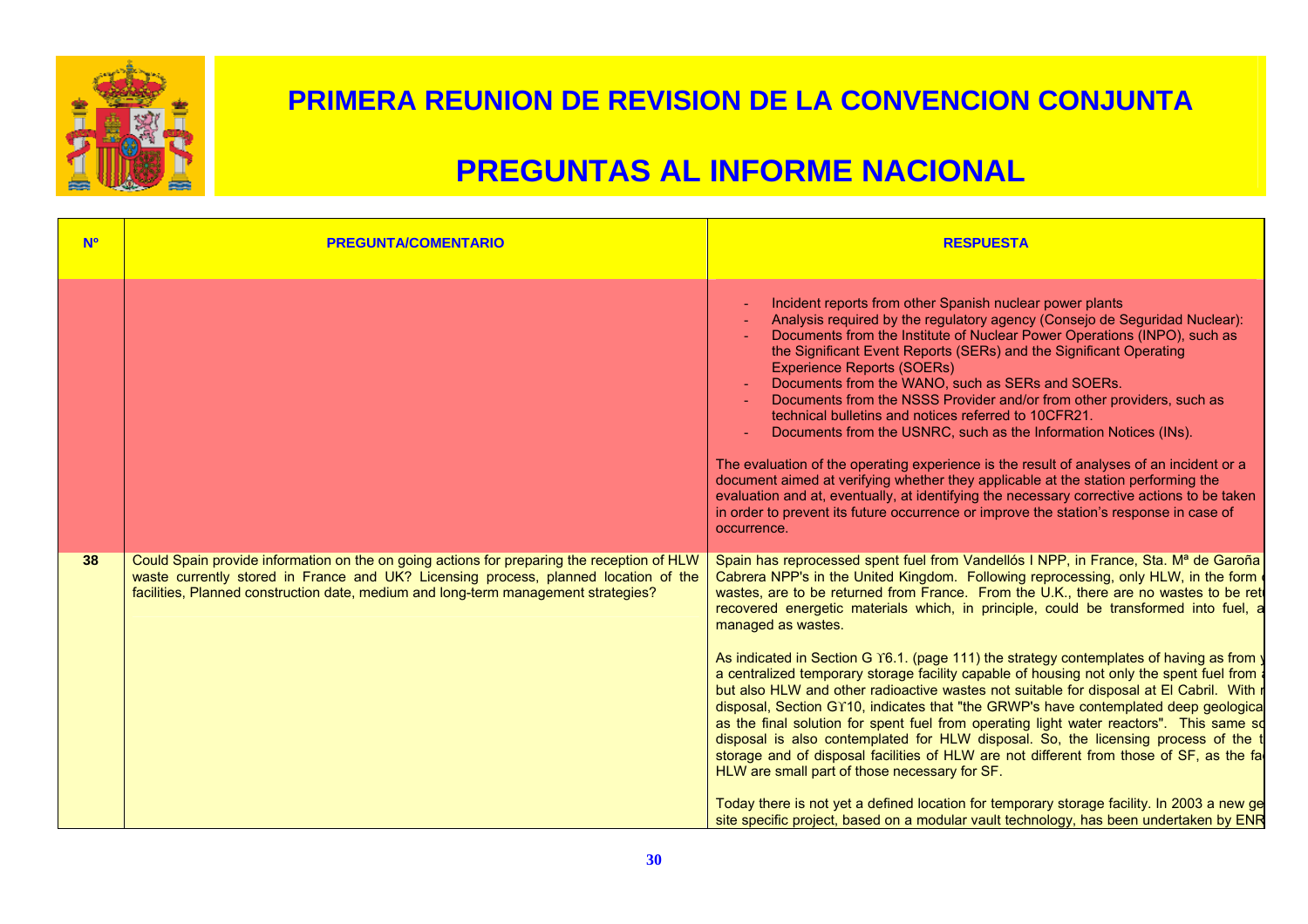

| <b>No</b> | <b>PREGUNTA/COMENTARIO</b>                                                                                                                                                                                                                                                                                                                                                                                  | <b>RESPUESTA</b>                                                                                                                                                                                                                                                                                                                                                                                                                                                                                                                                                                                                                                                                                                                                                                                                                                                                                                                                                                                                                                                                                              |
|-----------|-------------------------------------------------------------------------------------------------------------------------------------------------------------------------------------------------------------------------------------------------------------------------------------------------------------------------------------------------------------------------------------------------------------|---------------------------------------------------------------------------------------------------------------------------------------------------------------------------------------------------------------------------------------------------------------------------------------------------------------------------------------------------------------------------------------------------------------------------------------------------------------------------------------------------------------------------------------------------------------------------------------------------------------------------------------------------------------------------------------------------------------------------------------------------------------------------------------------------------------------------------------------------------------------------------------------------------------------------------------------------------------------------------------------------------------------------------------------------------------------------------------------------------------|
|           |                                                                                                                                                                                                                                                                                                                                                                                                             | the objective to be submitted to the regulatory authorities and make progress in the<br>process, in such a way that if a site could be proposed in 2004 - 2005, the installation<br>constructed and made operational by 2010.                                                                                                                                                                                                                                                                                                                                                                                                                                                                                                                                                                                                                                                                                                                                                                                                                                                                                 |
| 39        | Could Spain detail the criteria that are set forth for the conditioning and storage of waste<br>which is not disposed of at El Cabril (for example, high-level waste)?                                                                                                                                                                                                                                      | Conditioning and storage criteria for wastes not amenable to be disposed of at El Cabril<br>LILW disposal facility are defined on a case by case basis, depending on the<br>management possibilities for temporary storage. For instance, the graphite from the<br>spent fuel sleeves of Vandellós I NPP is stored on site in special containers until a final<br>management route is found. The future long-lived waste envisaged to arise as a result<br>of NPPs decommissioning will be conditioned according to criteria for either the<br>planned centralised interim storage facility or the on site storage facility. Spent sealed<br>sources that are not accepted to be disposed of at El Cabril disposal facility are safely<br>stored either at the El Cabril interim storage facilities or at Ciemat installations.<br>Conditioning of HLW from reprocessing activities is done by the supplier of<br>reprocessing services under specifications approved by its government. Those<br>specifications will be used in the safety assessment report of the temporary storage<br>facility.           |
| 40        | Could Spain clarify the applied or envisaged management strategies and inventories for<br>waste derived from the application of radioisotopes in industry, agriculture, research or<br>arising as a result of past activities? What are their volumes, compositions, encountered<br>problems, and elimination pathways? The same question could be raised for the waste<br>resulting from CIEMAT activities | The management method applied in Spain for radioactive wastes produced at the so-<br>called "Radioactive Facilities" (including CIEMAT) has two clearly differentiated phases:<br>1. Internal management by the waste producer.<br>2. Subsequent management by ENRESA (when appropriate).<br>The intervention of the Regulatory Authorities is of transcendental importance in both<br>phases. Among other things, these Authorities have established a standard (Order<br>ECO/1449/2003, of 21st May) governing the management methods to be applied to<br>solid waste materials with radioactive contents generated at such facilities, including a<br>quantitative definition of the radioactive content that these materials should have in<br>order to be managed as "radioactive wastes" and, therefore, be delivered to ENRESA.<br>The essential aspect of the first phase of internal management by the waste producer<br>is adequate control of the use of various radionuclides, as well as of the waste<br>materials produced, such that it be possible to determine – in a justified manner – how |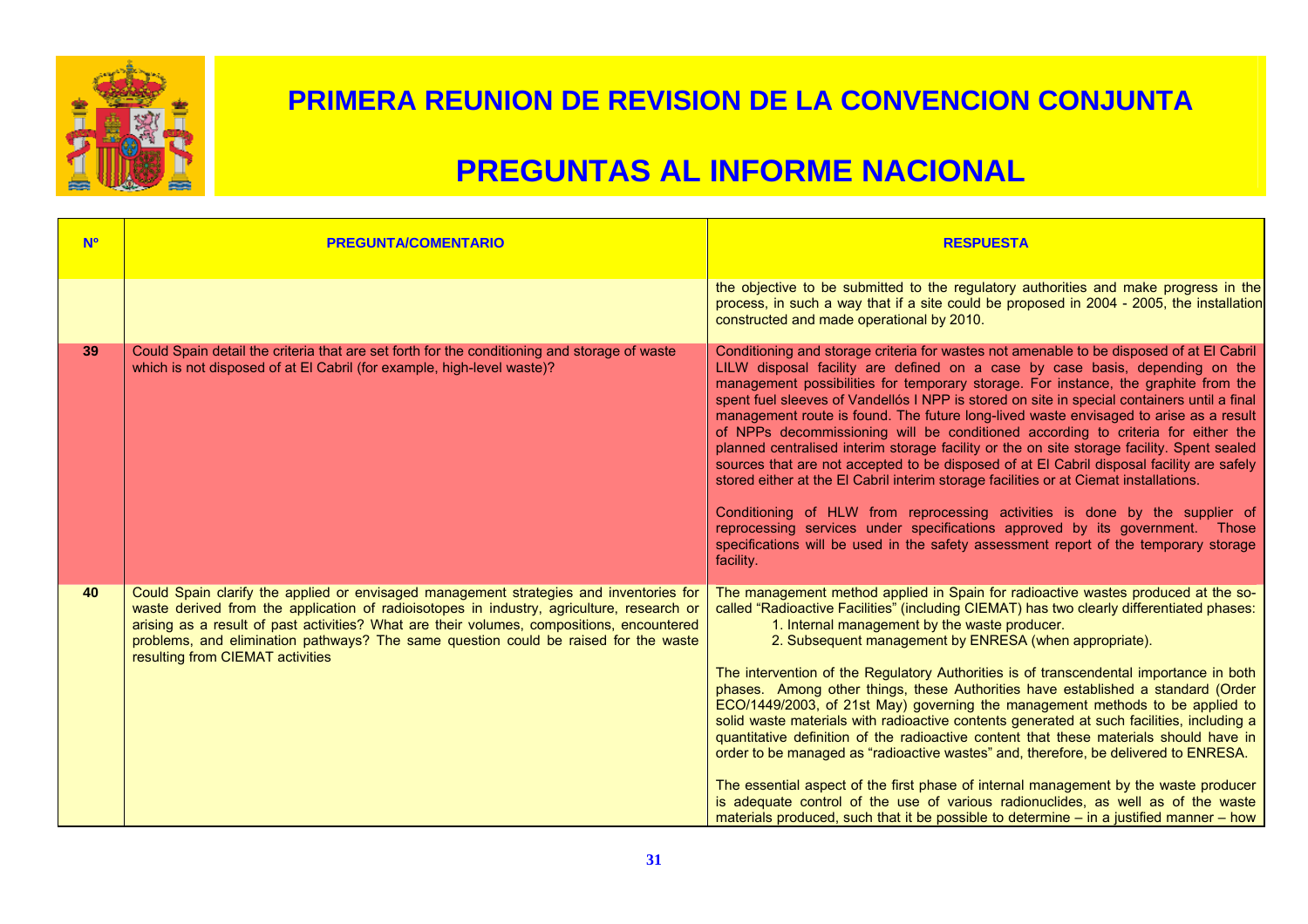

| <b>N<sup>o</sup></b> | <b>PREGUNTA/COMENTARIO</b> | <b>RESPUESTA</b>                                                                                                                                                                                                                                                                                                                                                                                                                                                                                                                                                                                                                                                                                                                                                                                                                                                                                                                                                                                                                                                                                                                                                     |
|----------------------|----------------------------|----------------------------------------------------------------------------------------------------------------------------------------------------------------------------------------------------------------------------------------------------------------------------------------------------------------------------------------------------------------------------------------------------------------------------------------------------------------------------------------------------------------------------------------------------------------------------------------------------------------------------------------------------------------------------------------------------------------------------------------------------------------------------------------------------------------------------------------------------------------------------------------------------------------------------------------------------------------------------------------------------------------------------------------------------------------------------------------------------------------------------------------------------------------------|
|                      |                            | many of these waste materials are to be delivered to ENRESA and which may be<br>managed directly by the producer, in accordance with the latter's ordinary management<br>routes, even following a period of temporary storage at his premises.<br>The phase of subsequent management by ENRESA is carried out on the basis of a<br>Type Contract between the producers and ENRESA, controlled by the Regulatory<br>Authorities. Among other things, this Type Contract defines the technical and<br>administrative criteria for reception. It is important to take into account that in addition<br>ENRESA processes these radioactive wastes at its El Cabril facility, such that it is here<br>that compliance with the criteria for definitive disposal is ensured.<br>Both the Regulatory Authorities and ENRESA have undertaken various activities in<br>recent years to help the producers during the initial phase of internal management.<br>Among others inherent to technological evolution, these actions have led to the<br>observed trend towards reduction of the total volume of radioactive wastes from these<br>facilities to be managed by ENRESA. |
|                      |                            | In the case of this type of facilities in Spain, the total volumes of waste materials with<br>radioactive contents generated are not particularly important. One way or another, it is<br>not a variable of special interest, since the use of radionuclides with short or very short<br>half-lives is very frequent, and these do not give rise to the production of radioactive<br>wastes to be managed by ENRESA, the management provided by the producer being<br>sufficient. The average annual volume of wastes collected is some 100 m <sup>3</sup> .<br>In the case of radioactive wastes arising as a result of activities performed in the past,<br>the Regulatory Authorities establish the procedure to be applied in each case, this<br>normally entailing action by the licensee or owner of the wastes (where appropriate)<br>and by ENRESA, as regards both the initial activities of radioactive waste<br>characterisation and preparation and, obviously their final management. The<br>Authorities may even establish in which cases the costs of such actions may be set off<br>against the economic fund managed by ENRESA.                     |
|                      |                            | In Spain, the final management of this type of radioactive wastes is fully operative and<br>complete. Current efforts are being oriented towards optimisation of the system, this                                                                                                                                                                                                                                                                                                                                                                                                                                                                                                                                                                                                                                                                                                                                                                                                                                                                                                                                                                                    |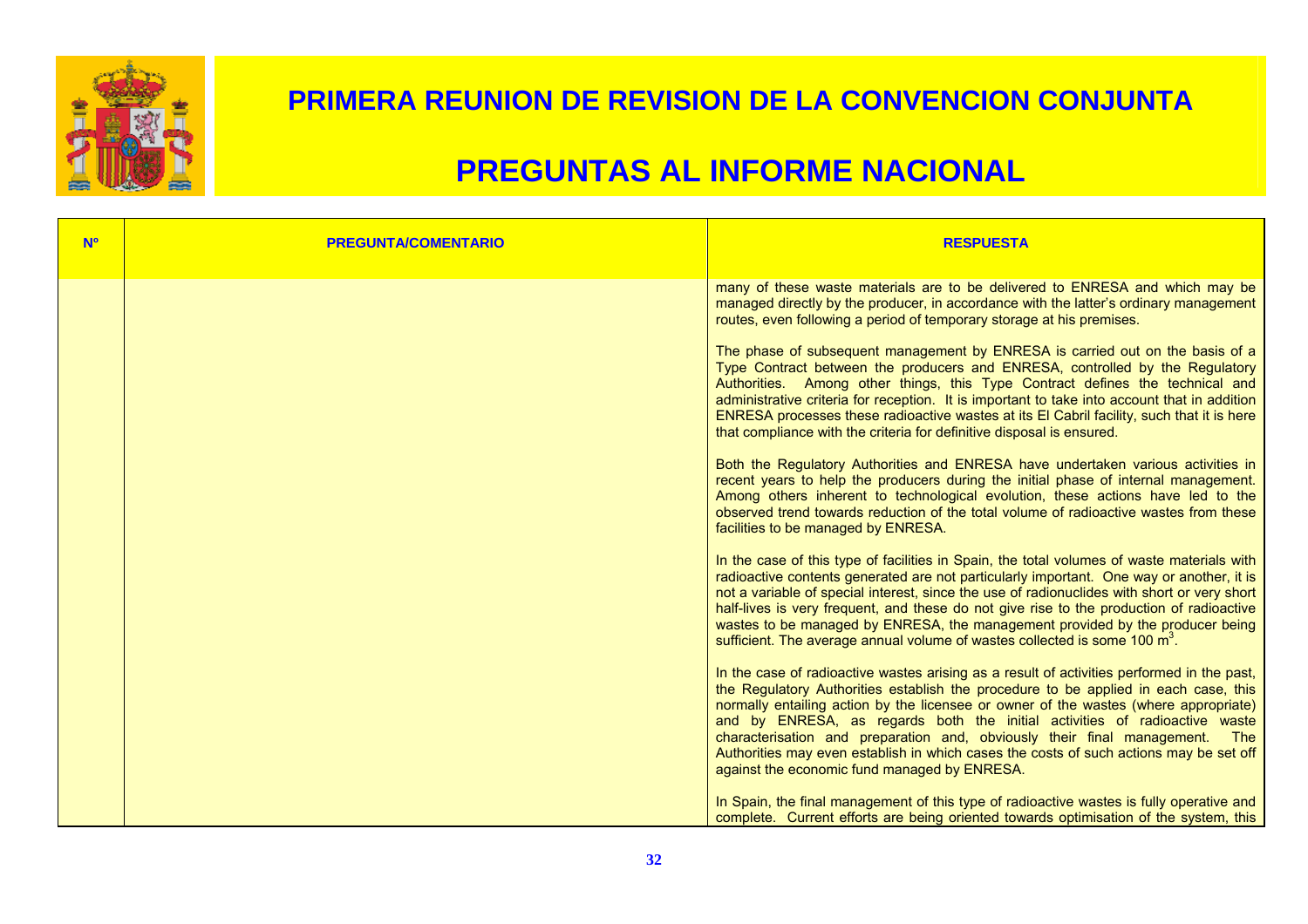

| <b>No</b> | <b>PREGUNTA/COMENTARIO</b>                                                                                                                                        | <b>RESPUESTA</b>                                                                                                                                                                                                                                                                                                                                                                                                                                                                                                                                                                                                                                                                                                                                                                                                                                                                                                                                                                                                                                                                                                                                                                                                                                      |
|-----------|-------------------------------------------------------------------------------------------------------------------------------------------------------------------|-------------------------------------------------------------------------------------------------------------------------------------------------------------------------------------------------------------------------------------------------------------------------------------------------------------------------------------------------------------------------------------------------------------------------------------------------------------------------------------------------------------------------------------------------------------------------------------------------------------------------------------------------------------------------------------------------------------------------------------------------------------------------------------------------------------------------------------------------------------------------------------------------------------------------------------------------------------------------------------------------------------------------------------------------------------------------------------------------------------------------------------------------------------------------------------------------------------------------------------------------------|
|           |                                                                                                                                                                   | requiring major collaboration between the Producers, the Regulatory Authorities and<br>ENRESA.                                                                                                                                                                                                                                                                                                                                                                                                                                                                                                                                                                                                                                                                                                                                                                                                                                                                                                                                                                                                                                                                                                                                                        |
| 41        | Could Spain provide information on the existing procedures for commissioning permits and<br>final operating permits and about the safety re-assessment procedure? | Concerning the facility for the storage of low- and medium-level radioactive wastes (C.<br>A. El Cabril), a license was issued in October 2001 for its operation until the space<br>available for the storage of wastes in the existing cells is filled.<br>After the date of enforcement of the above licence, ENRESA, as the owner of El Cabril,<br>has requested the Ministry of Economy the authorization for performing the following<br>modifications in the facility, on the basis of Article 25 of the Regulation on Nuclear and<br><b>Radioactive Facilities:</b><br>Since June 2003, ENRESA has been authorized to modify the facility in order to<br>use the existing cells for the interim storage of wastes produced as a result of<br>incidents involving the fusion of radioactive sources in Spanish steelworks and<br>foundries.<br>The CSN is currently evaluating a modification of the facility for the processing and<br>storage of the wastes caused by an incident involving the fusion of a caesium-37<br>source at a Spanish steelworks, occurred in July 1998.<br>The CSN is currently evaluating a modification of the facility for the construction<br>and operation of a disposal for very-low-level radioactive wastes. |
|           |                                                                                                                                                                   | Concerning the procedure for the re-assessment of safety at the C. A. El Cabril, the<br>current operating license establishes a system of periodical evaluation (periodical<br>safety reviews) that must take place with a minimum frequency of 10 years. The<br>detailed objectives, scope and field of application of such reviews are shown in item<br>12.1.1 of the national report.<br>ENRESA must file a periodical safety review of the El Cabril facility with the<br>competent authorities in December 2003, corresponding with the first 10<br>years of operation of the Centre.<br>Additionally, in October 2003, ENRESA must file an updated review of the<br>long-term safety analysis (post-closure safety case) of the C. A. El Cabril.                                                                                                                                                                                                                                                                                                                                                                                                                                                                                                |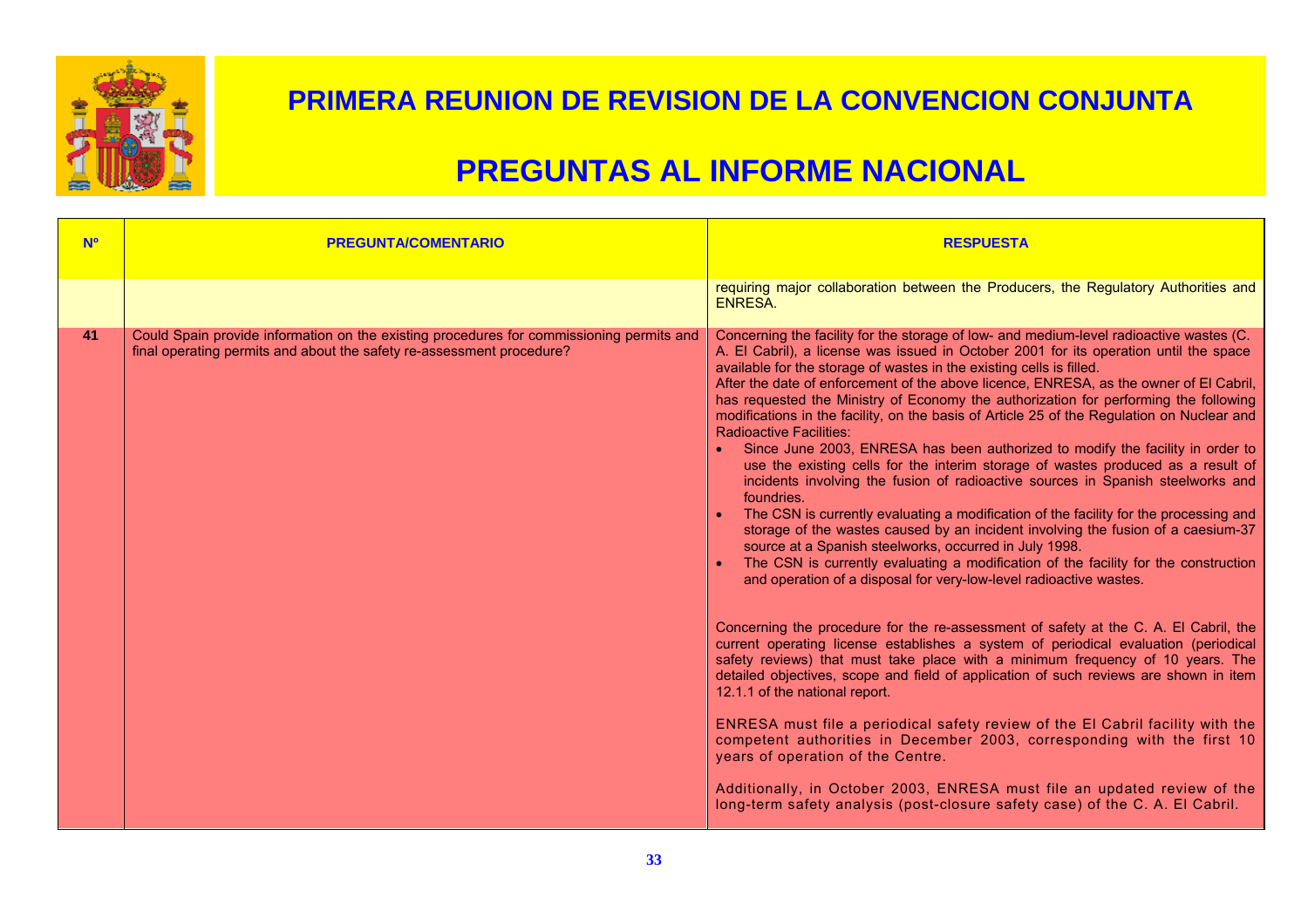

| <b>Nº</b> | <b>PREGUNTA/COMENTARIO</b>                                                                                                                                                                 | <b>RESPUESTA</b>                                                                                                                                                                                                                                                                                                                                                                                                                                                                                                                                                                                                                                                                                                                                                                                                                                                                                                                                                                                                                                                                                                                                                                                                                                                                                                                                                                                                                                                      |
|-----------|--------------------------------------------------------------------------------------------------------------------------------------------------------------------------------------------|-----------------------------------------------------------------------------------------------------------------------------------------------------------------------------------------------------------------------------------------------------------------------------------------------------------------------------------------------------------------------------------------------------------------------------------------------------------------------------------------------------------------------------------------------------------------------------------------------------------------------------------------------------------------------------------------------------------------------------------------------------------------------------------------------------------------------------------------------------------------------------------------------------------------------------------------------------------------------------------------------------------------------------------------------------------------------------------------------------------------------------------------------------------------------------------------------------------------------------------------------------------------------------------------------------------------------------------------------------------------------------------------------------------------------------------------------------------------------|
|           |                                                                                                                                                                                            |                                                                                                                                                                                                                                                                                                                                                                                                                                                                                                                                                                                                                                                                                                                                                                                                                                                                                                                                                                                                                                                                                                                                                                                                                                                                                                                                                                                                                                                                       |
| 42        | Does radioactive waste of the nuclear fuel cycle include the waste from NPP operation?                                                                                                     | Radioactive waste from the operation of NPPs is meant to be included within<br>radioactive waste of the nuclear fuel cycle. It will be made explicit in a next revision of<br>the report.                                                                                                                                                                                                                                                                                                                                                                                                                                                                                                                                                                                                                                                                                                                                                                                                                                                                                                                                                                                                                                                                                                                                                                                                                                                                             |
| 43        | Though the application of the JC is limited to wastes from the nuclear field, could you<br>please give an indication as to the nature and order of magnitude of NORM residues in<br>Spain? | In order to develop title VII of the Regulation on Health Protection against Ionising<br>Radiations (RPSRI), with regard to natural radiation, the CSN has established an<br>action plan that includes the identification of the companies and activities in which<br>NORM is utilised in Spain and the performance of pilot studies as a basis for the<br>development of a specific regulation for this sort of activities. The programme was<br>started in 2003 and the management of wastes generated by industries using NORM<br>shall be carried out within this context, while consideration will be given to the results<br>of the above-mentioned studies concerning the nature and the magnitude of the<br>wastes.                                                                                                                                                                                                                                                                                                                                                                                                                                                                                                                                                                                                                                                                                                                                           |
| 44        | Is subcriticality in the PWR pools maintained by considering BUC and dissolved boron at<br>the same time?                                                                                  | The burnup credit (BUC) was attained by means of a modification in the design aimed<br>at increasing the capacity of the pools by substituting the racks by high-density ones.<br>For this purpose, the pools were split into two storage regions:<br>Region II, designed for providing credit to the degree of burnup and for storing fuels<br>with a degree of burnup equal to or higher than a given value established as a<br>function of the initial enrichment, in accordance with the reactivity equivalent curve<br>(REC)<br>Region I, which can be used for the storage of fresh and irradiated fuels that do not<br>fulfil the conditions established above for their storage in Region II.<br>In the criticality analyses for each pool, associated to the above modification, the<br>dissolved boron concentration is assumed and assessed for each one of the<br>aforementioned regions, under normal operating conditions and under accidental<br>conditions, taking into account the most limiting characteristics and events in each<br>case (except for the criticality analyses at the José Cabrera NPP, where dissolved<br>boron is only considered under accidental conditions).<br>Thus, the limit operating values, established in a conservative manner, appear as<br>design parameters in the corresponding Safety Analyses. Consequently, the control<br>of dissolved boron concentration and the required degree of burnup for the elements |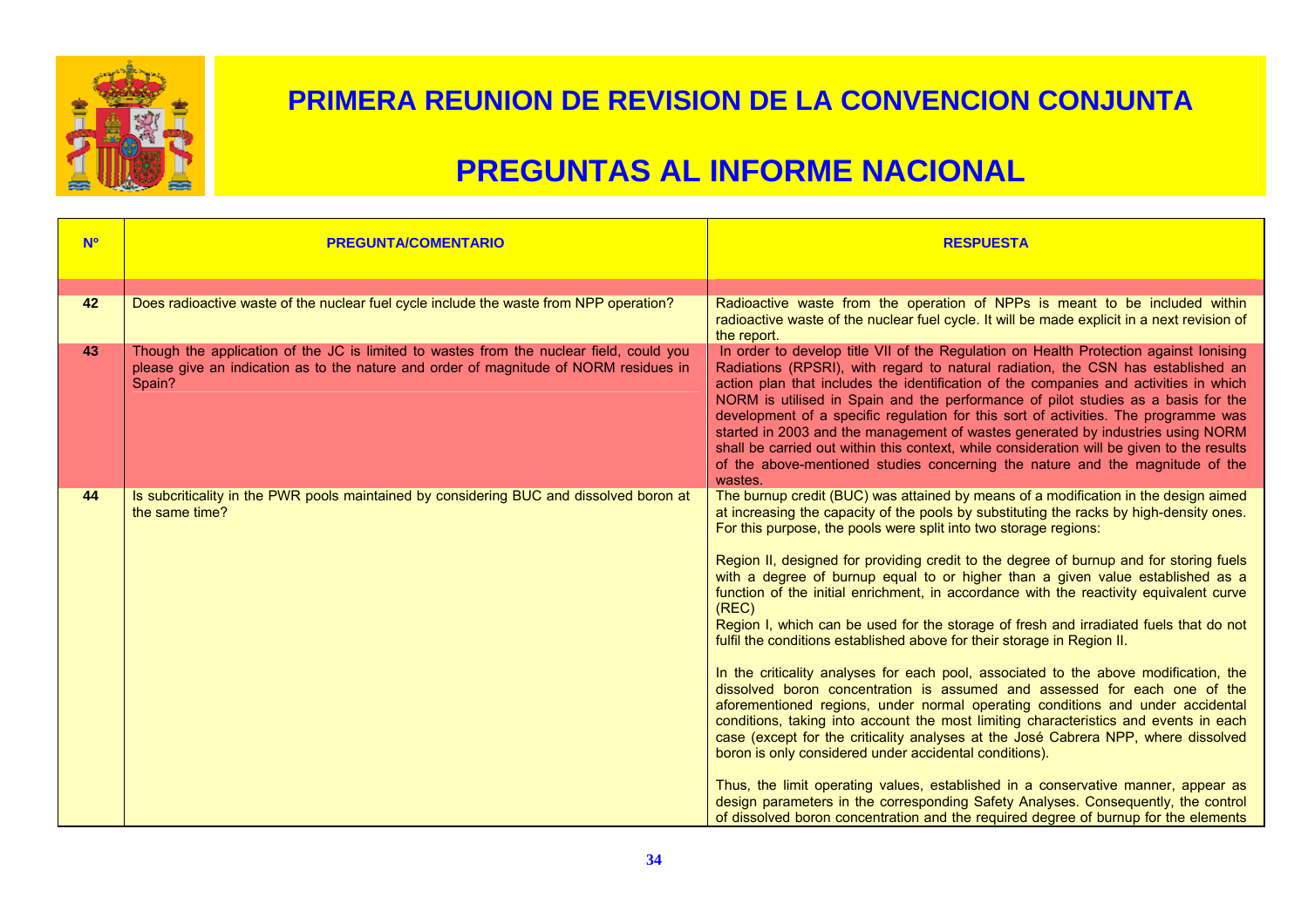

| <b>No</b> | <b>PREGUNTA/COMENTARIO</b>                                                                                                                                                                                                                       | <b>RESPUESTA</b>                                                                                                                                                                                                                                                                                                                                                                                                                                                                                                                                                                                                                                                                                                                                                                                                                                                                                                                                                                                                                                                                                                                                                                                                                                                                                                                                       |
|-----------|--------------------------------------------------------------------------------------------------------------------------------------------------------------------------------------------------------------------------------------------------|--------------------------------------------------------------------------------------------------------------------------------------------------------------------------------------------------------------------------------------------------------------------------------------------------------------------------------------------------------------------------------------------------------------------------------------------------------------------------------------------------------------------------------------------------------------------------------------------------------------------------------------------------------------------------------------------------------------------------------------------------------------------------------------------------------------------------------------------------------------------------------------------------------------------------------------------------------------------------------------------------------------------------------------------------------------------------------------------------------------------------------------------------------------------------------------------------------------------------------------------------------------------------------------------------------------------------------------------------------|
|           |                                                                                                                                                                                                                                                  | stored in Region II are included in the Technical Specifications for Operation, as<br>indicated in Article 9 (items 9.1. and 9.2.) of the national report.                                                                                                                                                                                                                                                                                                                                                                                                                                                                                                                                                                                                                                                                                                                                                                                                                                                                                                                                                                                                                                                                                                                                                                                             |
| 45        | Following the report under the Joint Convention the pools of the reactors seemed to be<br>part of waste management. Are they waste management facilities in a legal and practical<br>sense?                                                      | The pools in nuclear power plants are part of the latter and of their licensing. The only<br>legal reference to storage pools in nuclear reactors in the Regulation on Nuclear and<br>Radioactive Facilities (RINR) is the one related to their decommissioning. Such<br>provision requires that, prior to the granting of the decommissioning license, the<br>owner of the operating license must have discharged the fuel from the reactor or, if<br>this is not the case, that a plan for the management of spent fuel is available,<br>approved by the current Ministry of Economy (MINECO) and subject to a report by<br>the Nuclear Safety Council (CSN).<br>However, the strategy contemplated in the General Radioactive Waste Plan (PGRR)<br>currently in force with regard to the interim storage of spent fuel involves three stages.<br>The first stage refers to an expansion in the capacity of the pools through the<br>replacement of frames, followed by the use of dry technologies within the station's<br>site itself until a centralized solution is available, as specified in section B.5 of the<br>national report. For this purpose, ENRESA has undersigned a contract with the<br>nuclear power plants, in which the obligations by both parties and the procedures to<br>be used in exchanging information are established. |
| 46        | How is information disseminated to the public in detail in connection with the<br>Environmental Impact Assessment? For example, may affected citizens raise objections?                                                                          | In accordance with our national legislation in relation to environmental impact<br>assessment, the environmental impact study is subjected to a public consultation<br>procedure after an application for the preliminary authorisation of any nuclear<br>installation has been filled. The public consultation period is opened for one month.<br>Within this period of time any interested person or legal entity may argue in relation to<br>the proposal. The comments put forward by the responders must be addressed in the<br>Environmental Impact Assessment, which establishes acceptance or refusal of the<br>project, as well as applicable conditions when needed, from an environmental<br>viewpoint.                                                                                                                                                                                                                                                                                                                                                                                                                                                                                                                                                                                                                                     |
| 47        | By which measures or operating control regulations is ensured that the fuel assemblies<br>are positioned in the correct place? How are changes avoided? How is $k_{\text{eff}}$ = 0,95 ensured<br>in case of an incident with assembly dropdown? | The correct storage of irradiated fuel elements in the pools, in so far as the sub<br>criticality of the latter is concerned, is guaranteed through the compliance with the<br>corresponding Operating Technical Specifications (OTSs), by which the minimal<br>burnup of a fuel element to be stored is a function of its initial enrichment.<br>Any handling of irradiated fuel in the pools is subject to procedures by which the<br>element's identification is controlled, as well as its degree of burnup, location and                                                                                                                                                                                                                                                                                                                                                                                                                                                                                                                                                                                                                                                                                                                                                                                                                          |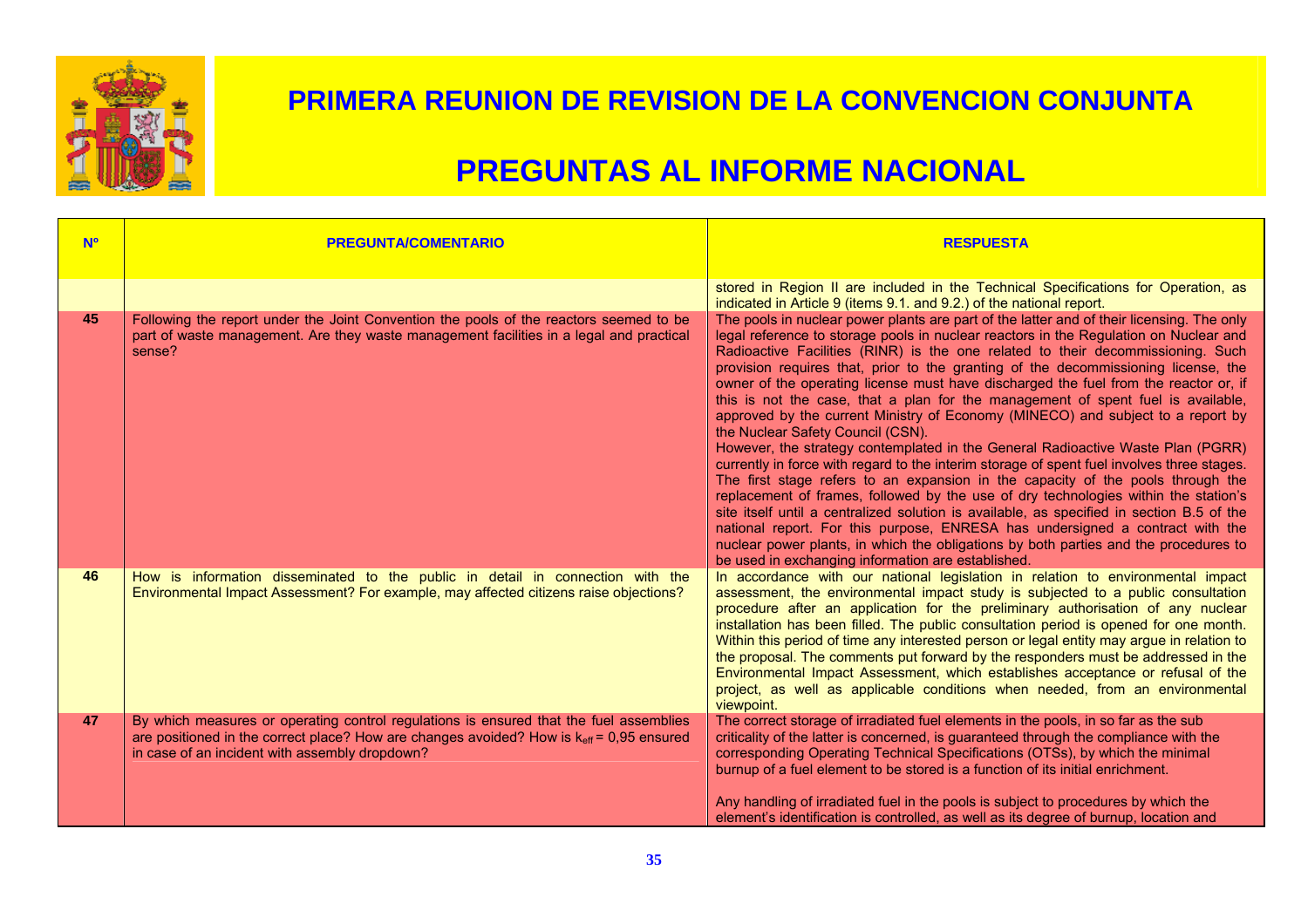

| <b>N<sup>o</sup></b> | <b>PREGUNTA/COMENTARIO</b>                                                                                                                                                                                                                                                                                                                                                                                                                                                                                                                                            | <b>RESPUESTA</b>                                                                                                                                                                                                                                                                                                                                                                                                                                                                                                                                                                                                                                                                                                                                                                                                                                                                                                                                                |
|----------------------|-----------------------------------------------------------------------------------------------------------------------------------------------------------------------------------------------------------------------------------------------------------------------------------------------------------------------------------------------------------------------------------------------------------------------------------------------------------------------------------------------------------------------------------------------------------------------|-----------------------------------------------------------------------------------------------------------------------------------------------------------------------------------------------------------------------------------------------------------------------------------------------------------------------------------------------------------------------------------------------------------------------------------------------------------------------------------------------------------------------------------------------------------------------------------------------------------------------------------------------------------------------------------------------------------------------------------------------------------------------------------------------------------------------------------------------------------------------------------------------------------------------------------------------------------------|
|                      |                                                                                                                                                                                                                                                                                                                                                                                                                                                                                                                                                                       | destination place, in order to comply, among other, with the OTSs requirements.<br>The Criticality Analyses, which served as a basis for the OTSs, cover both the normal<br>operation and accidental situations that may occur in pools for the storage of<br>irradiated fuel. Among the accidental ones, the following are contemplated: the<br>dropping of a fuel element on the racks and the erroneous positioning of a fresh<br>element in the area devoted to irradiated fuel. Both accidents require a minimal boron<br>concentration in the water of the pool, so as to guarantee that $K_{\text{eff}}$ < 0.05, which is<br>lower than that required for other considered accidents and, in any case, lower than<br>that required by the OTSs.                                                                                                                                                                                                          |
| 48                   | Are the reports on operating experience and on incidents presented to a governmental<br>authority?                                                                                                                                                                                                                                                                                                                                                                                                                                                                    | As required in the Regulation on Nuclear and Radioactive Facilities (RINR), the<br>monthly operation reports, the accident reports and the annual reports on the<br>operating experience are filed with the CSN and with the Direction General for<br>Energy Policy and Mines of the Ministry of Economy.                                                                                                                                                                                                                                                                                                                                                                                                                                                                                                                                                                                                                                                       |
| 49                   | You point out that at present, the Spanish nuclear legislation lacks specific provisions<br>relating to control of radiological risk in the long term, and the standards relating to the<br>safety principles and criteria to be met by the waste management facilities over time<br>periods different from those dedicated to normal operation are not fully developed. Is<br>there a schedule to do so or is the direct application of safety principles the final solution?                                                                                        | In its Section K (Planned activities to improve safety), the Spanish report outlines the<br>country's position with regard to the incorporation of the safety principles concerning<br>radioactive waste management to the national regulatory framework, which are<br>applied in Spain as regulatory practices.<br>In late 2001, the CSN started the preparation of a plan for the development of a<br>Spanish regulatory framework in this field.<br>During the first stages of the above-mentioned plan, the specific deficiencies were<br>identified and analysed on the basis of the development and results of the IAEA's<br>RADWASS programme.<br>In the current stage of the Plan's development, regulatory proposals are being<br>prepared and formulated concerning the safety principles and criteria to be taken into<br>account in the long term, as well as regarding the identification of the most<br>appropriate supporting legal instruments. |
| 50                   | You point out that Responsibility for declaring the presence of toxic chemical or biological<br>substances is to the producers, who are required to identify them, minimise their<br>production and, in the event of a significant presence, undertake their specific treatment to<br>remove them or inhibit their properties. Are the chemical or biological substances to be<br>declared in a way that they can be part of the safety assessment of a repository. And to<br>whom are they to be declared? Are chemical or biological substances part of the safety- | Item 11.5 of the national report provides details on the two courses of action<br>(regulatory and technological) under which the presence of other-than-radiological<br>risks is taken into account in radioactive waste management.<br>The application of the Spanish regulations, which go beyond the guidelines of the<br>European Union, allows the competent authorities (Ministry of the Environment and<br>Ministry of Economy) to assess the incidence of a certain activity upon the                                                                                                                                                                                                                                                                                                                                                                                                                                                                   |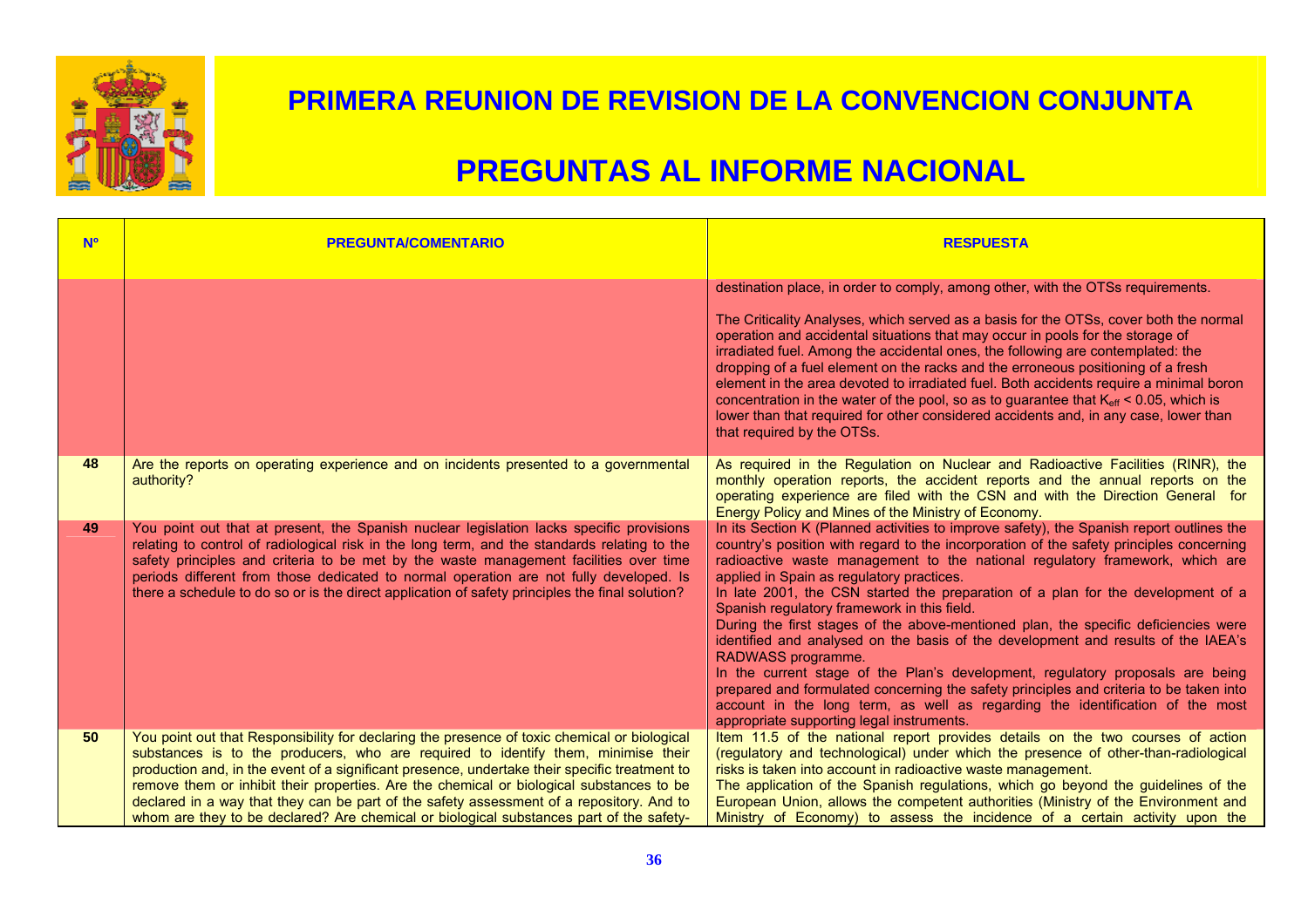

| <b>No</b> | <b>PREGUNTA/COMENTARIO</b>                                                                                                                                                                                                                                            | <b>RESPUESTA</b>                                                                                                                                                                                                                                                                                                                                                                                                                                                                                                                                                                                                                                             |
|-----------|-----------------------------------------------------------------------------------------------------------------------------------------------------------------------------------------------------------------------------------------------------------------------|--------------------------------------------------------------------------------------------------------------------------------------------------------------------------------------------------------------------------------------------------------------------------------------------------------------------------------------------------------------------------------------------------------------------------------------------------------------------------------------------------------------------------------------------------------------------------------------------------------------------------------------------------------------|
|           | related investigations?                                                                                                                                                                                                                                               | environment before authorizing its implementation.<br>On the other hand, in the technologies applied for the management of radioactive<br>wastes, consideration has been given to their content of substances that can pose<br>biological, chemical or other types of risks, and protection measures for the workers,<br>the public and the environment are applied against such risks.<br>For the above purpose, as a preventive measure, limitations are established on the<br>contents of these chemical or biological substances in the wastes disposed of at the<br>C. A. El Cabril, while their incidence upon the safety of the facility is analysed. |
| 51        | Are the practice referred to here (closed LILW management facility) the only kind of past<br>practice in Spain to which the Convention refers?                                                                                                                        | As shown in section 12.4 of the national report, there are not in Spain radioactive<br>waste management facilities which have required intervention actions aiming at<br>reducing the existing radiological risk, after having closed.<br>Past practices related to radioactive waste management in Spain have dealt only with<br>storage facilities of whatever category and there has been no need to take any action<br>in none of them in the sense required by the Convetion.                                                                                                                                                                           |
| 52        | Your statement is that according to the RNRI in force, low and intermediate level waste<br>management facilities may be classified as nuclear or radioactive installations. Are there<br>any legislative regulations concerning facilities for the management of HLW? | The management of spent fuel (SF) and of radioactive wastes (L/ILW and HLW) in<br>Spain is regulated by the same legislative framework as the rest of the activities<br>implying risks arising from ionising radiations. Basically, this framework includes the<br>Act on Nuclear Energy, the Regulation on Nuclear and Radioactive Facilities (RNRI),<br>the Act by which the Nuclear Safety Council was created, the Royal Legislative<br>Decree on Environmental Impact Assessment and the Regulation for Health<br>Protection against Ionising Radiations, as shown in detail under Article 19, Section E,<br>of the national report.                    |
|           |                                                                                                                                                                                                                                                                       | This regulatory framework is completed by the Decree authorising the creation of<br>Empresa Nacional de Residuos Radiactivos (ENRESA), establishing which are the<br>functions of the company and assigning it the preparation of a General Plan on<br>Radioactive Wastes, to be periodically updated, which is to be timely approved by the<br>Government, as indicated under item 19.5 of the national report.                                                                                                                                                                                                                                             |
|           |                                                                                                                                                                                                                                                                       | According to the RNRI, the facilities for the storage of spent fuel and radioactive<br>wastes are classified as nuclear facilities and are submitted to the licensing system<br>described in item 19.2 of the national report, which includes the following licenses:<br>previous or siting license, construction license, operation license and                                                                                                                                                                                                                                                                                                             |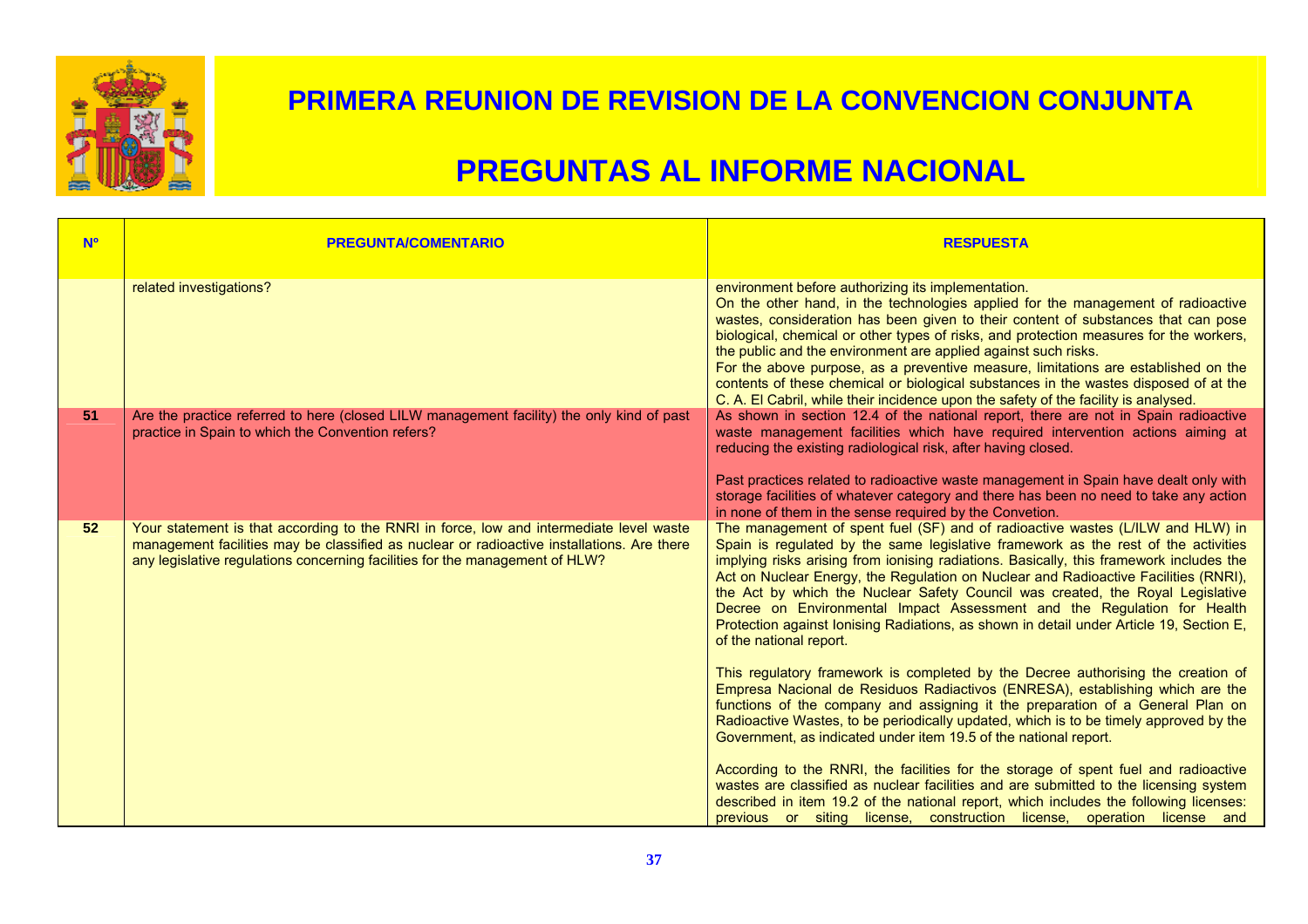

| <b>NO</b> | <b>PREGUNTA/COMENTARIO</b>                                                                                                                                          | <b>RESPUESTA</b>                                                                                                                                                                                                                                                                                                                                                                                                                                                                                                                                                                                                                                                                                                                                                                                                                                                                                                                                                                                                                                                                                                                                                                                                                                                                                                                                                                                                                                                                                                                                                                                                                                                                                                                                                                                                                                                                                                                                                                |
|-----------|---------------------------------------------------------------------------------------------------------------------------------------------------------------------|---------------------------------------------------------------------------------------------------------------------------------------------------------------------------------------------------------------------------------------------------------------------------------------------------------------------------------------------------------------------------------------------------------------------------------------------------------------------------------------------------------------------------------------------------------------------------------------------------------------------------------------------------------------------------------------------------------------------------------------------------------------------------------------------------------------------------------------------------------------------------------------------------------------------------------------------------------------------------------------------------------------------------------------------------------------------------------------------------------------------------------------------------------------------------------------------------------------------------------------------------------------------------------------------------------------------------------------------------------------------------------------------------------------------------------------------------------------------------------------------------------------------------------------------------------------------------------------------------------------------------------------------------------------------------------------------------------------------------------------------------------------------------------------------------------------------------------------------------------------------------------------------------------------------------------------------------------------------------------|
|           |                                                                                                                                                                     | decommissioning license.<br>On the other hand, in accordance with the environmental legislation, the projects<br>related to facilities for the interim storage of spent fuel or radioactive wastes (for a<br>period of over 10 years and at a site other than that of their generation) and to<br>facilities for the final storage of spent fuel are submitted to a process of environmental<br>impact assessment, as specified in item 4.5 under Section G of the national report.                                                                                                                                                                                                                                                                                                                                                                                                                                                                                                                                                                                                                                                                                                                                                                                                                                                                                                                                                                                                                                                                                                                                                                                                                                                                                                                                                                                                                                                                                             |
| 53        | What safety requirements are actually applied for radioactive waste management<br>facilities? Is provision made for inspections or for documentation of the wastes? | The radioactive waste management facilities are submitted to the application of the<br>general regulations for Spanish nuclear facilities, as mentioned in Section E (19.1, 2)<br>and 3) of the national report.<br>Particularly, the Regulation on nuclear and radioactive facilities, issued in December<br>1999, demands that a Preliminary Safety Report be filed with the authorities when<br>requesting the licence for installation. The aforementioned regulatory text does also<br>point out that the request for the facility's operation licence shall include a Final Safety<br>Analysis that must be evaluated by the competent authority.<br>Item 11.4.2 of the national report provides detailed information on the safety<br>principles and criteria applied in Spain in connection with radioactive waste<br>management facilities.<br>The startup of the C. A. El Cabril did not imply a safety assessment only during the<br>exploitation stage but also during the surveillance and control phase, which extends<br>for 300 years after the closure of the storage facility.<br>The periodical safety reviews, its objectives and the methodology for its execution are<br>shown in item 12.1.1 of the national report.<br>With regard to the existing provisions for inspection and documentation on low- and<br>medium-level radioactive wastes, please refer to the whole contents of item 11.3 of<br>the national report, where details are provided on the methodology to be used in<br>preparing the descriptive documents for each one of the types of waste packages, as<br>well as on the verification procedures to be followed by the producers and by<br>ENRESA and on the inspection to be carried out by the CSN with regard to the<br>processes used in the generation and acceptance of waste packages, so as to verify<br>compliance with the established acceptance procedures and with traceability in the<br>various management stages. |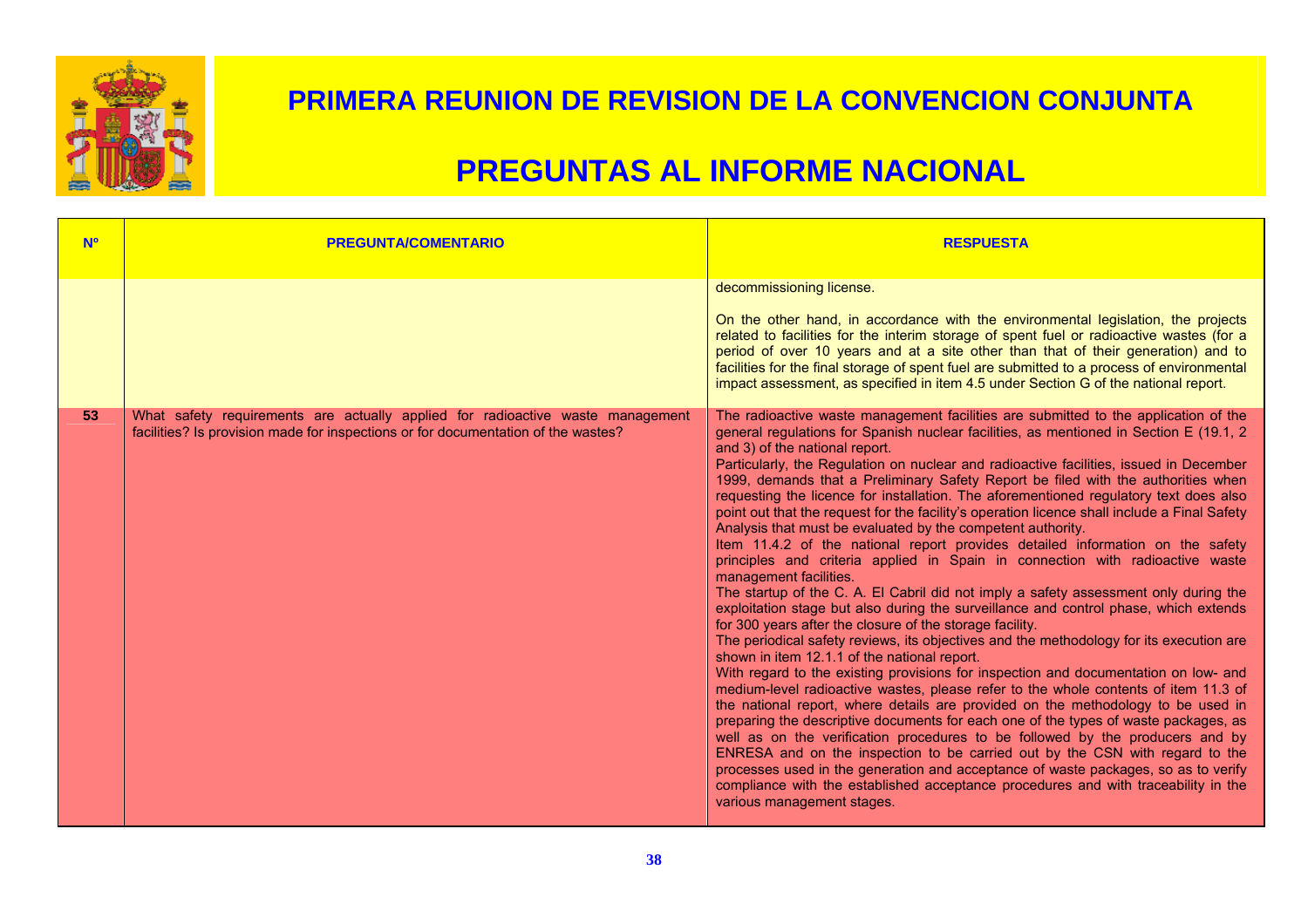

| N <sup>o</sup> | <b>PREGUNTA/COMENTARIO</b>                                                                                                                                                                                | <b>RESPUESTA</b>                                                                                                                                                                                                                                                                                                                                                                                                                                                                                                                                                                                                                                                                                                                                                                                                                                                                                                                                                                                                                                                                                                                                                 |
|----------------|-----------------------------------------------------------------------------------------------------------------------------------------------------------------------------------------------------------|------------------------------------------------------------------------------------------------------------------------------------------------------------------------------------------------------------------------------------------------------------------------------------------------------------------------------------------------------------------------------------------------------------------------------------------------------------------------------------------------------------------------------------------------------------------------------------------------------------------------------------------------------------------------------------------------------------------------------------------------------------------------------------------------------------------------------------------------------------------------------------------------------------------------------------------------------------------------------------------------------------------------------------------------------------------------------------------------------------------------------------------------------------------|
| 54             | Is an EIA prepared if the radioactivity emanating from radioactive waste storage and<br>processing facilities exceeds limits laid down in legislation?                                                    | Should the radioactivity levels originated in an interim waste storage or in a facility<br>where wastes are processed exceed the limits established in the Spanish legislation,<br>actions would be undertaken in agreement with the provisions in the Spanish<br>regulations and in the mandatory documents for the operation of the facility;<br>essentially, whatever is established in the technical operating specifications, in the<br>operating regulations and in the radiological protection manual, whether the situation<br>is or is not classified as an emergency category as established in the Emergency<br>Plan approved by the competent authorities.                                                                                                                                                                                                                                                                                                                                                                                                                                                                                           |
| 55             | Which organization or governmental agency monitors compliance with the safety<br>conditions fore-seen in the submitted licensing documents during and after construction<br>(who is the regulatory body)? | A presentation to the Ministry of Economy requesting the license for the construction<br>of a radioactive waste management facility must include, among other mandatory<br>documents, a preliminary safety assessment describing the site, the facility itself with<br>its components and safety systems, any foreseeable accidents and their<br>consequences, and the pre-operational analytical radiological analysis.<br>The Ministry of Economy shall send a copy of the documentation to the CSN for the<br>latter to issue a preceptive and binding report in so far as nuclear safety and<br>radiological protection are concerned.<br>Within the framework of its competence, the CSN performs a safety assessment of<br>the future facility and inspects the activities carried out by the applicant, so as to<br>provide the Ministry of Economy with the above-mentioned preceptive and binding<br>report.                                                                                                                                                                                                                                            |
|                |                                                                                                                                                                                                           | Taking into account the preceptive CSN's report, the Ministry of Economy approves<br>or rejects the request for construction of the facility.<br>During the construction and erection of nuclear facilities, before proceeding to the<br>loading of the fuels or to the admission of nuclear substances, the licensee is obliged<br>to execute a program of pre-nuclear tests in order to certify the adequate behaviour of<br>the equipment or parts involved in the facility, with regard to nuclear safety and<br>radiological protection and to the applicable industrial and technical regulations.<br>The program for pre-nuclear tests shall be proposed by the licensee and require the<br>approval of the Direction General for Energy Policy and Mines based on a prior report<br>by the Nuclear Safety Council. Regardless the execution of the tests and verifications<br>under the responsibility of the licensee, the aforementioned General Direction shall<br>establish, on the basis of a prior report by the Nuclear Safety Council, which are the<br>tests and verifications to be carried out in the presence of the inspectors reporting to |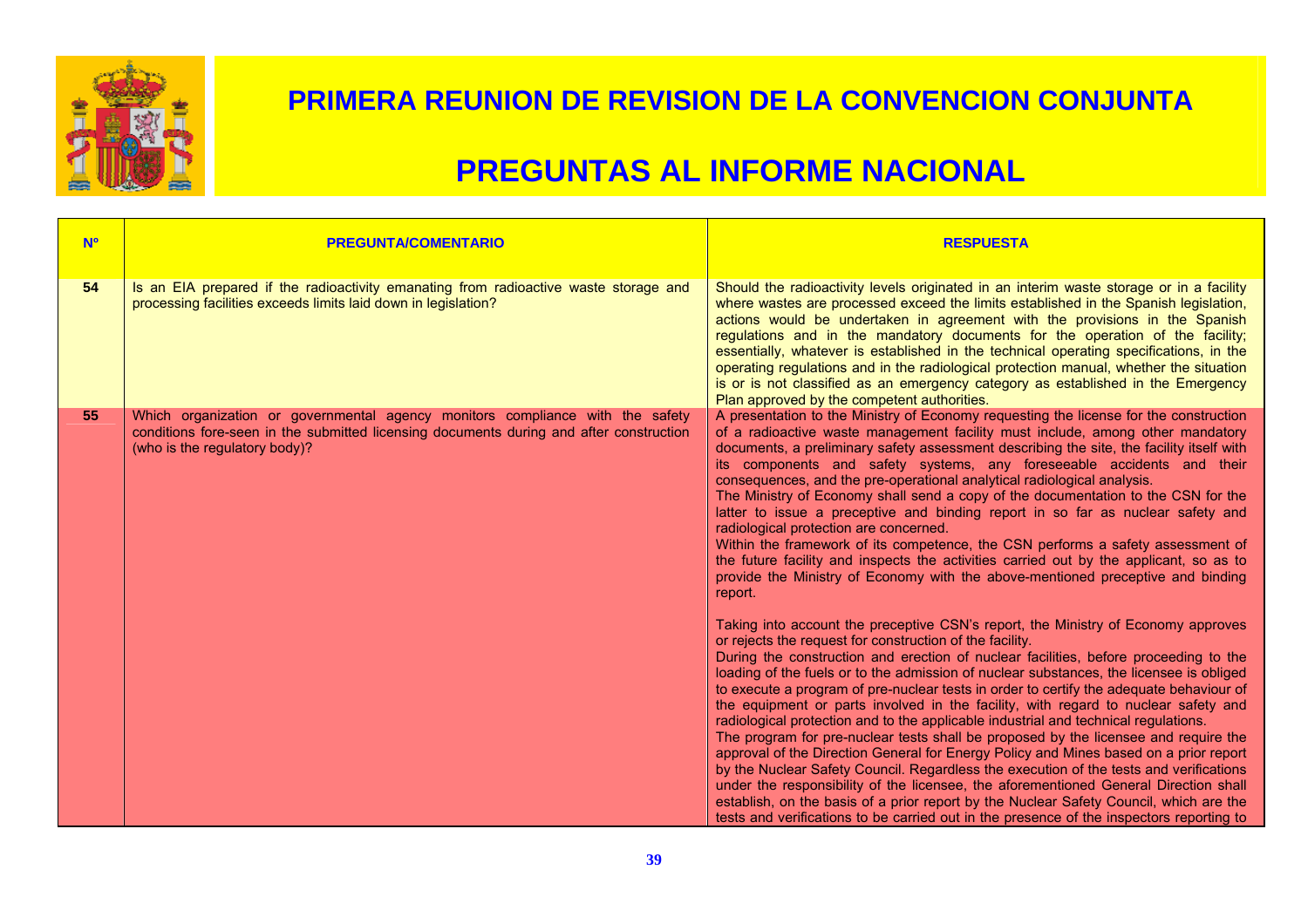

| <b>N<sup>o</sup></b> | <b>PREGUNTA/COMENTARIO</b>                                                                                                                                                                                                                                                                                                                           | <b>RESPUESTA</b>                                                                                                                                                                                                                                                                                                                                                                                                                                                                                                                                                                                                                                                                                                                                                                                                                                                                                                                                                                                                                                         |
|----------------------|------------------------------------------------------------------------------------------------------------------------------------------------------------------------------------------------------------------------------------------------------------------------------------------------------------------------------------------------------|----------------------------------------------------------------------------------------------------------------------------------------------------------------------------------------------------------------------------------------------------------------------------------------------------------------------------------------------------------------------------------------------------------------------------------------------------------------------------------------------------------------------------------------------------------------------------------------------------------------------------------------------------------------------------------------------------------------------------------------------------------------------------------------------------------------------------------------------------------------------------------------------------------------------------------------------------------------------------------------------------------------------------------------------------------|
|                      |                                                                                                                                                                                                                                                                                                                                                      | these agencies.<br>The results of the pre-nuclear tests shall be filed with the Direction General for Energy<br>Policy and Mines and the Nuclear Safety Council for their analysis, prior to the issue<br>of the license for operation.                                                                                                                                                                                                                                                                                                                                                                                                                                                                                                                                                                                                                                                                                                                                                                                                                  |
| 56                   | Are there additional requirements for interim storage (even long term) or are the disposal<br>requirements sufficient (also for corrosion problems)?                                                                                                                                                                                                 | There are not additional requirements for interim storage. The corrosion problems<br>have to be considered only if the container durability is affected by the process.                                                                                                                                                                                                                                                                                                                                                                                                                                                                                                                                                                                                                                                                                                                                                                                                                                                                                  |
| 57                   | Are there treatment devices at the El Cabril facility or where is the waste of minor<br>producers treated?                                                                                                                                                                                                                                           | El Cabril disposal facility has the capacity to treat the institutional wastes from minor<br>producers (hospitals, research centres, industry). This treatment activity is performed<br>in the conditioning building, which includes the systems and equipment necessary for<br>conditioning this type of wastes.<br>The main systems include a glove box for waste classification, crushing, segregation<br>and bagging, as well as a 50 Kg/h incinerator for treating biological and organic<br>wastes.<br>The facility also allows for storage of radioactive combustible liquids, solids and<br>immobilization of solid wastes.                                                                                                                                                                                                                                                                                                                                                                                                                      |
| 58                   | Is information given on the content of radionuclides, too?                                                                                                                                                                                                                                                                                           | Yes, it is required to determine, package by package, the activity of those significant<br>nuclides in accordance with the Safety Study.                                                                                                                                                                                                                                                                                                                                                                                                                                                                                                                                                                                                                                                                                                                                                                                                                                                                                                                 |
| 59                   | You point out that the financing system is based fundamentally on collections via the<br>application of a percentage fee on total electricity billing. What happens if the deposing of<br>radioactive waste is more expensive than expected and the collections have been too<br>small? What is the basis for the calculation of the percentage fee? | For the NPPs, the financing system is based on the collection of a percentage fee on<br>the total electricity billing throughout the operating lifetime of the nuclear power<br>plants. The incomes needed in this period are calculated every year by ENRESA and<br>submitted to the Government in the General Radioactive Waste Plan proposal. The<br>calculation takes into account, among other things, a series of intrinsic uncertainties<br>with respect both to the initial hypotheses and the cost estimates performed. The<br>specific value of the fee applied each year is reflected in the Royal Decree<br>establishing the electricity tariff. This interactive approach allows a correction<br>mechanism during the whole period in which the percentage fee is applied.<br>The basic hypothesis used for the calculation of the necessary incomes are:<br>- Reference scenario: nuclear power plants currently in operation and, for the purpose<br>of calculation and planning, the lifetime of these plants is assumed to be 40 years. |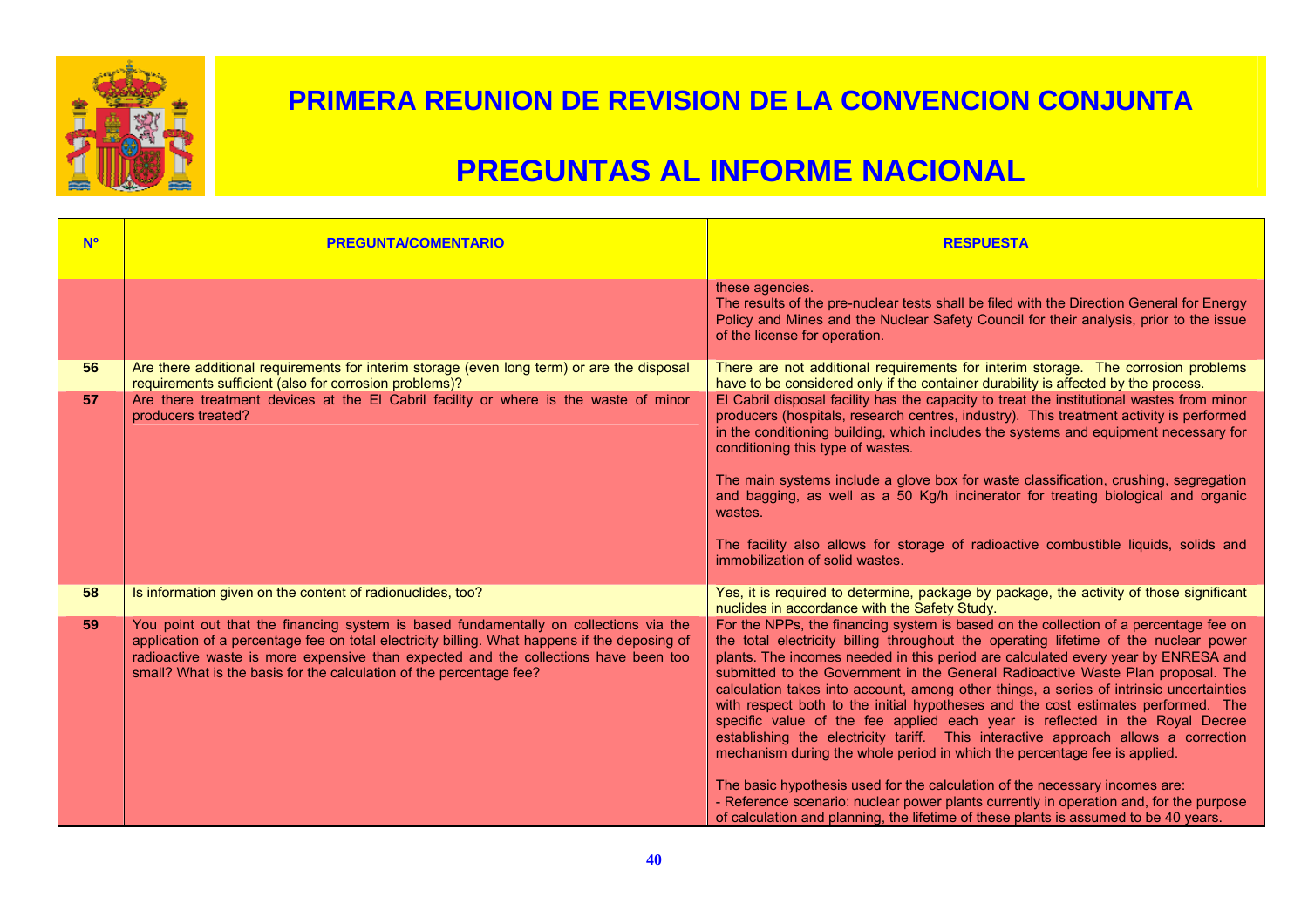

| <b>N<sup>o</sup></b> | <b>PREGUNTA/COMENTARIO</b>                                                                                                                                                                                           | <b>RESPUESTA</b>                                                                                                                                                                                                                                                                                                                                                                                                                                                                                                                                                                                                                                                                                                                                                                                                                                                                                                                                                                                                                                                                                                                                                                                                                                                                                                                                                                                                                                                                                                                                                                                                                                                                                                                                                                                                                                                                                                                                                                                              |
|----------------------|----------------------------------------------------------------------------------------------------------------------------------------------------------------------------------------------------------------------|---------------------------------------------------------------------------------------------------------------------------------------------------------------------------------------------------------------------------------------------------------------------------------------------------------------------------------------------------------------------------------------------------------------------------------------------------------------------------------------------------------------------------------------------------------------------------------------------------------------------------------------------------------------------------------------------------------------------------------------------------------------------------------------------------------------------------------------------------------------------------------------------------------------------------------------------------------------------------------------------------------------------------------------------------------------------------------------------------------------------------------------------------------------------------------------------------------------------------------------------------------------------------------------------------------------------------------------------------------------------------------------------------------------------------------------------------------------------------------------------------------------------------------------------------------------------------------------------------------------------------------------------------------------------------------------------------------------------------------------------------------------------------------------------------------------------------------------------------------------------------------------------------------------------------------------------------------------------------------------------------------------|
|                      |                                                                                                                                                                                                                      | - Estimated costs according to the strategies and activities contemplated in the<br>GRWP.<br>- A discount rate of 2.5%.                                                                                                                                                                                                                                                                                                                                                                                                                                                                                                                                                                                                                                                                                                                                                                                                                                                                                                                                                                                                                                                                                                                                                                                                                                                                                                                                                                                                                                                                                                                                                                                                                                                                                                                                                                                                                                                                                       |
| 60                   | QA with respect to waste products does not seem to be covered in this report in detail.<br>How is QA for waste products (spent fuel and radwaste) performed for long-term interim<br>storage and for final disposal? | The Spanish Regulation on Nuclear and Radioactive Facilities (RINR, in its Spanish<br>acronym), issued in December 1999, regulates the licensing of all nuclear facilities,<br>including those for the interim and final storage of spent fuel and radioactive wastes.<br>As established in the RINR, the owners of the nuclear facility licenses are obliged to<br>apply Quality Assurance Programmes at all the stages in the life cycles of the nuclear<br>facilities (including the interim and final storage of spent fuel and radioactive wastes).<br>In order to obtain the license, the owners must submit a document before the<br>Administration, containing a description of the Quality Assurance Programme to be<br>applied in the facility. This document needs to be approved by the Nuclear Safety<br>Council (CSN).<br>The Quality Assurance Programmes applied at the Spanish nuclear facilities<br>(including those for interim and final storage of spent fuel and radioactive wastes) are<br>based on the Spanish standard UNE 73-401 "Garantía de Calidad en las<br>instalaciones nucleares" (Quality Assurance in nuclear facilities). This standard is fully<br>consistent with the 10CFR50 Ap. B and with the IAEA's code and safety guides (50-<br>$C-QA$ ).<br>The Quality Assurance Programmes are applied to all the safety-related activities,<br>structures, systems and components in the facilities. They include both the activities<br>performed at the nuclear facilities themselves during their various stages -siting<br>studies, project, construction, startup, operation, temporary shutdown and<br>decommissioning- and those related to the former, such as engineering,<br>manufacturing and inspection (including the manufacture of packages for the<br>transport of radioactive wastes).<br>In order to facilitate the implementation of the Quality Assurance Programmes and<br>their inspection, the CSN has prepared the following Safety Guides (based on |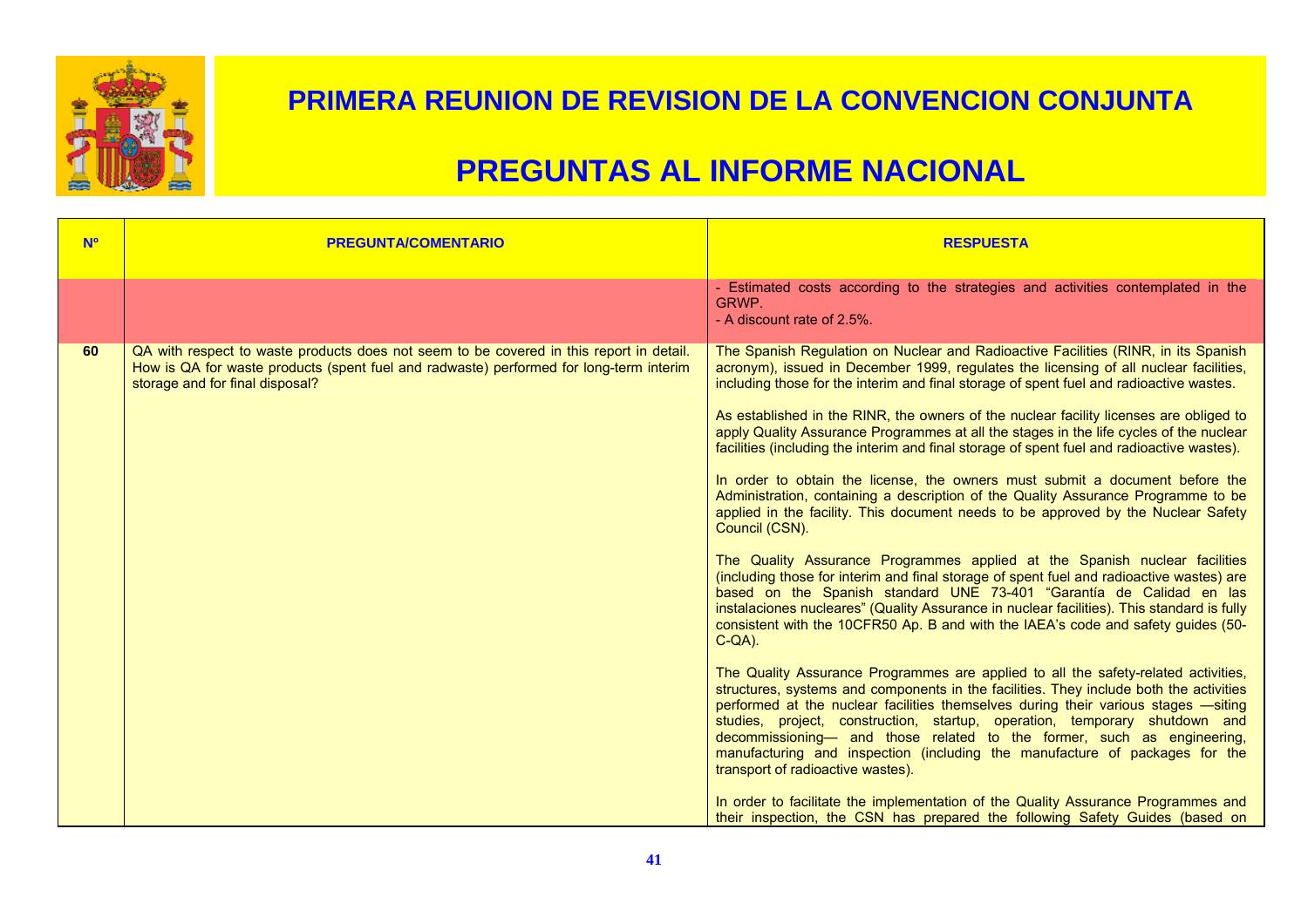

| <b>Nº</b> | <b>PREGUNTA/COMENTARIO</b>                                                                                                                                                                                         | <b>RESPUESTA</b>                                                                                                                                                                                                                                                                                                                                                                                                                                                                                                                                                                                                                                                                                                                                                                                                                                                                                                                                                                                                                                                                                                                                                                                                                                                                                                                                                                                                                                                                                                                                                                                                                                                                                                                                                                                                                |
|-----------|--------------------------------------------------------------------------------------------------------------------------------------------------------------------------------------------------------------------|---------------------------------------------------------------------------------------------------------------------------------------------------------------------------------------------------------------------------------------------------------------------------------------------------------------------------------------------------------------------------------------------------------------------------------------------------------------------------------------------------------------------------------------------------------------------------------------------------------------------------------------------------------------------------------------------------------------------------------------------------------------------------------------------------------------------------------------------------------------------------------------------------------------------------------------------------------------------------------------------------------------------------------------------------------------------------------------------------------------------------------------------------------------------------------------------------------------------------------------------------------------------------------------------------------------------------------------------------------------------------------------------------------------------------------------------------------------------------------------------------------------------------------------------------------------------------------------------------------------------------------------------------------------------------------------------------------------------------------------------------------------------------------------------------------------------------------|
|           |                                                                                                                                                                                                                    | 10CFR50 Ap. B, 50-C-QA and UNE 73-401):<br>GSG-10.01 Basic Quality Assurance Guide for nuclear facilities<br>GSG-10.02 System on documents submitted to Quality Assurance programmes<br>in nuclear facilities<br><b>GSG-10.03 Quality Assurance Audits</b><br>GSG-10.04 Quality Assurance for the commissioning of nuclear facilities<br>GSG-10.05 Quality Assurance in essays, tests and inspections at nuclear<br>facilities<br>GSG-10.06 Quality Assurance in the design of nuclear facilities<br>GSG-10.07 Quality Assurance at nuclear facilities in operation<br>GSG-10.08 Quality Assurance for the provision of goods and services to nuclear<br>facilities<br>GSG-10.09 Quality Assurance on safety-related computer applications in nuclear<br>facilities<br>GSG-10-10 Qualification and certification of personnel performing non-<br>destructive tests<br>GSG-10.11 Quality Assurance in first-category radioactive facilities<br>GSG10.13 Quality Assurance in the decommissioning and closure of nuclear<br>facilities (currently being edited)<br>GSG 6.1 Quality Assurance in the transport of radioactive substances<br>For QC for waste products (waste acceptance), please see Section 16.5 of the report.<br>Moreover, ENRESA has developed a Quality Assurance Manual, approved by the<br>CSN, containing the procedures applied for the acceptance of the primary waste<br>packages, requirements for manufacturing the concrete containers and for the<br>fabrication of the immobilisation grout, to be injected inside the concrete containers.<br>The CSN carries out inspections to both the NPPs, regarding the compliance with<br>their QA procedures during the fabrication of the primary waste packages, and the El<br>Cabril facility, for the compliance of the above QA Manual requirements. |
| 61        | Are routine checks made of the expertise of individuals responsible or assigned for<br>radiation protection? Is preparatory job planning foreseen, for example by drawing up<br>radiation protection instructions? | In Spain an initial certification is required to all individuals with radiation protection<br>responsibilities. Training programs are established in regulations and guides for<br>Radiation Protection Experts, Radiation Protection Advisor, supervisor and operators.                                                                                                                                                                                                                                                                                                                                                                                                                                                                                                                                                                                                                                                                                                                                                                                                                                                                                                                                                                                                                                                                                                                                                                                                                                                                                                                                                                                                                                                                                                                                                        |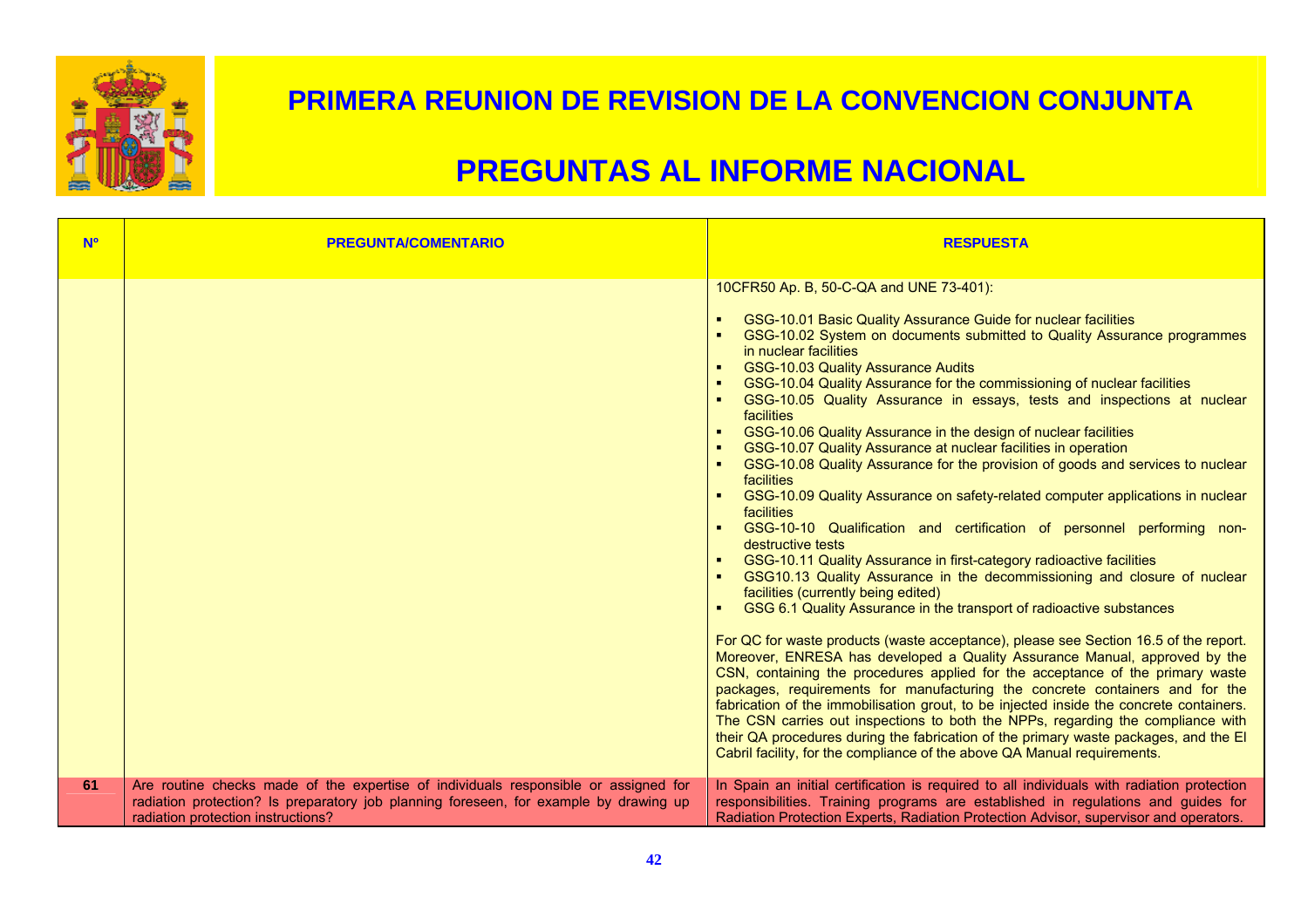

| <b>N<sup>o</sup></b> | <b>PREGUNTA/COMENTARIO</b> | <b>RESPUESTA</b>                                                                                                                                                                                                                                                                                                                                                                                                                                                                                                                |
|----------------------|----------------------------|---------------------------------------------------------------------------------------------------------------------------------------------------------------------------------------------------------------------------------------------------------------------------------------------------------------------------------------------------------------------------------------------------------------------------------------------------------------------------------------------------------------------------------|
|                      |                            | An individual diploma, license or accreditation is delivered by the regulatory body<br>(CSN) after pertinent examination to assess the expertise of the candidates.<br>Although there is a provision for the periodic renewal of licenses for supervisors and<br>operators this process does not includes new checks for the expertise of individuals.<br>There are not provisions in Spanish regulations to perform such routine checks<br>Routine checks are not considered necessary provided that individuals after initial |
|                      |                            | training, remain in work positions where on the job training is guaranteed.<br>CSN only requires a new examination in those cases where individuals, once<br>obtained initial certification, want to be back to job positions with radiation<br>protection responsibilities after a significant period of time out of radiation protection<br>tasks.<br>Is preparatory job planning foreseen for example by drawing up radiation protection<br>instructions?                                                                    |
|                      |                            | Spanish decree on radiation protection, which translates to national regulation the UE<br>directive EURATOM/96/29, includes requisites related to training and information that<br>should be provided to workers prior they start working with exposure to ionising<br>radiation.<br>Information should include:                                                                                                                                                                                                                |
|                      |                            | Radiological risks<br>Rules and procedures to be followed in each specific work position.<br>Specific items for women, related to pregnancy and foetus radiation protection.<br>Training in radiation protection should be provided to all workers in accordance with<br>their responsibilities and with the risks existing in workplaces where they are                                                                                                                                                                        |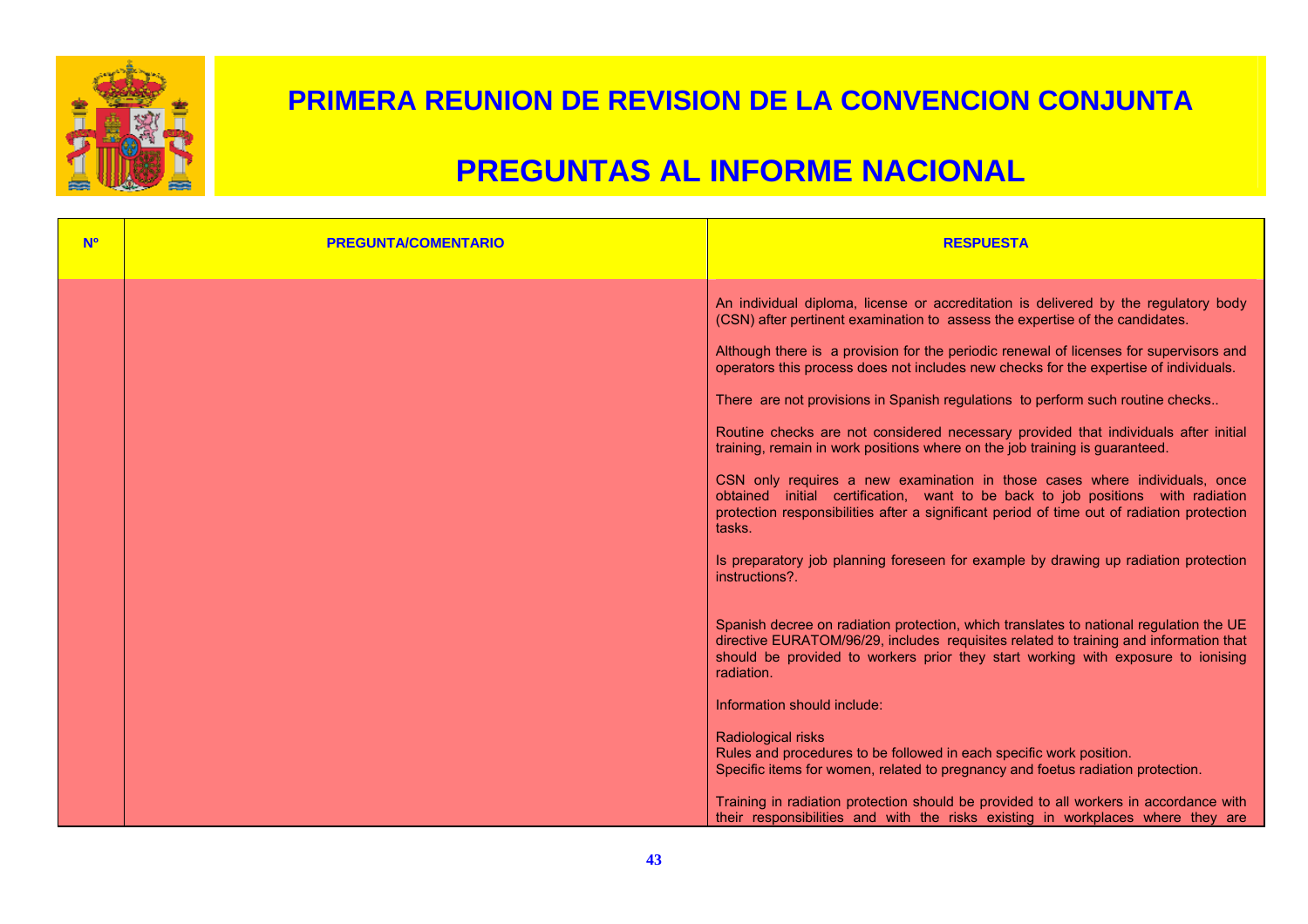

| <b>N<sup>o</sup></b> | <b>PREGUNTA/COMENTARIO</b>                                                                                                                                                                              | <b>RESPUESTA</b>                                                                                                                                                                                                                                                                                                                                                                                                                                                                                                                                                                                                                                                                                                                                                                                                                                                                                                                                                                    |
|----------------------|---------------------------------------------------------------------------------------------------------------------------------------------------------------------------------------------------------|-------------------------------------------------------------------------------------------------------------------------------------------------------------------------------------------------------------------------------------------------------------------------------------------------------------------------------------------------------------------------------------------------------------------------------------------------------------------------------------------------------------------------------------------------------------------------------------------------------------------------------------------------------------------------------------------------------------------------------------------------------------------------------------------------------------------------------------------------------------------------------------------------------------------------------------------------------------------------------------|
|                      |                                                                                                                                                                                                         | assigned.<br>During the assessments performed prior granting by CSN diplomas and licenses, only<br>for the highest level of qualification, i.e. for the case of Radiation Protection Experts,<br>it is required to have the ability to perform preparatory job planning tasks and to<br>drawn up radiation protection instructions.                                                                                                                                                                                                                                                                                                                                                                                                                                                                                                                                                                                                                                                 |
| 62                   | Are measures foreseen as early as during the planning stage to limit the release of<br>radiation in the event of an accident?                                                                           | In order to limit the release of radioactive effluents into the environment in case of an<br>accident, the Spanish regulations require the owners of nuclear facilities to perform<br>an analysis of any foreseeable accidents and of their consequences; the accidents to<br>be considered must include both the ones resulting from failures in the operation of<br>elements or apparatus and those due to operating errors or external agents; thus,<br>provisions can be made on the actions to be undertaken.<br>Additionally, the Spanish regulations require nuclear facilities to prepare emergency<br>plans, where the measures to be taken in order to face different emergency situations<br>must be established. This is a way to avoid or, if inevitable, to limit the release of<br>radioactive substances into the environment.                                                                                                                                      |
| 63                   | What is the magnitude of exposure of the public in the vicinity of the Spanish nuclear<br>installations? How releases around the nuclear installations measured, and how is the<br>exposure calculated? | The effective dose to the most-exposed individual is the magnitude used to quantify<br>public exposure, occurred in the vicinity of the Spanish nuclear facilities as a result of<br>effluent releases.<br>The operating licenses of all the Spanish nuclear facilities establish, as a part of their<br>Operating Technical Specifications (OTS's), a system for the limitation, surveillance<br>and control of radioactive effluents, including:<br>the discharge limits,<br>the sampling and analysis programme required to verify compliance with the<br>limits.<br>the mandatory performance of monthly dose calculations and of dose estimations<br>for the last 12 consecutive months.<br>the minimal radioactive liquid and gaseous effluents monitoring instrumentation,<br>as well as the operability requirements, the surveillance tests and the set points<br>determination, and<br>the operability and use requirements for the effluent treatment systems, involving |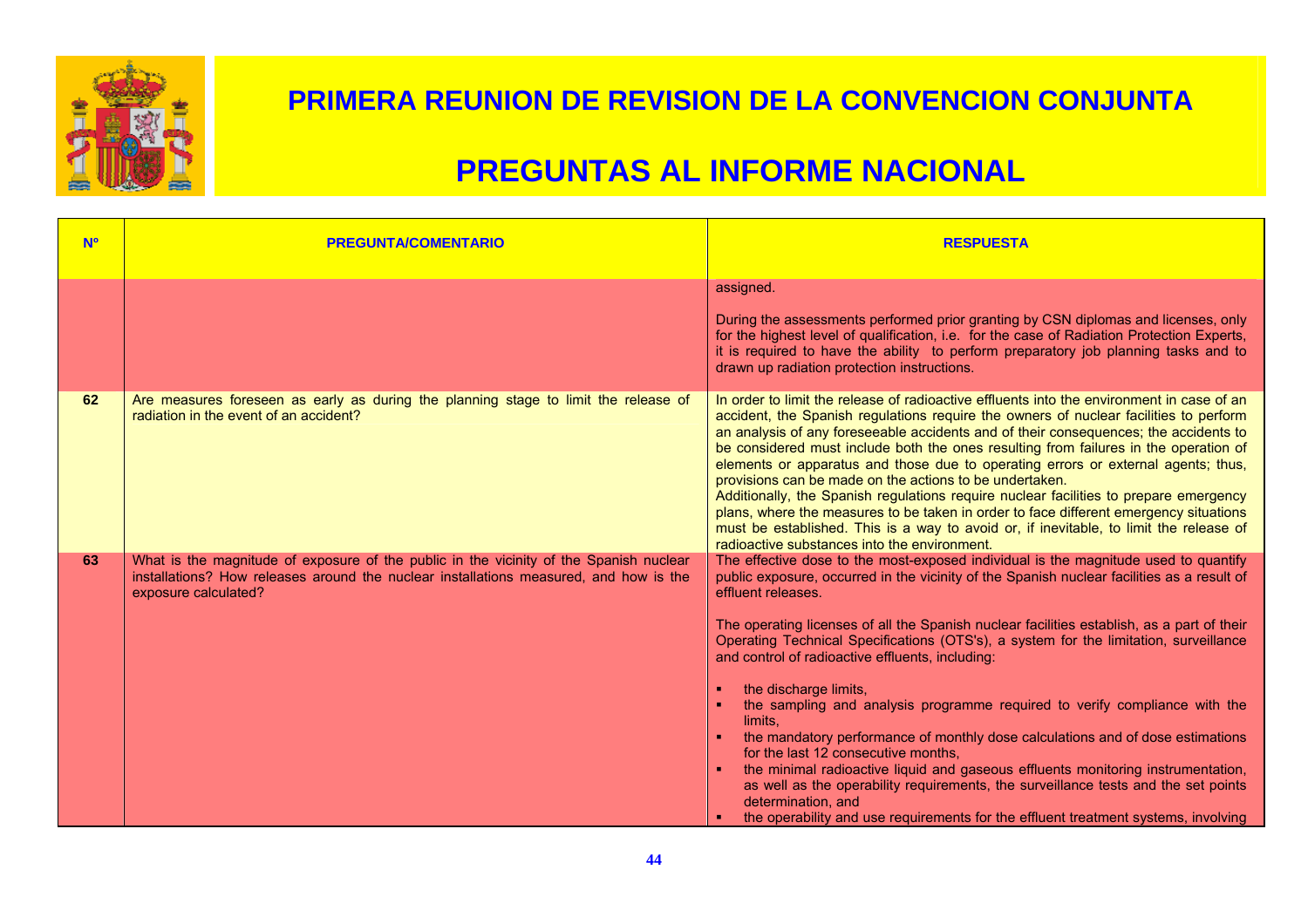

| <b>Nº</b> | <b>PREGUNTA/COMENTARIO</b> | <b>RESPUESTA</b>                                                                                                                                                                                                                                                                                                                                                                                                                                                                                                                                                                              |
|-----------|----------------------------|-----------------------------------------------------------------------------------------------------------------------------------------------------------------------------------------------------------------------------------------------------------------------------------------------------------------------------------------------------------------------------------------------------------------------------------------------------------------------------------------------------------------------------------------------------------------------------------------------|
|           |                            | a projection of the doses in order to schedule the processing of the effluents prior<br>to their discharge outside the facility.                                                                                                                                                                                                                                                                                                                                                                                                                                                              |
|           |                            | Also, environmental radiological surveillance programmes included in the OTS's, are<br>stablished, these programmes that must be executed by the owners of the nuclear<br>facilities, allow to identify eventual activity increases in the environment deriving from<br>radioactive discharges and to check the efficiency of the measures taken to mitigate<br>their effects.                                                                                                                                                                                                                |
|           |                            | On the basis of the established sampling and analysis programme, the radioactive<br>effluents are analysed in order to quantify the activity released into the environment<br>and, based on the results obtained, monthly estimations are made of the dose to the<br>critical individual of the public during twelve consecutive months as a result of such<br>release. A critical group is defined for each facility, as described in ICRP-60. It is<br>assumed that the critical groups are located in the area where the maximum<br>concentration in air and aerosol deposition are found. |
|           |                            | Furthermore, on the basis of the results of the environmental sample analyses,<br>another annual estimation is made of the dose to the critical individual.                                                                                                                                                                                                                                                                                                                                                                                                                                   |
|           |                            | The methodology used is the same for all the Spanish nuclear facilities and the<br>following assumptions are applied:                                                                                                                                                                                                                                                                                                                                                                                                                                                                         |
|           |                            | the calculations are made for the maximum individuals, considered as those<br>whose habits represent a reasonable deviation from the population mean,<br>all the consumed food is produced in the area where the critical group is located,<br>and<br>the critical group for gaseous effluents does also consume water, irrigated crops<br>and animal products contaminated with the water affected by the discharged<br>liquid effluents.                                                                                                                                                    |
|           |                            | Concerning the parameters involved in the calculations, as far as local features are<br>concerned, the population habits and the land and water uses are considered as<br>values referred to each individual site; however, some generic values are also                                                                                                                                                                                                                                                                                                                                      |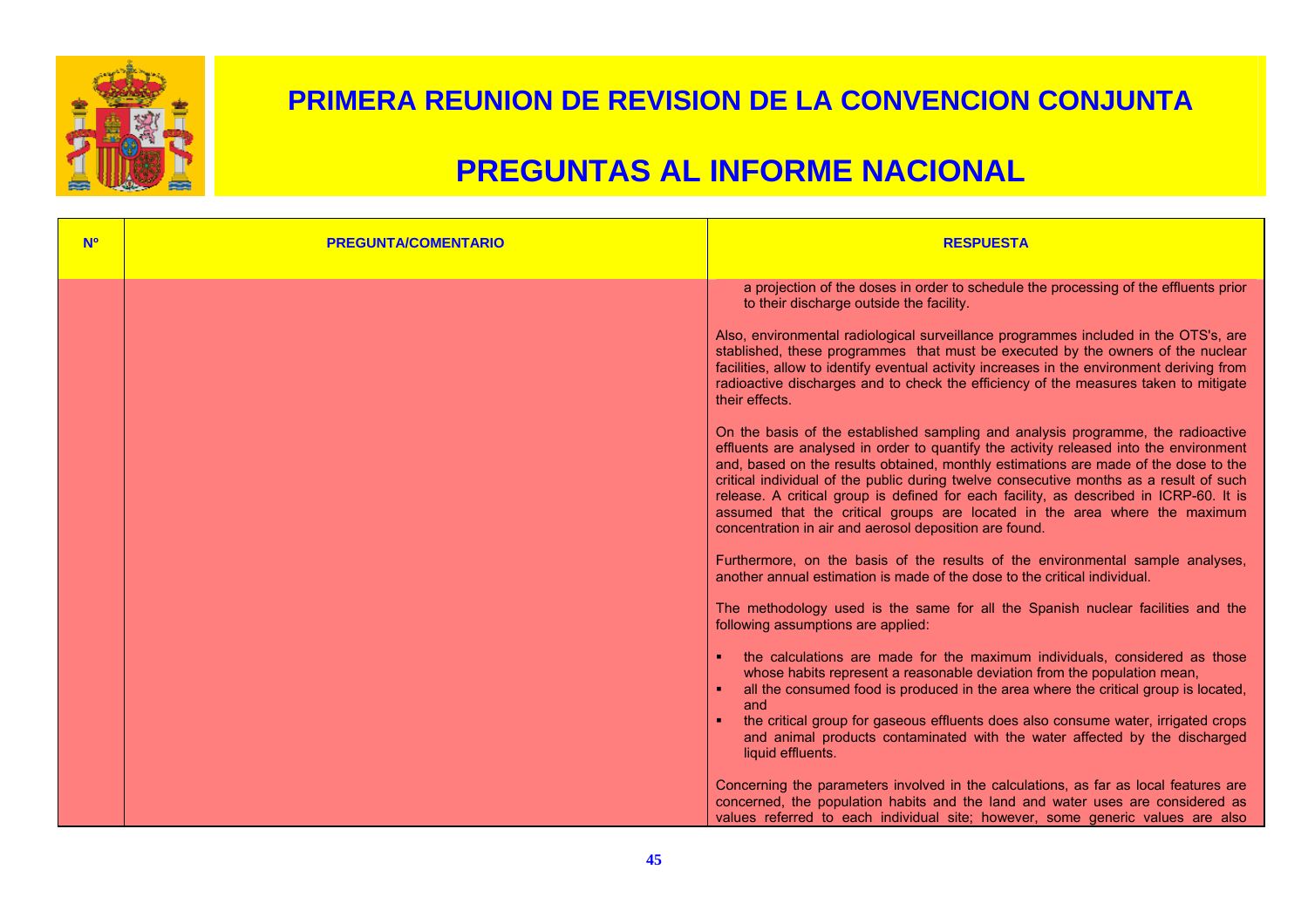

| <b>N<sup>o</sup></b> | <b>PREGUNTA/COMENTARIO</b>                                                                                                                                                                                                               | <b>RESPUESTA</b>                                                                                                                                                                                                                                                                                                                                                                                                                                                                                                                                                                                                                                                                                                                                                                                                                                                                                                                                                                                                                                                                                               |
|----------------------|------------------------------------------------------------------------------------------------------------------------------------------------------------------------------------------------------------------------------------------|----------------------------------------------------------------------------------------------------------------------------------------------------------------------------------------------------------------------------------------------------------------------------------------------------------------------------------------------------------------------------------------------------------------------------------------------------------------------------------------------------------------------------------------------------------------------------------------------------------------------------------------------------------------------------------------------------------------------------------------------------------------------------------------------------------------------------------------------------------------------------------------------------------------------------------------------------------------------------------------------------------------------------------------------------------------------------------------------------------------|
|                      |                                                                                                                                                                                                                                          | utilized, such as the animals' grazing time, the time elapsed between the production<br>of the food and its consumption, etc.                                                                                                                                                                                                                                                                                                                                                                                                                                                                                                                                                                                                                                                                                                                                                                                                                                                                                                                                                                                  |
| 64                   | In addition to the very comprehensive description on sealed sources, what is the detection<br>equipment for sources at scrapyards, foundries etc. and at the borders?                                                                    | Both steelworks and the main metal recovery sites are equipped with detection<br>gateways at the entrance of the facilities; in the case of steelworks, surveillance is<br>supplemented by means of instrumentation in the production processing lines and in<br>the manufactured products.                                                                                                                                                                                                                                                                                                                                                                                                                                                                                                                                                                                                                                                                                                                                                                                                                    |
| 65                   | What are the criteria for clearance? Are there estimates on the percentage of radioactive<br>material which will be clearable and will not become radioactive waste? A cross reference<br>to Section H.12.2.3 (p. 148) would be helpful. | As indicated in section B.3 of the national report, the definition of "radioactive waste"<br>established in the Nuclear Energy Act, modified by Act 54/97, implies that not all the<br>waste materials with radioactivity contents and generated as a result of the operation<br>of nuclear and radioactive facilities need to be managed as radioactive wastes.<br>The above definition differentiates radioactive wastes from non-radioactive wastes on<br>the basis of the contents of radioactivity in the materials, which must be established<br>by the Ministry of Economy (formerly, Ministry of Industry and Energy) on the basis of<br>a prior report by the CSN.<br>The declassification system established in Spain, as described in detail in section<br>H.12.2.3, was shaped within the framework of Directive 96/29/EURATOM, where the<br>concept of declassification of waste materials is introduced and the radiological<br>criteria ruling the mandatory licensing process for such materials to be managed<br>through the conventional disposal, recycling or reuse means are pointed out. |
|                      |                                                                                                                                                                                                                                          | The licensing for declassification is, then, typified as an administrative action by which<br>certain waste materials or products containing radioactivity, generated in nuclear and<br>radioactive facilities, can be managed by the conventional means and are not<br>submitted to further regulatory controls in so far as radiological safety and protection<br>are concerned.<br>As a response to the question on the existence of assessment related to the<br>percentage of waste materials that can be declassified and will not have to be<br>managed as radioactive wastes, it must be noted that, currently, the aforementioned<br>assessments are not of a global character but are specifically executed within the<br>framework of feasibility studies corresponding to the various radioactive waste<br>management projects undertaken by the producers.<br>On this respect, it is worth mentioning that the experience gained so far with regard to                                                                                                                                            |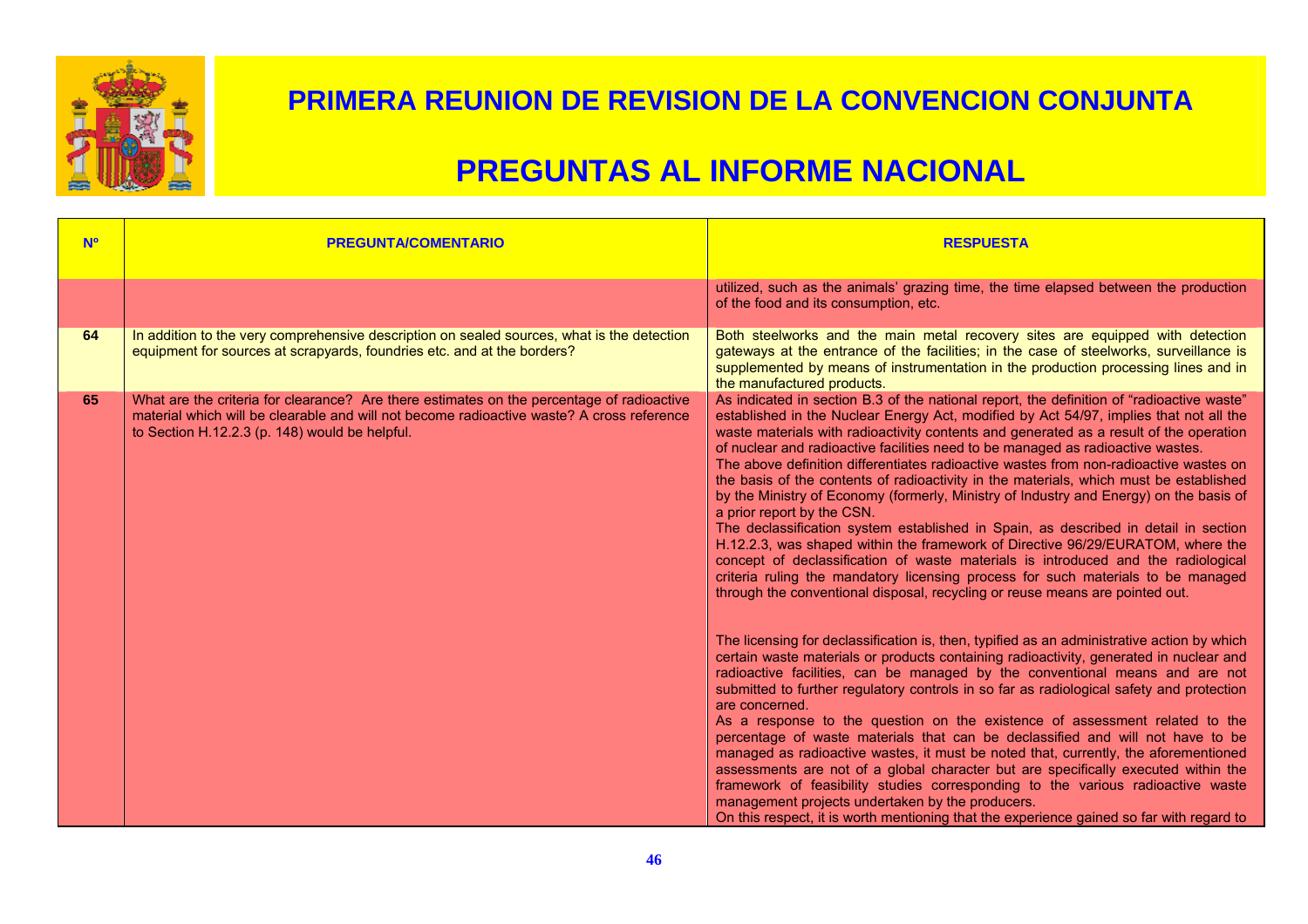

| <b>N<sup>o</sup></b> | <b>PREGUNTA/COMENTARIO</b>                                                                                                                                                                                                                                                                                                                                                                                                                                                                                                                 | <b>RESPUESTA</b>                                                                                                                                                                                                                                                                                                                                                                                                                                                                                                                                                                                                                                                                                                                                                                                                                                                                                                                                                                                                                                                                                                                                                                                                                                                                                                                                                                                                                                                                                                                      |
|----------------------|--------------------------------------------------------------------------------------------------------------------------------------------------------------------------------------------------------------------------------------------------------------------------------------------------------------------------------------------------------------------------------------------------------------------------------------------------------------------------------------------------------------------------------------------|---------------------------------------------------------------------------------------------------------------------------------------------------------------------------------------------------------------------------------------------------------------------------------------------------------------------------------------------------------------------------------------------------------------------------------------------------------------------------------------------------------------------------------------------------------------------------------------------------------------------------------------------------------------------------------------------------------------------------------------------------------------------------------------------------------------------------------------------------------------------------------------------------------------------------------------------------------------------------------------------------------------------------------------------------------------------------------------------------------------------------------------------------------------------------------------------------------------------------------------------------------------------------------------------------------------------------------------------------------------------------------------------------------------------------------------------------------------------------------------------------------------------------------------|
|                      |                                                                                                                                                                                                                                                                                                                                                                                                                                                                                                                                            | the implementation of execution programmes referred to declassification has made it<br>evident that the characterisation of the materials, in order to guarantee with high<br>degrees of confidence that their activity contents are lower than the declassification<br>levels, is one of the most relevant issues in the process and can, occasionally, be a<br>determining factor in the viability of a project.                                                                                                                                                                                                                                                                                                                                                                                                                                                                                                                                                                                                                                                                                                                                                                                                                                                                                                                                                                                                                                                                                                                    |
| 66                   | Where is the limit between the VLLW and the L/ILW? Where is the limit (activity<br>concentration of long-lived isotopes) between the long-lived and short-lived radioactive<br>wastes generated in NPP's?                                                                                                                                                                                                                                                                                                                                  | The operating license of the C. A. El Cabril establishes which are the maximum mass<br>activity concentrations in the wastes that can be stored in this facility. In the case of<br>alpha emitters and of other long-lived nuclides, the established mass activity<br>concentrations shall not be exceeded after a 300-year period following the closure of<br>the facility.<br>The above-mentioned operation license does also define low- and medium-activity<br>wastes as those containing mostly short- or medium-lived radionuclides (lower than<br>that of Caesium 137) and with very low concentrations of long-lived radionuclides.<br>The activity concentrations that will define the separation between low- and medium-<br>level wastes and those with very low activity are not established as yet, although both<br>the design and the facilities for the final disposal of the latter are already underway.<br>The safety analysis of the facility for the storage of very low activity wastes will allow<br>to assess the maximum mass activity concentrations that must be present in these<br>wastes for them to be managed in such facility.<br>With regard to the second question, it must be noted that the contents of long-lived<br>emitters in the wastes generated by nuclear power plants is a determinant factor in<br>deciding on their tentative storage at El Cabril. Only the conditioned wastes<br>complying with the storage limitations established for this Centre can be accepted in<br>the same. |
| 67                   | "As a result, the decision has now been taken to interrupt activities relating to selection of<br>sites for a future deep geological disposal facility in Spain, to maintain the technological<br>capabilities developed to date and to adapt R&D activities to the new approaches." Who<br>have made this decision and at what level? Is there any intention for preparing a new<br>National Energy Plan (PAN)? Where is it stated that when and how the final decision will<br>be made about the strategy for the spent fuel management? | This decision was made by the Government (Council of Ministers) at the time when<br>the 1999 General Radioactive Waste Plan was approved. New decisions about long<br>term strategy for spent fuel management will be made again by the Government after<br>2010.<br>Concerning the National Energy Plan, at present the Spanish energy sector is fully<br>liberalised and the Government does not develop any specific planning on it.<br>Certainly the Ministry of Economy handles an indicative planning for its own                                                                                                                                                                                                                                                                                                                                                                                                                                                                                                                                                                                                                                                                                                                                                                                                                                                                                                                                                                                                               |
| 68                   | Is there any particular site(s), which seems to be suitable for constructing the temporary                                                                                                                                                                                                                                                                                                                                                                                                                                                 | businesses.<br>There are many sites suitable from the technical viewpoint to host a centralized                                                                                                                                                                                                                                                                                                                                                                                                                                                                                                                                                                                                                                                                                                                                                                                                                                                                                                                                                                                                                                                                                                                                                                                                                                                                                                                                                                                                                                       |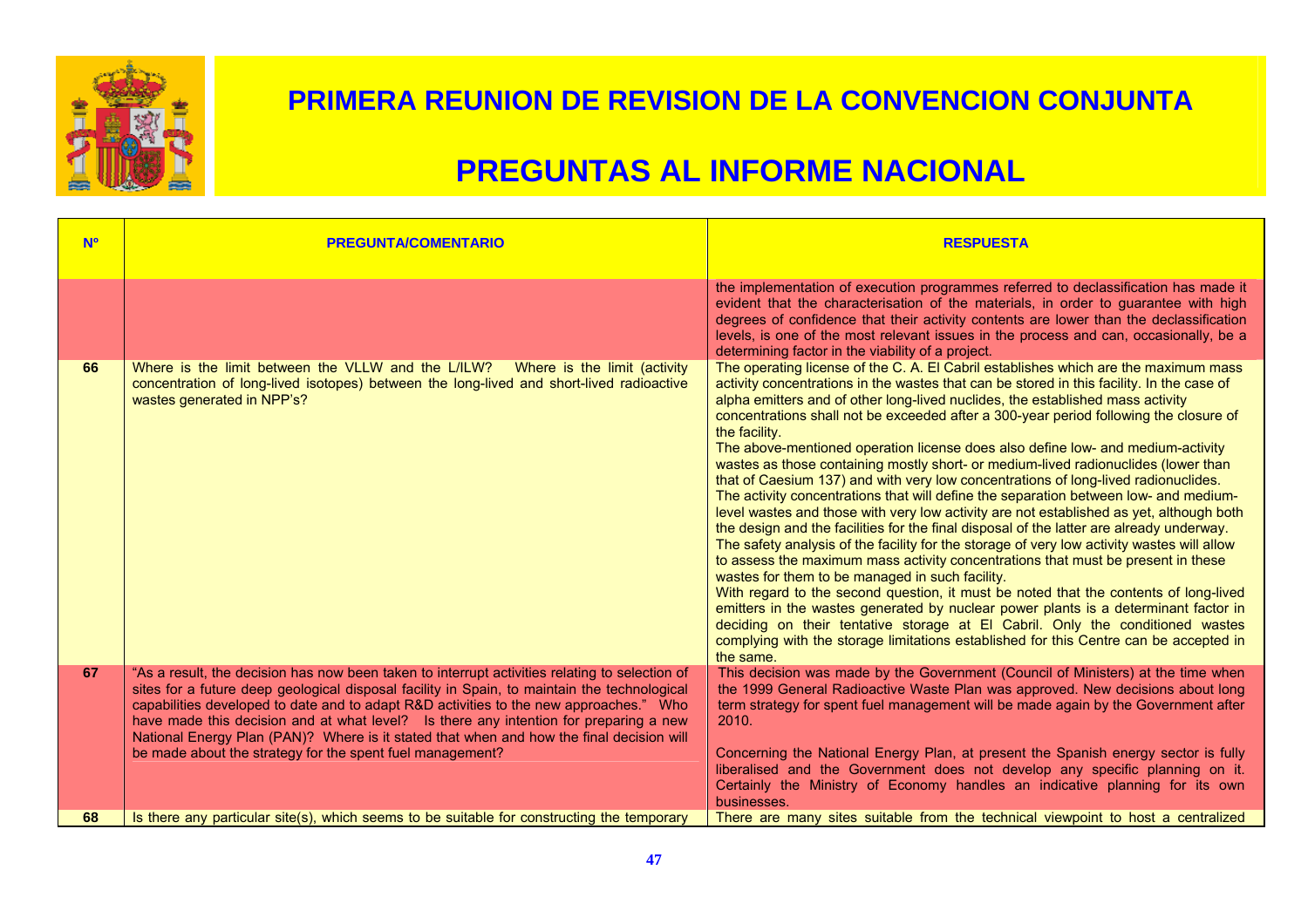

| <b>No</b> | <b>PREGUNTA/COMENTARIO</b>                                                                                                                                                                                                                                                                       | <b>RESPUESTA</b>                                                                                                                                                                                                                                                                                                                                                                                                                                                                                                                                                                                                                                                                                                                                                                   |
|-----------|--------------------------------------------------------------------------------------------------------------------------------------------------------------------------------------------------------------------------------------------------------------------------------------------------|------------------------------------------------------------------------------------------------------------------------------------------------------------------------------------------------------------------------------------------------------------------------------------------------------------------------------------------------------------------------------------------------------------------------------------------------------------------------------------------------------------------------------------------------------------------------------------------------------------------------------------------------------------------------------------------------------------------------------------------------------------------------------------|
|           | storage facility for the interim storage of those wastes, which cannot be disposed of in El<br>Cabril repository?                                                                                                                                                                                | interim storage facility, but up to now no candidate site has been proposed.                                                                                                                                                                                                                                                                                                                                                                                                                                                                                                                                                                                                                                                                                                       |
| 69        | How and when the strategy will be prepared; will it be possible to modify it and finally who<br>and how will make the decision about it?                                                                                                                                                         | According to the present scheme of responsibilities, the responsibility for policy on<br>radioactive waste management and approval of strategies corresponds to the<br>Government, through the Ministry of Economy. Consequently, the strategy is<br>prepared by the Ministry of Economy, taking into account the information provided by<br>ENRESA. Possible consultation with other stakeholders is not defined at this stage.<br>Certainly, the chosen strategy could be modified later on, as needed, following the<br>same procedure.                                                                                                                                                                                                                                         |
| 70        | Currently there are several waste forms such as SF, reprocessed HLW, fissionable<br>materials, certain SSRS, "exotic waste forms" (graphite) for which the disposal route is<br>not defined. Has consideration been given to the co-disposal of all these waste forms in a<br>single repository? | Consideration is given to use only one repository for spent nuclear fuel and all<br>radioactive waste not amenable to be disposed of at the EI Cabril LILW disposal<br>facility. However, other management routes are also being searched, for instance for<br>the graphite.                                                                                                                                                                                                                                                                                                                                                                                                                                                                                                       |
| 71        | One of the basic objectives in the El Cabril project was incorporation of the concept of<br>waste retrievability. Has the criteria been defined under which circumstances the<br>retrievability might be necessary or obligatory?                                                                | As it was mentioned in item B.7 of the national report, the El Cabril facility was<br>designed and built having in mind two essential objectives: ensuring immediate and<br>deferred protection of individuals and the environment, using for the latter a multiple-<br>barrier system, and allowing for the free use of the site after a maximum period of<br>300 years.<br>The objective of waste recoverability is not related to the safety of the facility and the<br>circumstances and criteria that would be applicable for decision-making concerning<br>its convenience are yet to be defined.                                                                                                                                                                            |
| 72        | What measures have been taken to avoid situations similar to 1998 and 2001 (radioactive<br>sources were molten)?                                                                                                                                                                                 | Interventions in the national framework<br>In November 1999 a cooperation Protocol for collaboration on radiological<br>surveillance of metallic materials was signed by several ministerial department of the<br>State General Administration, the Nuclear Safety Council, ENRESA and the main<br>associations of the Spanish industry for iron and steel and for recycling of metallic<br>materials. The most important unions of workers have also adhered to the Protocol in<br>order to support it.<br>The Protocol establishes a number of commitments and the procedure to be<br>implemented by each party in order to ensure adequate radiological surveillance and<br>management of radioactive waste and sources that are detected or produced<br>following an incident. |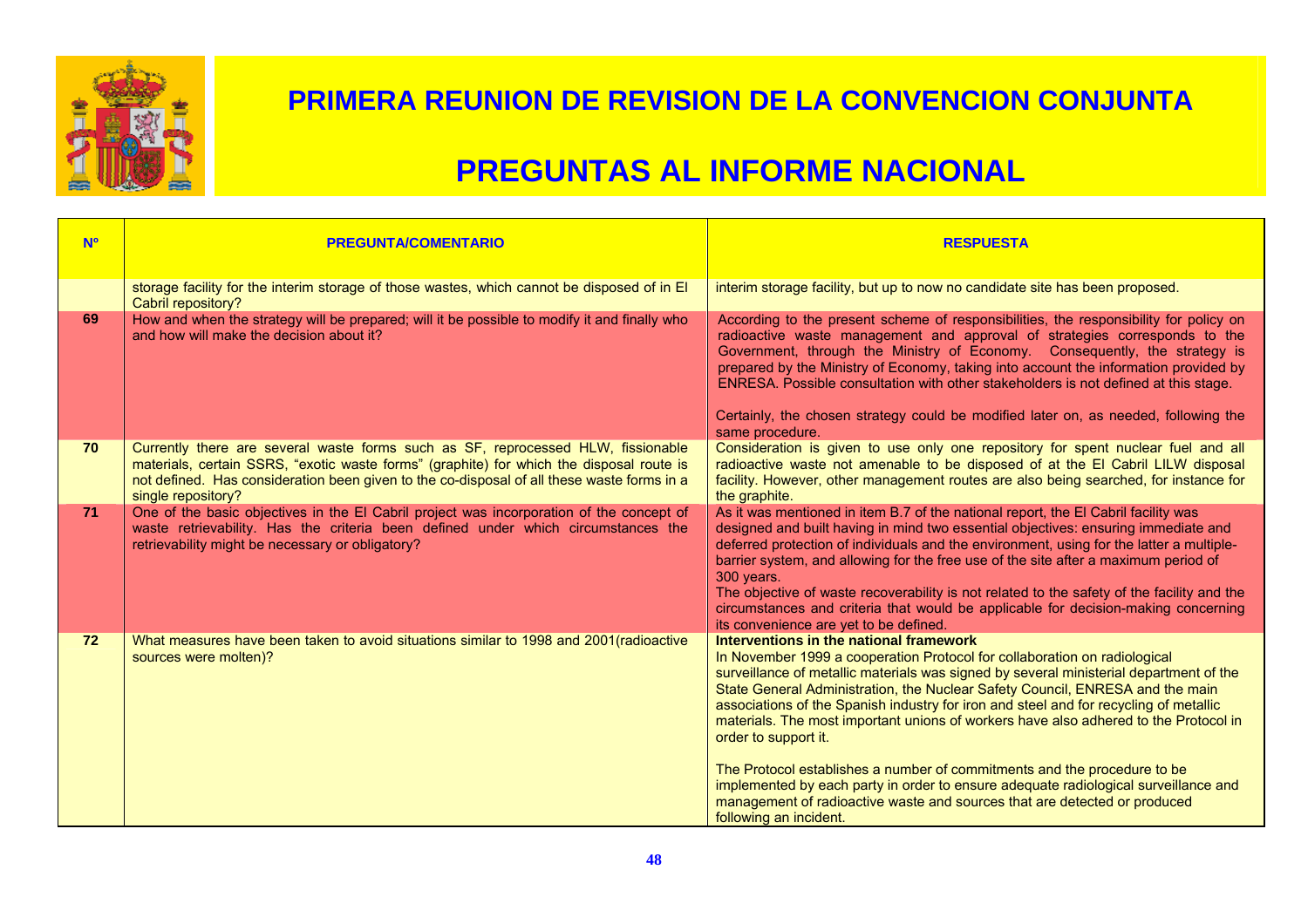

| <b>No</b> | <b>PREGUNTA/COMENTARIO</b>                                                                                                                                                                                                                                    | <b>RESPUESTA</b>                                                                                                                                                                                                                                                                                                                                                                                                                                                                                                                                                                                                                                                                                                                                                                                                                                                                                                                                                                               |
|-----------|---------------------------------------------------------------------------------------------------------------------------------------------------------------------------------------------------------------------------------------------------------------|------------------------------------------------------------------------------------------------------------------------------------------------------------------------------------------------------------------------------------------------------------------------------------------------------------------------------------------------------------------------------------------------------------------------------------------------------------------------------------------------------------------------------------------------------------------------------------------------------------------------------------------------------------------------------------------------------------------------------------------------------------------------------------------------------------------------------------------------------------------------------------------------------------------------------------------------------------------------------------------------|
|           |                                                                                                                                                                                                                                                               | <b>Interventions in the EU framework</b><br>Taking into account that this problem is also subject of concern for other Member<br>States, in September 1998 Spain addressed the European Commission to make a<br>request for promoting the study of adequate actions to control metallic scraps with<br>unnoticed radioactive materials.<br>On the other hand, seizing the opportunity of the Spanish presidency during the first<br>six-month period of 2002, Spain put and drove forward a Council Resolution on the<br>establishment of national systems for surveillance and control of the presence of<br>radioactive materials in the recycling of metallic materials in Member States. This<br>Resolution was approved by the Council 7 may 2002.                                                                                                                                                                                                                                        |
| 73        | One of the objectives imposed and included in the construction permit for the El Cabril<br>facility is that of zero releases. How long can zero release be guaranteed?                                                                                        | The "zero release" is an operational objective, in the sense that any liquid with activity<br>received or generated at the Disposal Facility has to be immovilized or treated in a<br>safe manner to avoid the release.                                                                                                                                                                                                                                                                                                                                                                                                                                                                                                                                                                                                                                                                                                                                                                        |
| 74        | Responsibility for the issuing of permits and licences and responsibility for nuclear safety<br>and radiation protection is given separately to MINECO and CSN, respectively. What is<br>the reason why this kind of separation is determined?                | Licenses for any industrial activities that require authorization are granted by the<br>corresponding authority of the executive power. In accordance with its creation Law<br>15/1980 (partially modified by Law 14/1999), the CSN is a public entity independent<br>of the State Central Administration (SCA).<br>The CSN is the sole competent institution responsible for nuclear safety and<br>radiological protection, has its own legal standing and equity, and independently and<br>objectively carries out the functions attributed to it by law (see figure 1 on page 9 of<br>the national report). However, licenses of nuclear and radioactive installations under<br>MINECO jurisdiction are granted not only based on nuclear safety and radiological<br>protection provisions but also considering other matters of its competence<br>The CSN was established in order to separate regulatory functions on nuclear safety<br>and radiological protection from other functions. |
| 75        | Responsibility of dismantling of nuclear and radioactive facilities usually belong to<br>operators of the facilities in many countries. What is the reason and merits ENRESA has<br>the responsibility for dismantling of nuclear and radioactive facilities? | Spanish legislation provides that operating licenses of nuclear installations must be<br>transferred to ENRESA in order to implement the dismantling activities. Funding and<br>implementation of dismantling activities of the nuclear installations are included in the<br>General Radioactive Waste Plan. This scheme ensures availability of resources for<br>dismantling nuclear installations and provides a stable and safe system in full                                                                                                                                                                                                                                                                                                                                                                                                                                                                                                                                              |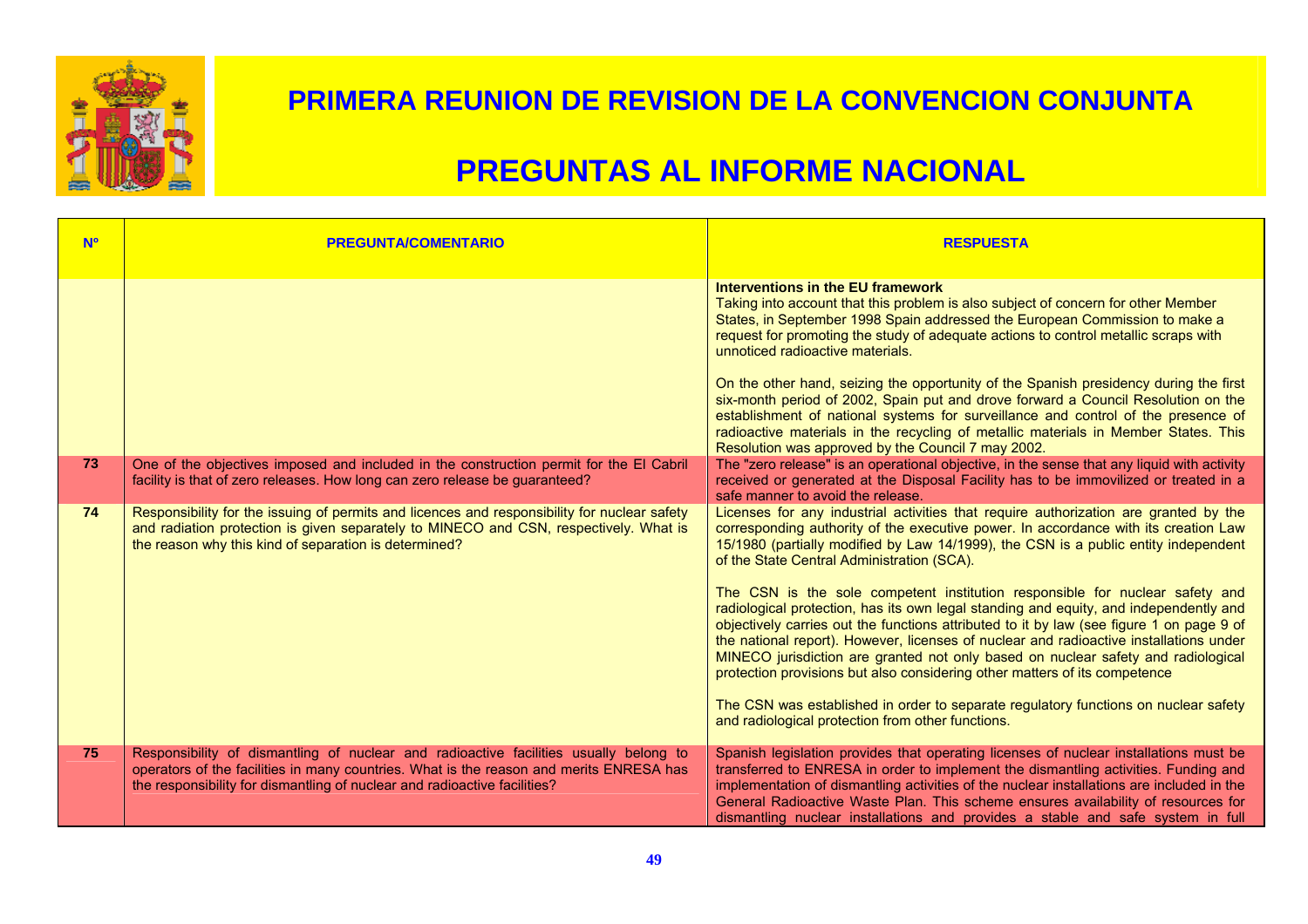

| <b>N<sup>o</sup></b> | <b>PREGUNTA/COMENTARIO</b>                                                                                                                                                                                                                                                                                                                            | <b>RESPUESTA</b>                                                                                                                                                                                                                                                                                                                                                                                                                                                                                                                                            |
|----------------------|-------------------------------------------------------------------------------------------------------------------------------------------------------------------------------------------------------------------------------------------------------------------------------------------------------------------------------------------------------|-------------------------------------------------------------------------------------------------------------------------------------------------------------------------------------------------------------------------------------------------------------------------------------------------------------------------------------------------------------------------------------------------------------------------------------------------------------------------------------------------------------------------------------------------------------|
|                      |                                                                                                                                                                                                                                                                                                                                                       |                                                                                                                                                                                                                                                                                                                                                                                                                                                                                                                                                             |
|                      |                                                                                                                                                                                                                                                                                                                                                       | compliance with the Joint Convention requirements.                                                                                                                                                                                                                                                                                                                                                                                                                                                                                                          |
| 76                   | What are the legislative provisions and detailed guidelines for regulatory inspection or<br>assessment activities performed by CSN on the quality assurance programs applied to<br>the low and intermediate level waste disposal, the interim storage of spent fuel, and the<br>design and manufacturing of transport canister for radioactive waste? | The Spanish Regulation on Nuclear and Radioactive Facilities (RINR, in its Spanish<br>acronym), issued in December 1999, regulates the licensing of all nuclear facilities,<br>including those for the interim and final storage of spent fuel and radioactive wastes.<br>As established in the RINR, the owners of the nuclear facility licenses are obliged to<br>apply Quality Assurance Programmes at all the stages in the life cycles of the<br>nuclear facilities (including the interim and final storage of spent fuel and radioactive<br>wastes). |
|                      |                                                                                                                                                                                                                                                                                                                                                       | In order to obtain the license, the owners must submit a document before the<br>Administration, containing a description of the Quality Assurance Programme to be<br>applied in the facility. This document needs to be approved by the Nuclear Safety<br>Council (CSN).                                                                                                                                                                                                                                                                                    |
|                      |                                                                                                                                                                                                                                                                                                                                                       | The Quality Assurance Programmes applied at the Spanish nuclear facilities<br>(including those for interim and final storage of spent fuel and radioactive wastes)<br>are based on the Spanish standard UNE 73-401 "Garantía de Calidad en las<br>instalaciones nucleares" (Quality Assurance in nuclear facilities). This standard is<br>fully consistent with the 10CFR50 Ap. B and with the IAEA's code and safety guides<br>$(50-C-QA)$ .                                                                                                               |
|                      |                                                                                                                                                                                                                                                                                                                                                       | The Quality Assurance Programmes are applied to all the safety-related activities,<br>structures, systems and components in the facilities. They include both the activities<br>performed at the nuclear facilities themselves during their various stages -siting<br>studies, project, construction, startup, operation, temporary shutdown and<br>decommissioning— and those related to the former, such as engineering,<br>manufacturing and inspection (including the manufacture of packages for the<br>transport of radioactive wastes).              |
|                      |                                                                                                                                                                                                                                                                                                                                                       | In order to facilitate the implementation of the Quality Assurance Programmes and<br>their inspection, the CSN has prepared the following Safety Guides (based on<br>10CFR50 Ap. B, 50-C-QA and UNE 73-401):<br>GSG-10.01 Basic Quality Assurance Guide for nuclear facilities                                                                                                                                                                                                                                                                              |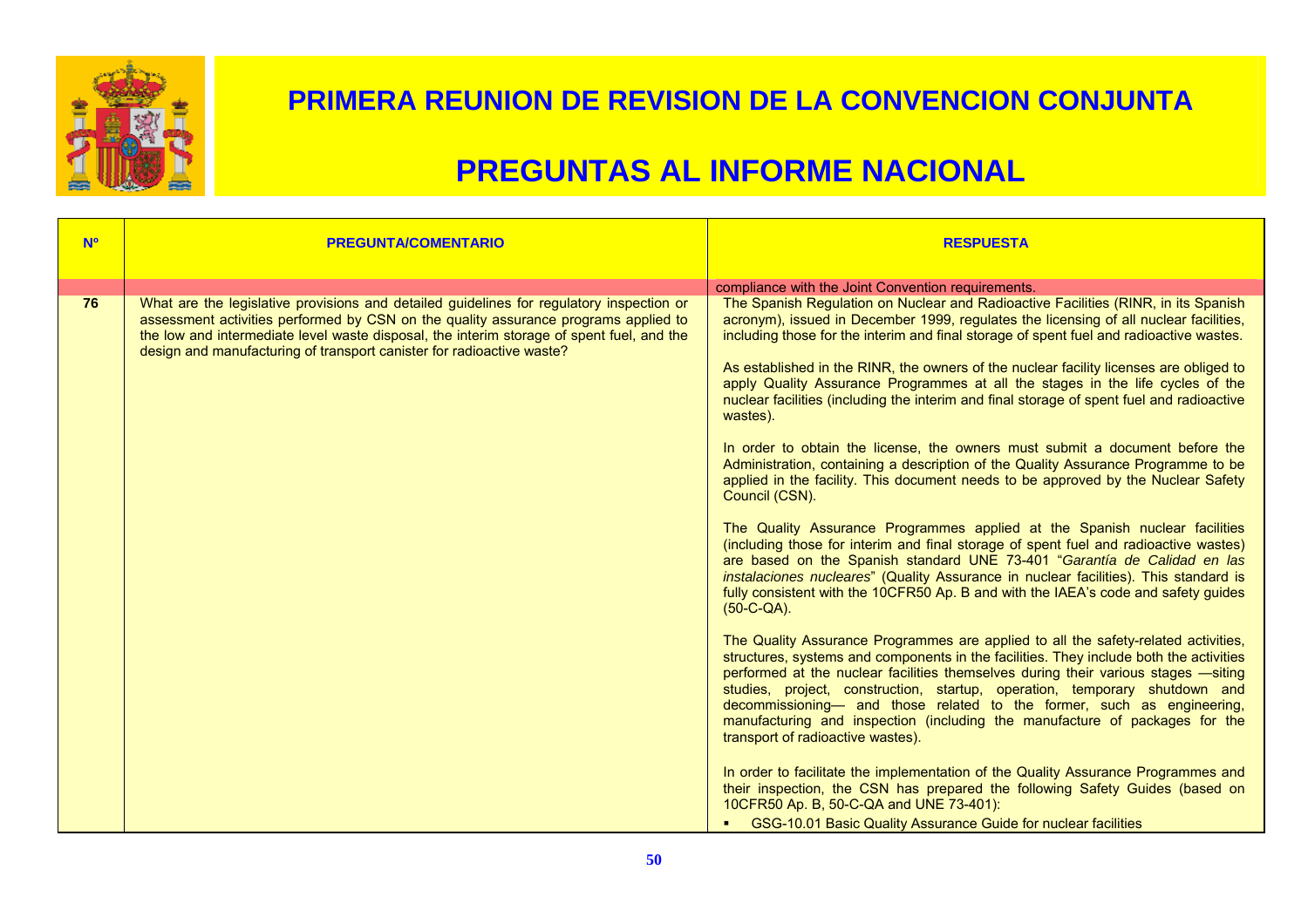

| <b>N<sup>o</sup></b> | <b>PREGUNTA/COMENTARIO</b>                                                                                                                            | <b>RESPUESTA</b>                                                                                                                                                                                                                                                                                                                                                                                                                                                                                                                                                                                                                                                                                                                                                                                                                                                                                                                                                                                                                                                                 |
|----------------------|-------------------------------------------------------------------------------------------------------------------------------------------------------|----------------------------------------------------------------------------------------------------------------------------------------------------------------------------------------------------------------------------------------------------------------------------------------------------------------------------------------------------------------------------------------------------------------------------------------------------------------------------------------------------------------------------------------------------------------------------------------------------------------------------------------------------------------------------------------------------------------------------------------------------------------------------------------------------------------------------------------------------------------------------------------------------------------------------------------------------------------------------------------------------------------------------------------------------------------------------------|
|                      |                                                                                                                                                       | GSG-10.02 System on documents submitted to Quality Assurance programmes<br>in nuclear facilities<br><b>GSG-10.03 Quality Assurance Audits</b><br>$\blacksquare$<br>GSG-10.04 Quality Assurance for the commissioning of nuclear facilities<br>GSG-10.05 Quality Assurance in essays, tests and inspections at nuclear<br>facilities<br>GSG-10.06 Quality Assurance in the design of nuclear facilities<br>٠<br>GSG-10.07 Quality Assurance at nuclear facilities in operation<br>GSG-10.08 Quality Assurance for the provision of goods and services to<br>nuclear facilities<br>GSG-10.09 Quality Assurance on safety-related computer applications in<br>٠<br>nuclear facilities<br>GSG-10-10 Qualification and certification of personnel performing non-<br>$\blacksquare$<br>destructive tests<br>GSG-10.11 Quality Assurance in first-category radioactive facilities<br>٠<br>GSG10.13 Quality Assurance in the decommissioning and closure of nuclear<br>facilities (currently being edited)<br>GSG 6.1 Quality Assurance in the transport of radioactive substances<br>٠ |
| 77                   | What are the examples of unplanned and/or uncontrolled release during decommissioning and the<br>radiation protection measures for that situation?    | Essentially, uncontrolled releases of radioactive materials during the<br>decommissioning and closure activities in nuclear facilities are due to the loss of<br>confinement of the radioactive material. These losses of confinement or<br>containment failures may be due to the decommissioning activities themselves, to<br>incidents or to accidents, such as fires or explosions.<br>In these cases, the protection measures can be related to the design of the<br>structures and to the operating procedures. Basically, they are similar to those used<br>during normal operation: radiological analysis prior to the discharge of liquid<br>effluents, measurement of gaseous discharges; redundant discharge tanks;<br>successive depressions of the cubicles to be disassembled; etc.                                                                                                                                                                                                                                                                                |
| 78                   | What are the critical radiological accidents during decommissioning of the nuclear<br>facilities and the emergency preparedness for those situations? | As far as the spent fuel elements remain within the facility under decommissioning,<br>there is a possibility for the occurrence of criticality events producing uncontrolled<br>releases of radioactive material out of the nuclear facilities. Such possibility must be<br>contemplated both during the handling of the spent fuel elements, while they are                                                                                                                                                                                                                                                                                                                                                                                                                                                                                                                                                                                                                                                                                                                    |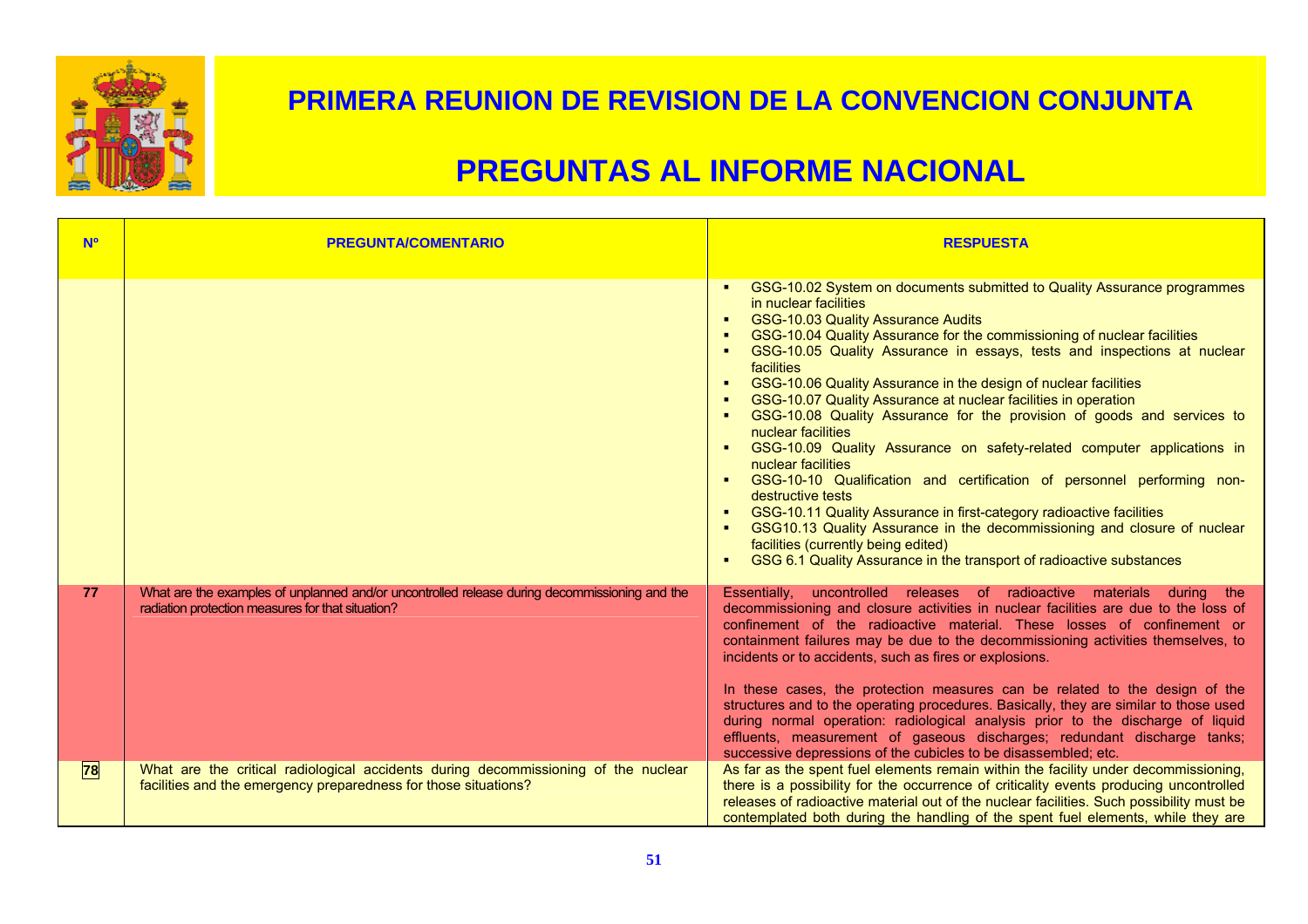

| <b>N<sup>o</sup></b> | <b>PREGUNTA/COMENTARIO</b>                                                                                                                                                                                                                                                                                                                                                                                                                                                                                                                                                                                                                    | <b>RESPUESTA</b>                                                                                                                                                                                                                                                                                                                                                                                                                                                                                                                                                                                                                                                                                                                                                                                                                                                                                                                                                                                                                                                                                                                                                                                                                                                                                                                                                                                                   |
|----------------------|-----------------------------------------------------------------------------------------------------------------------------------------------------------------------------------------------------------------------------------------------------------------------------------------------------------------------------------------------------------------------------------------------------------------------------------------------------------------------------------------------------------------------------------------------------------------------------------------------------------------------------------------------|--------------------------------------------------------------------------------------------------------------------------------------------------------------------------------------------------------------------------------------------------------------------------------------------------------------------------------------------------------------------------------------------------------------------------------------------------------------------------------------------------------------------------------------------------------------------------------------------------------------------------------------------------------------------------------------------------------------------------------------------------------------------------------------------------------------------------------------------------------------------------------------------------------------------------------------------------------------------------------------------------------------------------------------------------------------------------------------------------------------------------------------------------------------------------------------------------------------------------------------------------------------------------------------------------------------------------------------------------------------------------------------------------------------------|
| 79                   | In the report is mentioned that the policy for long lived wastes is not yet established.<br>Please explain how is assured long term safety for storage of such wastes, for example<br>radium sources, or other leaking long lived sources (are they conditioned?)                                                                                                                                                                                                                                                                                                                                                                             | discharged from the core, and during their dry or wet storage and their further<br>delivery from the facility.<br>After the fuel elements have been fully removed, the tentative uncontrolled releases<br>of radioactive materials are generally due to accidental events, such as fires,<br>explosions or non-scheduled losses of confinement. These releases are far less<br>important and require an internal emergency plan aimed at managing the event<br>itself; however, as a general rule, no planning is required concerning protection<br>measures to be applied outside the facility<br>The waste not suitable for disposal at El Cabril facility are: the spent fuel, vitrified<br>waste and LILW from Vandellós I SF reprocessing, ILW generated in NPP's<br>decommissioning, long lived-LLW (sources like radium, americium, etc) and other<br>spent sealed sources.<br>The general policy for these wastes is temporary storage until the decision on their<br>final disposal. It is foreseen the construction of a centralized storage facility for this<br>kind of waste.<br>Up to date SF is safety stored at the NPP's installations, wastes coming from<br>reprocessing are stored in France and, in the case of the management of spent<br>sources, radium sources were sent to USA, americium sources from lightning rods<br>are recycled in UK, and other sources are managed case by case. |
| 80                   | Among legal standards is cited Royal Decree on the ordering of activities within the<br>nuclear fuel cycle, which is establishing the ENRESA financing method, which is<br>basically configured along 2 routes: a percentage on electricity consumed and a fixed<br>price for management of radioactive waste from radioactive facilities. Could you precise:<br>- the value of the percentage on electricity<br>- if the percentage is on all electricity or only on nuclear generated<br>- the value of the fixed price for management of radioactive waste<br>- how these values are deduced and which are the activities covered by them. | The percentages on electricity sales (all kind of electricity) currently in force (year<br>2003) are: 0.727% for the consumers paying tariffs regulated by the Government<br>that covers all the electricity price (generation, transport, distribution and<br>commercialization) and 2.062% for qualified consumers, i.e. those contracting<br>directly with the distributors the price of the electricity provided, but have to pay a<br>regulated tariff for the use of the transport and distribution network (the percentage<br>is applied only on this regulated tariff).<br>The fixed price established for the management of the rest of the radioactive waste<br>producers other than nuclear power plants is based on economic consideration for<br>the specific services rendered to these producers. The prices are drawn in                                                                                                                                                                                                                                                                                                                                                                                                                                                                                                                                                                           |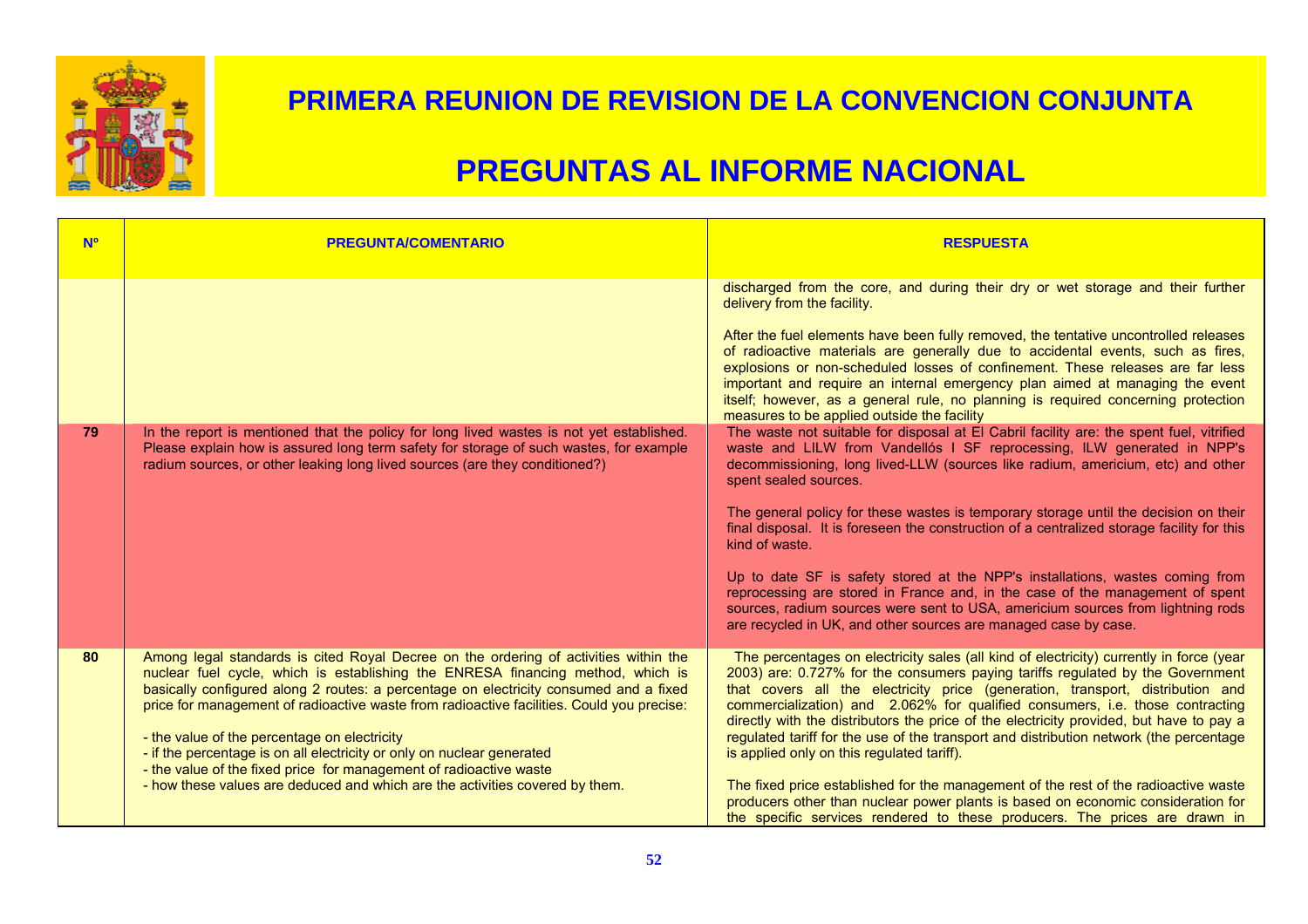

| <b>N<sup>o</sup></b> | <b>PREGUNTA/COMENTARIO</b>                                                                                                                                                                                                                                                                                                                                                                                                                                                                               | <b>RESPUESTA</b>                                                                                                                                                                                                                                                                                                                                                                                                                                                                                             |
|----------------------|----------------------------------------------------------------------------------------------------------------------------------------------------------------------------------------------------------------------------------------------------------------------------------------------------------------------------------------------------------------------------------------------------------------------------------------------------------------------------------------------------------|--------------------------------------------------------------------------------------------------------------------------------------------------------------------------------------------------------------------------------------------------------------------------------------------------------------------------------------------------------------------------------------------------------------------------------------------------------------------------------------------------------------|
|                      |                                                                                                                                                                                                                                                                                                                                                                                                                                                                                                          | accordance with the criteria established in a Standard Contract between ENRESA<br>and the waste generators approved by the Ministry of Economy.<br>The prices for the management of small producers RW are calculated taking into                                                                                                                                                                                                                                                                            |
|                      |                                                                                                                                                                                                                                                                                                                                                                                                                                                                                                          | account the cost of the different management stages (transport, treatment,<br>conditioning, storage and final disposal), according to the GRWP economic<br>appraisal.                                                                                                                                                                                                                                                                                                                                        |
|                      |                                                                                                                                                                                                                                                                                                                                                                                                                                                                                                          | The values corresponding to waste and spent fuel management from nuclear power<br>plants are deduced taking into account a reference scenario which mainly<br>considers: service life-time of nuclear power plants, economic-financial hypotheses<br>and cost of the different activities involved in the management.                                                                                                                                                                                        |
|                      |                                                                                                                                                                                                                                                                                                                                                                                                                                                                                                          | The activities accounted for in the financial study are:                                                                                                                                                                                                                                                                                                                                                                                                                                                     |
|                      |                                                                                                                                                                                                                                                                                                                                                                                                                                                                                                          | - Structural costs<br>- Research and development                                                                                                                                                                                                                                                                                                                                                                                                                                                             |
|                      |                                                                                                                                                                                                                                                                                                                                                                                                                                                                                                          | - Transport<br>- Storage of low intermediate level waste                                                                                                                                                                                                                                                                                                                                                                                                                                                     |
|                      |                                                                                                                                                                                                                                                                                                                                                                                                                                                                                                          | - Temporary storage of spent fuel and high level waste<br>- Final management of spent fuel and high level waste                                                                                                                                                                                                                                                                                                                                                                                              |
|                      |                                                                                                                                                                                                                                                                                                                                                                                                                                                                                                          | - Decommissioning of nuclear installations<br>- Management of special wastes                                                                                                                                                                                                                                                                                                                                                                                                                                 |
|                      |                                                                                                                                                                                                                                                                                                                                                                                                                                                                                                          | - Emergency operating system<br>- Allocations to town councils<br>- Taxes                                                                                                                                                                                                                                                                                                                                                                                                                                    |
| 81                   | In the report is mentioned that the documentation for getting a construction permit<br>includes an analytical radiological study theoretically estimating the potential<br>radiological impact of the facility on the population and environment, while for the<br>preliminary (site) authorization, among the documents requested, such study is not<br>required. Please explain how is taken into account for the decision for site authorization<br>the potential radiological impact of the facility | In order to grant the previous license, the potential radiological impact upon both<br>the population and the environment is taken into account through the analysis of<br>the "Study for the characterization of the site and of the area of influence of the<br>facility" (described in page 42), which, in accordance with the legislation, must<br>provide any data on the site that may have an incidence upon nuclear safety or<br>radiological protection, including demographic and ecological data. |
| 82                   | Could you present the QA requirements for maintaining the spent fuel and radioactive                                                                                                                                                                                                                                                                                                                                                                                                                     | The databases referred to spent fuel and radioactive wastes are records submitted                                                                                                                                                                                                                                                                                                                                                                                                                            |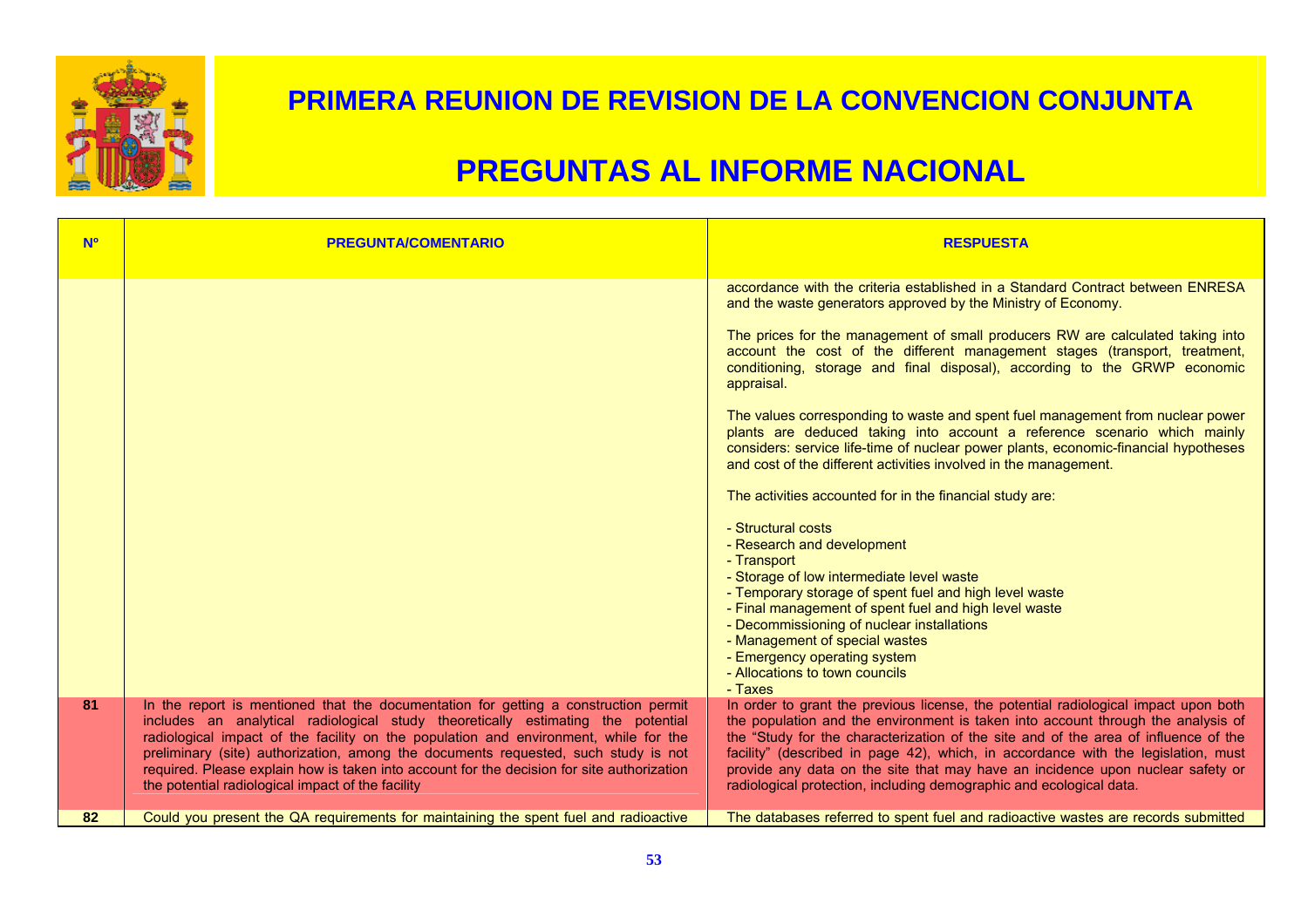

| <b>N<sup>o</sup></b> | <b>PREGUNTA/COMENTARIO</b>                                                                                                                                                                                                                                                                                                                                                                                                                                                                                                                                                                                                                             | <b>RESPUESTA</b>                                                                                                                                                                                                                                                                                                                                                                                                                                                                                                                                                                                                                                                                                                                                                                                                                                                                                                                                                                                                                                                                                                                                                                                                                                                                                                                                                                                                                                                                                                                                                                                                                                                                                                                                                                                                                                            |
|----------------------|--------------------------------------------------------------------------------------------------------------------------------------------------------------------------------------------------------------------------------------------------------------------------------------------------------------------------------------------------------------------------------------------------------------------------------------------------------------------------------------------------------------------------------------------------------------------------------------------------------------------------------------------------------|-------------------------------------------------------------------------------------------------------------------------------------------------------------------------------------------------------------------------------------------------------------------------------------------------------------------------------------------------------------------------------------------------------------------------------------------------------------------------------------------------------------------------------------------------------------------------------------------------------------------------------------------------------------------------------------------------------------------------------------------------------------------------------------------------------------------------------------------------------------------------------------------------------------------------------------------------------------------------------------------------------------------------------------------------------------------------------------------------------------------------------------------------------------------------------------------------------------------------------------------------------------------------------------------------------------------------------------------------------------------------------------------------------------------------------------------------------------------------------------------------------------------------------------------------------------------------------------------------------------------------------------------------------------------------------------------------------------------------------------------------------------------------------------------------------------------------------------------------------------|
|                      | waste data bases                                                                                                                                                                                                                                                                                                                                                                                                                                                                                                                                                                                                                                       | to the quality assurance requirements established in the applicable regulations<br>(10CFR50 Ap.B, IAEA 50-C-QA, UNE 73-401, etc). In so far as specific Spanish<br>guides are concerned, we apply the CSN GSG-10.02 "Sistema de documentación<br>sometida a programas de Garantía de Calidad en instalaciones nucleares" (System<br>on documents submitted to Quality Assurance programmes in nuclear facilities) and<br>the GSG-10.09 "Garantía de Calidad de las aplicaciones informáticas relacionadas<br>con la seguridad de las instalaciones nucleares" (Quality Assurance on safety-<br>related computer applications.in nuclear facilities).                                                                                                                                                                                                                                                                                                                                                                                                                                                                                                                                                                                                                                                                                                                                                                                                                                                                                                                                                                                                                                                                                                                                                                                                        |
| 83                   | In the frame of long-term safety assessment for near surface disposal facility the great<br>attention is paid to geotechnical stability issues as static loading, influence of erosion and<br>seismic activities.<br>What factors and related safety coefficients determining geotechnical stability level of<br>repository are applied in the process of safety assessment in your country?<br>Are any regulatory requirements concerning up dating of above mentioned coefficients and<br>their monitoring during repository operation there?<br>What are indicators in order to ensure the sufficiency of respective safety coefficients<br>values? | For the construction permit, the operator must file relevant information concerning the<br>site characterisation, including data related to geotechnical studies which support the<br>structural and dynamic design, and are required according to the national standard on<br>structures (EH88) as well as other standards from foreign countries, used at the<br>structure and seismic design (e.g. ACI-349, US NRC RG-1.60, etc.)<br>The extent of the geotechnical studies includes geotechnical surveys of the<br>excavations performed. Generally a safety coefficient of a minimum of 3 has<br>been adopted.<br>The disposal vaults are founded on solid rock providing a good margin<br>above the bearing capacity so determined.<br>Furthermore, condition No. 11 of the operating license of the C. A. El Cabril<br>indicates that it is mandatory for the owner of the facility to perform<br>continuous assessments of the effectiveness of the surveillance, control<br>and inspection practices carried out at the facility, as compared with the<br>previously established objectives, so as to ensure that the structures,<br>systems and components having incidence upon safety during the operation<br>of the facility and in the long term are liable to comply with their foreseen<br>function and that their behaviour suits what is specified in the design bases,<br>following the supplementary instructions established by the CSN.<br>The aforementioned supplementary instructions establish that the owner is<br>obliged to issue a document describing the surveillance, control and<br>inspection plans and programmes carried out in the facility, including:<br>Identification of the structures, systems and components submitted to<br>surveillance, control and inspection, and requirements applicable to the<br>same. |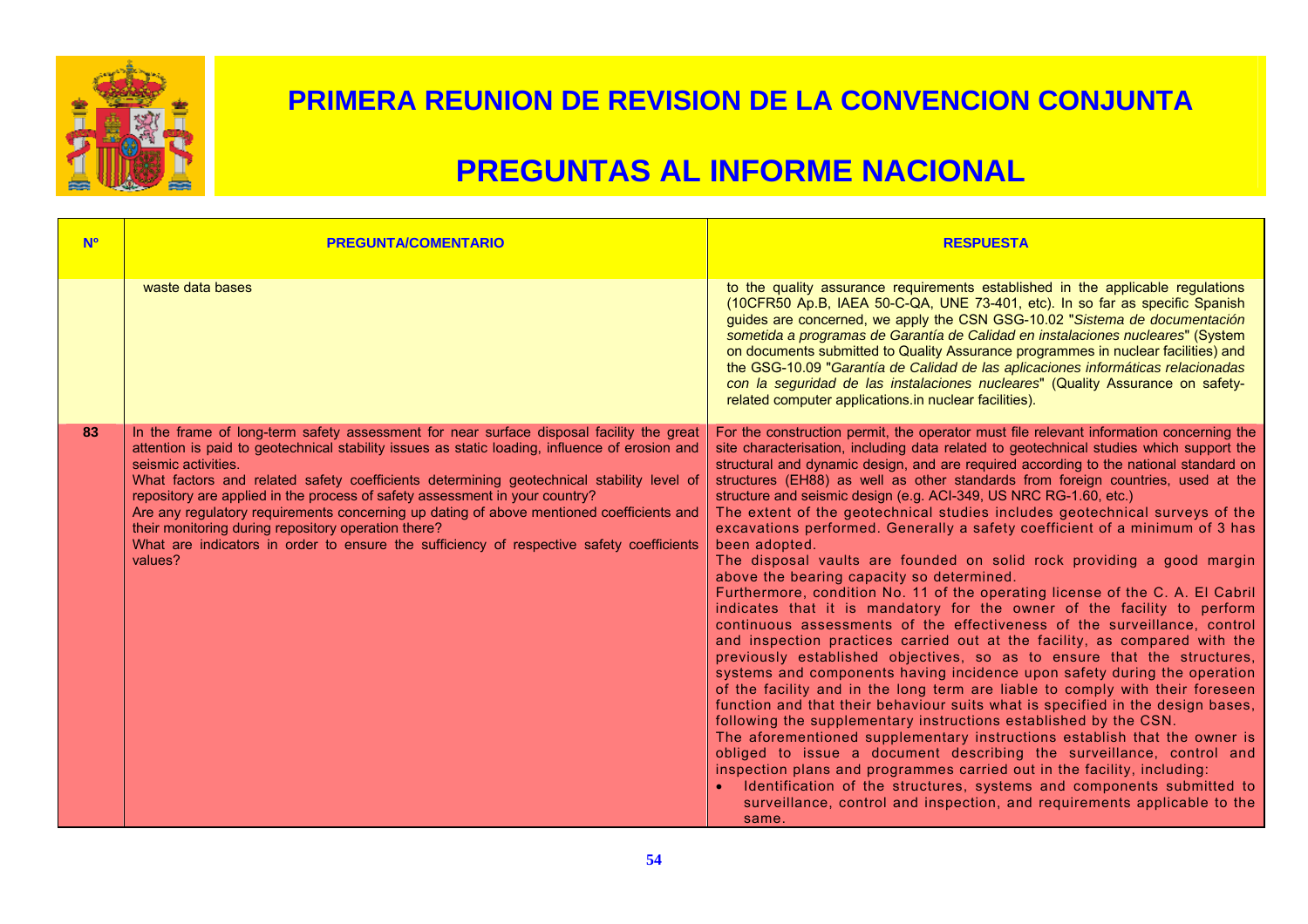

| <b>No</b> | <b>PREGUNTA/COMENTARIO</b>                                                                                                                                                                                                      | <b>RESPUESTA</b>                                                                                                                                                                                                                                                                                                                                                                                                                                                                                                                                                                                                                                                                                                                                                                                                                                                                                                                                                                                                                                                                                                                                                                                                                                                                                        |
|-----------|---------------------------------------------------------------------------------------------------------------------------------------------------------------------------------------------------------------------------------|---------------------------------------------------------------------------------------------------------------------------------------------------------------------------------------------------------------------------------------------------------------------------------------------------------------------------------------------------------------------------------------------------------------------------------------------------------------------------------------------------------------------------------------------------------------------------------------------------------------------------------------------------------------------------------------------------------------------------------------------------------------------------------------------------------------------------------------------------------------------------------------------------------------------------------------------------------------------------------------------------------------------------------------------------------------------------------------------------------------------------------------------------------------------------------------------------------------------------------------------------------------------------------------------------------|
|           |                                                                                                                                                                                                                                 | Acceptance criteria involved in the various parameters submitted to<br>surveillance, control and inspection.<br>Periodicity established for the performance of surveillance, control and<br>inspection, indicating the criteria applied for its establishment.<br>Organization and responsibilities established for the performance of<br>surveillance, control and inspection and for the further analysis and<br>evaluation of the results obtained.<br>Reference of the procedures applied for carrying out surveillance, control<br>and inspection.<br>The geological and geomorphological evidences, showing the lack of recent tectonic<br>activity and past big earthquakes, allow to classify the fault area as non active. Based<br>on the seismic, seismic-tectonic and seismic risk studies, the maximum safety design<br>earthquake is a seismic event of intensity MSK VIII, with a maximum horizontal<br>acceleration of 0.24 g and a maximum vertical acceleration of 0.16 g. The disposal<br>facility has been designed to support without damages an earthquake of these<br>characteristics.<br>At the El Cabril facility, the seismic activity is recorded, and for those which activity<br>exceed 75% of the maximum design earthquake an evaluation of its effect is<br>undertaken. |
| 84        | Could you describe the time period for which the regulatory body issued a licence for the<br>repository operation?<br>Is this time period fixed or is it bound to any regulatory conditions as periodical safety<br>assessment? | The operating license itself has been enforced for the period ending when the available<br>room in the existing cells is completed. Later on, the closure will take place and the<br>stage of institutional control starts; as a maximum, the latter will last 300 years. The<br>safety studies have demonstrated that, after 300 years have elapsed, the facility can be<br>released from the regulatory radiological controls.<br>Concerning the procedure for the re-assessment of safety at the C. A. El Cabril, the<br>current operating license establishes a system of periodical evaluation (periodical<br>safety reviews) that must take place with a minimum frequency of 10 years. The<br>detailed objectives, scope and field of application of such reviews are shown in item<br>12.1.1 of the national report.                                                                                                                                                                                                                                                                                                                                                                                                                                                                            |
| 85        | The special long-term concrete containers are used for disposal of radwaste in some<br>cases. What are the procedures to demonstrate guaranteed lifetime of containers to                                                       | The concrete containers have a technical study where is demonstrated the fulfilment of<br>specific requirements about structural integrity and functional aspects as well as the                                                                                                                                                                                                                                                                                                                                                                                                                                                                                                                                                                                                                                                                                                                                                                                                                                                                                                                                                                                                                                                                                                                        |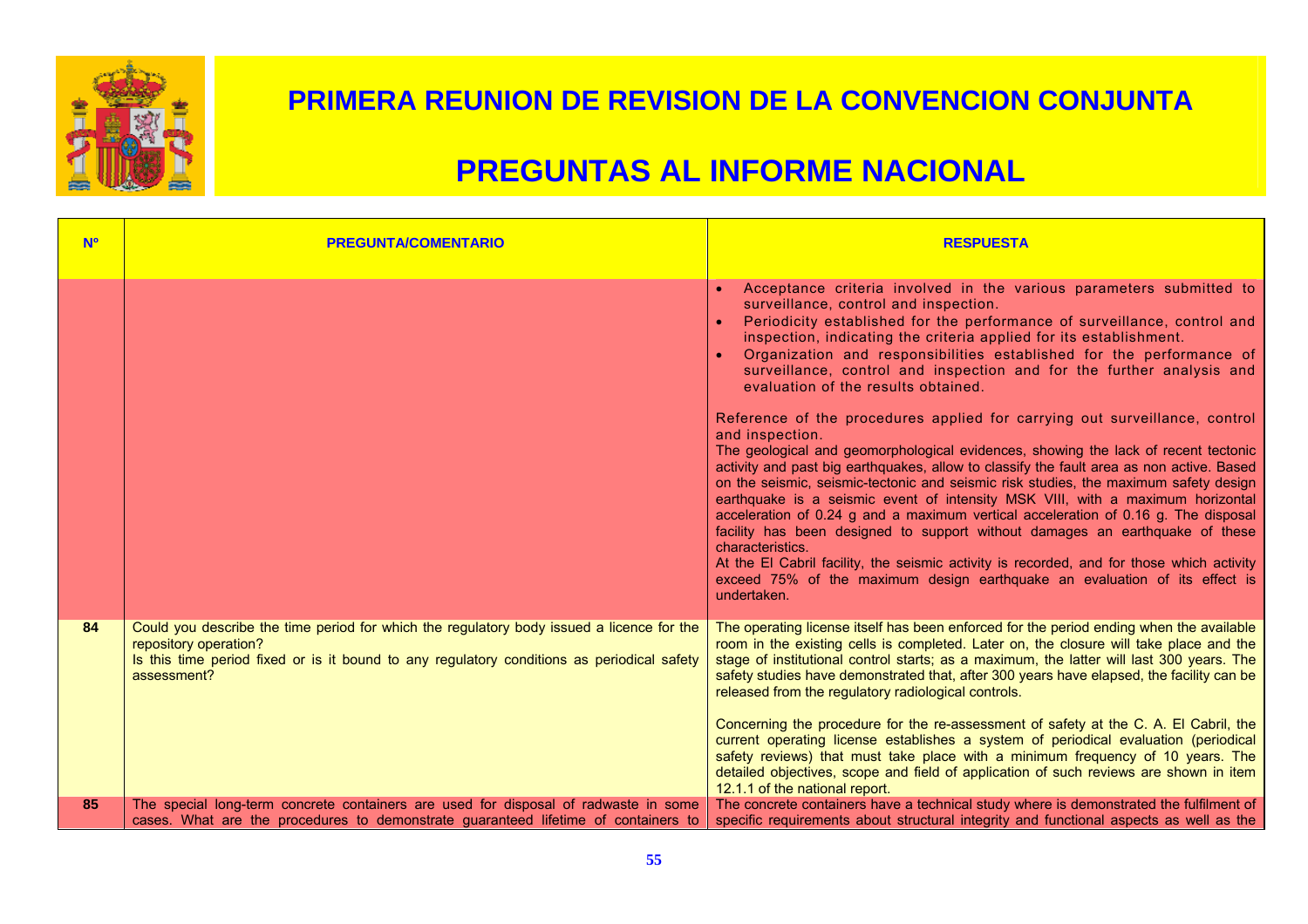

| <b>NO</b> | <b>PREGUNTA/COMENTARIO</b>                                                                                                                                                                                                                                                                      | <b>RESPUESTA</b>                                                                                                                                                                                                                                                                                                                                                                                                                                                                                                                                                                                                                                                                                                                                                                                                                                                                                                                                                                                                                                                                                                                                                                                                                                                                                                                                                                                                                                                                                                                                                                                                                                                                                                                                                                                                                                                                                                                                                                                                                                                          |
|-----------|-------------------------------------------------------------------------------------------------------------------------------------------------------------------------------------------------------------------------------------------------------------------------------------------------|---------------------------------------------------------------------------------------------------------------------------------------------------------------------------------------------------------------------------------------------------------------------------------------------------------------------------------------------------------------------------------------------------------------------------------------------------------------------------------------------------------------------------------------------------------------------------------------------------------------------------------------------------------------------------------------------------------------------------------------------------------------------------------------------------------------------------------------------------------------------------------------------------------------------------------------------------------------------------------------------------------------------------------------------------------------------------------------------------------------------------------------------------------------------------------------------------------------------------------------------------------------------------------------------------------------------------------------------------------------------------------------------------------------------------------------------------------------------------------------------------------------------------------------------------------------------------------------------------------------------------------------------------------------------------------------------------------------------------------------------------------------------------------------------------------------------------------------------------------------------------------------------------------------------------------------------------------------------------------------------------------------------------------------------------------------------------|
|           | regulatory body and what is the basis for evaluation of this characteristic?                                                                                                                                                                                                                    | requirement included into the regulation regarding transport of dangerous goods by<br>road. This technical study has to be approved by the Nuclear Safety Council.<br>The specific requirements include tests associated to: structural strength, thermal<br>cycles resistant, irradiation resistant and ability to activity confinement. Moreover the<br>containers used are subject to a program to assess the service life (durability) at the<br>disposal conditions during the 300 years time fixed as objective.                                                                                                                                                                                                                                                                                                                                                                                                                                                                                                                                                                                                                                                                                                                                                                                                                                                                                                                                                                                                                                                                                                                                                                                                                                                                                                                                                                                                                                                                                                                                                    |
| 86        | Are there some categorisations of waste produced outside the nuclear industry, especially<br>from the point of view of disposal options? Is it a possibility to disposed of the disused<br>sealed sources in near surface repository, which are the technical limitation for their<br>disposal? | Although the Spanish regulatory framework does not include a classification of<br>radioactive wastes, the decisions that have been made on this issue and the disposal<br>facilities that are currently licensed and foreseen indicate that, for practical purposes,<br>the classification of radioactive wastes -as from the viewpoint of their disposal<br>options— is the one included in the national report (Section B.3 Table 1).<br>The aforementioned classification does not establish any distinctions concerning the<br>origin of the radioactive wastes; contrarily, as mentioned above, it has been<br>consolidated on the basis of the final storage (disposal) options currently in force or<br>foreseen in Spain.<br>Additionally, it must be noted that there are other classifications of radioactive wastes<br>based on their origin, on the ways in which they are processed or conditioned, or on<br>operating radiological issues. Although such classifications can be very useful for the<br>design and operation of management facilities, because of their specificity, no need<br>has arisen to submit them to a general systematisation.<br>With regard to the second issue being posed, concerning the disposal of obsolete<br>encapsulated sources in surface storage facilities, safety studies have been performed<br>in Spain with regard to the C.A. El Cabril in order to establish limitations for the<br>aforementioned disposal practice.<br>These studies have included analyses on the encapsulated sources that would need to<br>be managed, on the way in which they could be conditioned and on the radionuclides<br>and activity contained therein.<br>Additionally, within the framework of the long-term safety analysis of the El Cabril<br>facility (post-closure safety case), diverse radiation exposure scenarios have been<br>posed and, especially, the ones involving the so-called human intrusion in the storage<br>facility, which might give way to future unadverted contact with the encapsulated<br>sources. |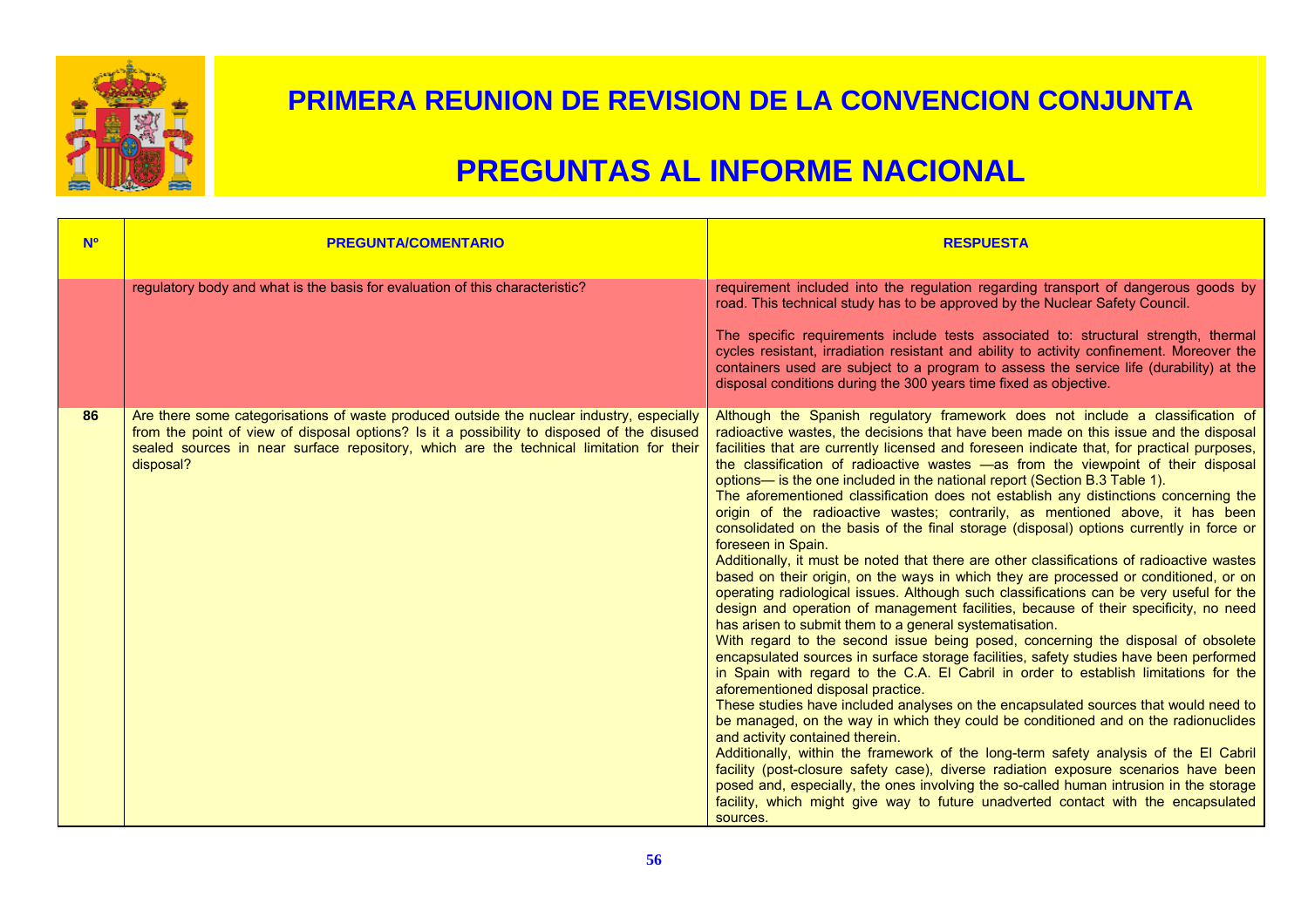

| <b>No</b> | <b>PREGUNTA/COMENTARIO</b>                                                                                                                                                                                                                                                                                                                    | <b>RESPUESTA</b>                                                                                                                                                                                                                                                                                                                                                                                                                                                                                                                                                                                                                                                                                                                                                                                                                                                                                                                                                                                                                                                                                                                                                                                                                                                                                                                                                                                                                                                                                                                                                 |
|-----------|-----------------------------------------------------------------------------------------------------------------------------------------------------------------------------------------------------------------------------------------------------------------------------------------------------------------------------------------------|------------------------------------------------------------------------------------------------------------------------------------------------------------------------------------------------------------------------------------------------------------------------------------------------------------------------------------------------------------------------------------------------------------------------------------------------------------------------------------------------------------------------------------------------------------------------------------------------------------------------------------------------------------------------------------------------------------------------------------------------------------------------------------------------------------------------------------------------------------------------------------------------------------------------------------------------------------------------------------------------------------------------------------------------------------------------------------------------------------------------------------------------------------------------------------------------------------------------------------------------------------------------------------------------------------------------------------------------------------------------------------------------------------------------------------------------------------------------------------------------------------------------------------------------------------------|
| 87        | Are you taking into account possible processes of gas realise in frame of safety<br>assessment for example due to biological degradation, radiolysis, corrosion, etc.? Is the<br>monitoring of gas release carried out during the phase of institutional control after closure of<br>repository? Do you have some experience from repository? | The above-mentioned safety analysis was submitted by the owner of the facility to the<br>Ministry of Economy and to the Nuclear Safety Council for its evaluation.<br>As a result of the studies performed, it has been established that encapsulated sources<br>containing radioactive isotopes with disintegration periods of less than five years and<br>conditioned in waste packages could be stored in this facility, as far as they complied<br>with the maximum acceptable activity concentration limits established at El Cabril.<br>The encapsulated sources containing radioactive isotopes with disintegration periods of<br>over five years and not exceeding 30 years will require additional safety studies aimed<br>at establishing the viability of their storage under specific conditioning conditions and<br>following a case-by-case approach.<br>On the basis of the studies carried out so far, the encapsulated sources containing<br>radioactive isotopes with semi-disintegration periods exceeding 30 years shall not be<br>considered as suitable for disposal at this surface storage facility.<br>This process has been determined as of little relevance for the safety of the disposal<br>site under the conditions expected at C.A. El Cabril.<br>Nevertheless, before installation closure and before the institutional post-closure phase<br>ENRESA will perform safety analysis that will be evaluated by the CSN. If as a result of<br>that analysis, control and monitoring regarding the gas generation into the disposal |
| 88        | Could you describe approach to demonstration of content of unacceptable substances in<br>conditioned radwaste prior to its disposal? Which control methods (destructive and non-<br>destructive) for aforementioned demonstration are used by repository operator?                                                                            | vaults were recommended to be established, the appropriated actions will be adopted.<br>The approach to demonstrate the absence of unacceptable substances is based on the<br>analysis of the waste production and conditioning processes prior to the acceptance of<br>the different waste streams and through the inspections and audits (process controls)<br>performed on a routine basis at the waste producers' installations.<br>Complementary destructive tests performed on real package specimens assure that<br>the quality of the waste form is not affected by the presence of undesirable substances.                                                                                                                                                                                                                                                                                                                                                                                                                                                                                                                                                                                                                                                                                                                                                                                                                                                                                                                                              |
| 89        | How do you examine the irradiated fuel ? How do you treat the damaged spent fuel? Where<br>is it stored?                                                                                                                                                                                                                                      | When high radioactivity is detected in the reactor coolant system, the fuel assemblies<br>are inspected during the refuelling outage. The inspection is carried out by sipping to<br>detect the fuel assemblies failed and ultrasonic or eddy current techniques if necessary<br>in order to determine the failed rod(s).<br>The damaged fuel assemblies can be repaired through the extraction of the failed                                                                                                                                                                                                                                                                                                                                                                                                                                                                                                                                                                                                                                                                                                                                                                                                                                                                                                                                                                                                                                                                                                                                                    |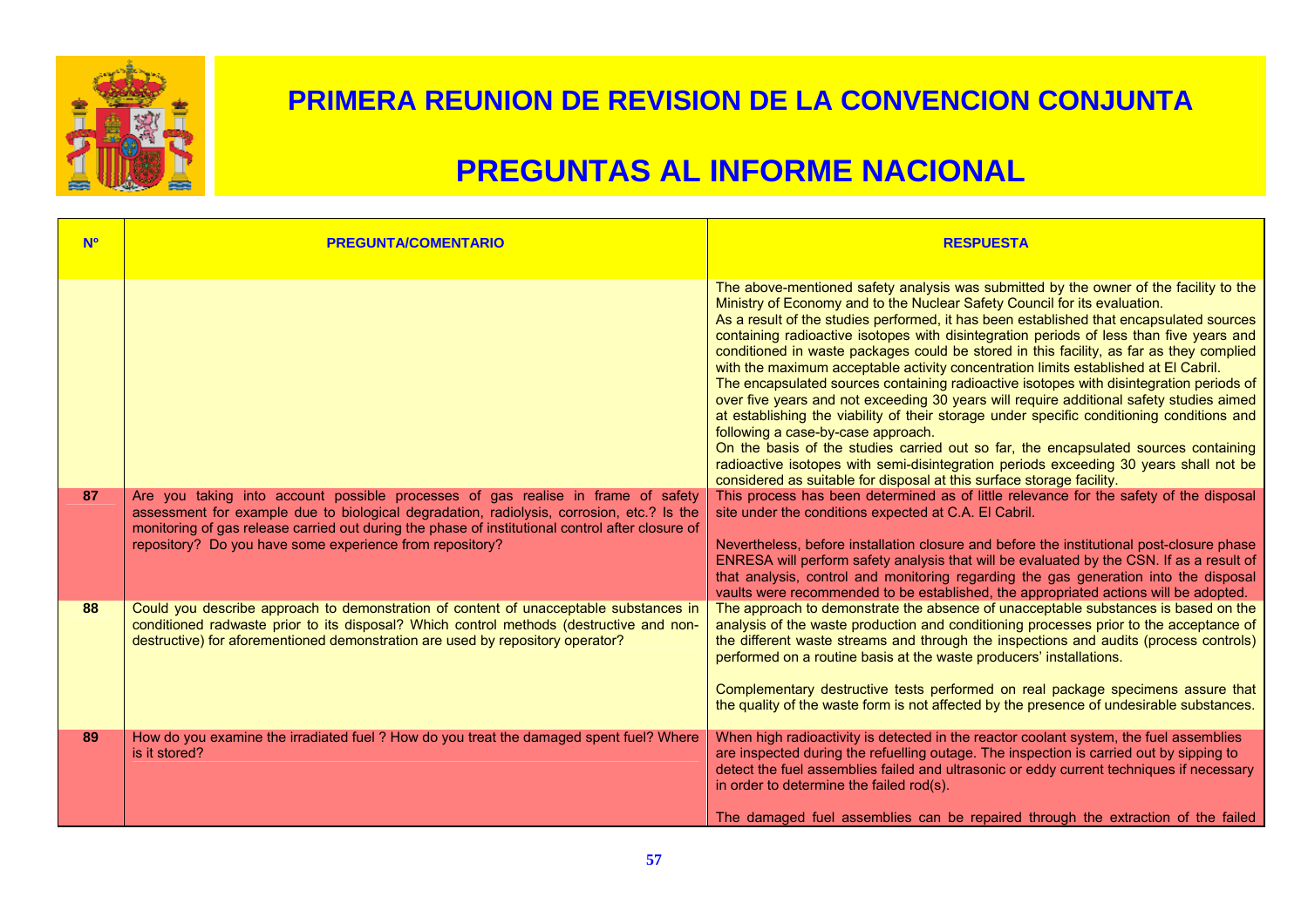

| <b>No</b> | <b>PREGUNTA/COMENTARIO</b>                                                                                                                                                                                                                                                                                                                                                         | <b>RESPUESTA</b>                                                                                                                                                                                                                                                                                                                                                                                                                                                                                                                                                                                                                                                              |
|-----------|------------------------------------------------------------------------------------------------------------------------------------------------------------------------------------------------------------------------------------------------------------------------------------------------------------------------------------------------------------------------------------|-------------------------------------------------------------------------------------------------------------------------------------------------------------------------------------------------------------------------------------------------------------------------------------------------------------------------------------------------------------------------------------------------------------------------------------------------------------------------------------------------------------------------------------------------------------------------------------------------------------------------------------------------------------------------------|
| 90        | Could you please give us some technical data about reracking of the spent fuel pools<br>particularly the information about neutron absorbers and management of the old racks?                                                                                                                                                                                                      | rod(s). The failed rod is visual inspected to find out the failure root-cause, and after is<br>placed into a basket to be installed in a storage rack of the spent fuel pool. In case of<br>not repairing the fuel assembly is directed stored in a rack in the spent fuel pool.<br>Borated stainless steel is used as neutron absorber in the re-racking processes<br>performed in the Spanish NPPs. In one case the old racks were cut and melted, and<br>after the wastes were stored in drums; in others cases the old racks were cut and<br>directed stored in drums as metallic wastes; and, in other case the old racks were<br>directed stored in a special building. |
| 91        | Are the final products of desiccation (drying) acceptable for disposal at El Cabril disposal<br>facility?                                                                                                                                                                                                                                                                          | Yes, the waste acceptance criteria include a waste package configuration formed by<br>dried liquid (evaporator bottoms, sludges) with an internal concrete wall. The thickness,<br>and quality of this conditioning material depends on the specific activity and chemical<br>characteristics of the waste.<br>It is worth to point out that one of the regulatory requirements for the implementation of<br>the desiccation systems at the NPP's was the a priori demonstration that the final<br>products would conform waste packages acceptable to be disposed of at the C.A. El<br>Cabril.                                                                               |
| 92        | What preventive measures were implemented to detect spent sealed sources in scrap<br>metal and by whom were they implemented?                                                                                                                                                                                                                                                      | Both steelworks and the main metal recovery sites are equipped with detection<br>gateways at the entrance of the facilities; in the case of steelworks, surveillance is<br>supplemented by means of instrumentation in the production processing lines and in<br>the manufactured products. These protection measures were installed by the owners of<br>these industries within the framework of the Protocol for cooperation on radiological<br>surveillance of metallic materials.                                                                                                                                                                                         |
| 93        | As there is as yet no disposal route available for long-lived $LILW$ and $HLW$ – what is the<br>basis for determining the size of the costs to be covered by the Fund?<br>What discount rate is used and how are uncertainties treated in the<br>calculations/estimations? How are costs for the construction, operation and closure of<br>repositories for ILW and HLW estimated? | The estimated costs are based on the conceptual designs for both the centralized<br>interim storage facility (ATC) and the deep geological disposal (AGP).<br>The discount rate is 2.5%.<br>ENRESA considers uncertainties in the range of 15-40% for each cost item, included                                                                                                                                                                                                                                                                                                                                                                                                |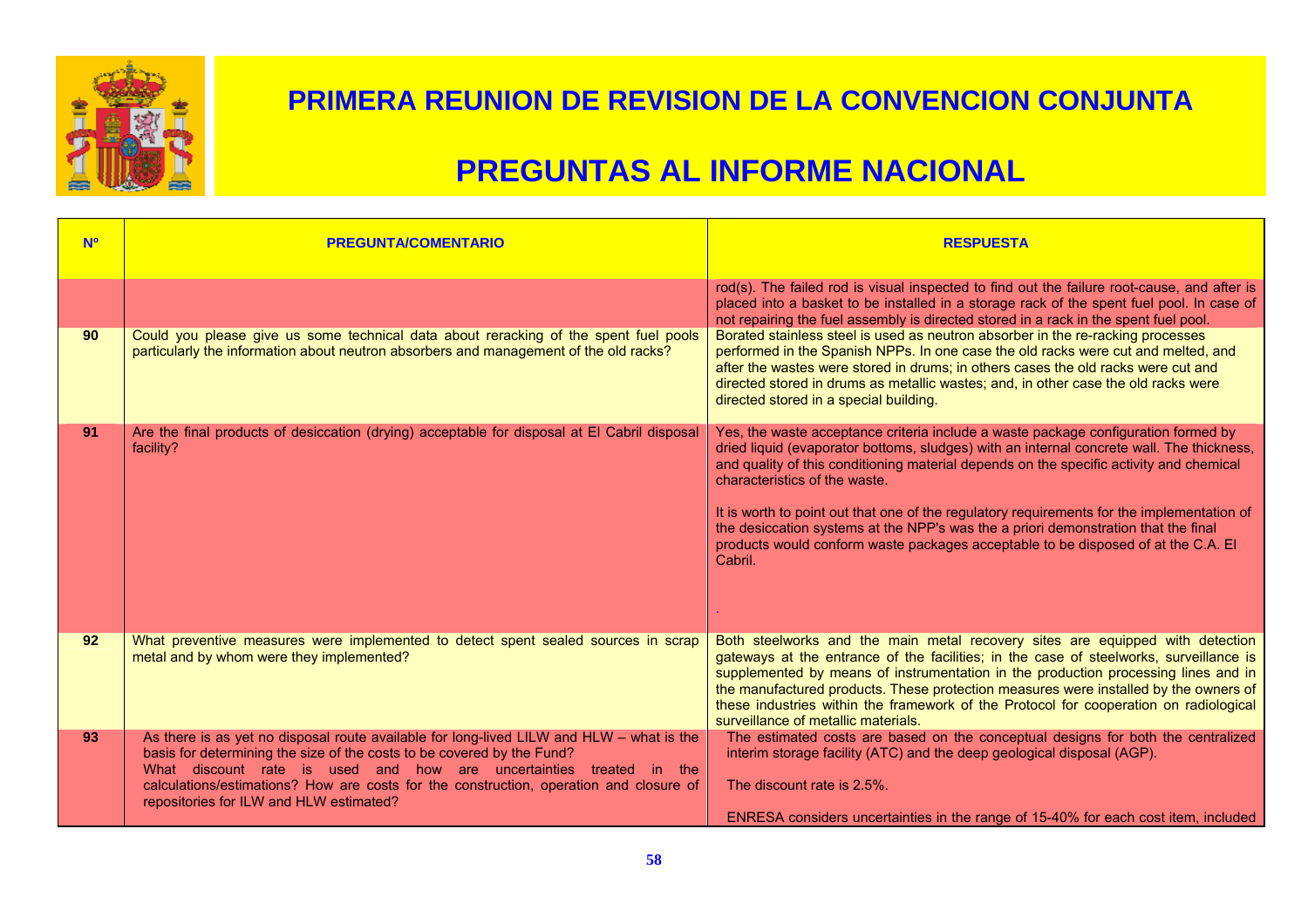

| <b>N<sup>o</sup></b> | <b>PREGUNTA/COMENTARIO</b>                                                                                                                                                                                                                                                                                                                                                                                                                                                                                                                                                                                                                                                                                                                  | <b>RESPUESTA</b>                                                                                                                                                                                                                                                                                                                                                                                                                                                                                                                                                                                                                                                                                                                                                                                                                                                                                                                                                                                                                                                                                                                                                                                                                                                                                                                                                                                                           |
|----------------------|---------------------------------------------------------------------------------------------------------------------------------------------------------------------------------------------------------------------------------------------------------------------------------------------------------------------------------------------------------------------------------------------------------------------------------------------------------------------------------------------------------------------------------------------------------------------------------------------------------------------------------------------------------------------------------------------------------------------------------------------|----------------------------------------------------------------------------------------------------------------------------------------------------------------------------------------------------------------------------------------------------------------------------------------------------------------------------------------------------------------------------------------------------------------------------------------------------------------------------------------------------------------------------------------------------------------------------------------------------------------------------------------------------------------------------------------------------------------------------------------------------------------------------------------------------------------------------------------------------------------------------------------------------------------------------------------------------------------------------------------------------------------------------------------------------------------------------------------------------------------------------------------------------------------------------------------------------------------------------------------------------------------------------------------------------------------------------------------------------------------------------------------------------------------------------|
| 94                   | Could you please explain how it is ensured that records of information important to<br>decommissioning are saved for the future?                                                                                                                                                                                                                                                                                                                                                                                                                                                                                                                                                                                                            | in the construction, operation and closure of both facilities, depending on the<br>confidence of the estimations.<br>The costs for the construction, operation and closure of both installations are<br>estimated on the basis of the conceptual designs, the current experience as well as<br>on the time schedule foreseen for each phase of both facilities.<br>In Spain, the regulation in force "RNRI" of 1999 requires in art. 20 that all authorised<br>nuclear facilities keep, as part of the official operating documentation, a document<br>including a forecast for the D&D of the plant. This document must be presented to the<br>authorities with the renewal of the license operation for NPPs and includes as a main<br>part a review of all the records useful for the decommissioning process. The plant<br>operator is responsible for maintaining those records until its transference to<br><b>ENRESA after shutdown.</b><br>The licensees of nuclear facilities are obliged also to file all the documents and<br>registrations as demanded by the granted licenses during the periods of time<br>established on a case-by-case basis.<br>In addition, the standard contracts signed between the owners of the nuclear power<br>plants in operation and ENRESA, regulating the interactions required for radioactive<br>waste management and decommissioning, specify the owner's responsibility of |
|                      |                                                                                                                                                                                                                                                                                                                                                                                                                                                                                                                                                                                                                                                                                                                                             | maintaining the mandatory documents in force and any other documents required to<br>complete the studies and the documentation of the future decommissioning and<br>closure plan, as well as the obligation to put such documents at ENRESA's disposal.                                                                                                                                                                                                                                                                                                                                                                                                                                                                                                                                                                                                                                                                                                                                                                                                                                                                                                                                                                                                                                                                                                                                                                    |
| 95                   | It is stated that CSN is the national competent authority in compliance with the<br>Convention on Early Notification of a Nuclear Accident and its emergency centre SALEM<br>is the national communication centre. According to the Convention on Assistance in the<br>Case of a Nuclear Accident or Radiological Emergency, DGCD is the national competent<br>authority and SACOP is the national communication point. At the same time, in<br>compliance with the IAEA list of national competent authorities, there is the only one<br>national notification centre and competent authority in Spain - SACOP, Direction<br>General de Protection Civil (based on the IAEA website devoted to ENAC Conventions,<br>data of 14 July 2003). | The EPR ENATOM 2002 requires the existence of only one national contact point<br>(NCP) by State for the scope and purposes of the Early Notification Convention<br>(ENC) and the Mutual Assistance Convention (MAC). Such a point in Spain is,<br>currently, the SACOP of the General Directorate of the Civil Protection under the<br>Ministry of Interior.<br>On the other hand, the EPR ENATOM 2002, requires the definition of National<br>Competent Authorities (NCA) in every country for the application of the ENC and                                                                                                                                                                                                                                                                                                                                                                                                                                                                                                                                                                                                                                                                                                                                                                                                                                                                                             |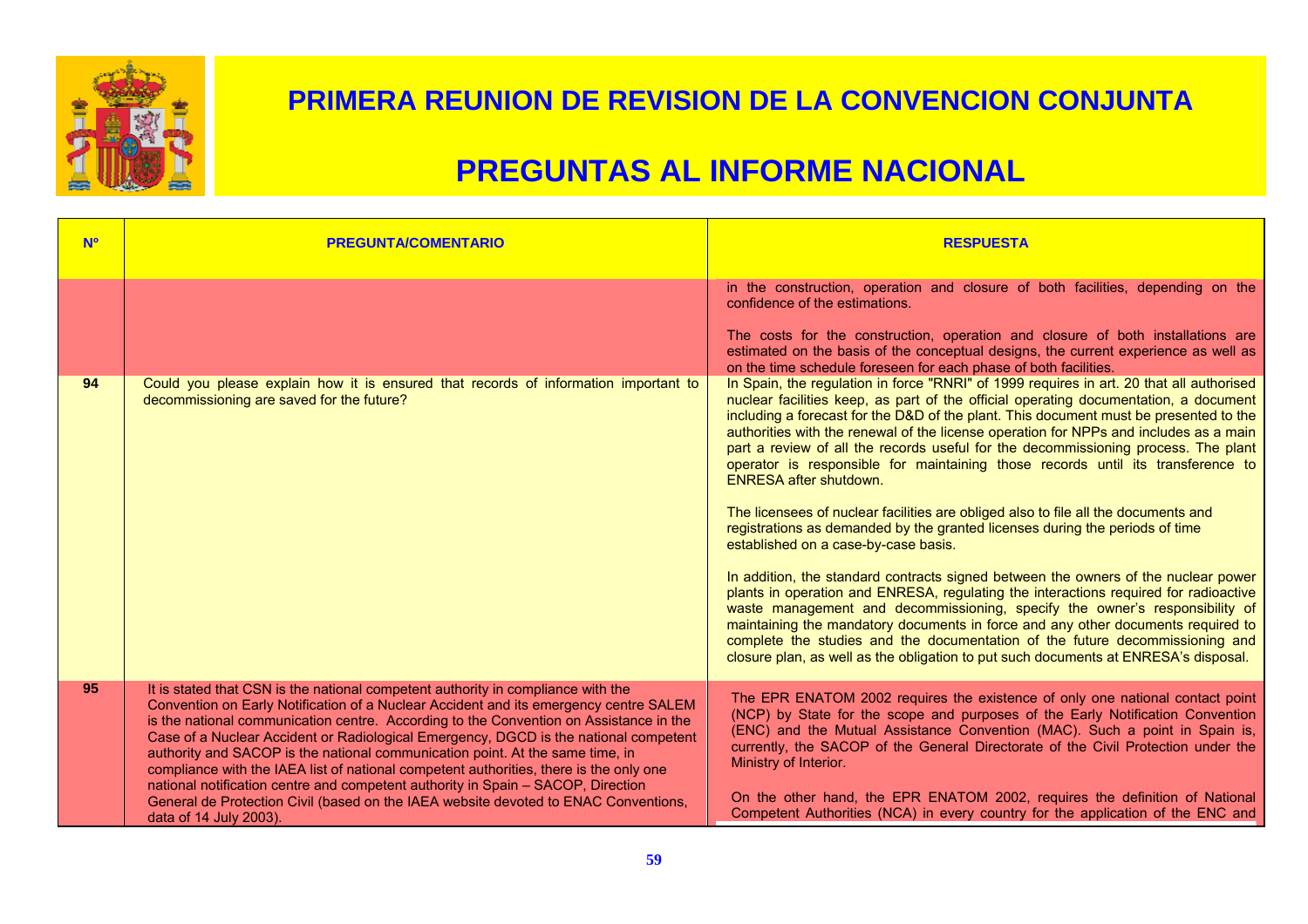

| <b>No</b> | <b>PREGUNTA/COMENTARIO</b>                                                                                                                                                                                                                             | <b>RESPUESTA</b>                                                                                                                                                                                                                                                                                                                                                                                                                                                                                                                                                                                                                                                                                                                                                                                                                                                                                                                                                                                                                                                                                                                                                                                            |
|-----------|--------------------------------------------------------------------------------------------------------------------------------------------------------------------------------------------------------------------------------------------------------|-------------------------------------------------------------------------------------------------------------------------------------------------------------------------------------------------------------------------------------------------------------------------------------------------------------------------------------------------------------------------------------------------------------------------------------------------------------------------------------------------------------------------------------------------------------------------------------------------------------------------------------------------------------------------------------------------------------------------------------------------------------------------------------------------------------------------------------------------------------------------------------------------------------------------------------------------------------------------------------------------------------------------------------------------------------------------------------------------------------------------------------------------------------------------------------------------------------|
|           | In the above regard, it is not clear how Spain has incorporated the requirements of IAEA<br>EPR-ENATOM 2002 concerning establishment of the uniform national centre for<br>notification and competent authorities for internal and external accidents. | MAC in a domestic or abroad (international) field. Such a national competent<br>authorities in Spain are:<br>CSN (Nuclear Safety Council) is the national competent authority, domestic and<br>abroad, NCA (A/D) regarding the ENC,<br>DGPC (General Directorate of Civil Protection) is the national competent authority,<br>domestic and abroad, NCA (A/D) regarding the MAC.<br>The notification and information supply between the IAEA, Spain and other<br>Member or Party State under the terms of the ENC and MAC in case of nuclear<br>accident is made by the NCP with the support of NCAs defined above using<br>internal communication procedures between the NCP, CSN and DGPC.                                                                                                                                                                                                                                                                                                                                                                                                                                                                                                                 |
| 96        | What are financial provisions (guarantee) to ensure safe management and secure<br>protection (including disposal) of disused sources?                                                                                                                  | At present no financial guarantees as such are required to purchasers of radioactive<br>sources, Notwithstanding, the limits and conditions attached to the operating<br>licenses of the radioactive installations establish that the licensee is responsible for<br>returning the disused sources back to the supplier or, where this is not possible, to<br>sign a contract with ENRESA for final management of its disused sources.                                                                                                                                                                                                                                                                                                                                                                                                                                                                                                                                                                                                                                                                                                                                                                      |
| 97        | Are there dose limit quotas established for releases and discharges of uranium facilities?                                                                                                                                                             | In Spain, the limitations concerning doses due to the release of radioactive effluents<br>apply only to the uranium facilities in which the decommissioning and restoration<br>works have not been completed; that is, to Planta Elefante, to the storage facilities in<br>Saelices el Chico and to Planta Quercus. Considering that all these facilities are<br>located in the same site, the established dose limits apply to all the liquid and<br>gaseous radioactive effluents released from all of them; the contribution due to radon<br>emissions from the storage facilities is also taken into account in the estimation of<br>the doses. These limits are an effective dose of 0.3 mSv/a and an organ equivalent<br>dose of 1 mSv/a, both established for the most-exposed individual located outside<br>the area under the operator's control.<br>However, in the facilities where the decommissioning and restoration works have<br>been completed -- Planta Lobo-G and the Andújar uranium mine-, since there is<br>residual contamination on the site, the dose limits established in the Regulation on<br>Radiological Protection against Ionising Radiations for members of the public are |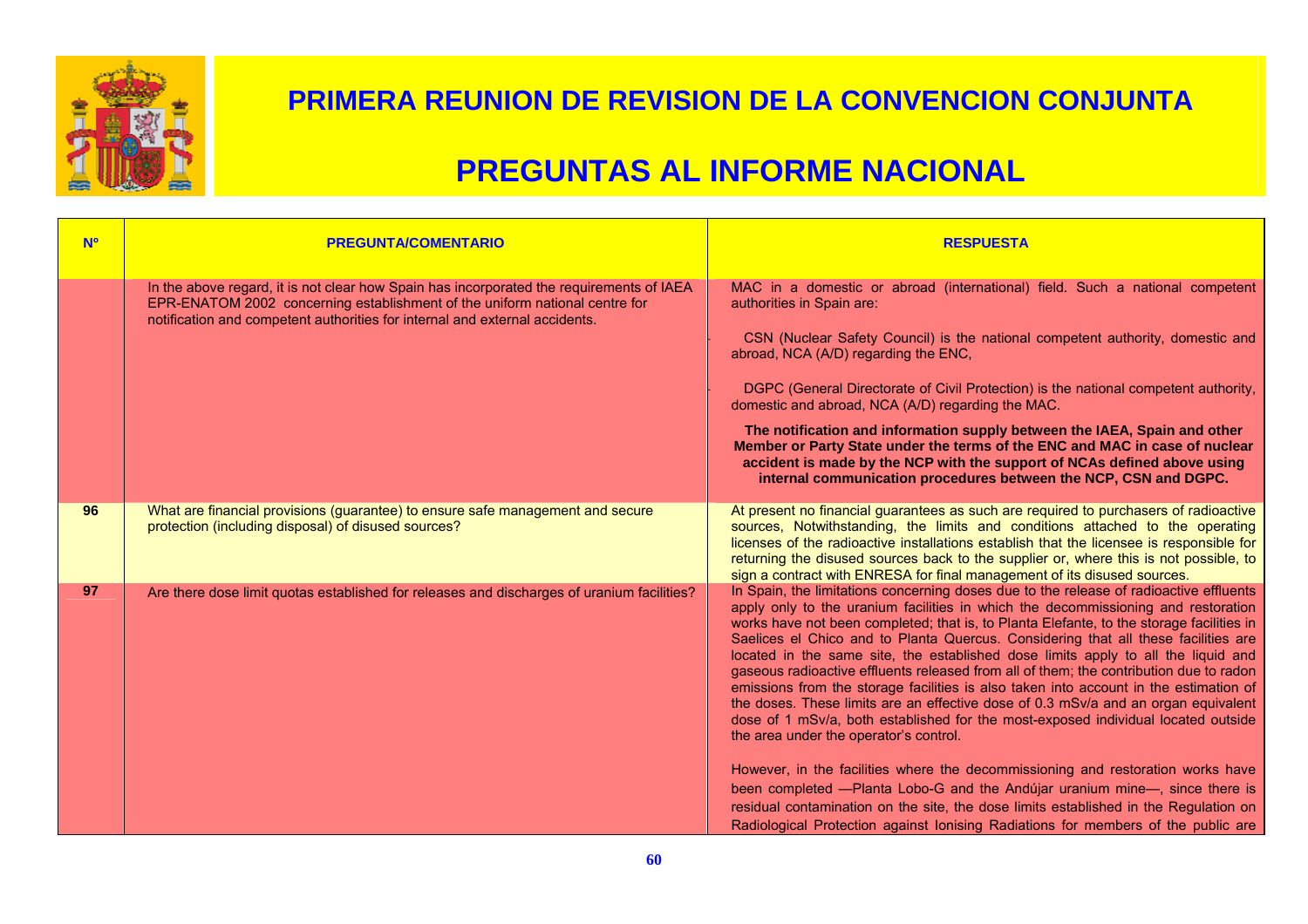

| <b>No</b> | <b>PREGUNTA/COMENTARIO</b>                                                                                                                                                                                                                                                                                                                                                                                                                                                                                                                                                                                                  | <b>RESPUESTA</b>                                                                                                                                                                                                                                                                                                                                                                                                                                                                                                                                                                                                                                                                                                                                                                                                                                                                                                                                                                                                                                                                                                                                                                                                                                                                                                                                                                                                                                                                                                                                                                                                         |
|-----------|-----------------------------------------------------------------------------------------------------------------------------------------------------------------------------------------------------------------------------------------------------------------------------------------------------------------------------------------------------------------------------------------------------------------------------------------------------------------------------------------------------------------------------------------------------------------------------------------------------------------------------|--------------------------------------------------------------------------------------------------------------------------------------------------------------------------------------------------------------------------------------------------------------------------------------------------------------------------------------------------------------------------------------------------------------------------------------------------------------------------------------------------------------------------------------------------------------------------------------------------------------------------------------------------------------------------------------------------------------------------------------------------------------------------------------------------------------------------------------------------------------------------------------------------------------------------------------------------------------------------------------------------------------------------------------------------------------------------------------------------------------------------------------------------------------------------------------------------------------------------------------------------------------------------------------------------------------------------------------------------------------------------------------------------------------------------------------------------------------------------------------------------------------------------------------------------------------------------------------------------------------------------|
|           |                                                                                                                                                                                                                                                                                                                                                                                                                                                                                                                                                                                                                             | applied: effective dose of 1 mSv/a and skin equivalent dose of 50 mSv/a. In order to<br>verify the compliance with these limits, an environmental radiological surveillance<br>programme is in force at these facilities and the doses are estimated on the basis of<br>the results obtained from such programme.                                                                                                                                                                                                                                                                                                                                                                                                                                                                                                                                                                                                                                                                                                                                                                                                                                                                                                                                                                                                                                                                                                                                                                                                                                                                                                        |
| 98        | Waste not suitable for disposal at the El Cabril disposal facility<br>Section B.3. (page 12) of the report states that the management strategy for those<br>wastes not suitable for disposal at the El Cabril facility (i.e. those in which the main<br>radionuclides have a half life of >30 years) is currently under study. The report gives<br>little information on the nature of these wastes and their current storage conditions.<br>What is the nature of the wastes not suitable for disposal at the El Cabril<br>facility?<br>What are the storage conditions, and how is the safety of these wastes<br>assured? | The waste not suitable for disposal at El Cabril facility are: the spent fuel, vitrified<br>waste and LILW from Vandellós I SF reprocessing, ILW generated in NPP's<br>decommissioning and long lived-LLW (sources like radium, americium, etc).<br>The general policy for these wastes is temporary storage until the decision on their<br>final disposal. It is foreseen the construction of a centralized storage facility for this<br>kind of waste.<br>Up to date SF is safety stored at the NPP's installations, wastes coming from<br>reprocessing are stored in France and, in the case of the management of spent<br>sources, radium sources were sent to USA, americium sources from lightning rods<br>are recycled in UK, and other special sources are managed case by case.<br>Conditioning and storage criteria for other kind of wastes not amenable to be<br>disposed of at El Cabril LILW disposal facility are defined on a case by case basis,<br>depending on the management possibilities for temporary storage. For instance,<br>the graphite from the spent fuel sleeves of Vandellós I NPP is stored on site in<br>special containers until a final management route is found. The future long-lived<br>waste envisaged to arise as a result of NPPs decommissioning will be conditioned<br>according to either the planned centralised interim storage facility or the on site<br>storage facility. Spent sealed sources that are not accepted to be disposed of at El<br>Cabril disposal facility are safely either at the EI Cabril interim storage facilities or at<br>Ciemat installations. |
| 99        | Development of a long-term strategy for the management of spent fuel and long-<br>lived radioactive wastes<br>Section B.5. on page 14 states "As regards the definitive management of spent fuel,<br>HLW and long-lived waste, the different General Radioactive Waste Plans (GRWPs)<br>have contemplated disposal in deep geological formations as being the solution for this                                                                                                                                                                                                                                             | The ENRESA's R+D Plan (1999 - 2003) currently in force, which already takes into<br>account the guidelines of the fifth General Radioactive Waste Plan (GRWP) is<br>available on the web site (www.enresa.es) and hard copies are available on<br>request.                                                                                                                                                                                                                                                                                                                                                                                                                                                                                                                                                                                                                                                                                                                                                                                                                                                                                                                                                                                                                                                                                                                                                                                                                                                                                                                                                               |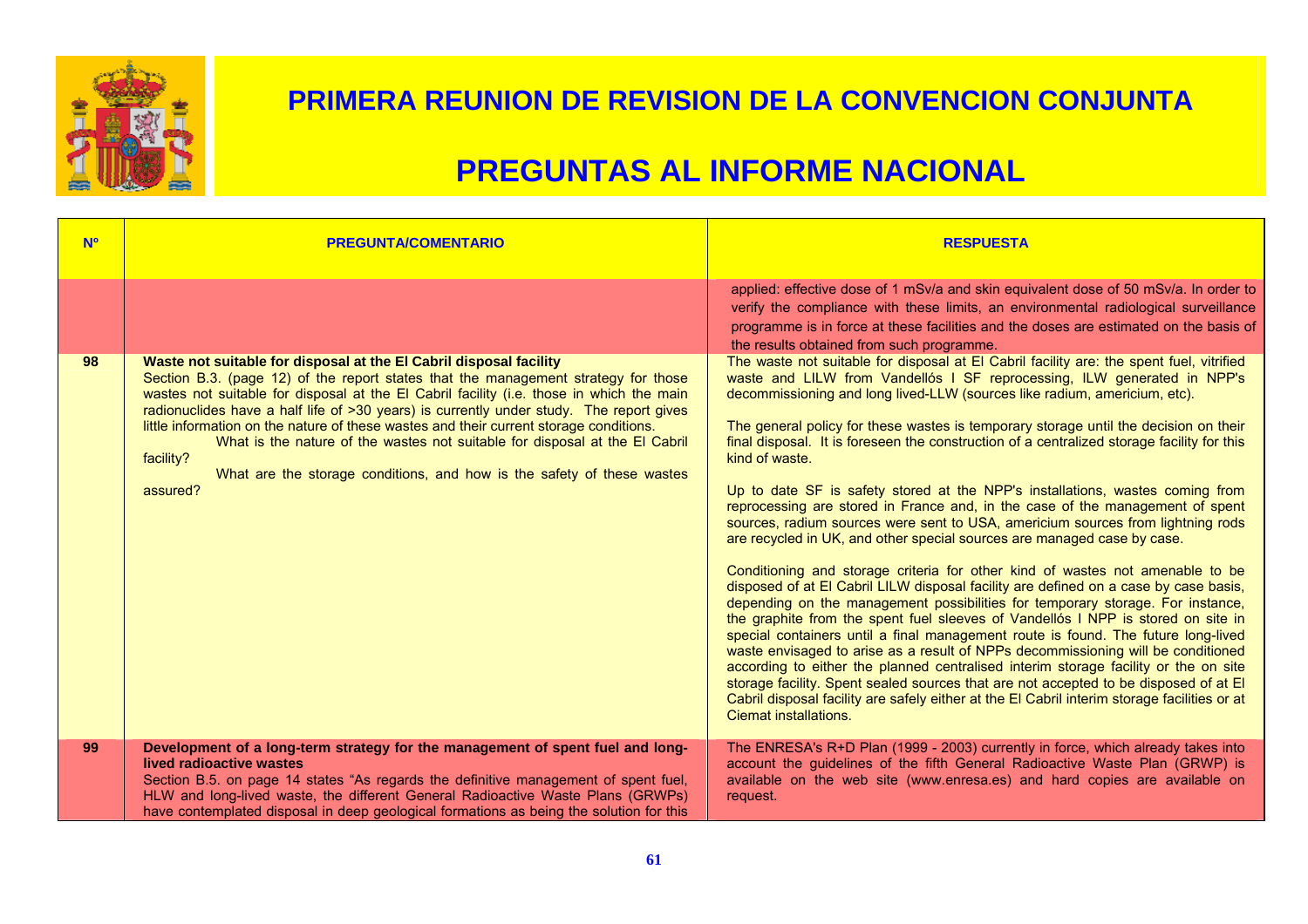

## **PREGUNTAS AL INFORME NACIONAL**

#### **Nº PREGUNTA/COMENTARIO RESPUESTA**

type of materials. Having said this, the  $5<sup>th</sup>$  GRWP currently in force postpones and decision regarding a definitive solution to the year 2010. Meanwhile work will continue along two paths: disposal in deep geological formations and the use of new technologies such as separation and transmutation, which are attracting increasing attention in most countries, driving a process of tracking and suitable participation in the most important international programmes. In this way, and in view of the results obtained, the Government should be provided by that date with the information required to take decisions and with the basic capacity to implement them…….As a result, the decision has now been taken to interrupt activities relating to selection of sites for a future deep geological disposal facility in Spain, to maintain the technological capabilities developed to date and to adapt R&D activities to the new approaches"

What R&D is currently being undertaken by Spain, or is planned, in relation to the new approaches for the management of spent fuel and long-lived radioactive wastes?

What is the expected scope of the Government decision in 2010 on the management of spent fuel and long-lived radioactive wastes?

Concerning the long-term management of spent nuclear fuel and high level wastes, the plan includes all research activities related to all processes associated to the deep geological repository, including research activities on Partitioning and Transmutation, with the following general premises and objectives:

- Research on Partitioning and Transmutation are mainly oriented to follow up and assess the potentiality of these technologies to reduce the source term. These activities, mainly developed by CIEMAT and universities, have a limited scale and are mainly developed in co-operation with organisations of other countries in the EC Framework Programme (The following are typical project examples: PYROREP; CALIXPART;PARTNEW;TECLA;MUSE; N-TOF).

- Research directly related to the deep geological repository are developed as a natural continuation of previous plans, taken into account the scope and budget reduction in line with the decision - making time horizon, as well as the limitation of field work due to the unavailability of underground research labs in Spain. Clay and granite are considered as potential host media in Spain. Research projects aim to cover the full range of processes in the near-field (artificial barriers), far - field (natural barriers) and biosphere. Field work is developed in co-operation with organisations of other countries in foreign underground laboratories (Aspö; Grimsel; Mt. Terri; Bure and Mol).

Due to the fact that the siting process has been interrupted, the priorities and future needs are aimed to be derived from the non site specific Performance Assessment exercises (granite and clay), currently in progress.

In general terms, the R+D undertaken or planned due to the government decision has not been fundamentally changed, but rather limited in scope and budget.

It is not possible to anticipate what will be the scope of any new Government decision after 2010, although in any case will take into consideration, among other factors, the technical information to be provided by ENRESA, on the evolution of international references and, needless to say, on the socio-political agreement and dialogue.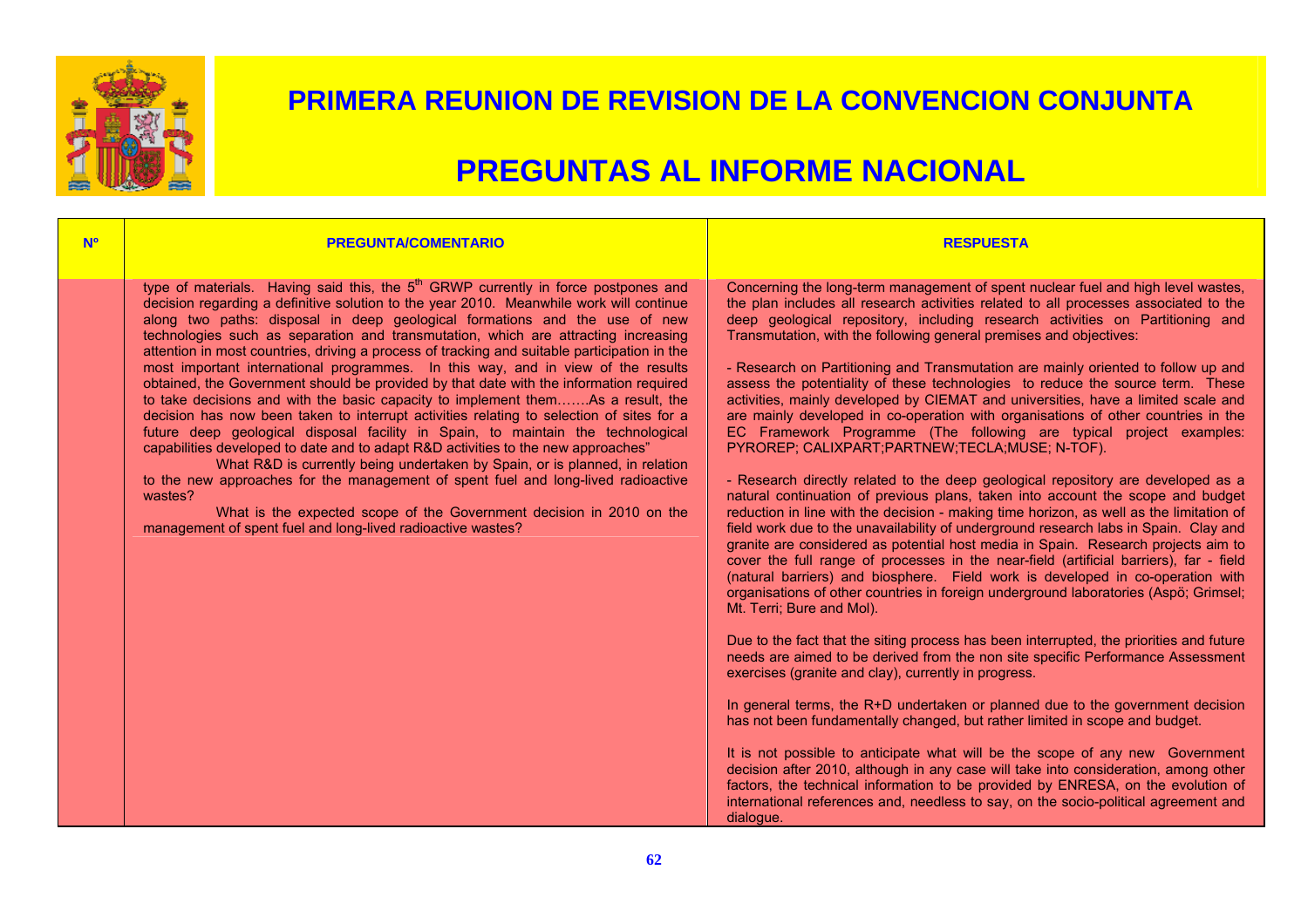

| <b>N<sup>o</sup></b> | <b>PREGUNTA/COMENTARIO</b>                                                                                                                                                                                                                                                                                                                                                                                                                                                                                                                                                                                                                                                                                                                                                                                                                                       | <b>RESPUESTA</b>                                                                                                                                                                                                                                                                                                                                                                                                                                                                                                                                                                                                                                                                                                                                                                                                                                                                                                                                                                                                                                |
|----------------------|------------------------------------------------------------------------------------------------------------------------------------------------------------------------------------------------------------------------------------------------------------------------------------------------------------------------------------------------------------------------------------------------------------------------------------------------------------------------------------------------------------------------------------------------------------------------------------------------------------------------------------------------------------------------------------------------------------------------------------------------------------------------------------------------------------------------------------------------------------------|-------------------------------------------------------------------------------------------------------------------------------------------------------------------------------------------------------------------------------------------------------------------------------------------------------------------------------------------------------------------------------------------------------------------------------------------------------------------------------------------------------------------------------------------------------------------------------------------------------------------------------------------------------------------------------------------------------------------------------------------------------------------------------------------------------------------------------------------------------------------------------------------------------------------------------------------------------------------------------------------------------------------------------------------------|
|                      |                                                                                                                                                                                                                                                                                                                                                                                                                                                                                                                                                                                                                                                                                                                                                                                                                                                                  |                                                                                                                                                                                                                                                                                                                                                                                                                                                                                                                                                                                                                                                                                                                                                                                                                                                                                                                                                                                                                                                 |
| 100                  | Provision of additional temporary storage facilities for spent fuel<br>Section B.6. on page 14 states that "actions have been taken in Spain to increase<br>temporary spent fuel storage capacity, such as re-racking of the NPP pools Despite<br>this increased storage capacity, the pools of certain plants will become saturated before<br>the end of their foreseen operating lifetime  In view of the above the strategy is<br>based on the availability of a centralised temporary storage facility by the year 2010,<br>although this might be complemented with individual facilities in the case of certain of<br>the nuclear power plants, or with a centralised facility serving various plants.<br>What is the current status of the plans for additional temporary storage facilities for<br>spent fuel that are required to be available by 2010? | A centralized interim storage facility is planned in the Fifth General Radioactive<br>Waste Plan, currently in force, to be available for 2010. This facility should store<br>the spent nuclear fuel as well as the long-lived wastes and other wastes not<br>amenable to be disposal of at the EI Cabril LILW disposal facility. In this respect, a<br>non site specific preliminary project was completed in the mid nineties mainly for<br>planning and cost estimate purposes. In 2003 a new generic non site specific<br>project, based on a modular vault technology, has been undertaken by ENRESA<br>with the objective to be submitted to the regulatory authorities and make progress<br>in the licensing process, in such a way that if a site could be proposed in 2004 -<br>2005, the installation could be constructed and made operational by 2010.<br>If for whatever reason a site could not be made available, the envisaged alternative<br>solution is to provide complementary on site storage capacity as and when needed. |
| 101                  | Long term strategy for graphite wastes<br>Section B.8. (page 20) states that graphite wastes fall into the category of those which<br>cannot be disposed of at the El Cabril facility.<br>What is the Spanish strategy for the long-term management of graphite wastes?                                                                                                                                                                                                                                                                                                                                                                                                                                                                                                                                                                                          | For the graphite gas reactor of C.N. Vandellos 1, the foreseen management for the<br>graphite coming from the fuel sleeves is the on-site storage in special containers<br>until the decommissioning operations of the reactor core (stage 3) of C.N.<br>Vandellos 1 dismantling project. This Power Plant is being dismantled to stage 2<br>(leaving the reactor vessel isolated during a dormancy period of around 35 years).<br>The mass of the graphite sleeves is of about 1000 tonnes, while 3500 tonnes<br>remain inside the reactor pile. Thus the decision on a final solution is conditioned by<br>the option definition for the total amount of graphite to be handled,, including that<br>remaining at the reactor pile.<br>The management of other small amounts of graphite from research installations is<br>under study as a part of the waste acceptance procedures for El Cabril disposal<br>facility.                                                                                                                        |
| 102                  | Deferral of the final dismantling of reactors<br>Section D.5. on page 29 states that that there will be a "waiting period" of 25 years<br>between partial release of the site and the final decommissioning of the Vandellos 1<br>reactor.<br>What factors are taken into account when determining the optimum timing<br>for reactor decommissioning?                                                                                                                                                                                                                                                                                                                                                                                                                                                                                                            | Decontamination and dismantling activities for Vandellós-I have been extended to<br>the conclusion of Stage 2 of Decommissioning, in June 2003. This stage includes<br>confinement of the reactor shroud, the performance of demolition and backfilling<br>operations and release of a large part of the site. The facility is currently being<br>prepared for the latency period, which will be followed by total dismantling of the<br>remaining parts of the plant (Stage 3).                                                                                                                                                                                                                                                                                                                                                                                                                                                                                                                                                                |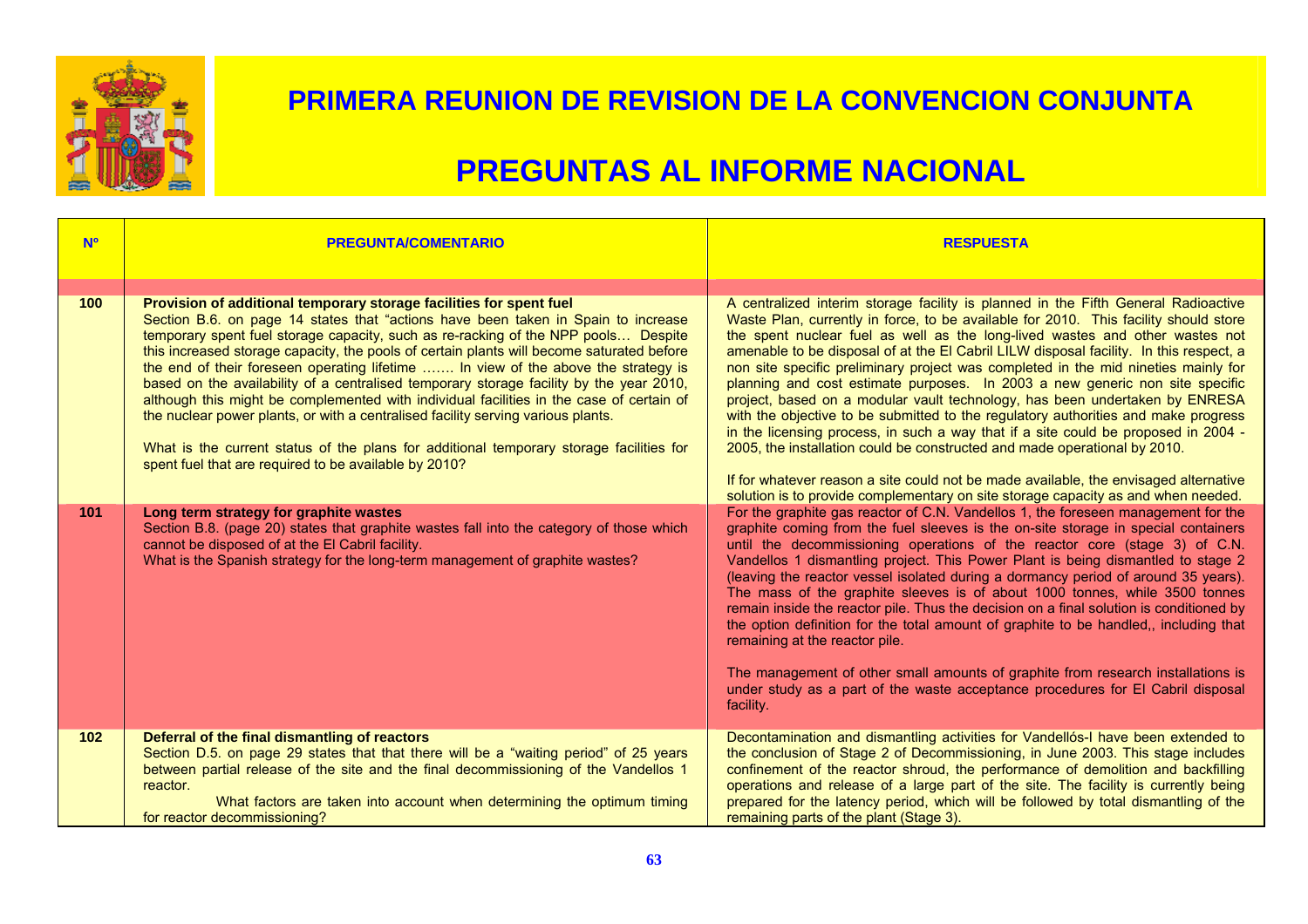

| <b>NO</b> | <b>PREGUNTA/COMENTARIO</b>                                                                                                                                                                               | <b>RESPUESTA</b>                                                                                                                                                                                                                                                                                                                                                                                                                                                                                                                                                                                                                                                                                                                       |
|-----------|----------------------------------------------------------------------------------------------------------------------------------------------------------------------------------------------------------|----------------------------------------------------------------------------------------------------------------------------------------------------------------------------------------------------------------------------------------------------------------------------------------------------------------------------------------------------------------------------------------------------------------------------------------------------------------------------------------------------------------------------------------------------------------------------------------------------------------------------------------------------------------------------------------------------------------------------------------|
|           |                                                                                                                                                                                                          |                                                                                                                                                                                                                                                                                                                                                                                                                                                                                                                                                                                                                                                                                                                                        |
|           | What are the main factors determining the 25 year waiting period for the<br>Vandellos 1 reactor?<br>Are similar waiting periods proposed for the other reactors in Spain when<br>these cease operations? | The rationale for postponing the dismantling in the case of Vandellós-I was mainly<br>related to the radioactivity decay of 60-Co, the most relevant isotope under a<br>radioactive point of view. During a latency period of 25 years the radiological<br>activity of the internal structures of the pile will decay to 5% of the initial level, and<br>dismantling of the vessel may be addressed with minimum radiological risk. At<br>present, El Cabril repository can not accept the graphite wastes resulting from the<br>dismantling of the reactor vessel. This together with the dose reduction effects led<br>to the adoption of a deferred safestore strategy for the only Spanish gas-graphite<br>reactor of Vandellós-I. |
|           |                                                                                                                                                                                                          | Nevertheless the alternative considered, for the purposes of calculation and<br>planning, for the other Spanish nuclear plants (light water reactors) currently in<br>operation, is total dismantling (Level 3), to be initiated three years after definitive<br>shutdown of the reactors and following removal of the spent fuel from their pools.                                                                                                                                                                                                                                                                                                                                                                                    |
|           |                                                                                                                                                                                                          | The generic decommissioning strategy schedule considered is:<br>- Pre-decommissioning, 5 years before shutdown for planning the D&D project.<br>- Facility shutdown, 3 years for fuel removal and operational waste conditioning.<br>- D&D activities, 5 years for decontamination and dismantling of equipments,<br>systems and structures.<br>- Site restoration & cleanup, 2 years for greenfield or brownfield status.                                                                                                                                                                                                                                                                                                             |
|           |                                                                                                                                                                                                          | The factors that are taken into account when determining the optimum timing for<br>reactor decommissioning are the following:<br>- Safety                                                                                                                                                                                                                                                                                                                                                                                                                                                                                                                                                                                              |
|           |                                                                                                                                                                                                          | - Radioactive Decay/Dose Reduction<br>- Radioactive Waste Volumes                                                                                                                                                                                                                                                                                                                                                                                                                                                                                                                                                                                                                                                                      |
|           |                                                                                                                                                                                                          | - Waste & Material Management<br>- Financial Factors                                                                                                                                                                                                                                                                                                                                                                                                                                                                                                                                                                                                                                                                                   |
|           |                                                                                                                                                                                                          | - Technology<br>- Site Re-use                                                                                                                                                                                                                                                                                                                                                                                                                                                                                                                                                                                                                                                                                                          |
|           |                                                                                                                                                                                                          | - Regulatory Standards                                                                                                                                                                                                                                                                                                                                                                                                                                                                                                                                                                                                                                                                                                                 |
|           |                                                                                                                                                                                                          | - Plant Knowledge / Records                                                                                                                                                                                                                                                                                                                                                                                                                                                                                                                                                                                                                                                                                                            |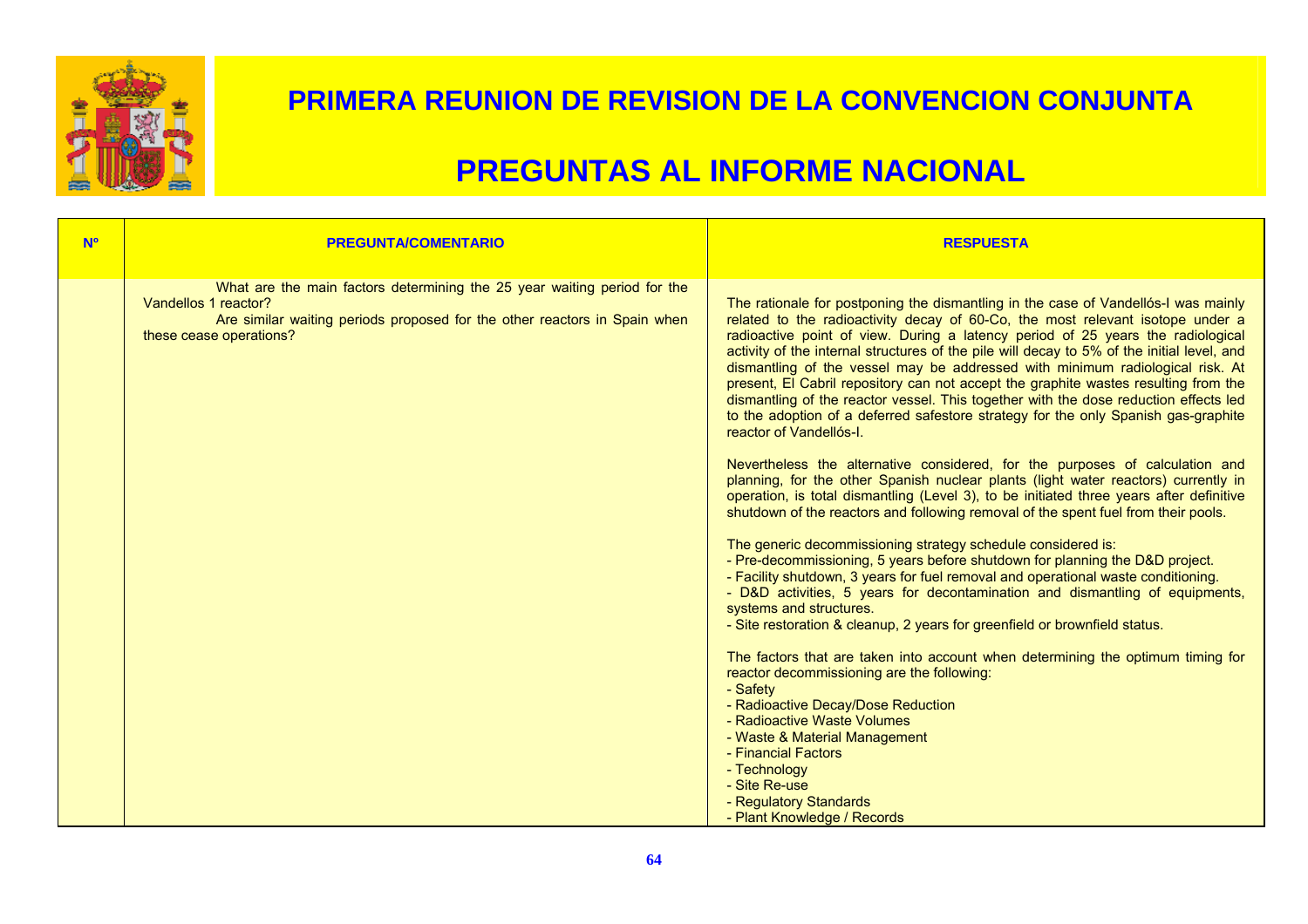

| <b>Nº</b> | <b>PREGUNTA/COMENTARIO</b>                                                                                                                                                                                                                                                                                                                                                                                                                                                                                                                                                                                                                                                                                                                                                                                                                                                                                                                                                                                                                                                                                                                                                                                             | <b>RESPUESTA</b>                                                                                                                                                                                                                                                                                                                                                                                                                                                                                                                                                                                                                                                                                                                                                                                                                                                                                                                                                                                                                                                                                                                                                                                                                                                                                                                                                                                                                                                                                                                                                                                             |
|-----------|------------------------------------------------------------------------------------------------------------------------------------------------------------------------------------------------------------------------------------------------------------------------------------------------------------------------------------------------------------------------------------------------------------------------------------------------------------------------------------------------------------------------------------------------------------------------------------------------------------------------------------------------------------------------------------------------------------------------------------------------------------------------------------------------------------------------------------------------------------------------------------------------------------------------------------------------------------------------------------------------------------------------------------------------------------------------------------------------------------------------------------------------------------------------------------------------------------------------|--------------------------------------------------------------------------------------------------------------------------------------------------------------------------------------------------------------------------------------------------------------------------------------------------------------------------------------------------------------------------------------------------------------------------------------------------------------------------------------------------------------------------------------------------------------------------------------------------------------------------------------------------------------------------------------------------------------------------------------------------------------------------------------------------------------------------------------------------------------------------------------------------------------------------------------------------------------------------------------------------------------------------------------------------------------------------------------------------------------------------------------------------------------------------------------------------------------------------------------------------------------------------------------------------------------------------------------------------------------------------------------------------------------------------------------------------------------------------------------------------------------------------------------------------------------------------------------------------------------|
| 103       | <b>Releasing sites for other uses</b><br>Section D.5. (page 29) refers to two dismantling projects which are currently underway<br>where the objective is to "decommission the facilities and release the site from any<br>radiological restrictions, thereby leaving it available for any other use."<br>What specific standards need to be met to enable radiological restrictions to be lifted so<br>that sites are available for any other use?                                                                                                                                                                                                                                                                                                                                                                                                                                                                                                                                                                                                                                                                                                                                                                    | - Socio-Political Factors<br>The areas potentially affected in the two mentioned facilities were the faces, the<br>floor and the ceiling of their buildings, while no damage was detected in their outer<br>parts.<br>The clearance or declassification of such buildings was carried out on the basis of<br>values in Bq $g^{-1}$ and Bq cm <sup>-2</sup> , as shown in the IAEA's Safety Series 111-P-1.1<br>"Application of exemption principles to the recycle and reuse of materials from<br>nuclear facilities".                                                                                                                                                                                                                                                                                                                                                                                                                                                                                                                                                                                                                                                                                                                                                                                                                                                                                                                                                                                                                                                                                       |
| 104       | <b>Construction permits</b><br>Section 19.2.1 (pages 43-44) and the sections covering Articles 7 and 14 (pages 117-<br>118, and pages 160-163 respectively) discuss the regulation of new facilities and the<br>awarding of construction permits. The request for a construction permit must be<br>accompanied by various documents including the general design of the facility and a<br>preliminary safety study. The preliminary safety study includes " a description of the<br>facility, including the criteria adhered to in designing the components or systems on<br>which the safety of the system depends," and "analysis of foreseeable accidents and<br>their consequences."<br>Is the construction permit issued on the basis of a detailed design or a<br>preliminary design?<br>What is the system of regulatory control of design changes after the<br>construction permit has been issued, but before the plant is operated?<br>Is a single construction permit issued for the entire construction period, or<br>can construction be authorised in stages?<br>What criteria are used by the regulators to judge the acceptability of the<br>analysis of foreseeable accidents and their consequences? | (i) The Regulation on Nuclear and Radioactive Facilities (RNRI) does not<br>specify which type of description must be filed with the request for construction.<br>However, the usual procedure in nuclear facilities is the granting of the construction<br>license on the basis of a description of the facility and its design that is sufficiently<br>detailed to provide adequate grounds concerning the analysis of foreseeable<br>accidents, their consequences and the radiological study. Once the construction is<br>completed, a description of the facility as built is required for the granting of the<br>operating license, as shown in page 44 of the national report.<br>(ii) The modification of a nuclear facility's design or operating conditions is regulated<br>by article 25 of the RINR.<br>This article establishes that any modifications affecting the safety or radiological<br>protection of a facility, as well as the performance of tests in the same, must be<br>previously submitted to an analysis by the licensee, so as to verify that the facility<br>continues to comply with the criteria, standards and conditions on which the<br>corresponding license was based. Should the analysis performed by the licensee<br>demonstrate that compliance with the aforementioned requirements continues to be<br>guaranteed, the licensee is allowed to carry out the modifications or tests, reporting<br>periodically to the Ministry of Economy and the CSN about their implementation.<br>Should the modification in the design involve a modification of the criteria, |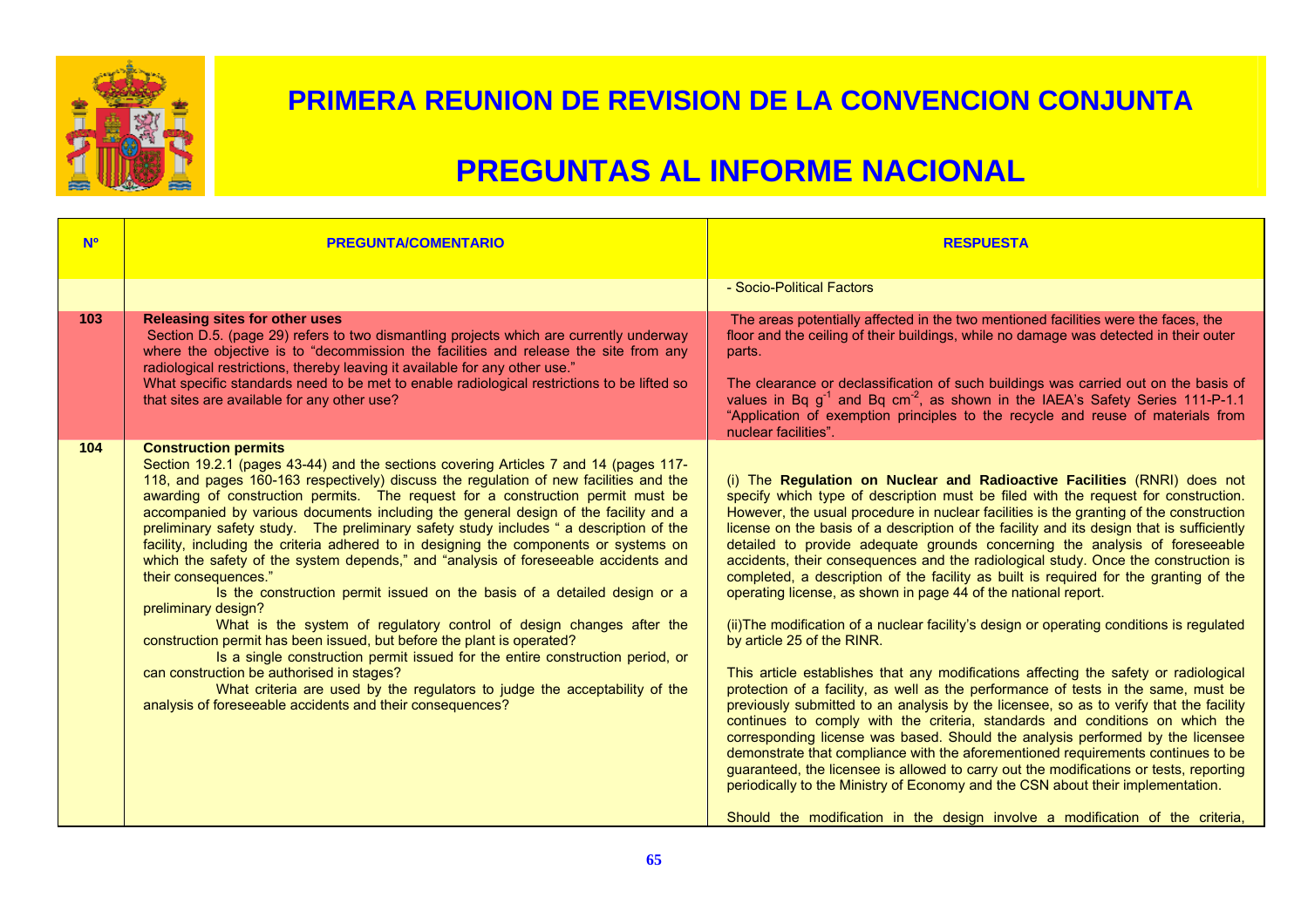

| <b>N<sup>o</sup></b> | <b>PREGUNTA/COMENTARIO</b>                                                                                                                                                                                                                                                                                                                                                                                                                                                                                                       | <b>RESPUESTA</b>                                                                                                                                                                                                                                                                                                                                                                                                                                                                                                                                                                                                                                                                                                                                                                                                                                                                                                                                                                                                                                                                                                                                                                                                                                                                                                                                                                                                                                                                                                                                                                                                                                                                                   |
|----------------------|----------------------------------------------------------------------------------------------------------------------------------------------------------------------------------------------------------------------------------------------------------------------------------------------------------------------------------------------------------------------------------------------------------------------------------------------------------------------------------------------------------------------------------|----------------------------------------------------------------------------------------------------------------------------------------------------------------------------------------------------------------------------------------------------------------------------------------------------------------------------------------------------------------------------------------------------------------------------------------------------------------------------------------------------------------------------------------------------------------------------------------------------------------------------------------------------------------------------------------------------------------------------------------------------------------------------------------------------------------------------------------------------------------------------------------------------------------------------------------------------------------------------------------------------------------------------------------------------------------------------------------------------------------------------------------------------------------------------------------------------------------------------------------------------------------------------------------------------------------------------------------------------------------------------------------------------------------------------------------------------------------------------------------------------------------------------------------------------------------------------------------------------------------------------------------------------------------------------------------------------|
|                      |                                                                                                                                                                                                                                                                                                                                                                                                                                                                                                                                  | standards and conditions on which the license is based, the licensee shall request<br>a modification license. Additionally, when -in the opinion of the Direction General<br>for Energy Policy and Mines (DGPEyM) and of the CSN— the modification has a<br>great scope and implies significant construction or erection work, the DGPEyM may<br>require the owner to apply for a licence for the performance of the modification.<br>(iii). Royal Decree 1836/1999 - by which the Regulation on Nuclear and<br>Radioactive Facilities was approved— establishes a single construction permission<br>or license for nuclear facilities.<br>Additionally, during the construction and erection of the facilities, the owner is<br>obliged to perform a programme of pre-nuclear tests, including the tests,<br>verifications and check-ups to be carried out in the various systems included in the<br>facility. Such programme of tests must be approved by the Direction General for<br>Energy Policy and Mines on the basis of a prior report by the CSN.<br>(iv) The criteria applied by the regulatory authorities in judging the acceptability of<br>the analyses and consequences of foreseeable accidents in nuclear facilities are<br>found, fundamentally and as a general rule, in the Spanish standards referred to<br>nuclear safety and radiological protection. On the other hand, on a case-by-case<br>basis, the standards and regulatory criteria from the country where the project was<br>originated are also applicable, as well as the standards from the countries of origin<br>of other projects with similar technological features in specifically established<br>issues. |
| 105                  | Periodic inspections to verify compliance<br>In accordance with the Regulations, nuclear installations require various administrative<br>authorisations or permits in order to operate. Section 19.3 (page 47) states that CSN<br>undertakes periodic inspections to verify correct compliance with the conditions and<br>requirements set out in the authorisations.<br>What is the typical frequency of the inspections undertaken by CSN to confirm<br>compliance with the conditions and requirements of the authorisations? | There can be two types of conditions or requirements: general (that is,<br>shared by all the facilities of the same type) or particular (specific for a given<br>facility).<br>Usually, the inspections concerning the correct compliance with the general<br>conditions are performed once or twice a year by the CSN's Project Manager<br>The inspections referred to specific conditions, involving a given term for<br>their execution, are inspected by the corresponding specialists, on a case-by-case<br>basis and depending on the applicable corresponding time term.<br>During the year 2002, the CSN carried out seven (7) inspections in the                                                                                                                                                                                                                                                                                                                                                                                                                                                                                                                                                                                                                                                                                                                                                                                                                                                                                                                                                                                                                                          |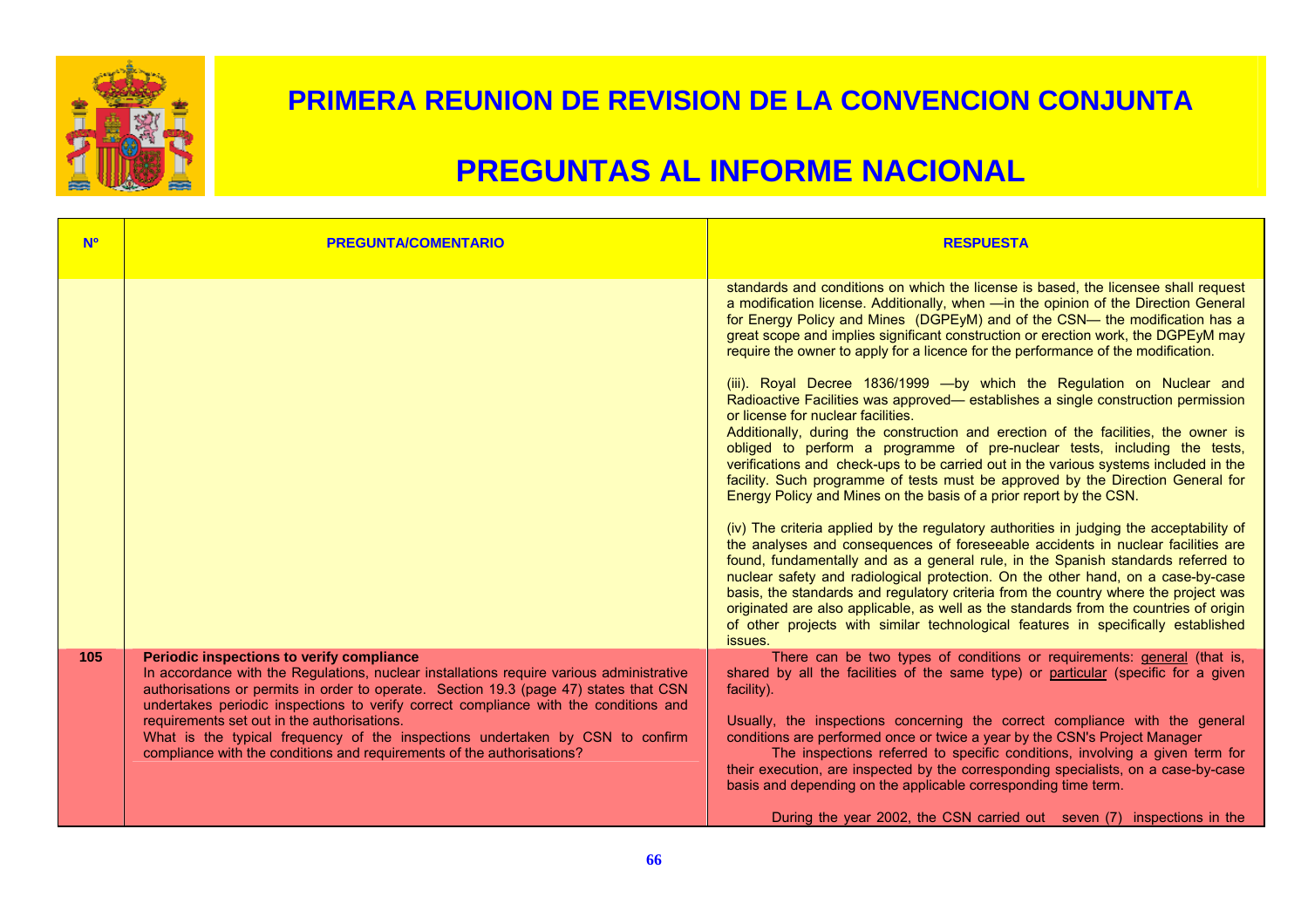

| <b>N<sup>o</sup></b> | <b>PREGUNTA/COMENTARIO</b>                                                                                                                                                                                                                                                                                                                                                                                                    | <b>RESPUESTA</b>                                                                                                                                                                                                                                                                                                                                                                                                                                                                                                                                                                                                                                                                                                                                                                                                                                                                                                                                                                                                                                    |
|----------------------|-------------------------------------------------------------------------------------------------------------------------------------------------------------------------------------------------------------------------------------------------------------------------------------------------------------------------------------------------------------------------------------------------------------------------------|-----------------------------------------------------------------------------------------------------------------------------------------------------------------------------------------------------------------------------------------------------------------------------------------------------------------------------------------------------------------------------------------------------------------------------------------------------------------------------------------------------------------------------------------------------------------------------------------------------------------------------------------------------------------------------------------------------------------------------------------------------------------------------------------------------------------------------------------------------------------------------------------------------------------------------------------------------------------------------------------------------------------------------------------------------|
|                      |                                                                                                                                                                                                                                                                                                                                                                                                                               | waste disposal facility El Cabril and twenty four (24) inspections on installations in<br>dismantling and decommissioning phase, as the Plan for dismantling and<br>decommissioning of the Vandellos I NPP and the dismantling activities at the<br>Elefant uranium concentrates manufacturing plant, being the major topics the<br>radioactive effluent control program and surveillance and maintenance Plan and<br>operating regulations regarding the dismantling activities. On the other hand, the<br>CSN's control of safety in the seven Spanish nuclear power plants (NPP) carried<br>out in 2002 to two hundred five (205) inspections of which about 10 % are related<br>in waste management.                                                                                                                                                                                                                                                                                                                                            |
| 106                  | What are the steps Spain is taking to support a disposal decision by 2010?                                                                                                                                                                                                                                                                                                                                                    | Two main lines of action are being carried out. On the one hand, ENRESA, the<br>Radioactive Waste Management Company, following the guidelines of the Fifth<br>General Radioactive Waste Plan currently in force, is developing the following<br>information to be provided to the Government to support the decision - making process:<br>- Study on possible management options<br>- Synthesis reports on the level of knowledge acquired in the Spanish programme for<br>developing a deep geological repository, considering the three host media available in<br>the country.<br>- Report on the potentiality of P/T technologies and its influence in the source term,<br>considering the international experience in the field.<br>On the other hand, as pointed out in Section K.2 of the report, an analysis is being<br>made on how to cover, in an appropriate manner the current lack of administrative<br>procedures regulating the process of designating candidate sites for spent fuel and<br>high level waste disposal facilities. |
| 107                  | Spain is deferring decisions on HLW and SNF disposition until 2010.<br>Among<br>considerations affecting decisions are separations and transmutation techniques that might<br>impact disposal parameters. What specific R&D is Spain conducting? What bilateral<br>agreements, if any, is Spain involved in related to separations/transmutation?<br>Please<br>provide a reference on the status of transmutation technology. | R+D on P/T technologies is mainly being carried out in the country by CIEMAT<br>research centre and several universities. ENRESA promotes and finances those R+D<br>projects as needed to evaluate the potentiality of these technologies and its possible<br>influence in the source term (volumes of waste, radiotoxicity reduction, etc), mainly<br>aiming at obtaining information for the decision - making process. Obviously, due to the<br>magnitude and scale of these programmes worldwide the Spanish participation is<br>rather limited and always linked to international programmes, mainly to the European                                                                                                                                                                                                                                                                                                                                                                                                                           |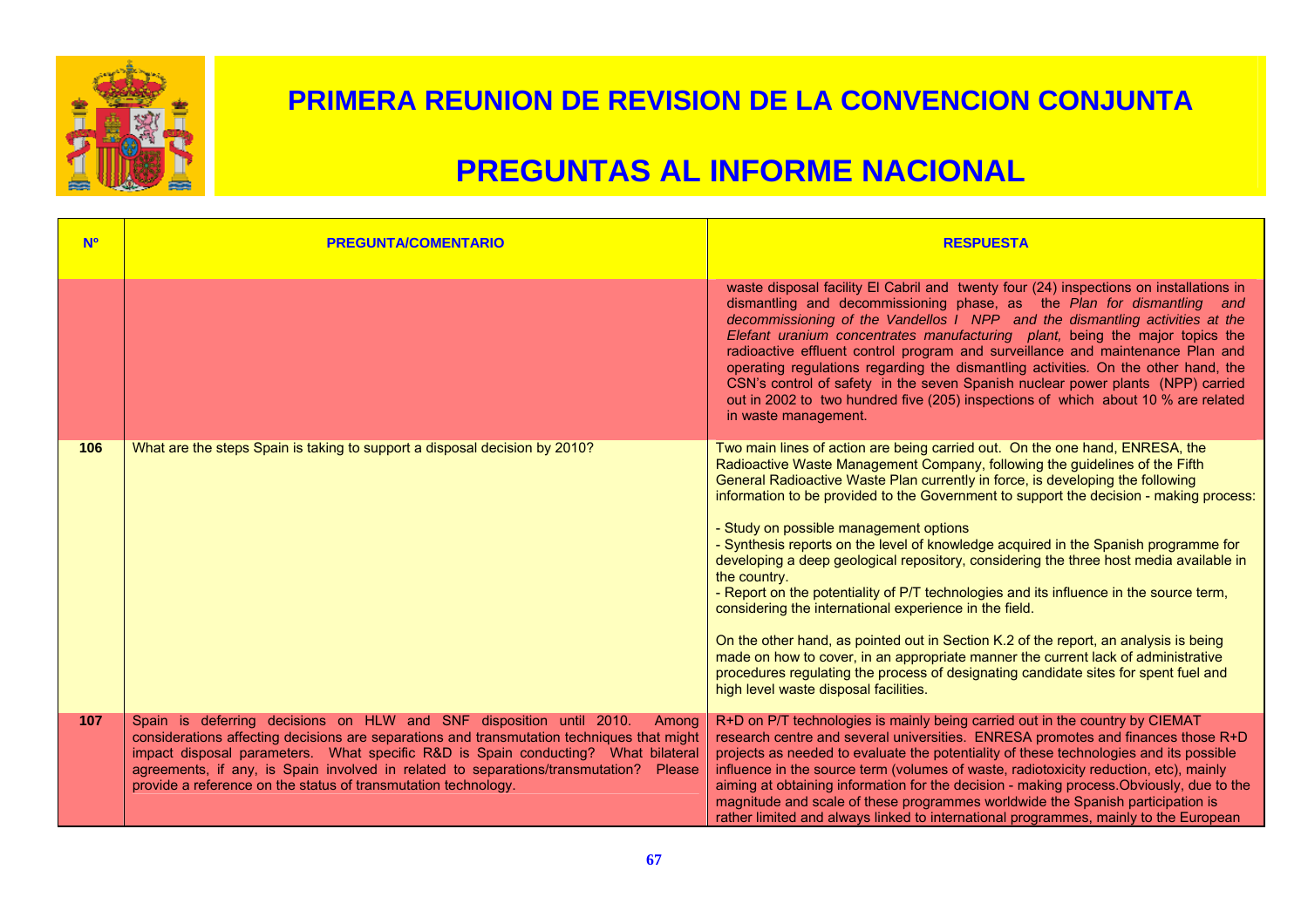

| <b>No</b> | <b>PREGUNTA/COMENTARIO</b>                                                                                                                                                                                                                                                                                                                                                                                                                                                                                                                                                                                                                                                                                                                               | <b>RESPUESTA</b>                                                                                                                                                                                                                                                                                                                                                                                                                                                                                                                                                                                                                                                                                                                                                                                                                                                                                                                                                                                                                                                                                                                                                                                                                                                                                                                                                                                                                                                                                                                                                                                                                                                                                                                                                                                                               |
|-----------|----------------------------------------------------------------------------------------------------------------------------------------------------------------------------------------------------------------------------------------------------------------------------------------------------------------------------------------------------------------------------------------------------------------------------------------------------------------------------------------------------------------------------------------------------------------------------------------------------------------------------------------------------------------------------------------------------------------------------------------------------------|--------------------------------------------------------------------------------------------------------------------------------------------------------------------------------------------------------------------------------------------------------------------------------------------------------------------------------------------------------------------------------------------------------------------------------------------------------------------------------------------------------------------------------------------------------------------------------------------------------------------------------------------------------------------------------------------------------------------------------------------------------------------------------------------------------------------------------------------------------------------------------------------------------------------------------------------------------------------------------------------------------------------------------------------------------------------------------------------------------------------------------------------------------------------------------------------------------------------------------------------------------------------------------------------------------------------------------------------------------------------------------------------------------------------------------------------------------------------------------------------------------------------------------------------------------------------------------------------------------------------------------------------------------------------------------------------------------------------------------------------------------------------------------------------------------------------------------|
|           |                                                                                                                                                                                                                                                                                                                                                                                                                                                                                                                                                                                                                                                                                                                                                          | Commission R+D Framework Programme.Collaborations are maintained mainly with<br>CEA in France and the ITU of the Joint Research Centre in Karlsruhe. Some specific<br>examples of typical collaboration projects in which Spanish organisations are<br>participating are the following:PYROREP: Pyrometallurgical processing research<br>programme (EC FP).CALIXPART: Selective extraction of long-lived nuclides from<br>high active liquid waste (EC FP).PARTNEW: Partitioning new solvent extraction<br>processes for minor actinides (EC FP). TECLA: Technologies, materials and thermal<br>hydraulics for lead alloys (EC FP). MUSE: Experiments for subcritical neutronics<br>validation (EC FP) N-TOF-ADS/Th ADS/Th Nuclear Data (EC FP).                                                                                                                                                                                                                                                                                                                                                                                                                                                                                                                                                                                                                                                                                                                                                                                                                                                                                                                                                                                                                                                                               |
| 108109    | Spent ion exchange resins at nuclear power plants are included in a list of materials said to<br>have such low activity contents that they are "open to clearance." It is further stated the<br>CSN has determined performance conditions for clearance for spent ion exchange resins<br>(as well as several other materials). The term "clearance," on page 148 in the first<br>paragraph in this section appears to be defined as "the management of very low level<br>wastes by conventional means." What levels of activity (what performance conditions) for<br>spent ion exchange resins are considered to be "low?"<br>Please describe what<br>"conventional management" approaches are used for spent ion exchange resins that are<br>"cleared." | Declassification is understood as an administrative proceeding by which<br>certain waste materials or products with radioactive content, resulting from<br>the operation or the decommissioning of nuclear or radioactive facilities,<br>can be managed using the established conventional methods and do not<br>require the application of radiological regulatory controls.<br>Consequently, the conventional methods are those that are not submitted to<br>radiological regulatory control, without prejudice to their compliance with<br>other applicable regulations.<br>The favourable appraisal by the CSN on the Common Resin Project<br>establishes the technical and administrative requirements to be considered<br>by the owners of the nuclear power plants in their requests for authorization<br>dealing with the declassification of ionic-exchange resins with a low activity<br>content, so that they do not need to be managed as radioactive wastes and<br>can be managed following the conventional methods ruling in Spain.<br>The Common Resin Project establishes, in terms that are common to all the<br>Spanish nuclear power plants in operation, the technical bases, procedures<br>and methods for the declassification of spent ionic-exchange resins<br>generated as a result of the operation of such facilities.<br>For the selection of the declassification levels, that is, the maximum mean<br>contents of radioactivity admissible in ionic-exchange resins for them to be<br>declassified, the corresponding radiological impact assessment was made<br>concerning their management in Spain using the methods currently in force<br>and in accordance with the regulatory framework applicable to this issue.<br>The wastes involved in the Common Resin Project are the spent ionic- |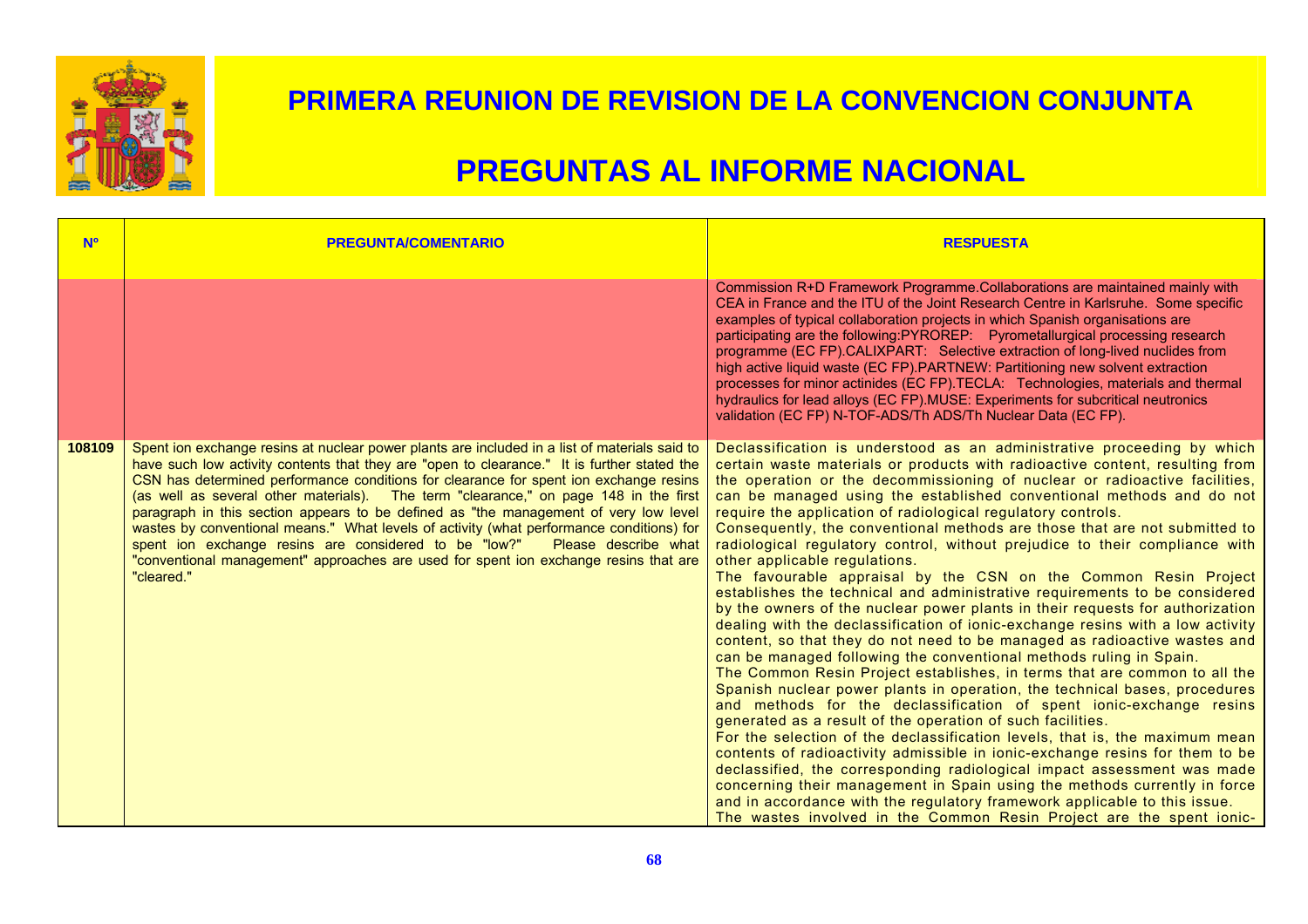

| <b>N<sup>o</sup></b> | <b>PREGUNTA/COMENTARIO</b> | <b>RESPUESTA</b>                                                                                                                                                                                                                                                                                                                                                                                                                                                                                                                                                                                                                                             |
|----------------------|----------------------------|--------------------------------------------------------------------------------------------------------------------------------------------------------------------------------------------------------------------------------------------------------------------------------------------------------------------------------------------------------------------------------------------------------------------------------------------------------------------------------------------------------------------------------------------------------------------------------------------------------------------------------------------------------------|
|                      |                            | exchange resins with low levels of activity that are mostly originated in<br>nuclear power plants with reactors of the PWR type, although a small<br>portion is also generated in those with BWRs.<br>Most of the resins with these characteristics come from the secondary<br>cooling system and, more specifically, from the steam generator purging<br>system and from the condensate polishing system in the plants where the<br>latter is installed; another source of ionic-exchange resins with a low level<br>of activity is water treatment, when water is slightly contaminated as a<br>result of the various maintenance operations in the plant. |
|                      |                            | In order to establish which are the methods applicable for the conventional<br>management of spent ionic-exchange resins in accordance with the<br>applicable legislation, the type of wastes involved must be known.                                                                                                                                                                                                                                                                                                                                                                                                                                        |
|                      |                            | For this purpose, both Act 10/1998 on Wastes and Royal Decree 952/1997,<br>which resulted from the transposition of several European Union directives,<br>are currently in force in Spain.                                                                                                                                                                                                                                                                                                                                                                                                                                                                   |
|                      |                            | Royal Decree 952/1997 establishes which are the mechanisms required for<br>identifying and characterizing toxic and hazardous wastes, which are<br>defined as:                                                                                                                                                                                                                                                                                                                                                                                                                                                                                               |
|                      |                            | Any solid, pasty or liquid materials, as well as those in containers, that,<br>being the result of a production, transformation, utilization or consumption<br>process, are aimed at abandonment by their producer and whose<br>composition contains any of the substances and matters shown in the<br>annex, in amounts or concentrations that represent a risk for the<br>environment.                                                                                                                                                                                                                                                                     |
|                      |                            | The processes for identification and characterization of the wastes are<br>based on the use of six tables contained in Annex 1 of Royal Decree<br>952/1997. Annex 2 of such decree includes the listing of hazardous wastes<br>approved by decision 94/904/CE, which was elaborated on the basis of the<br>existing Catalogo Europeo de Residuos (CER) (European Waste<br>Catalogue), where spent ionic-exchange resins are shown under code CER<br>190806.                                                                                                                                                                                                  |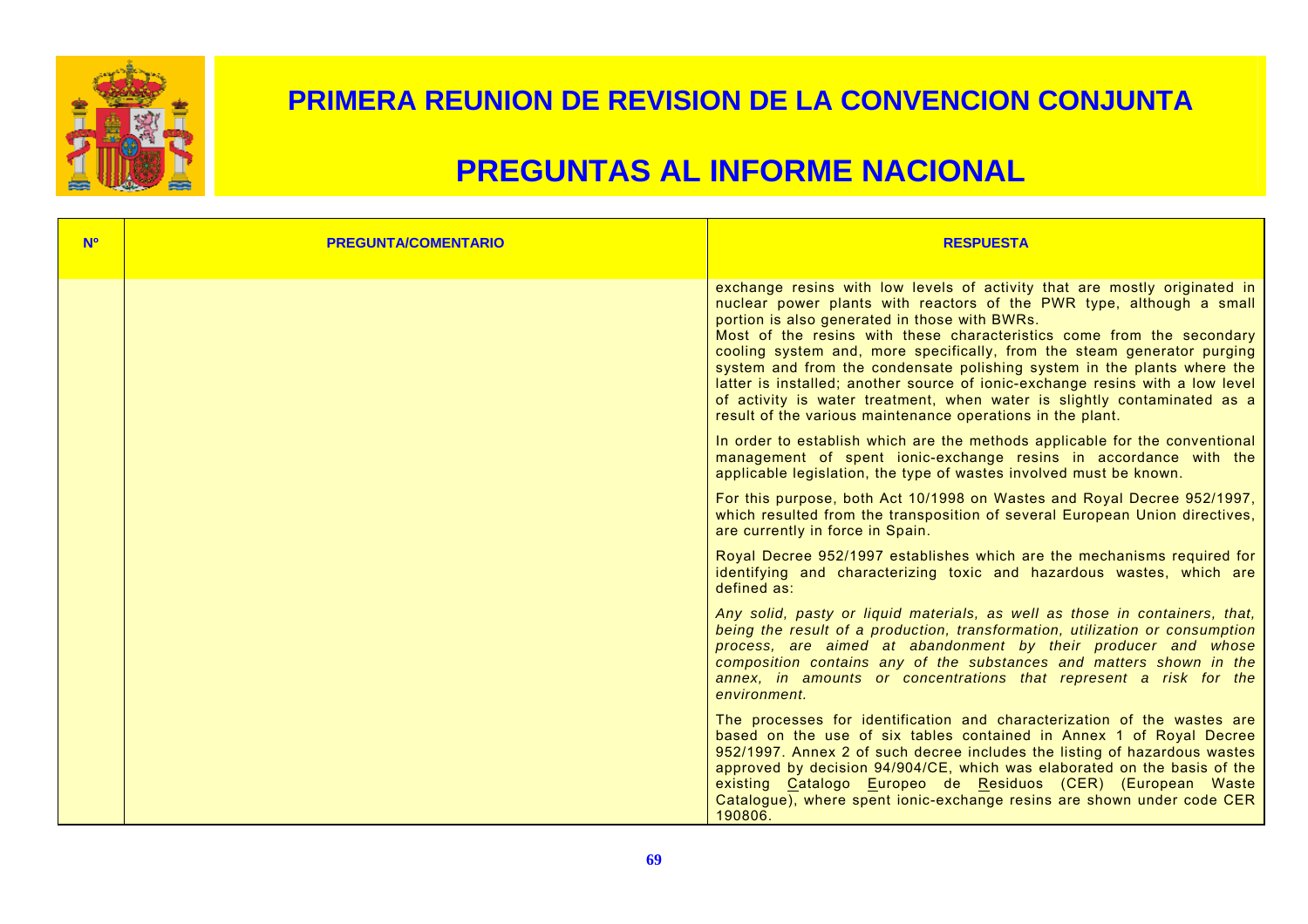

| <b>No</b> | <b>PREGUNTA/COMENTARIO</b> | <b>RESPUESTA</b>                                                                                                                                                                                                                                                                                                                                                                                                                                                                                                                             |
|-----------|----------------------------|----------------------------------------------------------------------------------------------------------------------------------------------------------------------------------------------------------------------------------------------------------------------------------------------------------------------------------------------------------------------------------------------------------------------------------------------------------------------------------------------------------------------------------------------|
|           |                            | Thus, the declassification of spent ionic-exchange resins is established for<br>their further management by means of different methods:<br>Management method 1: Management as a hazardous waste and aimed<br>at a safety storage site.<br>Management method 2: Management as an inert waste aimed at a<br>conventional controlled rubbish tip.<br>Management method 3: Management as a special waste, to be burned<br>in an incinerator and whose ashes and scrap will be stored in a safety<br>storage for wastes from incineration plants. |
|           |                            | In order to assess the declassification levels for the various resins, the<br>corresponding evaluation of the radiological impact associated with their<br>conventional management has been performed, using as a basis the annual<br>production of these wastes and in accordance with the existing<br>management methods, as established in the three alternatives described<br>above.                                                                                                                                                     |
|           |                            | The declassification levels have been derived on the basis of the<br>radiological criteria established in Euratom's Directive 96/29, which was<br>partially transposed to Spain in its Regulation on Nuclear and Radioactive<br>Facilities currently in force:                                                                                                                                                                                                                                                                               |
|           |                            | 1. The expectable effective dose for any member of the public caused by<br>further management practices with these wastes shall be in the order of<br>10 µSv per annum or lower, and                                                                                                                                                                                                                                                                                                                                                         |
|           |                            | 2. The committed effective collective dose per year of execution of the<br>practice shall not exceed 1 Sv.person.<br>The above declassification levels are expressed in terms of activity<br>concentration per mass unit (Bq/g) for each one of the radionuclides<br>potentially present in the resins.                                                                                                                                                                                                                                      |
|           |                            | The described management model is of a generic character, so that the<br>obtained declassification levels obtained can be applicable to any of the<br>further destinations of the resins (incineration, safety storage, inert rubbish<br>dip) and to whichever is the distance between the producing nuclear power                                                                                                                                                                                                                           |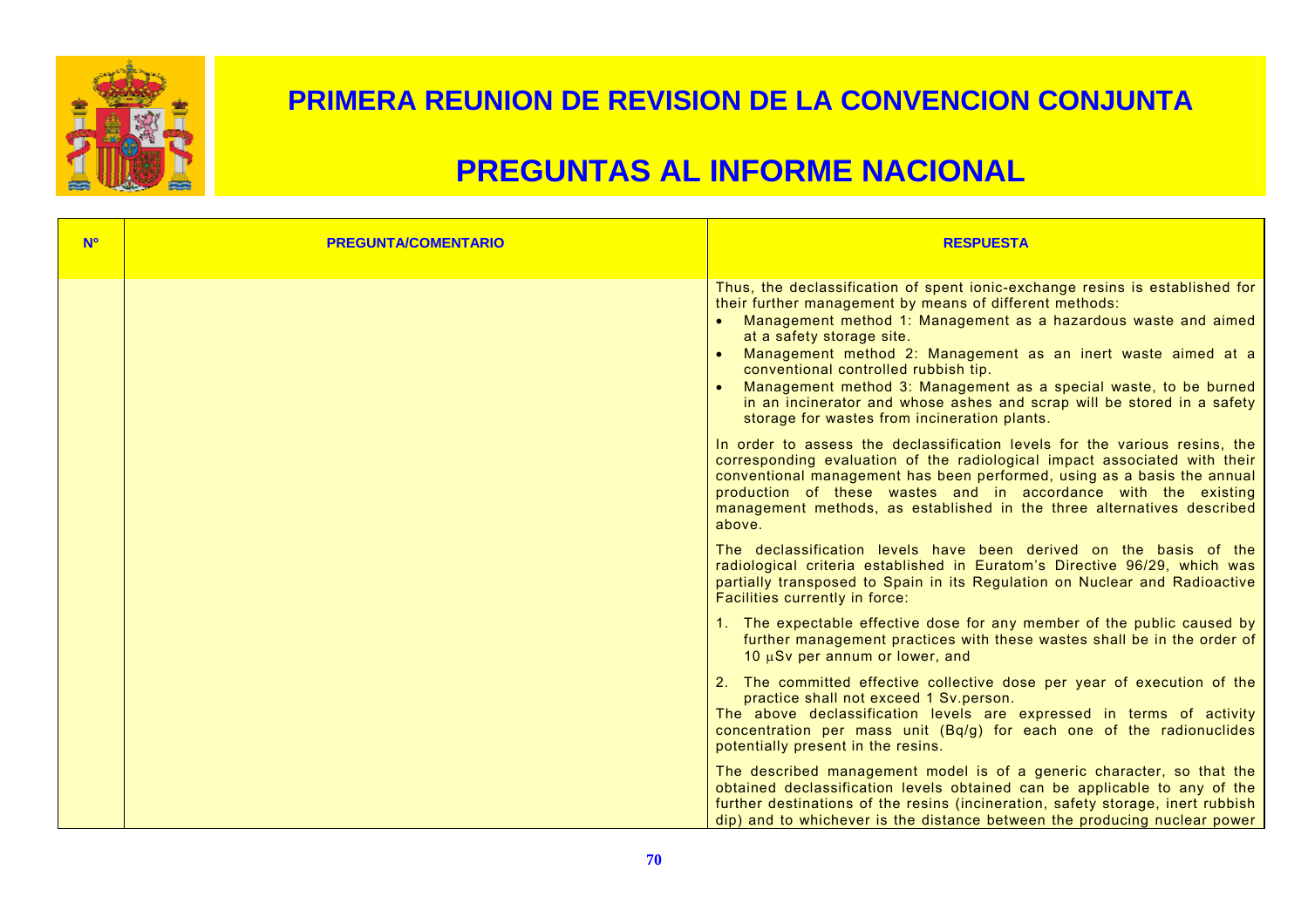

| <b>Nº</b>  | <b>PREGUNTA/COMENTARIO</b>                                                                                                                                                                                                                                                                                                                                                                               | <b>RESPUESTA</b>                                                                                                                                                                                                                                                                                                                                                                                                                                                                                                                                                                                                                                         |
|------------|----------------------------------------------------------------------------------------------------------------------------------------------------------------------------------------------------------------------------------------------------------------------------------------------------------------------------------------------------------------------------------------------------------|----------------------------------------------------------------------------------------------------------------------------------------------------------------------------------------------------------------------------------------------------------------------------------------------------------------------------------------------------------------------------------------------------------------------------------------------------------------------------------------------------------------------------------------------------------------------------------------------------------------------------------------------------------|
|            |                                                                                                                                                                                                                                                                                                                                                                                                          | plant and the closest waste reception centre.<br>Thus, the spent resins with activity contents lower than the declassification<br>levels could be delivered by the nuclear power plants to any agency among<br>those authorized in Spain for their further management, in accordance with<br>the three existing technological and legal alternatives.<br>Additionally, the Common Resin Project includes the methodology and                                                                                                                                                                                                                             |
|            |                                                                                                                                                                                                                                                                                                                                                                                                          | criteria that shall be applied in the radiological characterization of the spent<br>ionic-exchange resins in order to guarantee, with 95% confidence, that the<br>declassification levels are not exceeded in the declassified materials.<br>The proposed Common Resin Project does also mention the need for each<br>one of the owners to adopt the corresponding formats and procedures for<br>registering each one of the stages of the process for declassification of<br>spent ionic-exchange resins, thus allowing for a complete traceability of the<br>same until they are delivered to the first receiver for their conventional<br>management. |
| 110        | The report states that no radioactive waste management facility has undergone closure yet,<br>but that suitable measures will be taken to ensure compliance with Article 17 at closure of<br>these facilities. However, the El Cabril site is, in part, a final LILW disposal facility. What<br>provisions exist for preserving institutional records regarding the LILW disposed of at the<br>facility? | No formal provisions are yet available on this issue. With regard to the existing<br>provisions for preserving the institutional files and registers after the closure of the El<br>Cabril facility, it must be noted that, in accordance with Royal Decree 1522, dated 1984<br>and referred to the creation of Empresa Nacional de Residuos Radiactivos (ENRESA),<br>the latter must take care of the permanent maintenance of the custody over the<br>inventory of wastes deposited in the facilities for radioactive waste storage. Such<br>custody is also applicable after the closure of the corresponding facility (art. 6).                      |
| 111<br>112 | Please elaborate on the steps taken to ensure QA programs for the safety of spent fuel<br>management and radioactive waste management are established and implemented.                                                                                                                                                                                                                                   | The Spanish Regulation on Nuclear and Radioactive Facilities (RINR, in its Spanish<br>acronym), issued in December 1999, regulates the licensing of all nuclear facilities,<br>including those for the interim and final storage of spent fuel and radioactive wastes.<br>As established in the RINR, the owners of the nuclear facility licenses are obliged to<br>apply Quality Assurance Programmes at all the stages in the life cycles of the nuclear<br>facilities (including the interim and final storage of spent fuel and radioactive wastes).                                                                                                 |
|            |                                                                                                                                                                                                                                                                                                                                                                                                          | In order to obtain the license, the owners must submit a document before the<br>Administration, containing a description of the Quality Assurance Programme to be                                                                                                                                                                                                                                                                                                                                                                                                                                                                                        |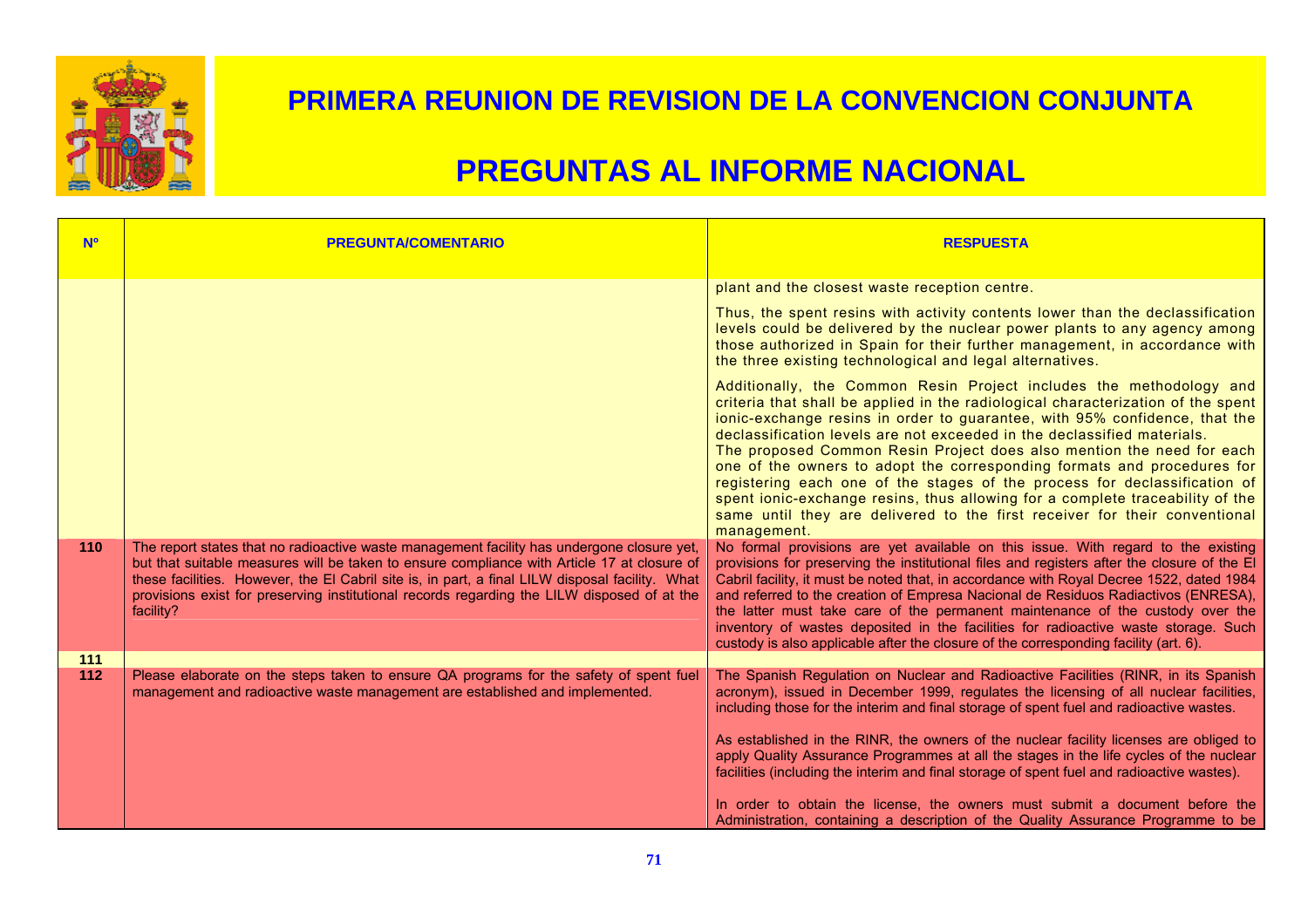

| <b>N<sup>o</sup></b> | <b>PREGUNTA/COMENTARIO</b> | <b>RESPUESTA</b>                                                                                                                                                                                                                                                                                                                                                                                                                                                                                                                                                                                                                                                                                                                                                                                    |
|----------------------|----------------------------|-----------------------------------------------------------------------------------------------------------------------------------------------------------------------------------------------------------------------------------------------------------------------------------------------------------------------------------------------------------------------------------------------------------------------------------------------------------------------------------------------------------------------------------------------------------------------------------------------------------------------------------------------------------------------------------------------------------------------------------------------------------------------------------------------------|
|                      |                            | applied in the facility. This document needs to be approved by the Nuclear Safety<br>Council (CSN).                                                                                                                                                                                                                                                                                                                                                                                                                                                                                                                                                                                                                                                                                                 |
|                      |                            | The Quality Assurance Programmes applied at the Spanish nuclear facilities (including<br>those for interim and final storage of spent fuel and radioactive wastes) are based on<br>the Spanish standard UNE 73-401 "Garantía de Calidad en las instalaciones<br>nucleares" (Quality Assurance in nuclear facilities). This standard is fully consistent<br>with the 10CFR50 Ap. B and with the IAEA's code and safety guides (50-C-QA).                                                                                                                                                                                                                                                                                                                                                             |
|                      |                            | The Quality Assurance Programmes are applied to all the safety-related activities,<br>structures, systems and components in the facilities. They include both the activities<br>performed at the nuclear facilities themselves during their various stages -siting<br>studies, project, construction, startup, operation, temporary shutdown and<br>decommissioning- and those related to the former, such as engineering,<br>manufacturing and inspection (including the manufacture of packages for the transport<br>of radioactive wastes).                                                                                                                                                                                                                                                      |
|                      |                            | In order to facilitate the implementation of the Quality Assurance Programmes and their<br>inspection, the CSN has prepared the following Safety Guides (based on 10CFR50 Ap.<br>B, 50-C-QA and UNE 73-401):                                                                                                                                                                                                                                                                                                                                                                                                                                                                                                                                                                                        |
|                      |                            | GSG-10.01 Basic Quality Assurance Guide for nuclear facilities<br>GSG-10.02 System on documents submitted to Quality Assurance programmes in<br>nuclear facilities<br>GSG-10.03 Quality Assurance Audits<br>GSG-10.04 Quality Assurance for the commissioning of nuclear facilities<br>GSG-10.05 Quality Assurance in essays, tests and inspections at nuclear facilities<br>GSG-10.06 Quality Assurance in the design of nuclear facilities<br>GSG-10.07 Quality Assurance at nuclear facilities in operation<br>GSG-10.08 Quality Assurance for the provision of goods and services to nuclear<br>facilities<br>GSG-10.09 Quality Assurance on safety-related computer applications in nuclear<br>facilities<br>GSG-10-10 Qualification and certification of personnel performing non-destructive |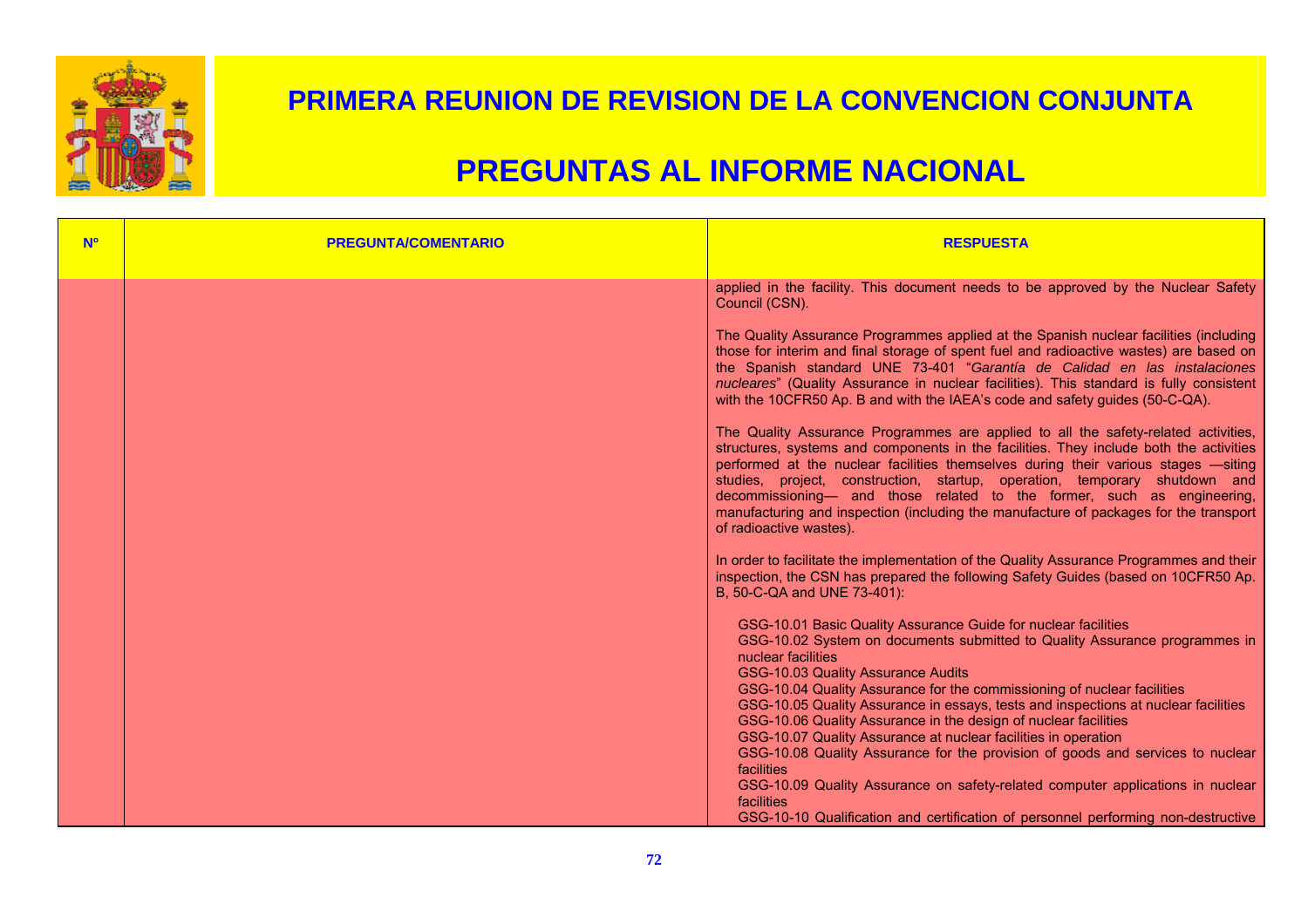

| <b>No</b> | <b>PREGUNTA/COMENTARIO</b>                                                                                                                                                                                                                                                                                                                                                                                                                 | <b>RESPUESTA</b>                                                                                                                                                                                                                                                                                                                                                                                                                                                                                                                                                                                                                                                                                                                                                                                                                                                                                                                                                                                                                                                                                                                                                                                                                                                                                        |
|-----------|--------------------------------------------------------------------------------------------------------------------------------------------------------------------------------------------------------------------------------------------------------------------------------------------------------------------------------------------------------------------------------------------------------------------------------------------|---------------------------------------------------------------------------------------------------------------------------------------------------------------------------------------------------------------------------------------------------------------------------------------------------------------------------------------------------------------------------------------------------------------------------------------------------------------------------------------------------------------------------------------------------------------------------------------------------------------------------------------------------------------------------------------------------------------------------------------------------------------------------------------------------------------------------------------------------------------------------------------------------------------------------------------------------------------------------------------------------------------------------------------------------------------------------------------------------------------------------------------------------------------------------------------------------------------------------------------------------------------------------------------------------------|
|           |                                                                                                                                                                                                                                                                                                                                                                                                                                            | tests<br>GSG-10.11 Quality Assurance in first-category radioactive facilities<br>GSG10.13 Quality Assurance in the decommissioning and closure of nuclear<br>facilities (currently being edited)<br>GSG 6.1 Quality Assurance in the transport of radioactive substances                                                                                                                                                                                                                                                                                                                                                                                                                                                                                                                                                                                                                                                                                                                                                                                                                                                                                                                                                                                                                                |
| 113       | The report does not refer to radiological criteria for decommissioning. Please provide a<br>reference for the specific radiological criteria/standards applicable to decommissioning of<br>nuclear facilities.                                                                                                                                                                                                                             | The radiological criterion to be applied as a general rule for the release of the sites of<br>the closed nuclear facilities has not been established as yet. The radiological criterion<br>contemplated for the various facilities that are currently under a closure process is of<br>100 $\mu$ Sv/a for the average individual in the affected critical group, considering diverse<br>exposure scenarios, with or without provision for restrictions on the use of such sites in<br>the future.                                                                                                                                                                                                                                                                                                                                                                                                                                                                                                                                                                                                                                                                                                                                                                                                       |
| 114       | The current licensee of the facility is responsible for completing pre-dismantling operations.<br>After pre-dismantling, the license is transferred to ENRESA (a state company) for<br>dismantling of the facility. After dismantling the license is transferred back to the original<br>licensee. If issues arise about the adequacy of dismantling and decommissioning, what<br>organization has primary responsibility to address them? | ENRESA has primary responsibility for implementing the dismantling works and would<br>be fully responsible in all cases until a decommissioning statement is issued by<br>MINECO. After that there will be no need for an operating license.                                                                                                                                                                                                                                                                                                                                                                                                                                                                                                                                                                                                                                                                                                                                                                                                                                                                                                                                                                                                                                                            |
| 115       | The report states that the regulatory framework for dismantling and decommissioning<br>nuclear facilities is included in the Regulation Nuclear and Radioactive Installations (RNRI).<br>What is the specific guidance describing the process and information needs -- including<br>appropriate steps to ensure that records of information important to decommissioning are<br>kept -- to dismantle and decommission nuclear facilities?  | In Spain, the regulation in force "RNRI" of 1999 requires in art. 20 that all authorised<br>nuclear facilities keep, as part of the official operating documentation, a document<br>including a forecast for the D&D of the plant. This document must be presented to the<br>authorities with the renewal of the license operation for NPPs and includes as a main<br>part a review of all the records useful for the decommissioning process. The plant<br>operator is responsible for maintaining those records until its transference to ENRESA<br>after shutdown.<br>The licensees of nuclear facilities are obliged to file all the documents and registrations<br>as demanded by the granted licenses during the periods of time established on a case-<br>by-case basis.<br>In addition, the standard contracts signed between the owners of the nuclear power<br>plants in operation and ENRESA, regulating the interactions required for radioactive<br>waste management and decommissioning, specify the owner's responsibility of<br>maintaining the mandatory documents in force and any other documents required to<br>complete the studies and the documentation of the future decommissioning and<br>closure plan, as well as the obligation to put such documents at ENRESA's disposal. |
| 116       | Section 28 describes the process whereby ENRESA will take possession of sources and<br>transfer them to the El Cabril low-and intermediate-level waste facility. What plans and                                                                                                                                                                                                                                                            | At the present time, the Nuclear Safety Council (CSN) allows the disposal of sealed<br>sources conditioned and containing nuclides with half life equal or below to the Co-60,                                                                                                                                                                                                                                                                                                                                                                                                                                                                                                                                                                                                                                                                                                                                                                                                                                                                                                                                                                                                                                                                                                                          |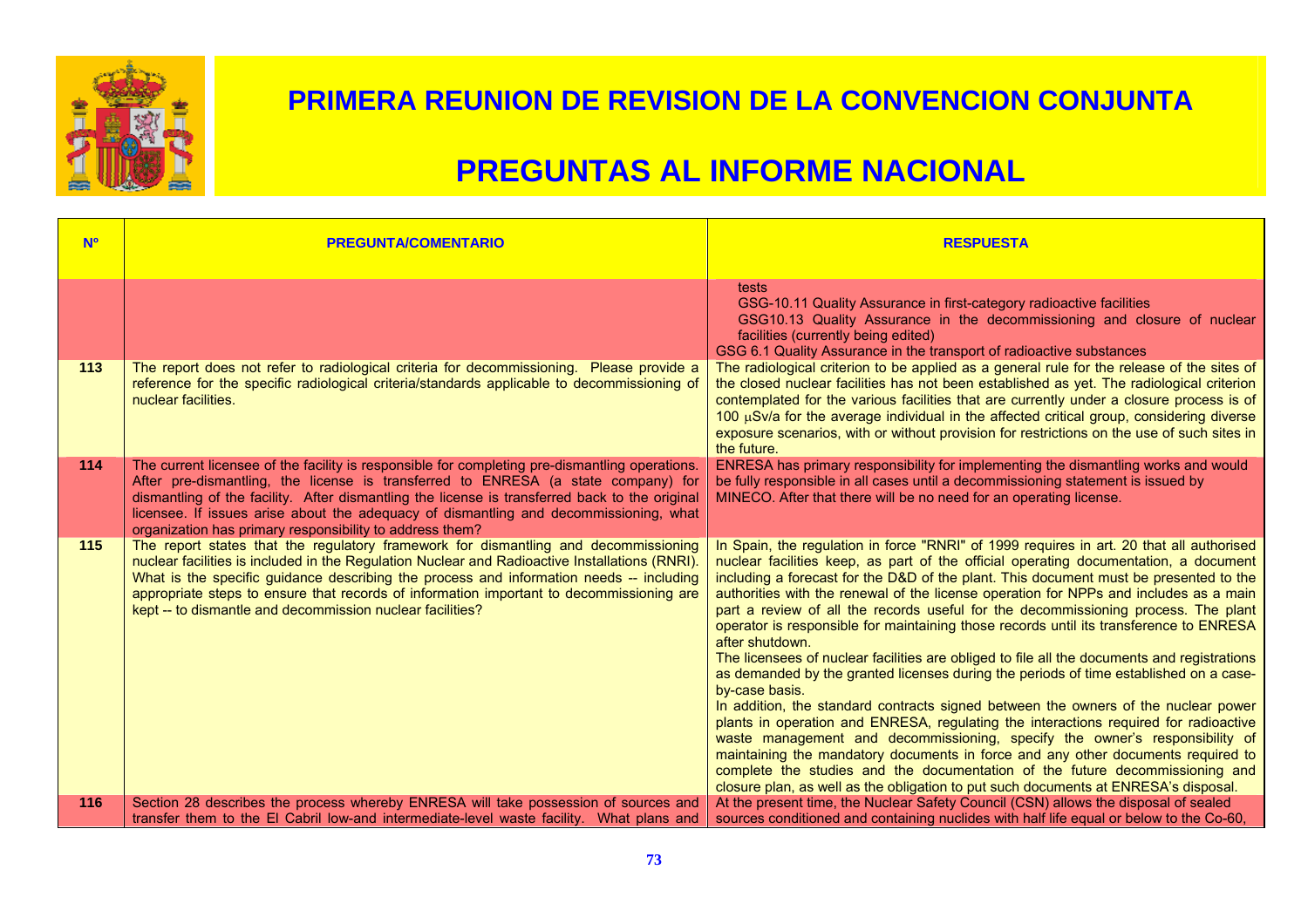

| <b>N<sup>o</sup></b> | <b>PREGUNTA/COMENTARIO</b>                                                                                                                                                                                                                                                                                                                                                                                                                                                                                  | <b>RESPUESTA</b>                                                                                                                                                                                                                                                                                                                                                                                                                                                                                                                                                                                                                                                                                                                                                                                                                                                                                                                                                                                                                                   |
|----------------------|-------------------------------------------------------------------------------------------------------------------------------------------------------------------------------------------------------------------------------------------------------------------------------------------------------------------------------------------------------------------------------------------------------------------------------------------------------------------------------------------------------------|----------------------------------------------------------------------------------------------------------------------------------------------------------------------------------------------------------------------------------------------------------------------------------------------------------------------------------------------------------------------------------------------------------------------------------------------------------------------------------------------------------------------------------------------------------------------------------------------------------------------------------------------------------------------------------------------------------------------------------------------------------------------------------------------------------------------------------------------------------------------------------------------------------------------------------------------------------------------------------------------------------------------------------------------------|
|                      | criteria are in place for the long-term management and disposal of disused sources at El<br>Cabril? Are they being stored or disposed there?                                                                                                                                                                                                                                                                                                                                                                | provided they meet specific source limits and respecting the maximum activity and<br>other criteria established for the final conditioned package. ENRESA has to present an<br>additional specific safety study for those sources with radionuclides with half-lives<br>between Co-60 and Cs-137 to be evaluated by the CSN. The sealed sources with<br>nuclides with half-lives longer than Co-60 are at present being stored.                                                                                                                                                                                                                                                                                                                                                                                                                                                                                                                                                                                                                    |
| 117                  | Spain will begin experiencing insufficient wet pool storage space in 2013. A centralized<br>storage facility for SNF and waste not compatible with El Cabril disposal, is needed by<br>2010. What are Spain's specific plans and schedules to deploy a new centralized storage<br>facility in seven years?                                                                                                                                                                                                  | A centralized interim storage facility is planned in the Fifth General Radioactive Waste<br>Plan, currently in force, to be available for 2010. This facility should store the spent<br>nuclear fuel as well as the long-lived wastes and other wastes not amenable to be<br>disposal of at the EI Cabril LILW disposal facility. In this respect, a non site specific<br>preliminary project was completed in the mid nineties mainly for planning and cost<br>estimate purposes. In 2003 a new generic non site specific project, based on a<br>modular vault technology, has been<br>undertaken by ENRESA with the objective to be submitted to the regulatory authorities<br>and make progress in the licensing process, in such a way that if a site could be<br>proposed in 2004 - 2005, the installation could be constructed and made operational by<br>2010.<br>If for whatever reason a site could not be made available, the envisaged alternative<br>solution is to provide complementary on site storage capacity as and when needed. |
| 118                  | Radioactive management practices indicate cement is the only "conglomerant agent"<br>currently in use and that "the treatment of gaseous wastes and filtration and adsorption<br>elements is based on immobilization in cement" Experience with cement in the U.S. has<br>shown that the use of cement to solidify and provide long-term stability for radioactive<br>wastes can pose problems. Please provide information on Spains' efforts to develop such<br>waste forms that have long term stability. | The long term stability is assured by the durability studies performed on the final<br>package or disposal unit as disposed of, including the characteristics of the container. If<br>a new container is proposed, it has to be authorized by the CSN after the presentation<br>of a study dealing with the aspects related to the structural and functional integrity in<br>order to provide retrievability and transport                                                                                                                                                                                                                                                                                                                                                                                                                                                                                                                                                                                                                         |
| 119                  | Please provide a reference for Spain's Regulation on Nuclear and Radioactive Installations,<br>which requires submission of a radioactive waste management plan by the end of 2003,<br>with implementation in 2004. What is the review and approval process for these plans?<br>What are there requirements for changes and updating? Will disapproval result in shutting<br>down operations?                                                                                                               | Article 20 of the Regulation on Nuclear and Radioactive Facilities, approved by Royal<br>Decree 1836/1999 on December 3, referring to the documentation to be filed by the<br>owners of nuclear facilities applying for operating licenses, establishes that:<br>The Safety Assessment must describe the systems for the collection<br>and disposal of radioactive wastes (20.a.2)<br>A radioactive waste management plan must be presented, including, on<br>a case-by-case basis, the contracts made with management companies                                                                                                                                                                                                                                                                                                                                                                                                                                                                                                                   |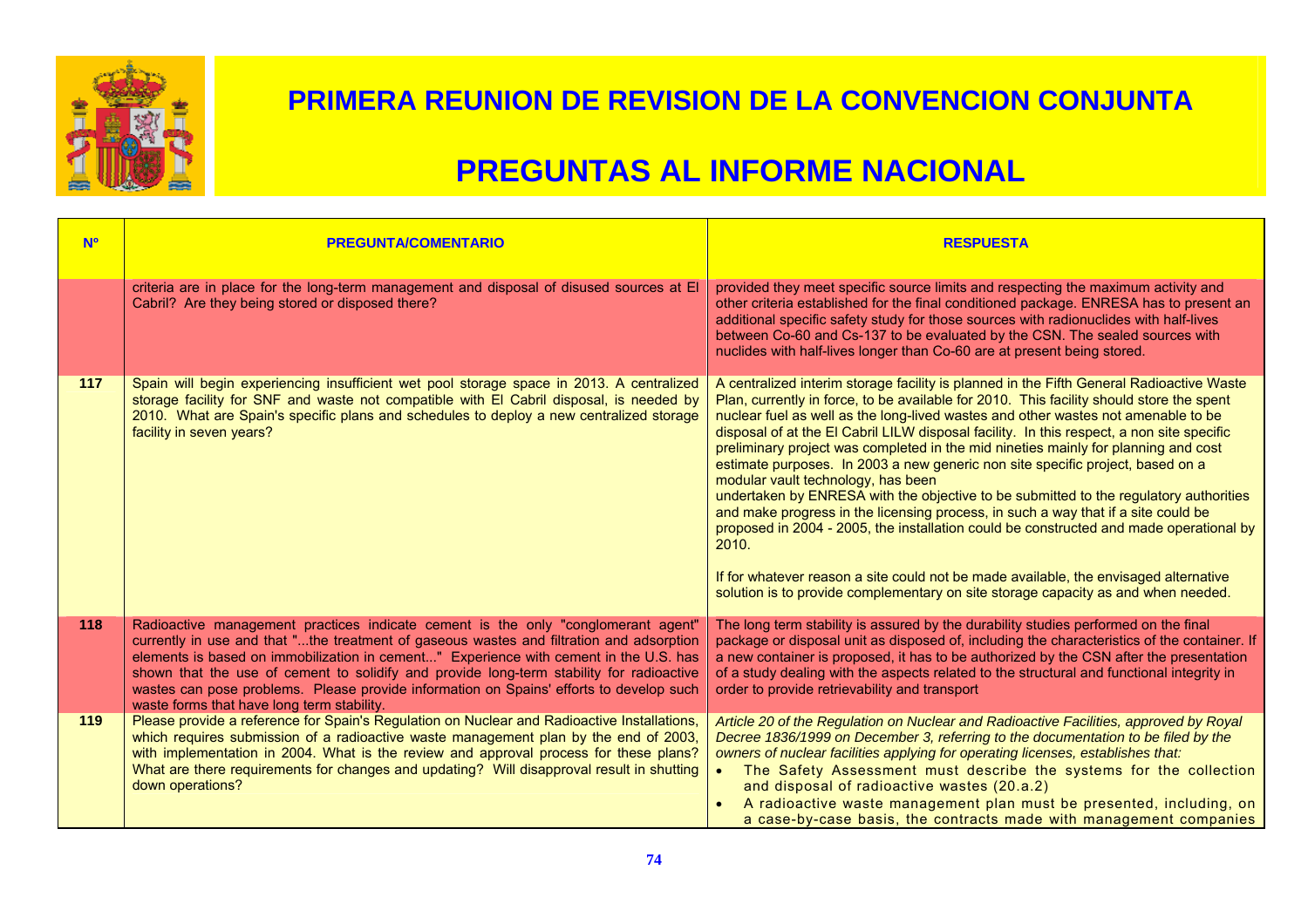

| <b>N<sup>o</sup></b> | <b>PREGUNTA/COMENTARIO</b> | <b>RESPUESTA</b>                                                                                                                                                                                                                                                                                                                                                                                                                                                                                                                                                                                                                                                                                                                                                                                                                                                                                                                                                                                                                                                                                                                                                                                                                                                                                                                                                                                                                                                                                                                                                                                                                                                                                                                                                                                                                                                                                                                                                                                                                                                                                                                                                                                                                                                                                                                     |
|----------------------|----------------------------|--------------------------------------------------------------------------------------------------------------------------------------------------------------------------------------------------------------------------------------------------------------------------------------------------------------------------------------------------------------------------------------------------------------------------------------------------------------------------------------------------------------------------------------------------------------------------------------------------------------------------------------------------------------------------------------------------------------------------------------------------------------------------------------------------------------------------------------------------------------------------------------------------------------------------------------------------------------------------------------------------------------------------------------------------------------------------------------------------------------------------------------------------------------------------------------------------------------------------------------------------------------------------------------------------------------------------------------------------------------------------------------------------------------------------------------------------------------------------------------------------------------------------------------------------------------------------------------------------------------------------------------------------------------------------------------------------------------------------------------------------------------------------------------------------------------------------------------------------------------------------------------------------------------------------------------------------------------------------------------------------------------------------------------------------------------------------------------------------------------------------------------------------------------------------------------------------------------------------------------------------------------------------------------------------------------------------------------|
|                      |                            | and, among other issues, a system for their tentative declassification<br>(20.h)<br>Article 30 of the above Regulation, referring to the documentation to be<br>filed with the application for a license involving the decommissioning and<br>closure of nuclear facilities, establishes that the application must include a<br>Plan for the management of radioactive wastes containing their inventory,<br>characterization, treatment, conditioning and foreseen storage, as well as<br>the criteria adopted for the declassification of materials (30.g).<br>The requirements in these articles are also applicable to the radioactive<br>facilities of the fuel cycle, as established in article 37 of the same<br>regulation.<br>In applying these articles, the owners must develop a Plan for the<br>management of radioactive wastes.<br>Currently, all the Spanish nuclear facilities have their own Plan for waste<br>management; nevertheless, in 2002, the CSN fostered a process for the<br>enhancement of such plans on the basis of the objectives and scope<br>described in detail in the national report (Section K.3)<br>In order to facilitate the preparation of the Plans for waste management by<br>the owners, the CSN, UNESA, ENRESA and ENUSA have prepared a draft<br>guide aimed at establishing the scope and the detailed contents of:<br>1. The Plan required, on a case-by-case basis, by Articles 20.h and 30.g<br>of the Regulation on Nuclear and Radiological Facilities.<br>2. The supporting studies required for the preparation of the contents of<br>the Plans, as defined in the aforementioned guide.<br>3. The periodical information to be filed before the CSN on the activities in<br>each Plan, in compliance with the requirements associated to the<br>operating licences of the facilities.<br>The Plans must be prepared by each one of the owners producing the<br>wastes and shall be submitted for the approval of the Ministry of Economy.<br>The Ministry of Economy shall send these proposals to the CSN for the<br>latter to issue its technical report on the subjects of its competence. Once<br>the corresponding report is issued, the Ministry of Economy shall either<br>approve the Plan or ask the owner to make the necessary modifications to<br>the proposal. |